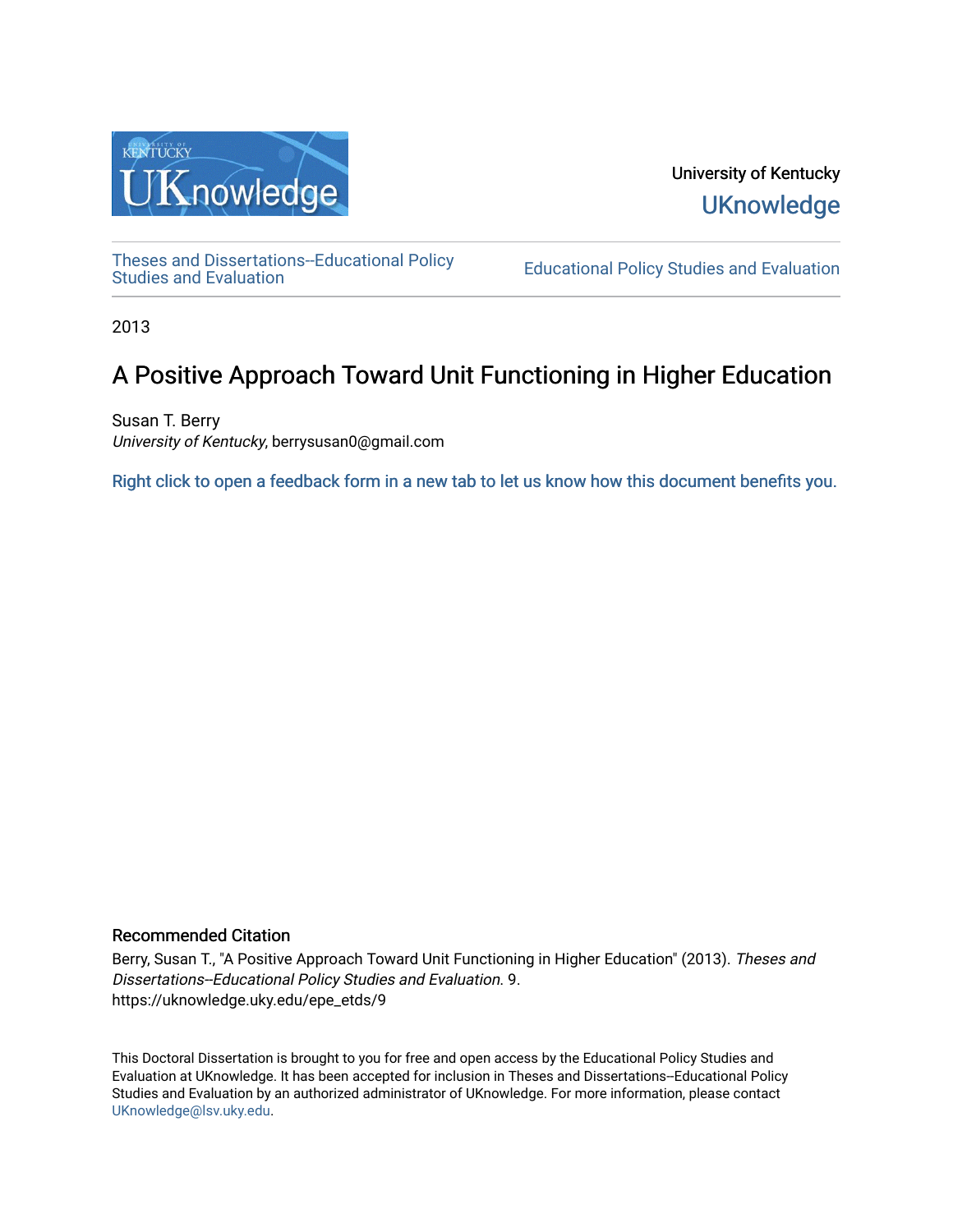# STUDENT AGREEMENT:

I represent that my thesis or dissertation and abstract are my original work. Proper attribution has been given to all outside sources. I understand that I am solely responsible for obtaining any needed copyright permissions. I have obtained and attached hereto needed written permission statements(s) from the owner(s) of each third-party copyrighted matter to be included in my work, allowing electronic distribution (if such use is not permitted by the fair use doctrine).

I hereby grant to The University of Kentucky and its agents the non-exclusive license to archive and make accessible my work in whole or in part in all forms of media, now or hereafter known. I agree that the document mentioned above may be made available immediately for worldwide access unless a preapproved embargo applies.

I retain all other ownership rights to the copyright of my work. I also retain the right to use in future works (such as articles or books) all or part of my work. I understand that I am free to register the copyright to my work.

# REVIEW, APPROVAL AND ACCEPTANCE

The document mentioned above has been reviewed and accepted by the student's advisor, on behalf of the advisory committee, and by the Director of Graduate Studies (DGS), on behalf of the program; we verify that this is the final, approved version of the student's dissertation including all changes required by the advisory committee. The undersigned agree to abide by the statements above.

> Susan T. Berry, Student Jane McEldowney Jensen, Ph.D., Major Professor Jeffery Beiber, Ph.D., Director of Graduate Studies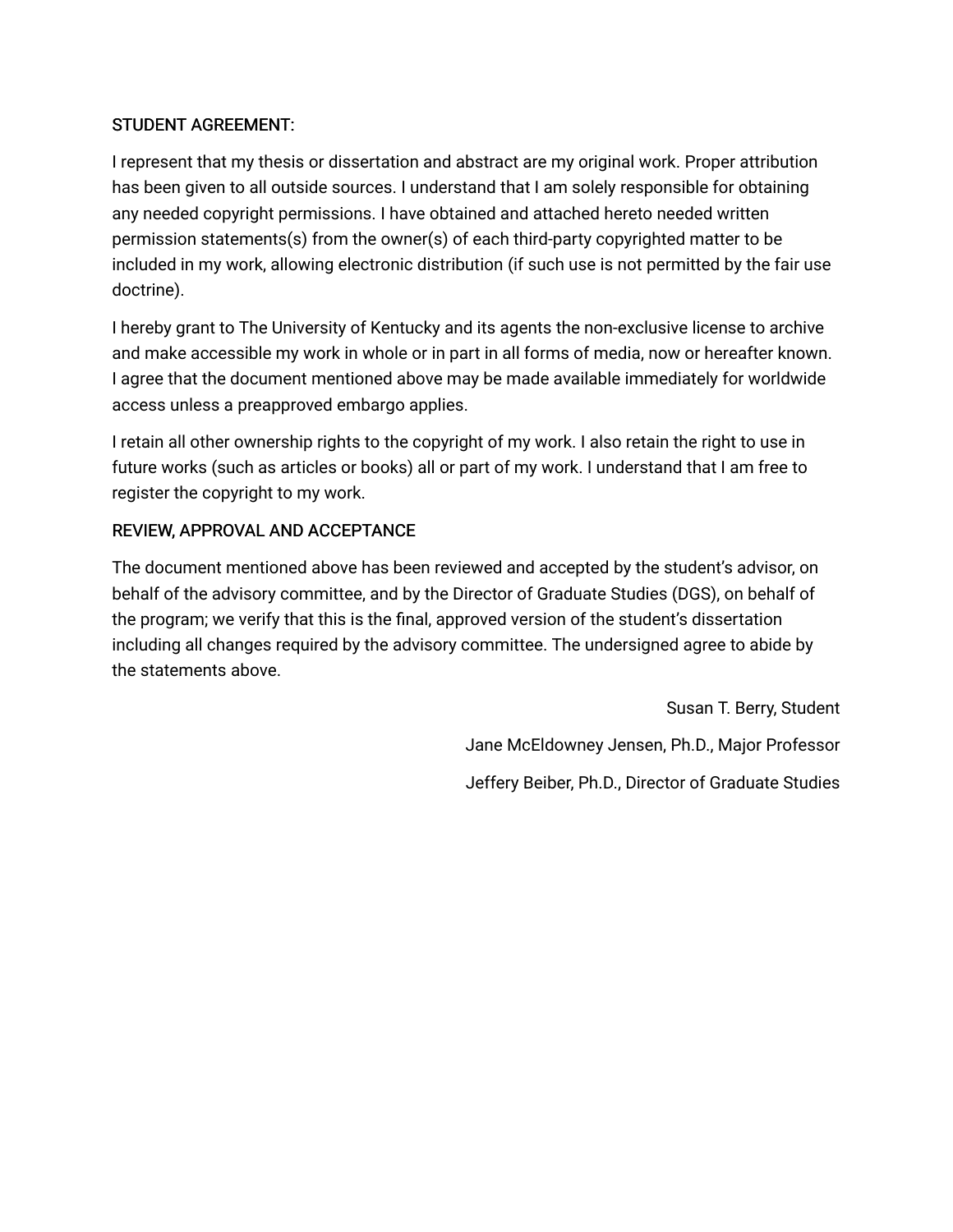# A POSITIVE APPROACH TOWARD UNIT FUNCTIONING IN HIGHER EDUCATION

# A COMPANION DISSERTATION

A dissertation submitted in partial fulfillment of the requirements for the degree of Doctor of Education in the College of Education at the University of Kentucky

> By Susan T. Berry

Lexington, Kentucky

Co-Directors: Neal H. Hutchens, Ph.D. and Jane McEldowney Jensen, Ph.D.

Lexington, Kentucky

2013

Copyright © Susan T. Berry 2013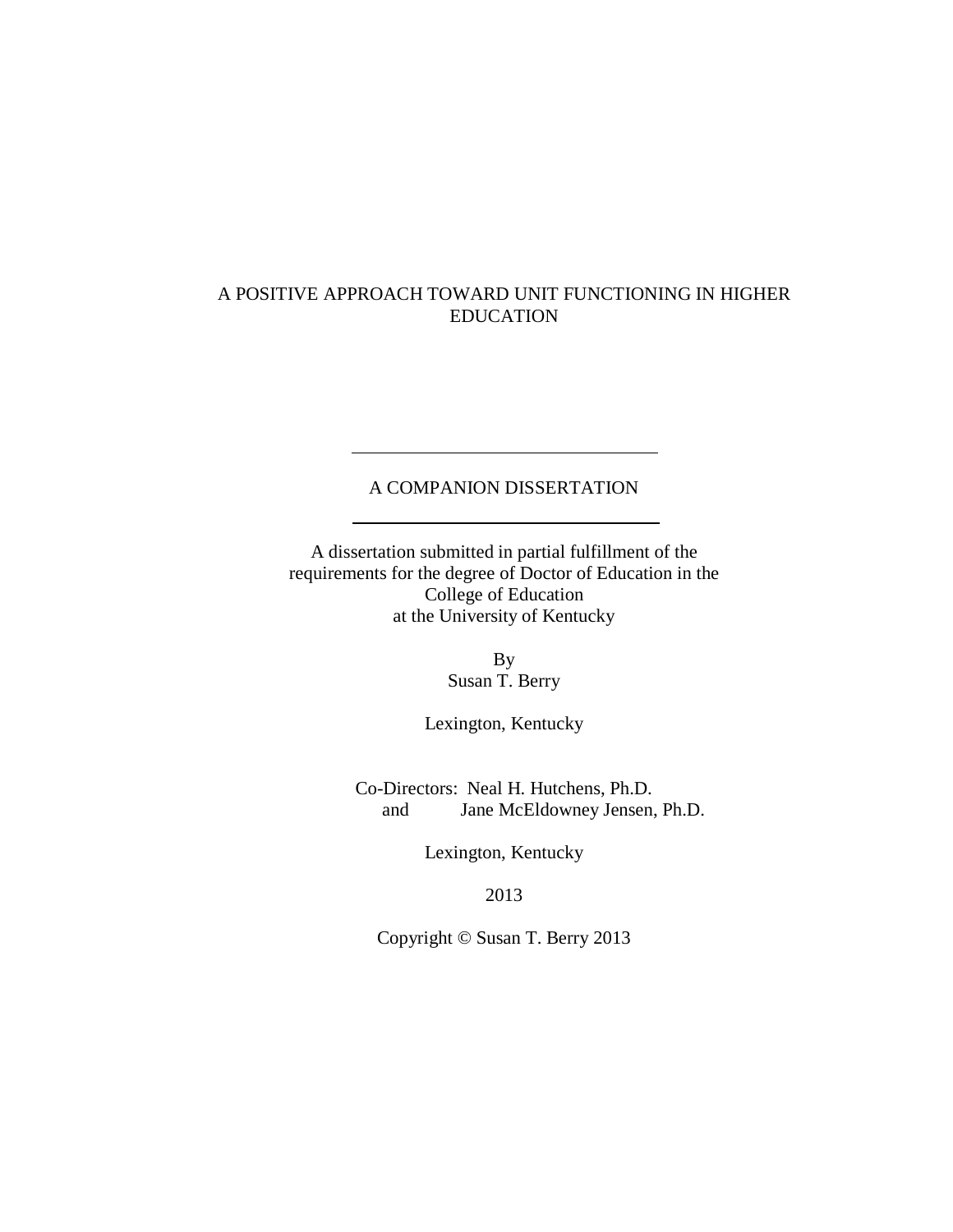#### ABSTRACT OF DISSERTATION

# A POSITIVE APPROACH TOWARD UNIT FUNCTIONING IN HIGHER EDUCATION

This companion dissertation reports the findings of applied case study research on four community college organizational units that consistently meet or exceed standard performance measures. In addition, prior ample evidence confirms that performance extended significantly beyond what might be explained by available tangible resources alone. The case study contexts are common in higher education in general: a) an external partnership, (b) an ad hoc team, (c) a traditional, cross-divisional service unit, and (d) a grant-funded student service unit.

Emerging positive organizational theory and research show promise for revealing performance-influencing phenomena and behaviors that are not adequately represented in standard measures. Therefore, this collaborative case study research was designed to explore positive influences on the success of the four community college units.

This companion dissertation contains three manuscripts. Chapter 2, a technical report, contains the collaboratively-written synthesis of findings from the four individual case studies. Key findings across the units suggest the influence on performance of: (a) a people-first culture, (b) authentic, trusting, inclusive leadership, and (c) resource richness beyond constrained tangible resources. This collective analysis reveals that leveraging resources for capacity building can help make the difference between an organization that performs adequately and one that performs beyond expectations.

In Chapter Three this researcher examines an individual case study of a community college student support services unit. I found that this unit's culture influences high performance by putting people first, leveraging intangible resources, and providing leaders and all unit members with autonomy and support. I also discovered that relationships, tacit knowledge, diversity, leadership qualities, and traits of unit members when leveraged in combination improved functioning and performance the most.

In Chapter Four, I suggest that the recommendations for high performance made in Chapter Three can be applied to a newly developed virtual coaching network, whose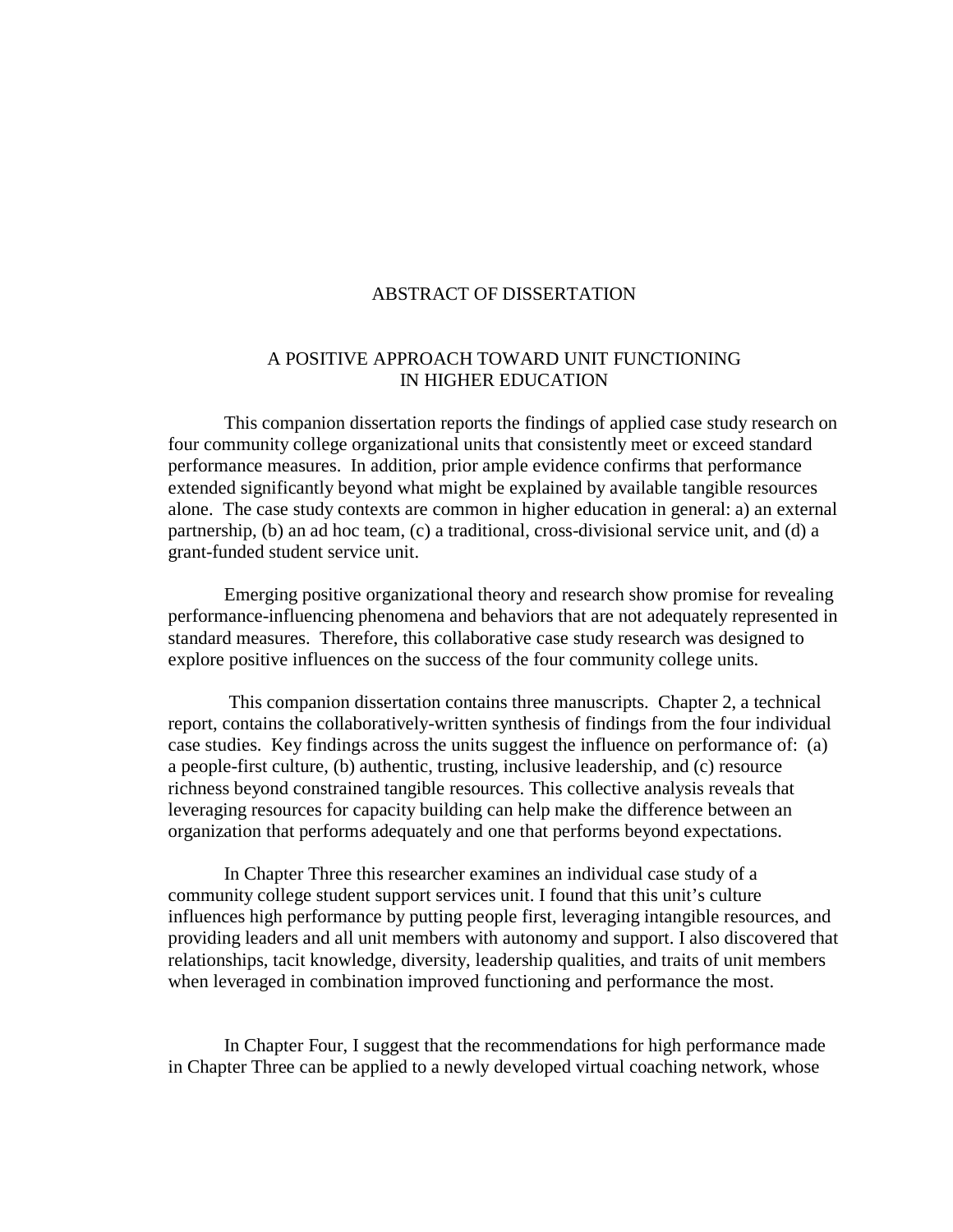members provide student services in a virtual environment. The actions recommended to help the network meet what appear to be conflicting administrative goals are: (a) identify unit strengths, (b) connect strengths to the unit mission, (c) develop constructive relationships, and (d) identify and leverage resources.

KEYWORDS: community colleges, organizational functioning, student services, virtual teams, positive organizational scholarship

Susan T. Berry

Student's Signature

August 1, 2013

Date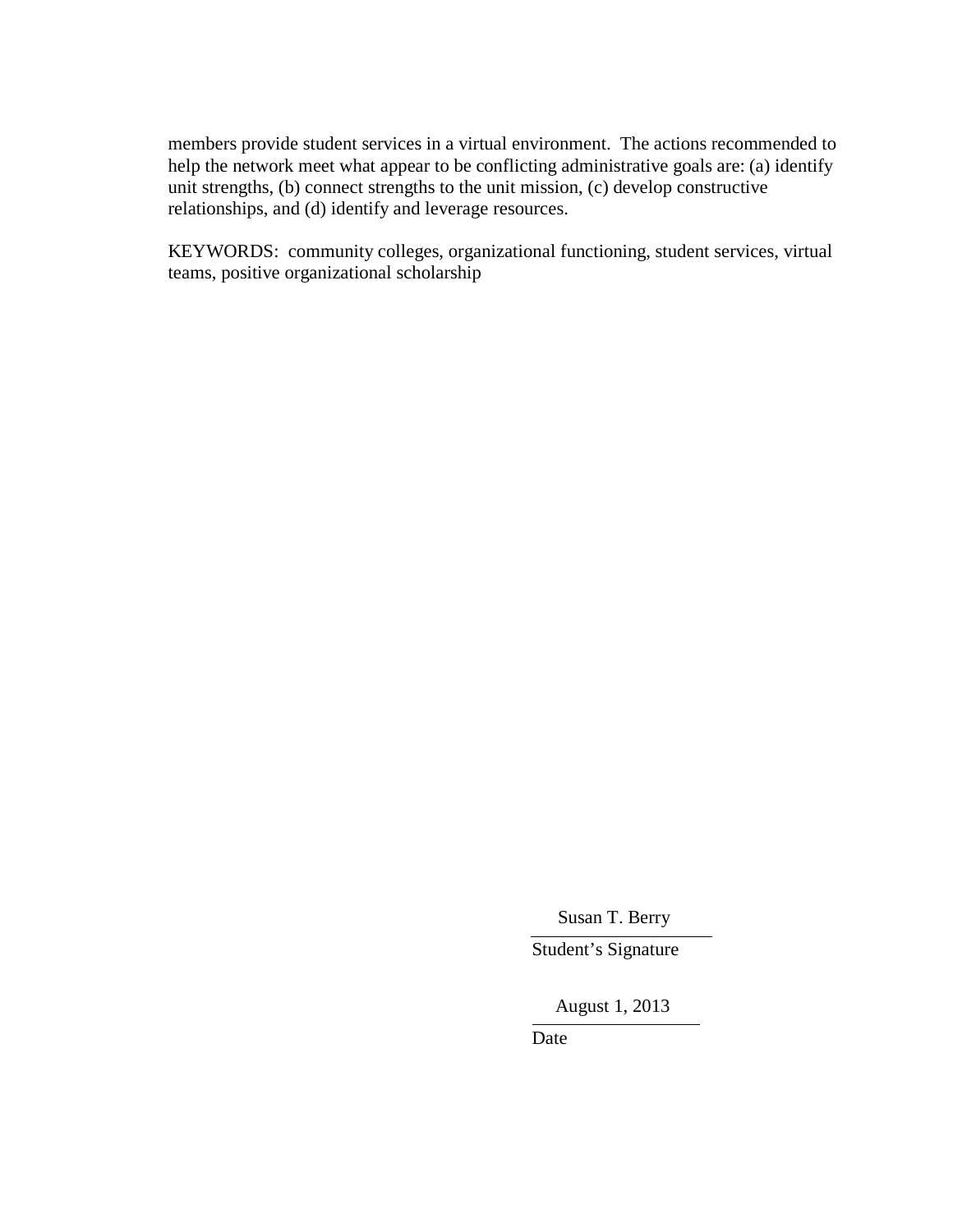# A POSITIVE APPROACH TOWARD UNIT FUNCTIONING IN HIGHER EDUCATION

By

Susan T. Berry

Jane McEldowney Jensen, Ph.D. Co-Director of Dissertation

Neal H. Hutchens, Ph.D. Co-Director of Dissertation

Jeffery Bieber, Ph.D. Director of Graduate Studies

August 1, 2013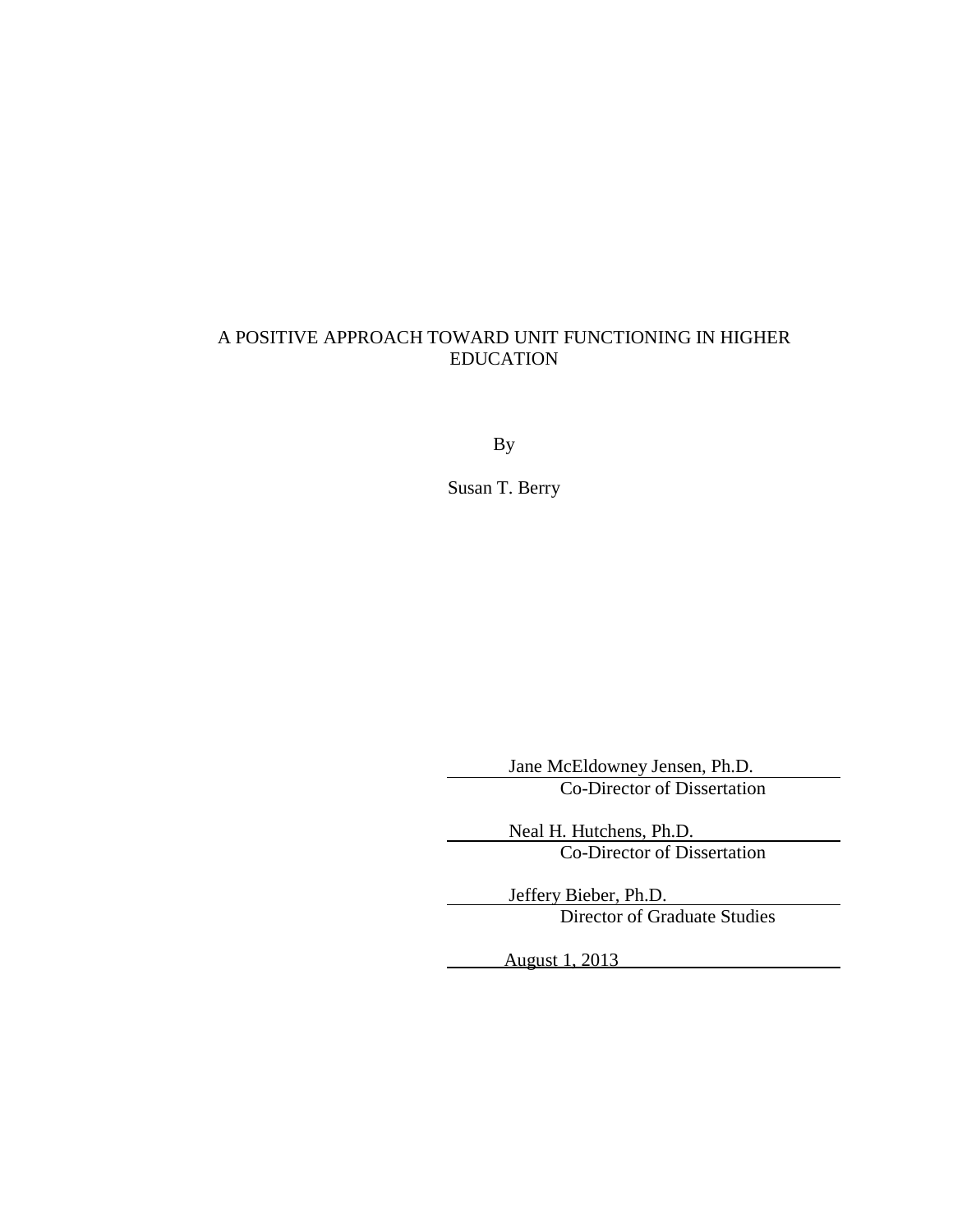#### DEDICATION

I am very fortunate to have a husband who has not only been tolerant of this dissertation process but also enthusiastic and supportive. In addition, he has oftentimes served as the fifth team member offering writing strategies, his critical thinking skills, and always patience with my busy schedule, dissertation worries, and frequent frustration. Thank you Tom, for everything

I must also include my teammates, Michael, Lewis, and Alissa. We have become more than just colleagues during this process, we are family.

Lastly, I hope my children, Cheryl, Scott, and Sharon along with their children, Ethan, Genna, Owen, and Miles take this achievement as a message that it is never too early or too late to set high goals and call upon others to assist in achieving them.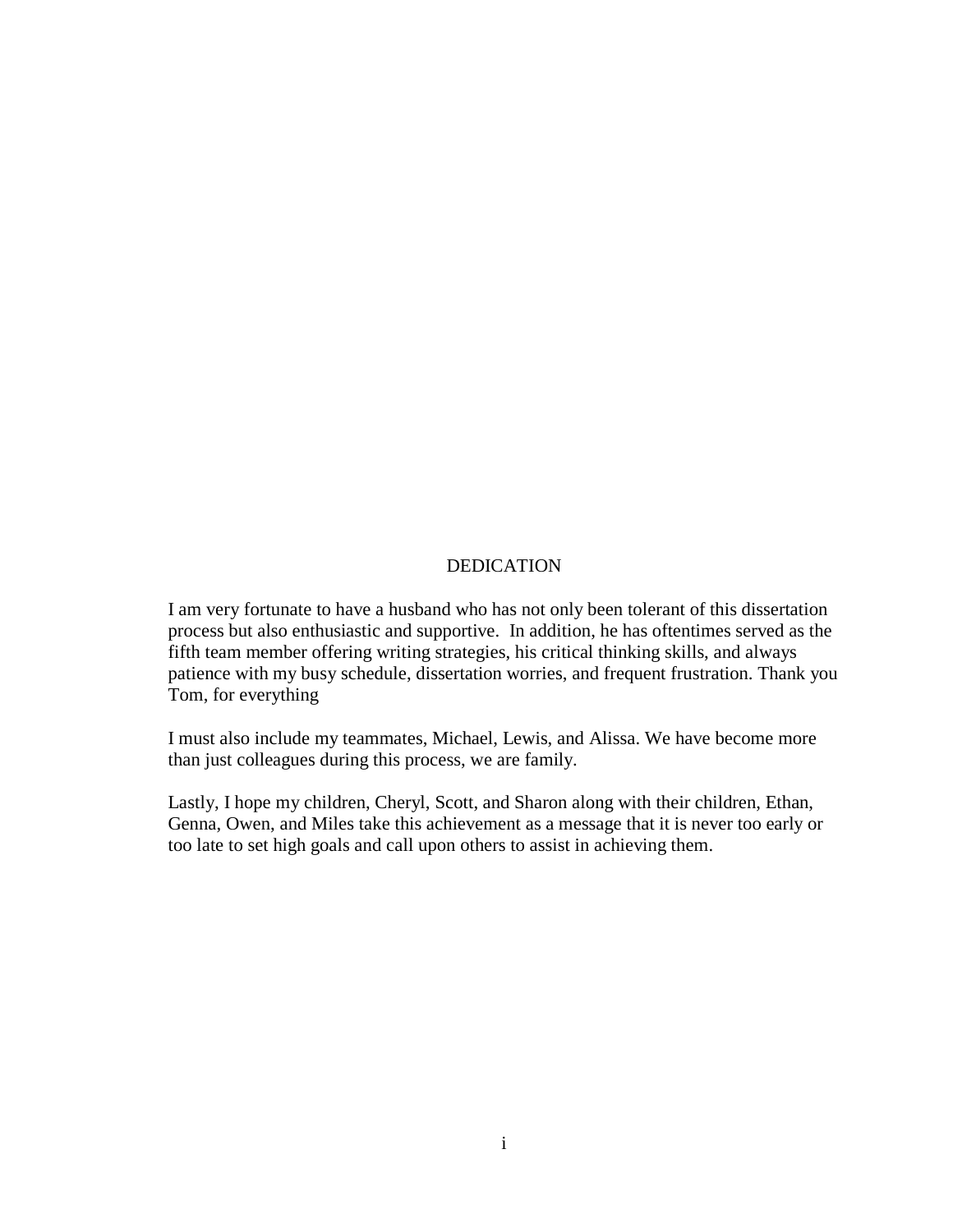#### ACKNOWLEDGEMENTS

Growing up, schools and college campuses have provided the most pleasant of my life experiences. From the wonderful teachers I had in elementary and high school to my older sister allowing me to tag along when she worked part time at our local liberal arts college then attended our state flagship university. I am still happiest when I am on a college campus. Perhaps that is why I have appreciated working with a community college system and on a community college campus for over ten years and thank Dr. McCall our System President and Dr. White my college President for providing so many opportunities to further my education. This support comes in the form of time and financial backing for this doctorate program. It is nice to work for an organization that applies its principles and mission to its employees.

The experience of this cohort and team style of learning has brought amazing people into my life, including UK faculty Tricia Ferrigno and Jane Jensen who are superior role models for any woman determined to be a success and Neal Hutchens dedicated to fine scholarship and learning. I am grateful for everything I have learned from you.

The cohort of fellow students and also co-workers taught me more about support, the colleges we work for, and the diversity among those colleges than if I had studied higher education theory for the rest of my life. Finally, the team I became part of to take this final journey with me showed me more about teambuilding and persistence than all the positive research I could muster. I thank you all.

iii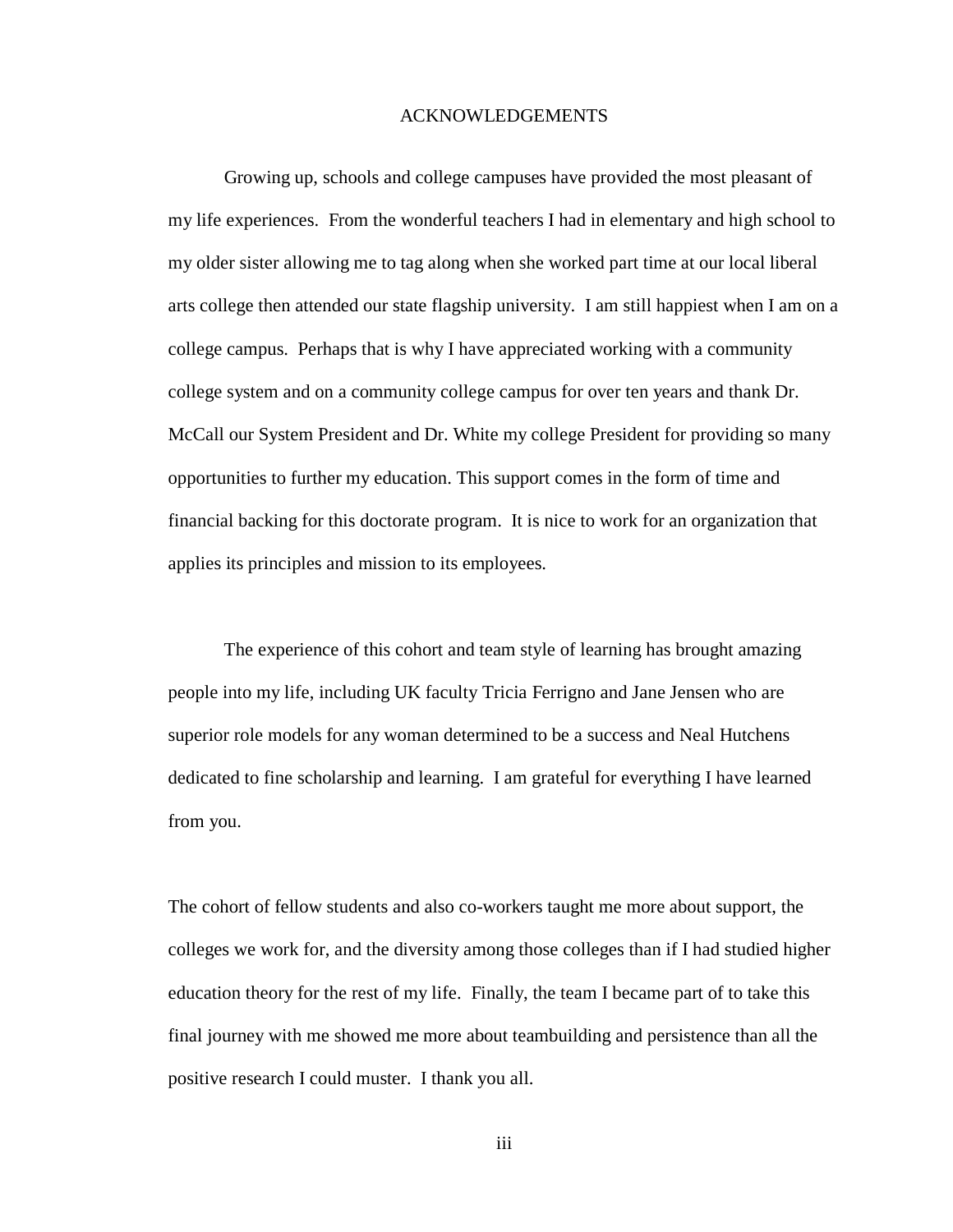# TABLE OF CONTENTS

| Chapter 2_The Dynamics of Abundance: Exceptional Performance in Four Community |  |
|--------------------------------------------------------------------------------|--|
|                                                                                |  |
|                                                                                |  |
|                                                                                |  |
|                                                                                |  |
|                                                                                |  |
|                                                                                |  |
|                                                                                |  |
|                                                                                |  |
|                                                                                |  |
|                                                                                |  |
|                                                                                |  |
|                                                                                |  |
|                                                                                |  |
|                                                                                |  |
| Chapter 3 If Students Succeed, We Succeed: Positive Workplace Dynamics in an   |  |
|                                                                                |  |
|                                                                                |  |
|                                                                                |  |
|                                                                                |  |
|                                                                                |  |
|                                                                                |  |
|                                                                                |  |
|                                                                                |  |
|                                                                                |  |
|                                                                                |  |
| Chapter 4_Enhancing Positive Team Dynamics in a Community College Virtual      |  |
|                                                                                |  |
|                                                                                |  |
|                                                                                |  |
|                                                                                |  |
|                                                                                |  |
|                                                                                |  |
|                                                                                |  |
|                                                                                |  |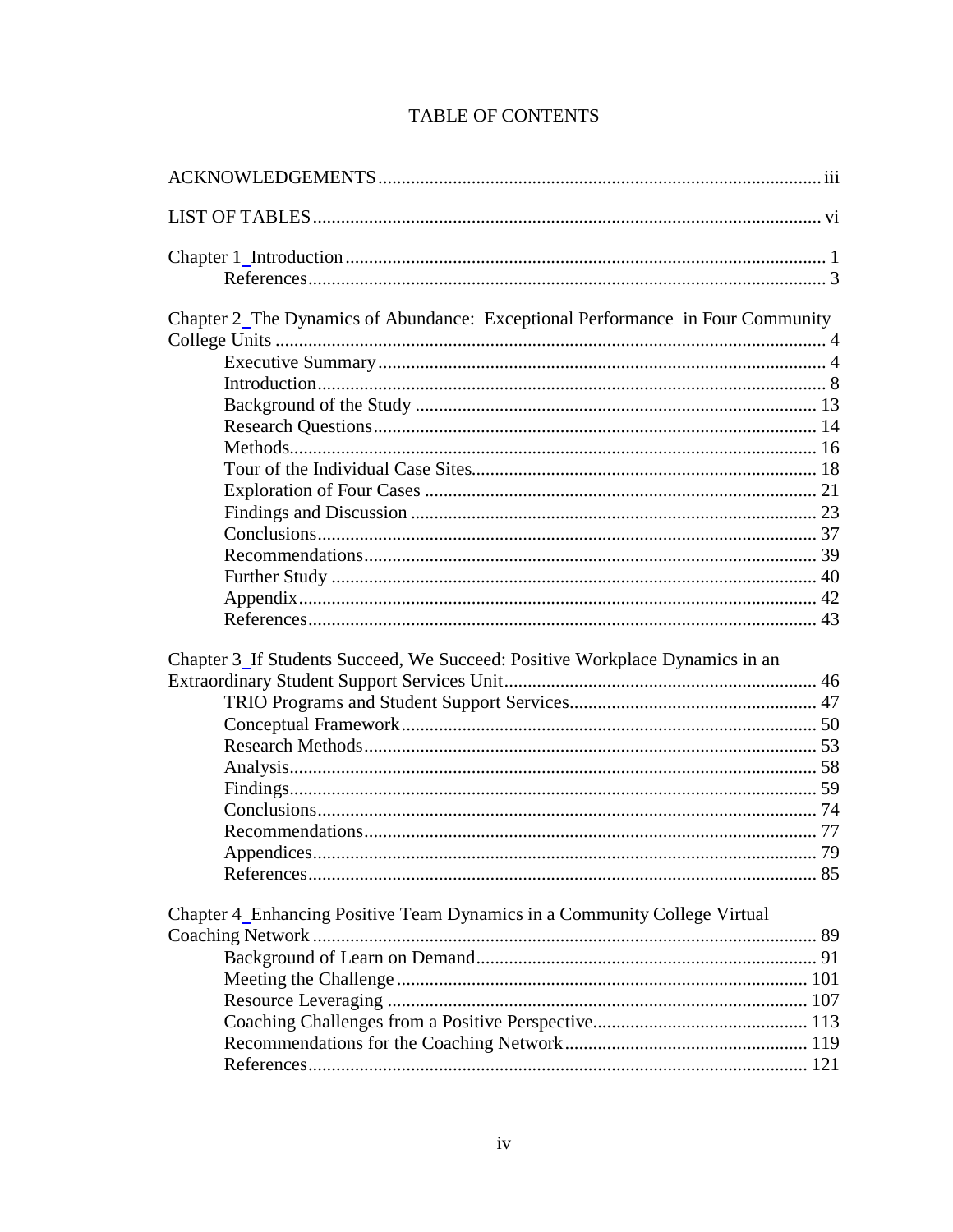| Chapter 5 |  |
|-----------|--|
|           |  |
|           |  |
|           |  |
|           |  |
|           |  |
|           |  |
|           |  |
|           |  |
|           |  |
|           |  |
|           |  |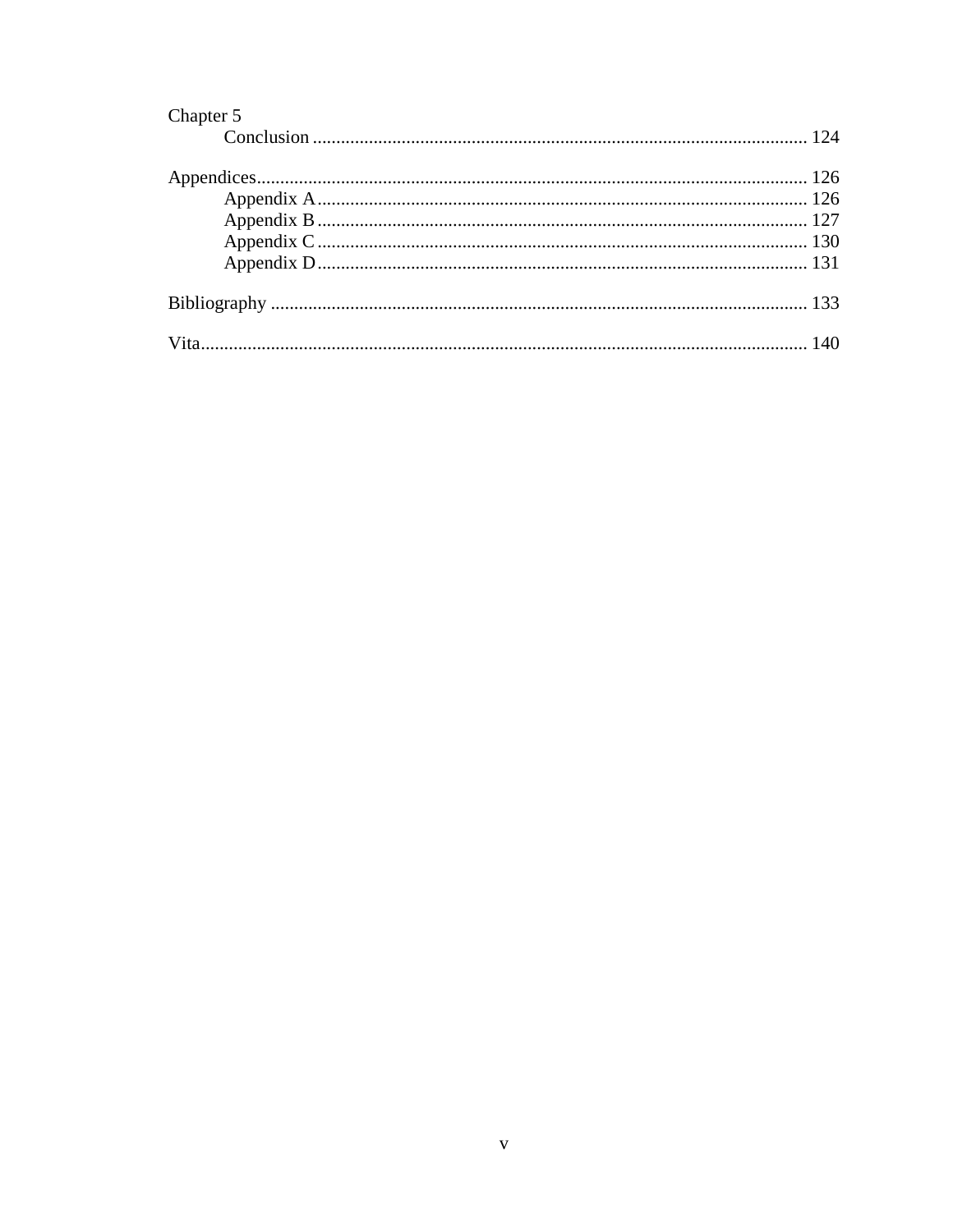# LIST OF TABLES

<span id="page-10-0"></span>

| Table 2.1, Positive Organizational Dynamics That Influence Exceptional Unit-Level |  |
|-----------------------------------------------------------------------------------|--|
|                                                                                   |  |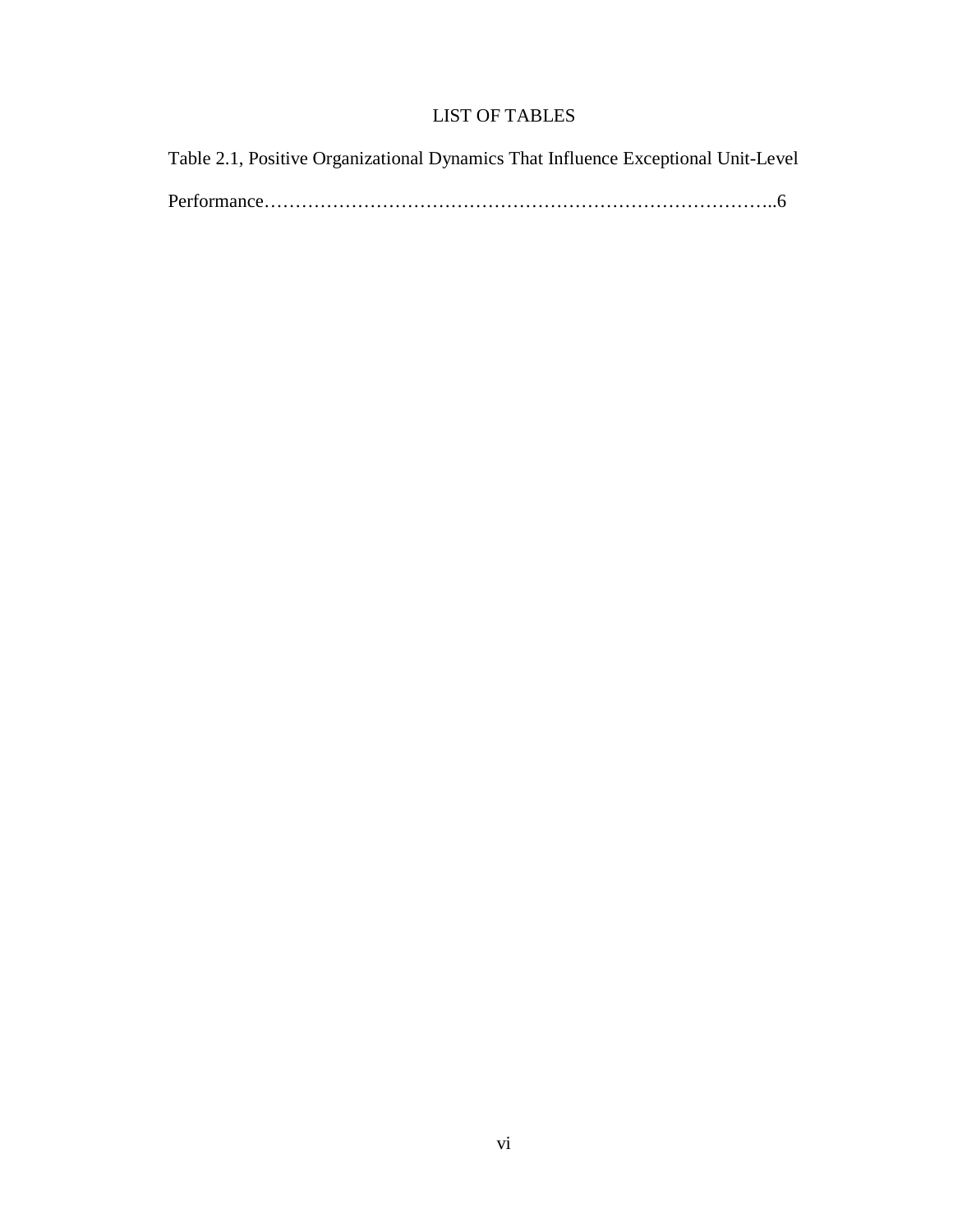#### **Chapter 1**

#### **Introduction**

<span id="page-11-1"></span><span id="page-11-0"></span>This collaborative dissertation introduces an alternate approach toward community college organizational functioning. This approach suggests that success at the unit level can be influenced by behaviors and traits of its members and leaders not usually considered in an analysis of organizational performance. Each of the four researchers on this collaborative team conducted an individual case study of a high performing community college unit. Chapter Two is an analysis of the results of these four case studies and is one of three manuscripts incorporated into this dissertation.

The research team members are all part of a doctoral cohort Ed.D. program from the University of Kentucky developed as part of the Carnegie Project on the Education Doctorate (CPED). The intent of the project is to collaboratively redesign the Ed.D. and to make it a stronger and more relevant degree for academic leaders and professional staff for the nation's schools and colleges. CPED has determined that the professional doctorate in education prepares educators for the application of appropriate and specific practices, the generation of new knowledge, and for the stewardship of the profession.

Chapter Two, "The Dynamics of Abundance: Superior Performance in Four Community College Units," describes the collected findings of case studies about an adult education program (Burke, 2013), a college accreditation team (Young, 2013), a community college library (Stapleton, 2013) and a grant-funded federal TRIO program (Berry, 2013). Lewis Burke Jr., Alissa Young, Michael Stapleton, and I became a team later than most teams in our cohort. With no predetermined topic, we searched to find an interest of concern to all of us regarding community college issues. After discovering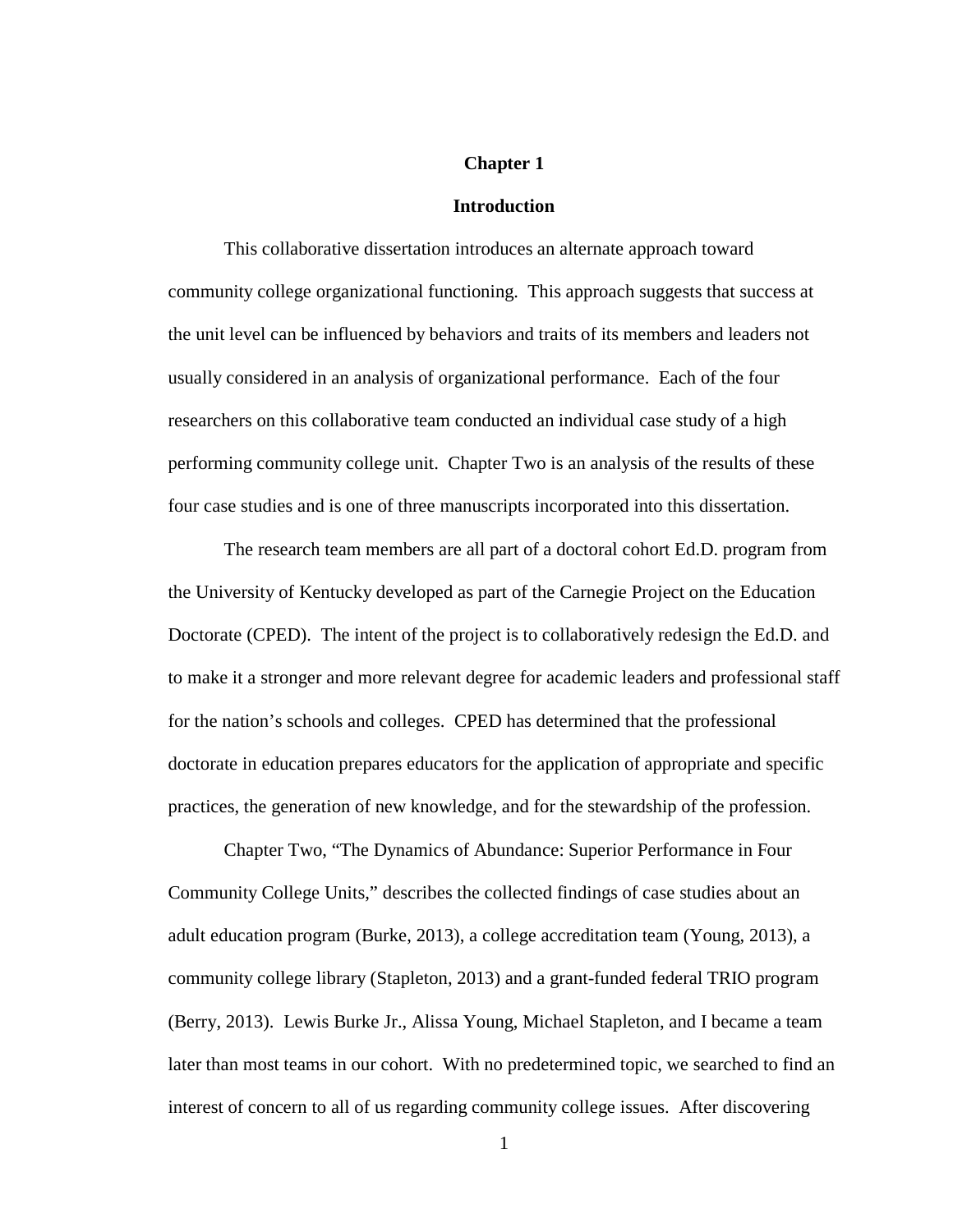relatively new research flowing from the birth of positive psychology, we became interested in how community college units function well and what influences high performance (Cameron, 2003). The specifics of the research design evolved from growing familiarity with a grounded theory of community college functioning that focuses on the positive aspects of college functioning (Alfred, Shults, Jaquette, & Strickland, 2009; Shults, 2008). The technical report, Chapter Two, explains how positive attributes and behaviors of leaders and members of community college units can influence high performance and increase opportunities for success.

Chapter Three entitled "If Students Succeed, We Succeed: Positive Workplace Dynamics in an Extraordinary Student Support Services Unit" describes the research and findings of the single case study conducted for this dissertation. Three major influences were found to contribute to this unit's success. They are a cultural legacy of autonomy and support, the expectation and unified vision of success, and the proactive development and leveraging of resources.

Chapter Four "Enhancing Team Dynamics in a Community College Virtual Coaching Network" is a discussion about some lessons learned regarding student services in Chapter Three to another functioning unit, a group of virtual coaches who act as advisors and mentors to students taking all online courses from Learn on Demand.

In Chapter Five, I discuss the process and implications of working with a team on such an extensive project. I describe the life-altering effects of participating in this program.

Copyright © Susan T. Berry 2013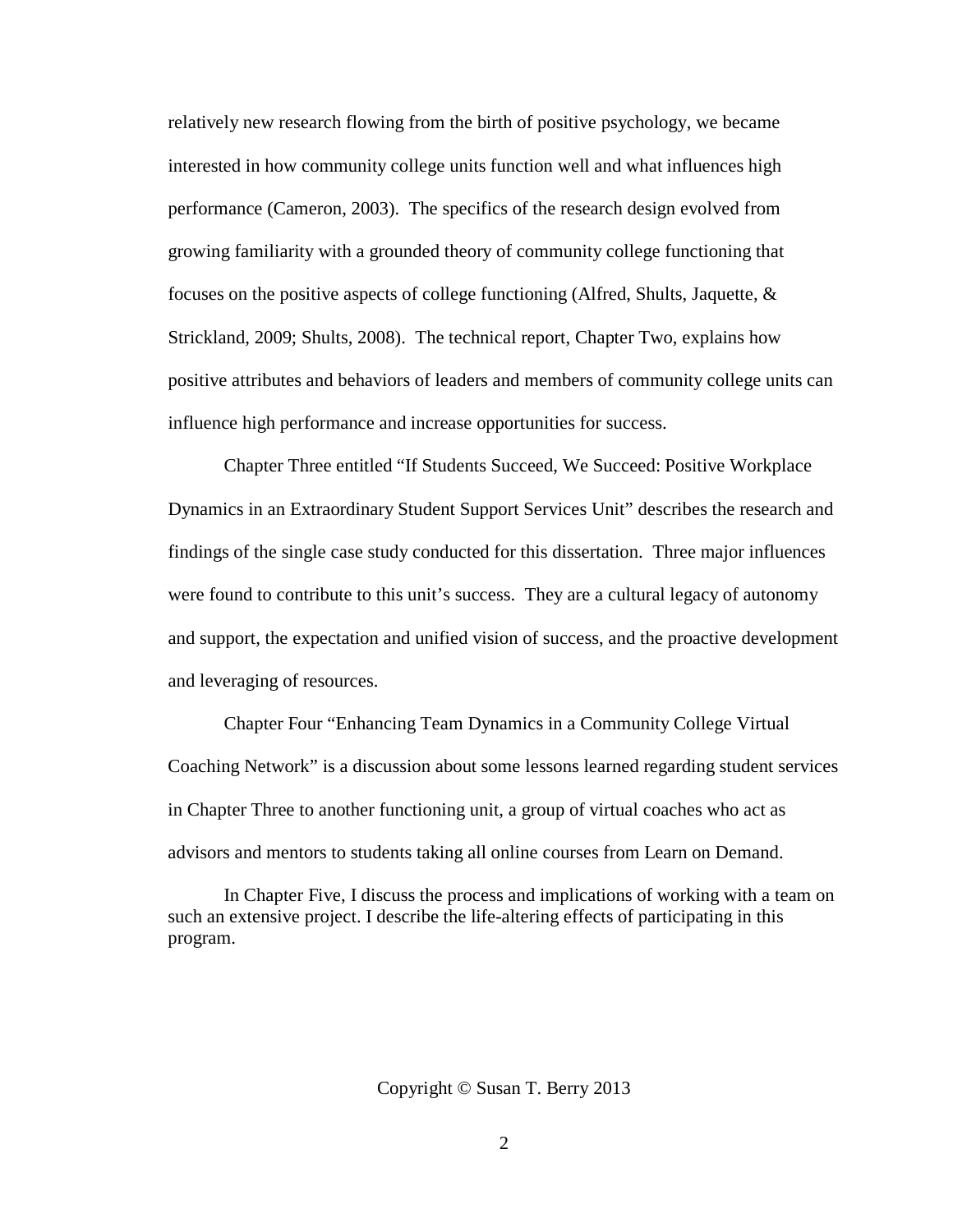#### **References**

- <span id="page-13-0"></span>Alfred, R., Shults, C., Jaquette, O., & Strickland, S. (2009). *Community colleges on the horizon: Challenge, choice or abundance*. New York, NY: American Council on Education.
- Berry, Susan T. (2013). *If students succeed, we succeed: Positive workplace dynamics in an extraordinary student support services unit* (Unpublished doctoral dissertation). University of Kentucky, Lexington, KY.
- Burke, Lewis H., Jr. (2013). *Partnering for excellence: Positive leadership approaches in a national model for adult education.* (Unpublished doctoral dissertation). University of Kentucky, Lexington, KY.
- Cameron, K.S., Dutton, J., & Quinn, R. E. (Eds.). (2003). *Positive organizational scholarship*. San Francisco, CA: Berrett-Koehler.
- Stapleton, Robert Michael. (2013). *Beyond constraint: Service excellence and positive workplace dynamics in a community college library.* (Unpublished doctoral dissertation). University of Kentucky, Lexington, KY.
- Young, Alissa L. (2013). *Delivering reaffirmation: Positive leadership, resources, and excellence in a community college accreditation team.* (Unpublished doctoral dissertation). University of Kentucky, Lexington, KY.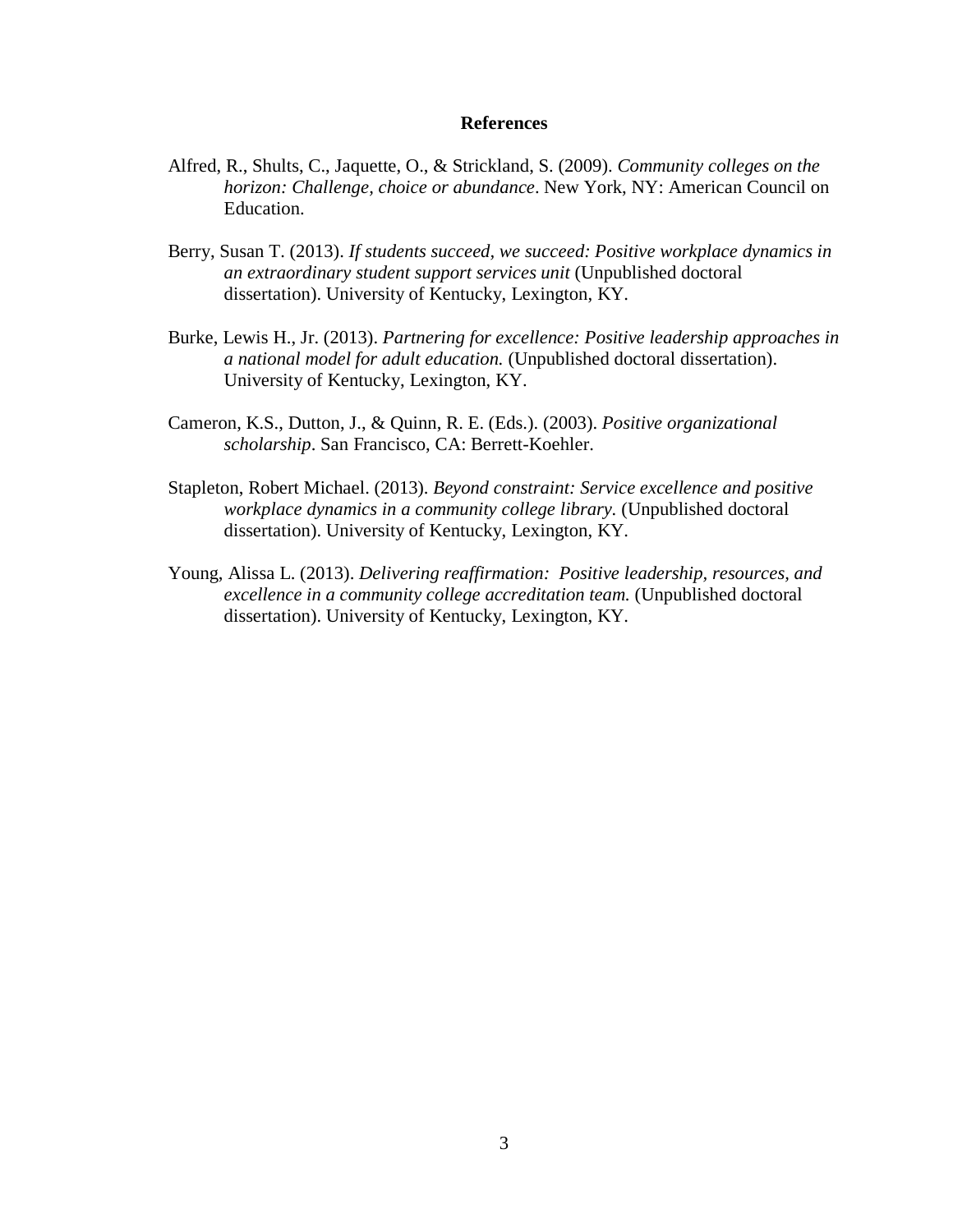#### **Chapter 2**

# <span id="page-14-0"></span>**The Dynamics of Abundance: Exceptional Performance in Four Community College Units**

<span id="page-14-1"></span>Susan T. Berry; Lewis Howard Burke, Jr.; R. Michael Stapleton; Alissa L. Young

#### **Executive Summary**

<span id="page-14-2"></span>In this technical report, the authors synthesize findings from four case studies of factors that influence exceptional performance of community college organizational units. The authors show how the units achieved their successes despite resource constraints, external circumstances, and extreme internal pressures. These units demonstrate that constraints need not hinder achievement of excellence.

Community colleges are responsible to their stakeholders for multiple missions (Dougherty, 1994) as well as for meeting performance and accreditation targets. Economic pressures and significant shifts in students' expectations have created simultaneous conditions of constraint and opportunity. Traditional approaches to performance enhancement have become insufficient to meet current constraints and to adapt to shifts in stakeholder expectations. Thus, colleges must adopt new approaches and ways of thinking in order to develop the capacity to thrive in a shifting, uncertain environment (Alfred, Shults, Jaquette, & Strickland, 2009).

The cases, selected from four community colleges, represent four types of functional organization: (a) a partnership with an external entity; (b) an ad hoc team; (c) a grant-funded student service unit; and (d) a traditional service unit that crosses divisional boundaries. Data was collected from all four cases using similar methods of collection and a common interview protocol. A constant comparison method of analysis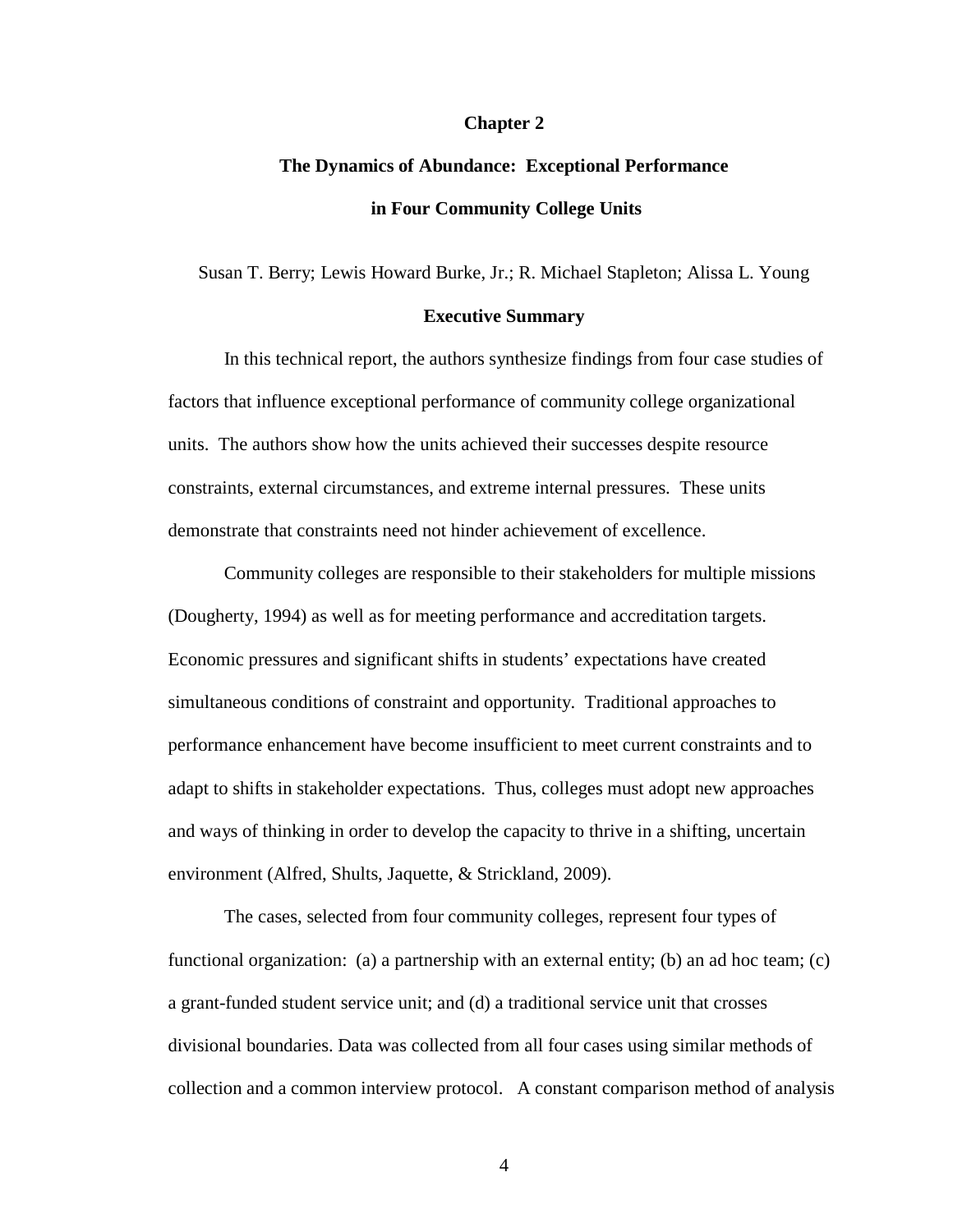was used within and between the individual cases to identify common and contrasting findings across the four units.

# **Key Findings**

Analysis of findings from the units revealed numerous positive organizational dynamics that influenced exceptional performance. We assigned these dynamics to three broad themes or categories: culture, leadership, and resources. The ability of each unit to perform well depended on: (a) a people-first culture, (b) authentic, trusting, inclusive leadership, and (c) resource richness. Unit leaders and members fostered these positive dynamics by thinking differently about culture, leadership, and resources. As a unifying influence, unit members shared a compelling vision of the future from which they derived purpose, motivation, and meaning. Unit leaders and members translated these positive dynamics into actions and behaviors through informal mission statements embodied in audacious goals. We summarize these findings in Table 2.1 on the following page.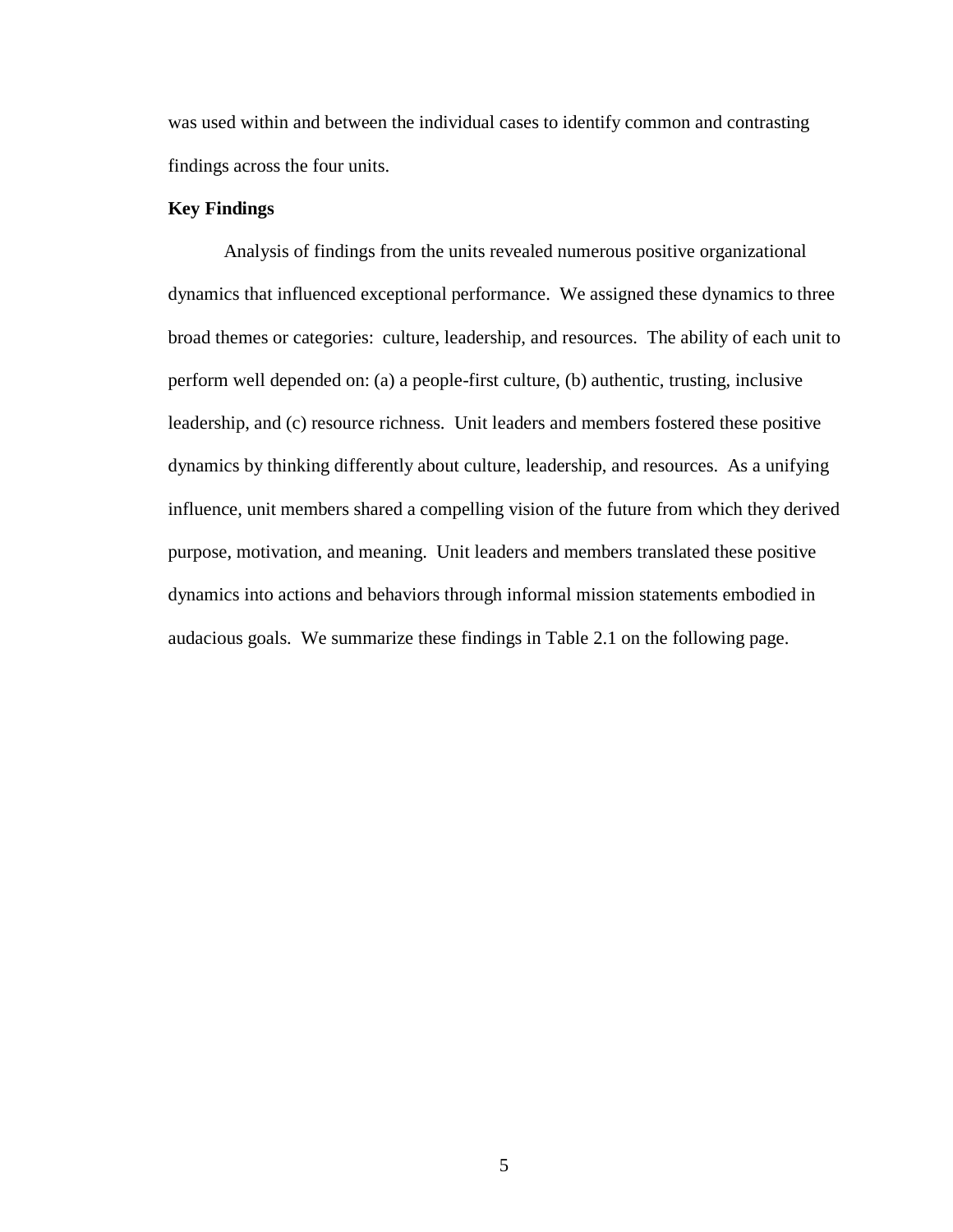| Table 2.1                                                                          |  |
|------------------------------------------------------------------------------------|--|
| Positive Organizational Dynamics That Influence Exceptional Unit-Level Performance |  |

| Theme                                           | Organizational Dynamic                                                                                                                                                       |
|-------------------------------------------------|------------------------------------------------------------------------------------------------------------------------------------------------------------------------------|
| People-first<br>culture                         | Units are characterized by a culture that values people as people.                                                                                                           |
|                                                 | Unit directors and supervisors follow traditional methods of<br>authority, but also introduce and foster a people-first mindset.                                             |
|                                                 | Unit members described a sense of professional community and<br>trust, extending in some cases to a personal, or "extended family"<br>level.                                 |
|                                                 | Leaders are found at all levels of the unit.                                                                                                                                 |
| Authentic,<br>trusting, inclusive<br>leadership | Leaders articulate the formal mission in terms of audacious goals,<br>and the resulting informal mission becomes a strong motivation<br>among unit members.                  |
|                                                 | Unit members share a clear vision that transcends the formal<br>mission.                                                                                                     |
|                                                 | Unit members expressed a sense of higher purpose.                                                                                                                            |
|                                                 | The units' formal leaders and members seemed to understand these<br>things implicitly through experience rather than deriving them from<br>formal professional development.  |
| <b>Rich resources</b>                           | Units demonstrated a capacity to build synergistic relationships that<br>allow them to amplify their efforts and make more resources<br>available to the unit.               |
|                                                 | Unit members did not allow resource constraints to be the "ceiling"<br>of ability to perform. Instead, they actively identified and developed<br>their intangible resources. |
|                                                 | The capacity to develop all available resources served as a lever that<br>amplified performance and attracted new resources and people.                                      |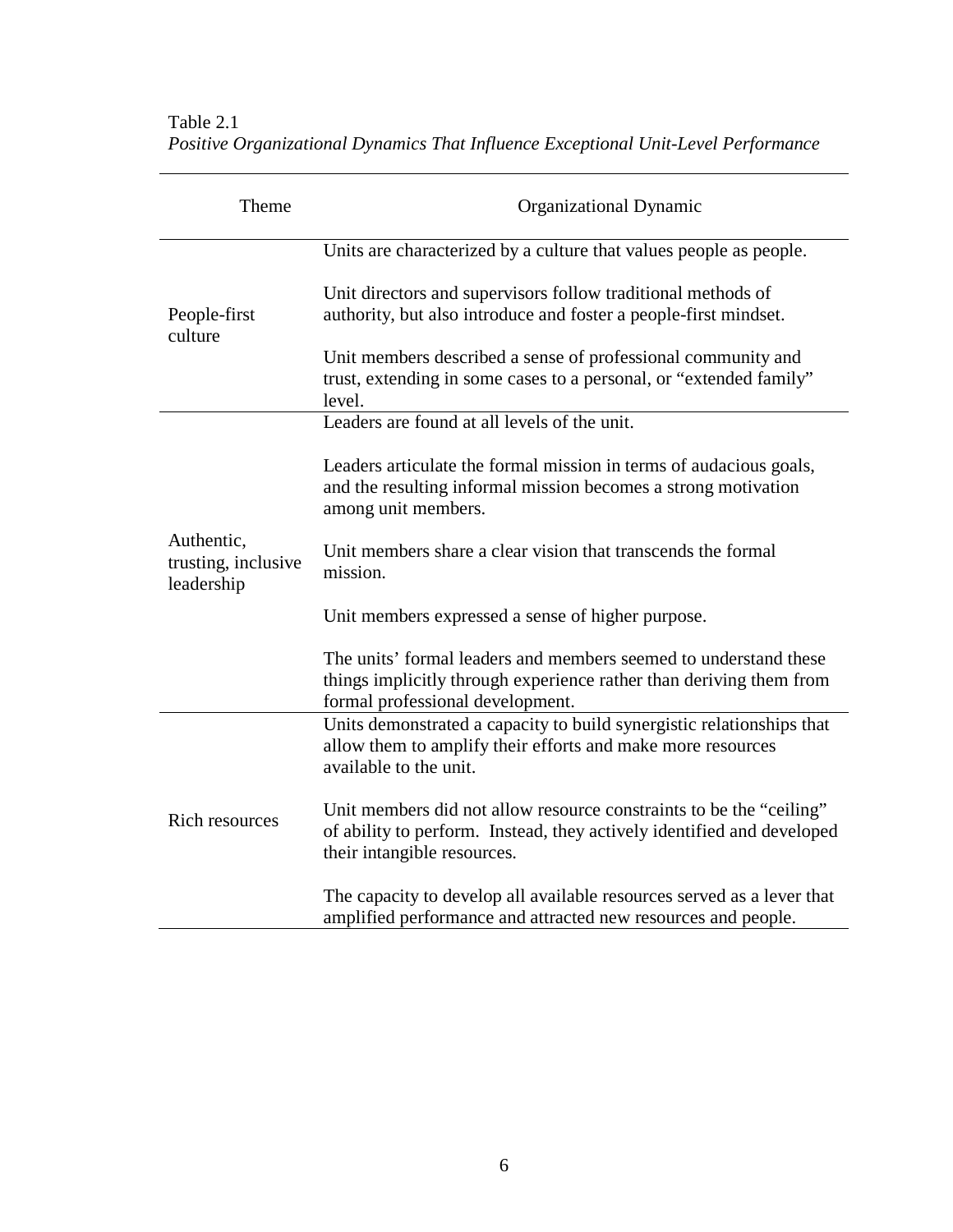## **Recommendations**

We compared and contrasted these themes across the four cases to develop a picture of organizational functioning that can be extended to other community college units. We found unit excellence to depend on broad views of culture, leadership, and resources that move beyond simple cause-and-effect calculations typically used in unit evaluation and assessment. Our highly-contextual findings cannot be condensed into a step-by-step manual for excellence. However, the following suggestions may help community college practitioners learn to broaden views and build capacity in their own contexts.

- Superior performance requires more than hard work—it also requires the ability to build capacity.
- Whether plentiful or not, tangible resources can charm attention away from capacity-building ways of thinking required to produce excellence.
- Intangible resources—culture, leadership, and ability to build capacity—are required to achieve aspirations of excellence.
- Patience is required because ways of thinking and perceiving can take time to change.
- People are much more than units of functional output. Valuing people as people creates supportive contexts for excellence.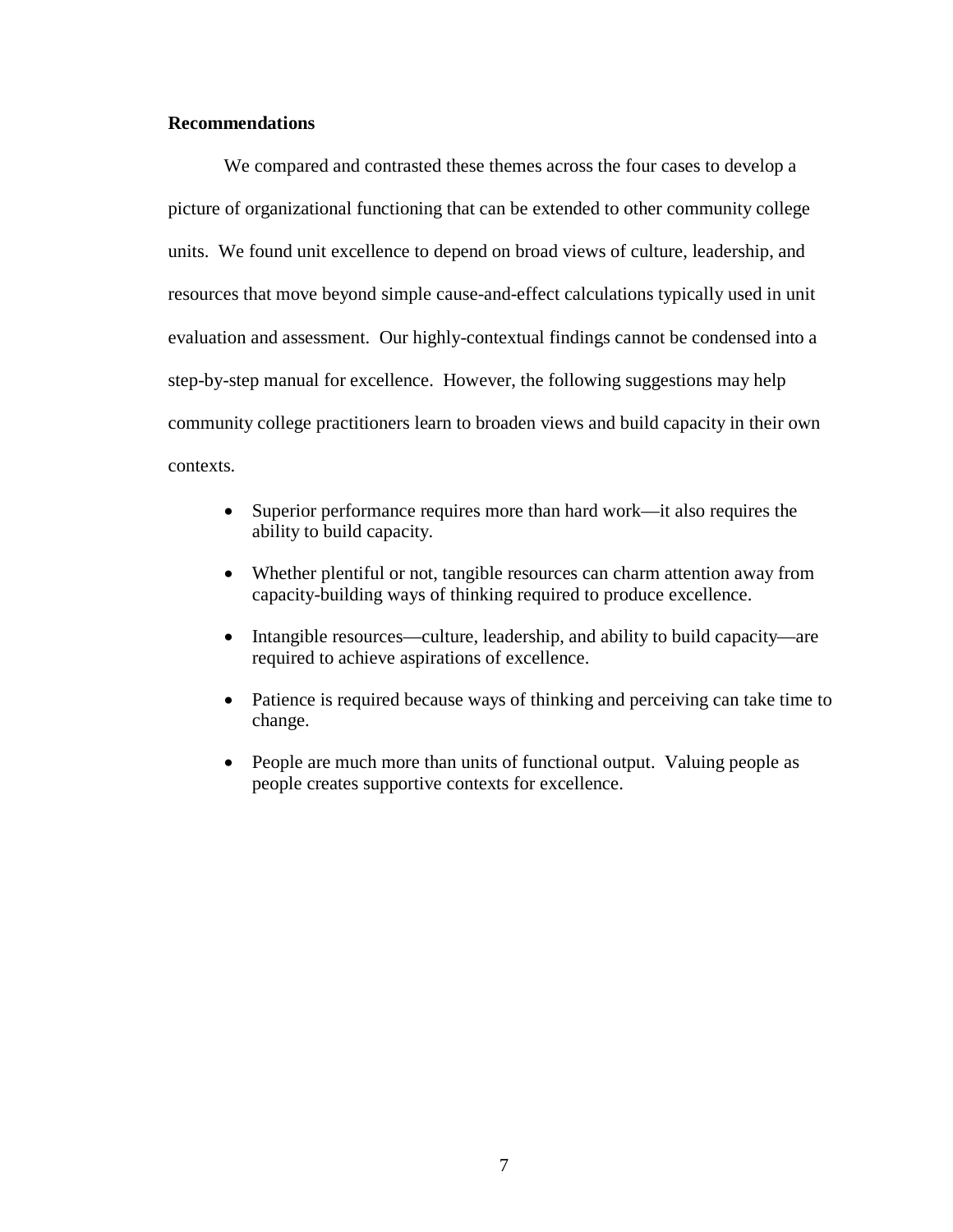#### **Introduction**

<span id="page-18-0"></span>Higher education is in a people business. It is unique in that we develop longstanding relationships not only with the stakeholders who fund us, study us, or employ our students, but also with the students themselves. We spend vast resources trying to determine the best way to move students through the pipeline so they emerge educated and employable. Rarely do we study our own organizational dynamics (Bastedo, 2012). When we do, we often concentrate on our plans and deficits, and how we will find the money to meet our goals. As Caza and Caza (2008) assert, most research in organizational studies concentrates on solving problems. We report our performance to our stakeholders according to parameters they define. These measures do not effectively capture the range of organizational dynamics that affect performance (Cameron, Dutton, & Quinn, 2003a).

In contrast, this research study was designed to understand the organizational dynamics of community college units that have performed with excellence that in some cases was unexpected, given the circumstances. The study offers an alternative to a prevalent view of resources that makes superior performance contingent on greater amounts of tangible resources. Consistent with emerging research into organizational and individual dynamics, this study shows that the most powerful drivers of performance are ways of thinking that build organizational capacity and allow for unexpectedly excellent performance despite constraints. To understand this, we analyzed the findings from four case studies on successful community college organizational units to learn how some of our most productive entities have achieved extraordinary levels of functioning and performance.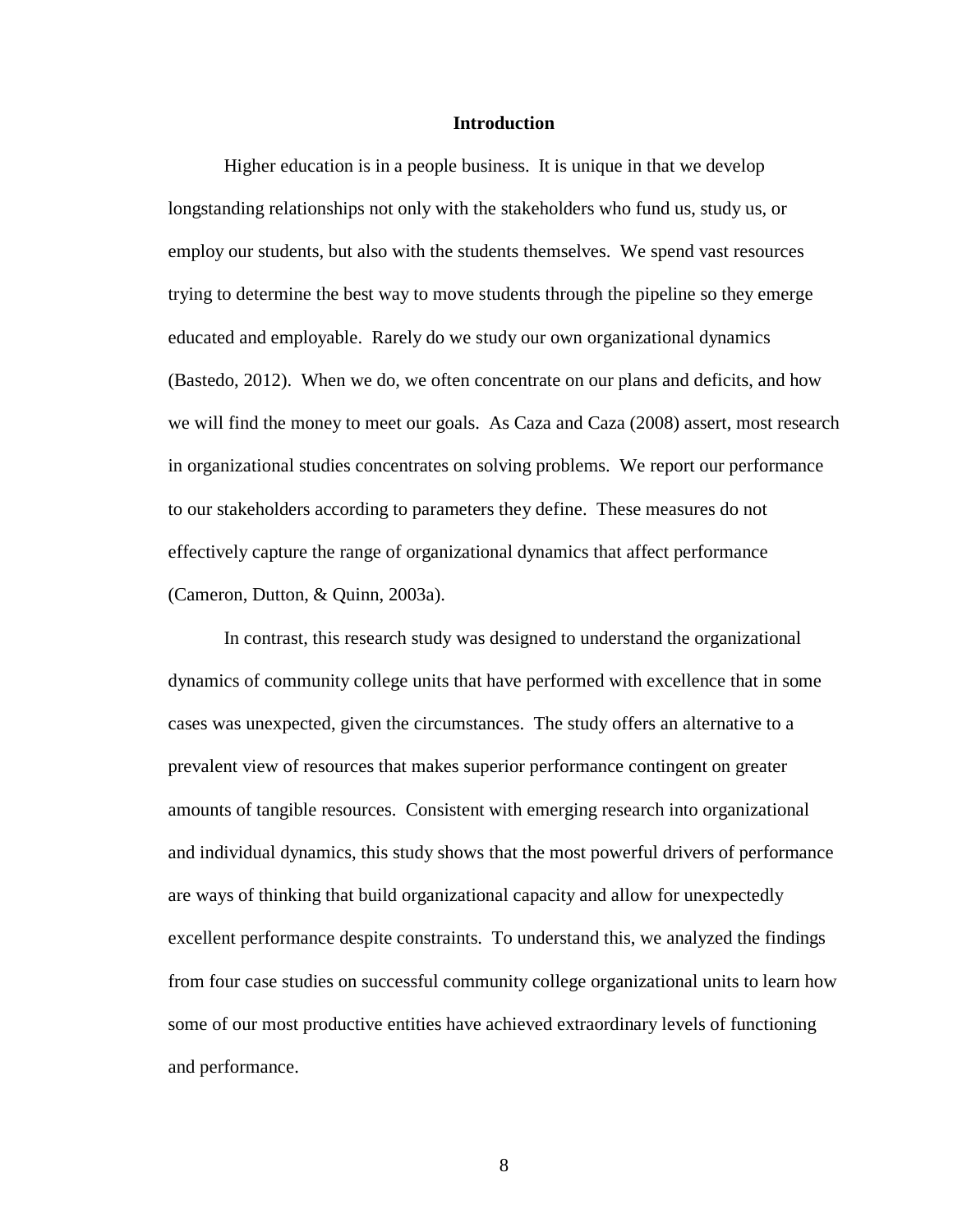Our positive research perspective draws from positive psychology research (Peterson, 2006) and its extension to the workplace (Alfred et al., 2009; Cameron, Dutton, & Quinn, 2003b; Luthans, 2002a; Luthans & Avolio, 2009; Luthans & Youssef, 2007). These are explained in detail in Appendix D and discussed throughout this report. We engaged this positive perspective to understand the performance of four successful community college units. Our goal was to identify influences shown in the positive organizational literature to contribute to above-average performance. Each member of this research team chose a community college organizational unit (a) that has performed well (or above average) using standard measures of performance and (b) for which significant aspects of the unit's successful performance are not adequately represented by standard measures nor easily attributed solely to levels of tangible resources.

Analysis of these four cases reveals how tapping readily-available, but oftenunderutilized, resources can influence overall performance and even attract additional tangible resources to a unit. It shows how these units achieved their success through the ability to amplify existing resources beyond expectations. Examples of resources in these cases include recognizing the leadership capacity of all members of a unit; the importance of sustaining a simple, shared vision that transcends the formal mission of the unit; and maintaining a positive organizational environment in which people come first.

This research builds on a study by Alfred, Shults, Jaquette, and Strickland (2009) who interviewed community college presidents to better understand and account for college performance. They found the primary determinant of excellence to be the amplification of resources through *leveraging*. That is, high-performing community colleges have the ability to identify and optimally deploy all available resources. This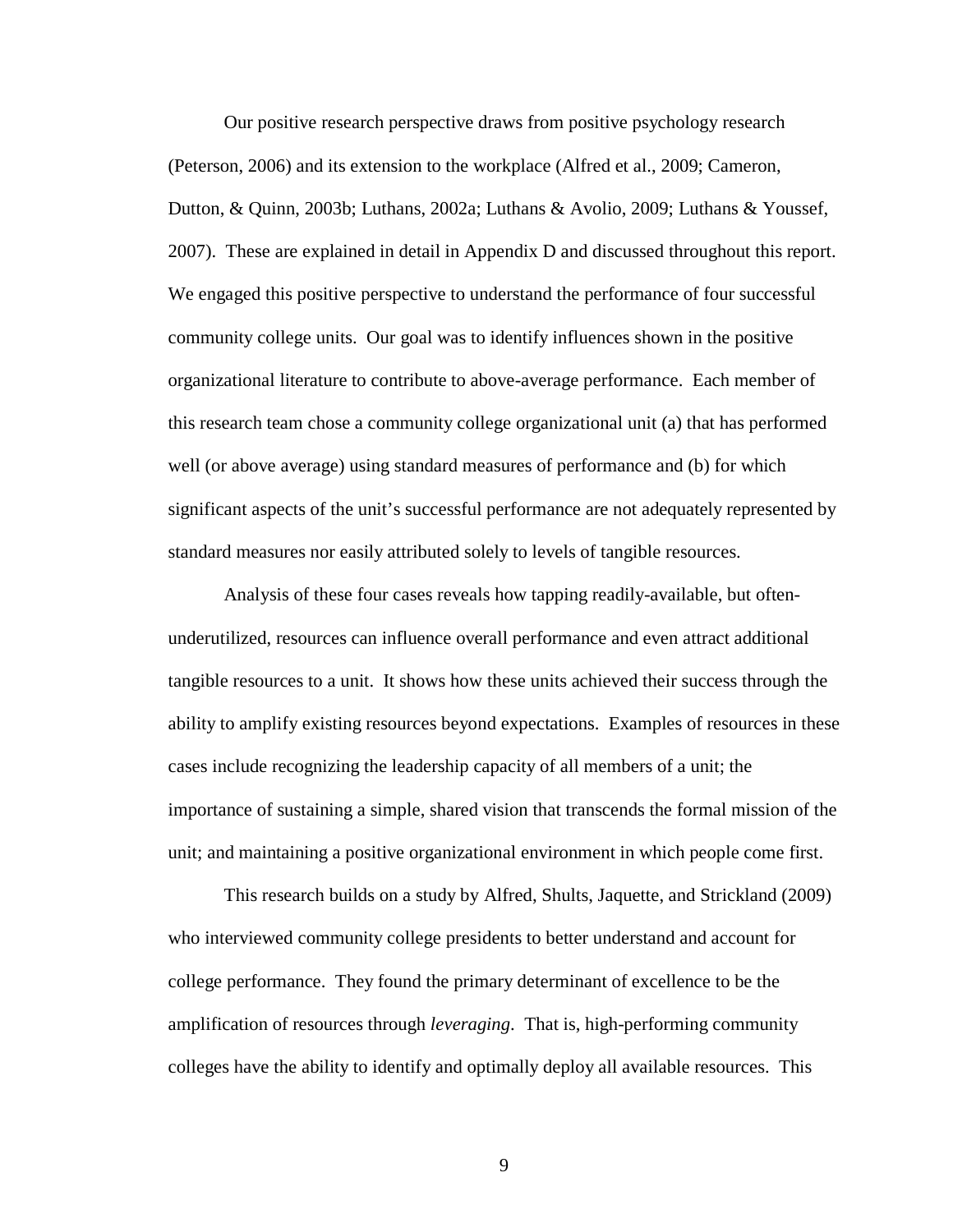ability rests on a central commitment of formal leaders to "building the strategic capabilities in staff" (p. 252) that fosters a capacity to "work differently" (p. 252).

Alfred et al. (2009) conducted their research at the institutional level through the perspective of senior leadership. Their research yielded the Community College Abundance Model (CCAM) that ranks a college's capacity to achieve abundance, as defined above. They also observed that community college leaders might be easily tempted, when confronted with a barrage of constraints and accountability requirements, to focus on growth and efficiency to meet performance goals. However, they conclude, "Working harder and faster will not get your college to abundance, but investing in people and working differently will" (p. 252).

Existing research on positive organizational functioning in community colleges stops short of explaining exceptional outcomes at the unit level or describing the dynamics that influence excellence. However, the work of community colleges is performed in organizational units collaborating within the institution and with external partners. Thus, our research emerges from an interest in investigating how the CCAM findings apply at the level of the organizational unit—where the actual work of a college takes place.

Based on their findings, Alfred et al. (2009) hold that building the capacity to amplify resources and to work differently requires community colleges, leaders, and staff to "think differently" (p. 252) about four aspects of the organization: performance, resources, the organization itself, and leadership. Our study of each of the cases selected examined the intentional capacity-building achieved in the units in each of the four aspects.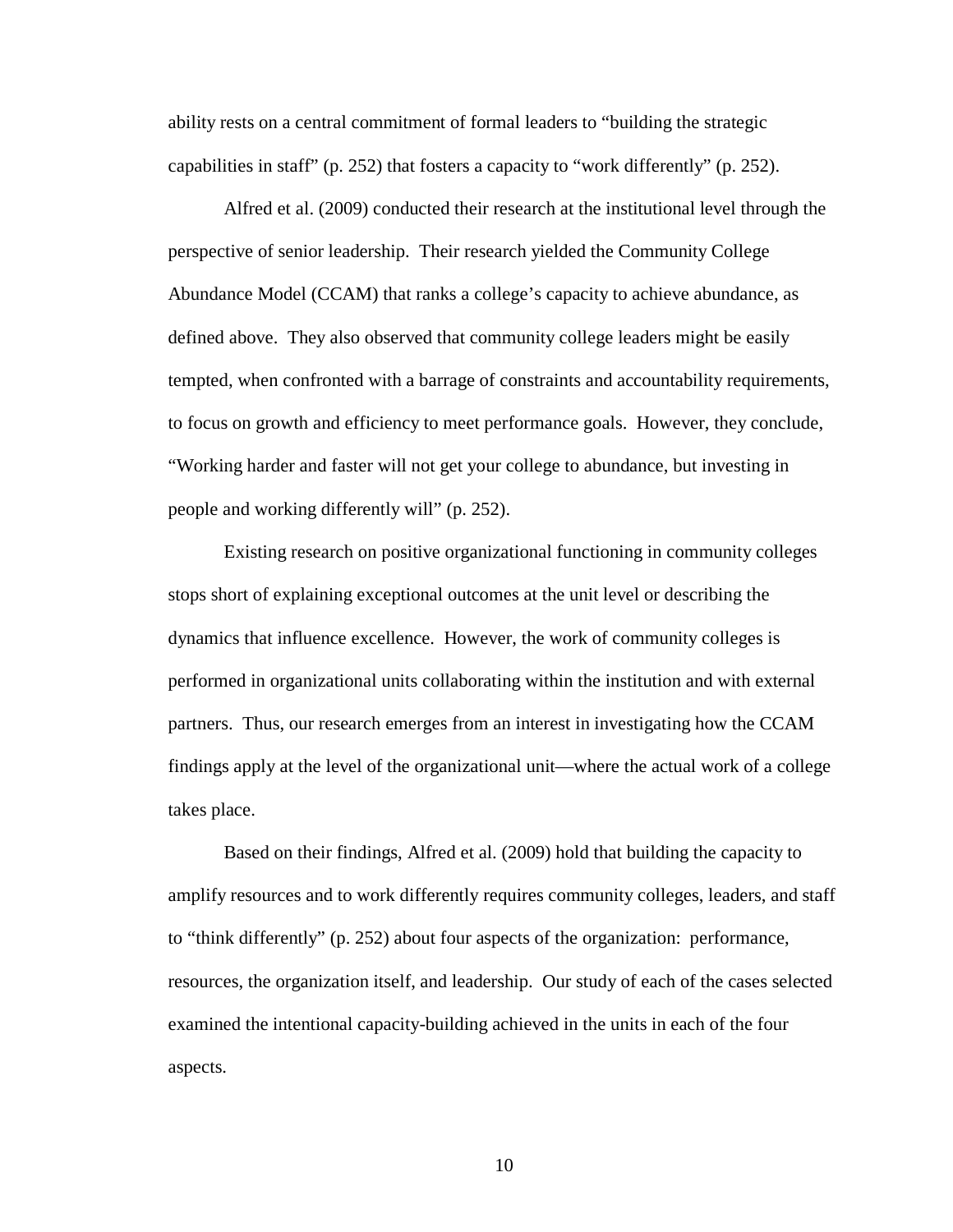Thinking differently about performance means more than working harder or more efficiently—although those things are essential. In what ways do these community college units enhance performance beyond efficient effort?

Thinking differently about resources means recognizing intangibles as the means by which efforts can be amplified as an organization moves toward purpose-defined outcomes that exceed expectations. Intangibles include valuable traits, knowledge, and behaviors that are not easily measured (e.g., resilience that enables a student to persist and graduate in the midst of a personal crisis). In what ways do these community college units value and build upon intangible resources?

Thinking differently about the organization means living out the belief that people come first. In what ways do these community college units develop relationships, rather than interchangeable parts, and recognize the efforts of many leaders who are empowered with autonomy and support?

Thinking differently about leadership means understanding that there are many leaders in a high-performing organization. Formal and informal leaders with positive characteristics need to be present and, if not, developed and enhanced in those with the decision-making responsibility. In what ways do these community college units control personal resources—ways of thinking and being—that can be changed and developed? These resources are attributes and traits that can contribute to unit-level excellence as easily as they hinder or are merely neutral.

In addition, emerging streams of positive organizational theory and research have shown promise for focusing on what is best about organizations and individuals. These include positive organizational scholarship, positive organizational behavior, and positive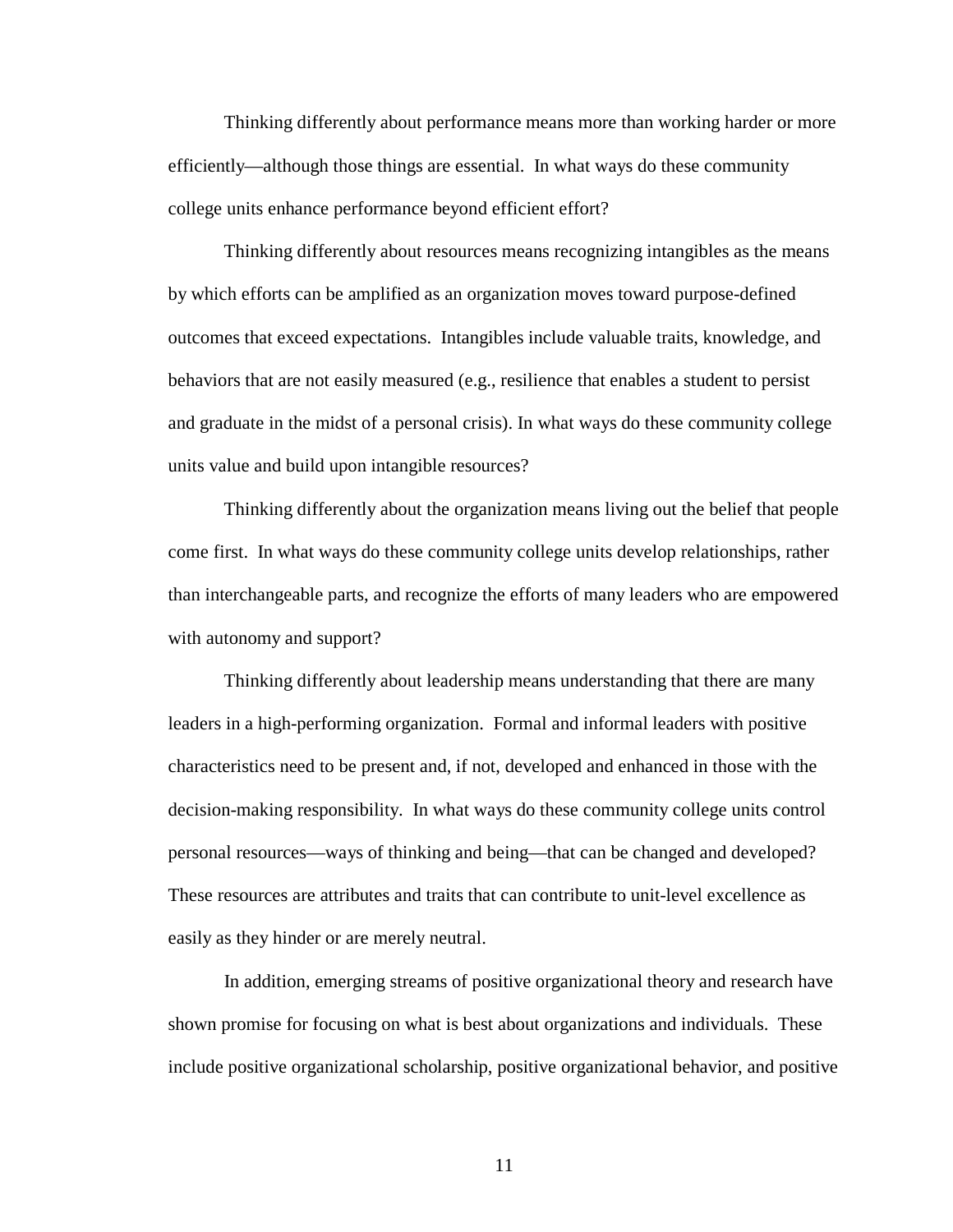psychology. The positive research orientation presents opportunities to think differently about organizational performance. It augments familiar approaches by expanding the range of desirable outcomes and success indicators to include behaviors and characteristics that foster individual and organizational flourishing (Cameron et al., 2003a; Caza & Caza, 2008) as well as psychological capacities that influence individual and organizational outcomes.

These emerging streams of theory and research reveal new ways of thinking about individual and organizational performance. Scholars and researchers in these areas deliberately adopt a positive framework for understanding success in organizations. Through a focus on phenomena and behaviors that promote flourishing and vitality in the workplace, researchers have begun to discover correspondence between positive organizational scholarship (Cameron et al., 2003b), positive organizational behavior (Luthans, 2002a, 2002b), positive psychology (Peterson, 2006; Seligman & Csikszentmihalyi, 2000), and appreciative inquiry (Cooperrider & Whitney, 2005; Watkins & Mohr, 2001).

Thus, in exploring the exemplary performance of the units described here, we applied the concepts of positive organizational theory to create a lens through which to investigate successful organizational functioning. In this research report, we consider three areas of focus in the positive literature: positive leadership, perspectives on resource development that build organizational capacity through resource amplification, and the presence or enhancement of psychological capital. Collectively, these are shown to promote phenomena and conditions that (a) enable individuals to be at their best (Cameron et al., 2003a; Peterson, 2006), (b) buffer the effects of trauma and uncertainty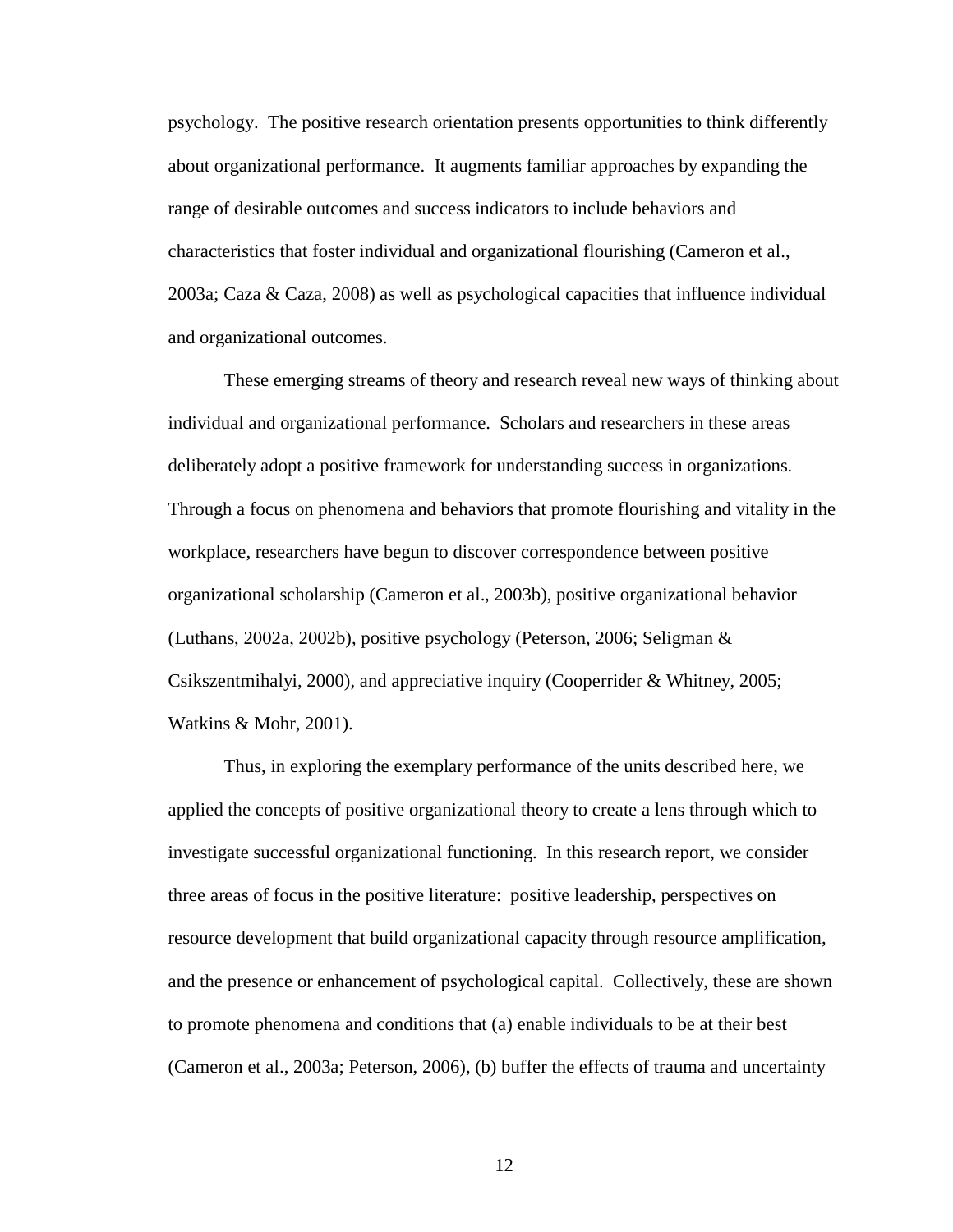(Cameron & Caza, 2004; Weick, 2003), and (c) create workplaces in which people are valued as people and all available resources are maximized (Alfred et al., 2009).

#### **Background of the Study**

<span id="page-23-0"></span>During our coursework and within our professional roles, our research team was aware of one such positive framework for examining institutional performance appreciative inquiry (AI). During our doctoral coursework, as members of different research teams, we conducted pilot studies using protocols informed by AI. In addition, as employees of KCTCS, we knew that AI had been integrated to frame ongoing strategic planning cycle discussions in positive ways. AI was also being introduced throughout the colleges as a supportive framework for numerous, significant initiatives planned for the coming years. Thus, when as a team of doctoral candidates we began to design the four case studies that are the subjects of this multiple-case analysis, we decided that an appreciative approach would be a good fit for our own positive research orientation.

A second influence was our experience of the implementation of AI across our colleges and system-office. Four-day workshops, designed around an AI approach to organizational development (Watkins & Mohr, 2001), were held with the intent to produce two certified AI trainers from each college. These would return to their home colleges, train others, and apply appreciative practices college-wide. Appreciative inquiry was thus intended to become the foundation of an organizational culture that would sustain significant, coming organizational changes. Although the training raised awareness of positive approaches to change, cultural changes have not trickled down as hoped—or at least not as quickly as hoped. For the most part, colleges that did not already have an appreciative culture have not changed much. Instead, traditional,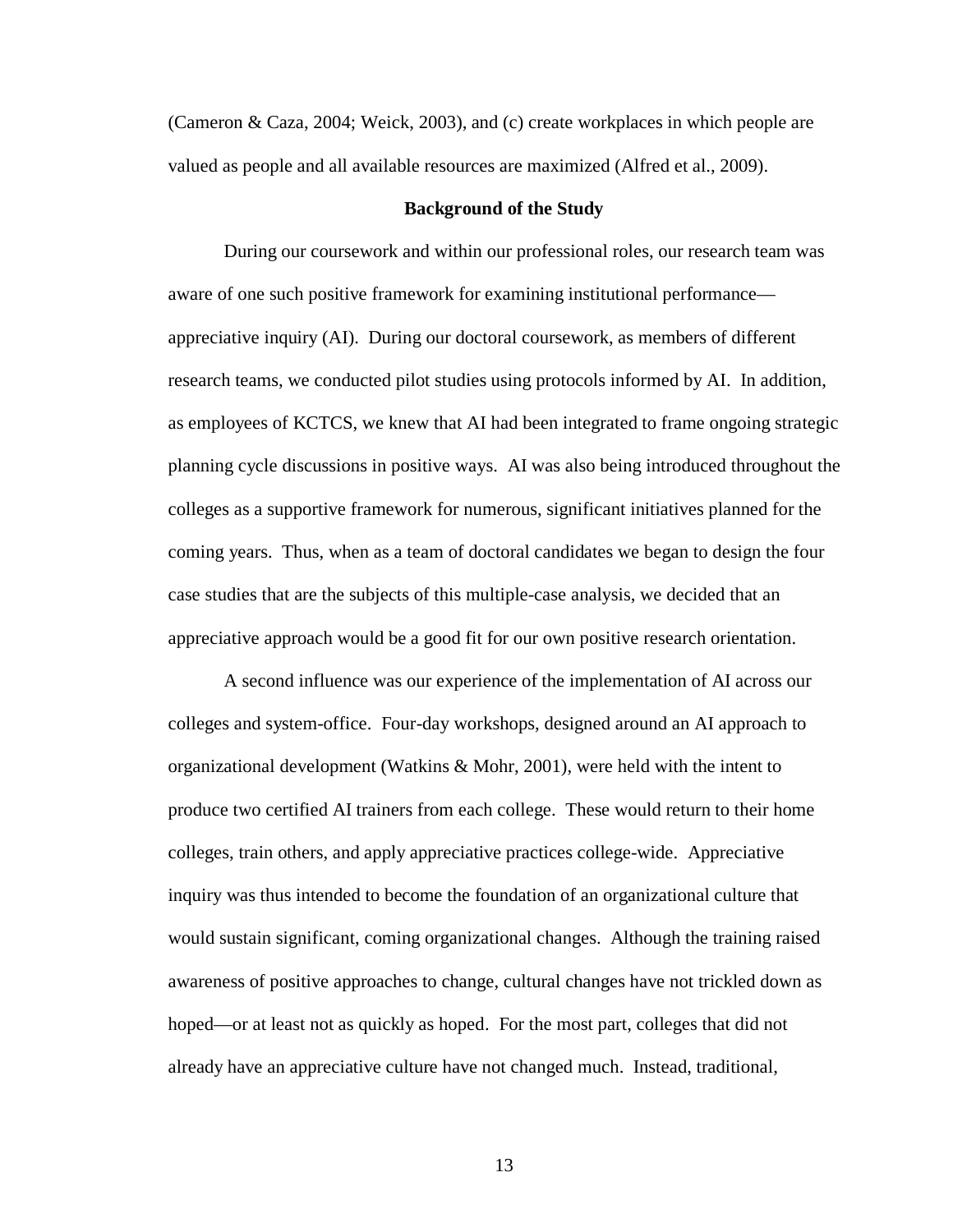discrete accountability measures still seem to have the strongest influence on planning and processes.

All participants in the trainings received Watkins and Mohr's (2001) *Appreciative Inquiry: Change at the Speed of Imagination* as a suggested framework for developing the Transformation Initiatives mentioned. The authors list six freedoms or essential conditions of AI that echo the positive organizational literature:

- 1. Freedom to be known as a human being rather than merely for the role performed;
- 2. Freedom to be heard and not ignored—to voice information, ideas, and innovations;
- 3. Freedom to dream in community and at all levels in the organization, creating organizations as safe places where large, diverse groups can dream together;
- 4. Freedom to choose to contribute—an act that liberates power and leads to commitment and a hunger for learning;
- 5. Freedom to act with support in a climate of positive interdependence, thus feeling safe to experiment, innovate, and learn;
- 6. Freedom to be positive, to have fun, and to be happy—conditions that are not often the norm.

According to Watkins and Mohr (2001), when these six AI conditions are present,

they create a self-perpetuating momentum for positive change. This individual and

organizational momentum bears a resemblance to the positive, self-reinforcing *spirals of* 

*flourishing* that result from organizational virtuousness (Cameron, Bright, & Caza, 2004;

<span id="page-24-0"></span>Fredrickson & Losada, 2005; Froman, 2010).

### **Research Questions**

Our interest in the positive, people-focused aims of AI provided an excellent

foundation for our curiosity about the positive research orientation. In addition, our experience of the AI trainings within our own workplaces led us to wonder about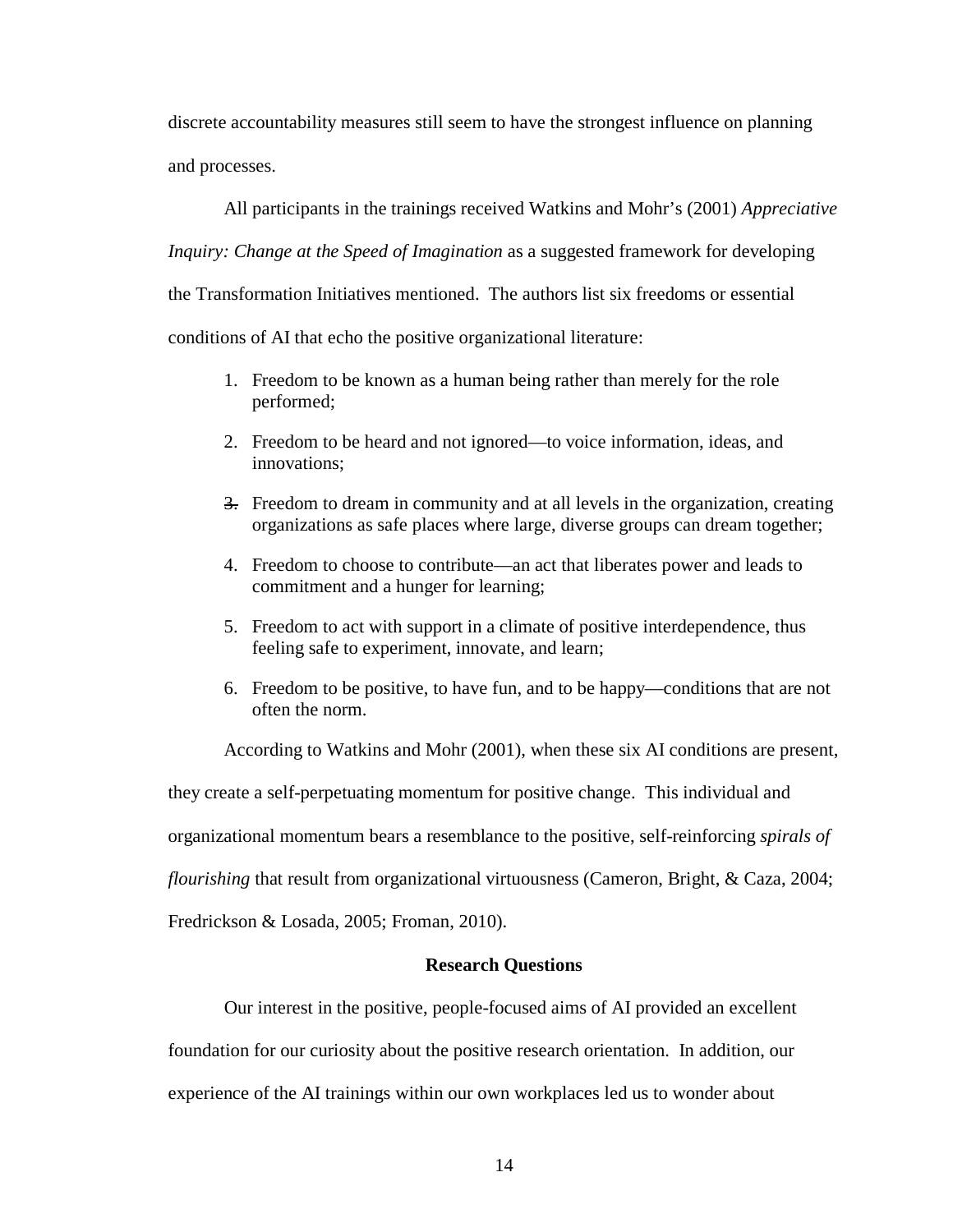organizational units that were already performing at very high levels—before they received the training. To inform the research described in this chapter, we settled on a conceptual lens similar to AI, but more broad in scope. We draw from multiple related positive organizational literatures, described earlier, that focus on positive phenomena, behaviors, and traits in the workplace.

Accordingly, we were interested in how positive influences in the organizational units support extraordinary success. Our research team designed each of the studies to have a positive research orientation, similar research questions, and virtually-identical protocols. As a result, we asked questions of the case study findings from a shared positive research perspective. For example, what happens when an organizational unit leader prioritizes the development of unit members' psychological capital? How are bold, shared visions of desired unit outcomes related to performance? How do unit leaders influence unit culture? To what do members of successful units attribute their success? Do members of these units value people and intangible resources above tangible resources? If so, how are these values shaped, communicated, and perpetuated? What influences do positive organizational behaviors and psychological capital have on culture and performance in the unit? How do successful units acquire the capacity to perform exceptionally? Are successful units solely dependent on tangible resources, or are other influences at work? In successful units, how are positive behaviors and traits developed and nurtured? In what ways do these affect the performance?

To frame this multiple-case analysis and to connect it to emerging research on positive workplaces, we asked the following research questions:

• What positive organizational dynamics are found in the case studies chosen for this analysis?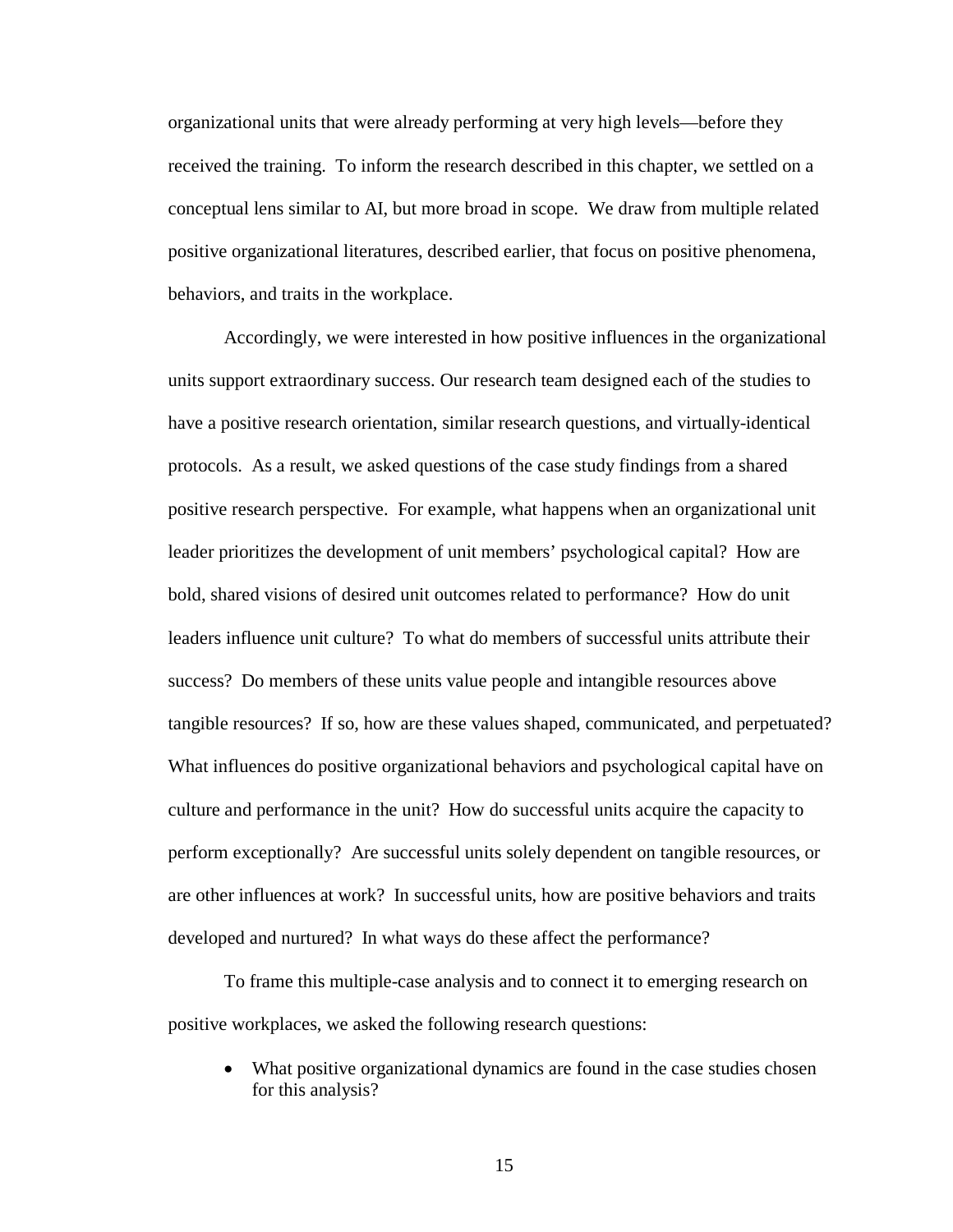- How do these dynamics influence unit performance?
- What outcomes, capabilities, and characteristics do unit members value that are not typically considered as performance measures?
- How is leadership perceived and practiced in the units?
- How are resources identified, prioritized, developed, and deployed? Which resources are valued the most?
- How do perspectives toward the recognition and use of intangible resources influence performance?
- How does psychological capital, or any of its four components, contribute to the successful functioning of these units?

#### **Methods**

<span id="page-26-0"></span>During our team discussions about our research design, we decided to concentrate on functional or organizational units. Several reasons informed this choice. Small organizational entities seemed a narrow enough focus to be compatible with our research timeframe. More importantly, understanding team and group functioning is important because the everyday work of community colleges is performed in these contexts. However, we found that most positive-oriented research had been conducted at either the individual or the institutional level (Donaldson  $& Ko, 2010$ ). Few studies existed in the private sector, and the positive literature is virtually silent on higher education groups and teams.

In addition to timeframe and importance of group-level functioning, our decisions were influenced by contextual factors. Each member of our research team works in a community college, and personal and professional knowledge informed each member's ability to choose organizational units that have already been recognized as successful. To support the group research component of our study, we adopted a common research protocol the four individual case studies (Appendix A). Additional prompts were used to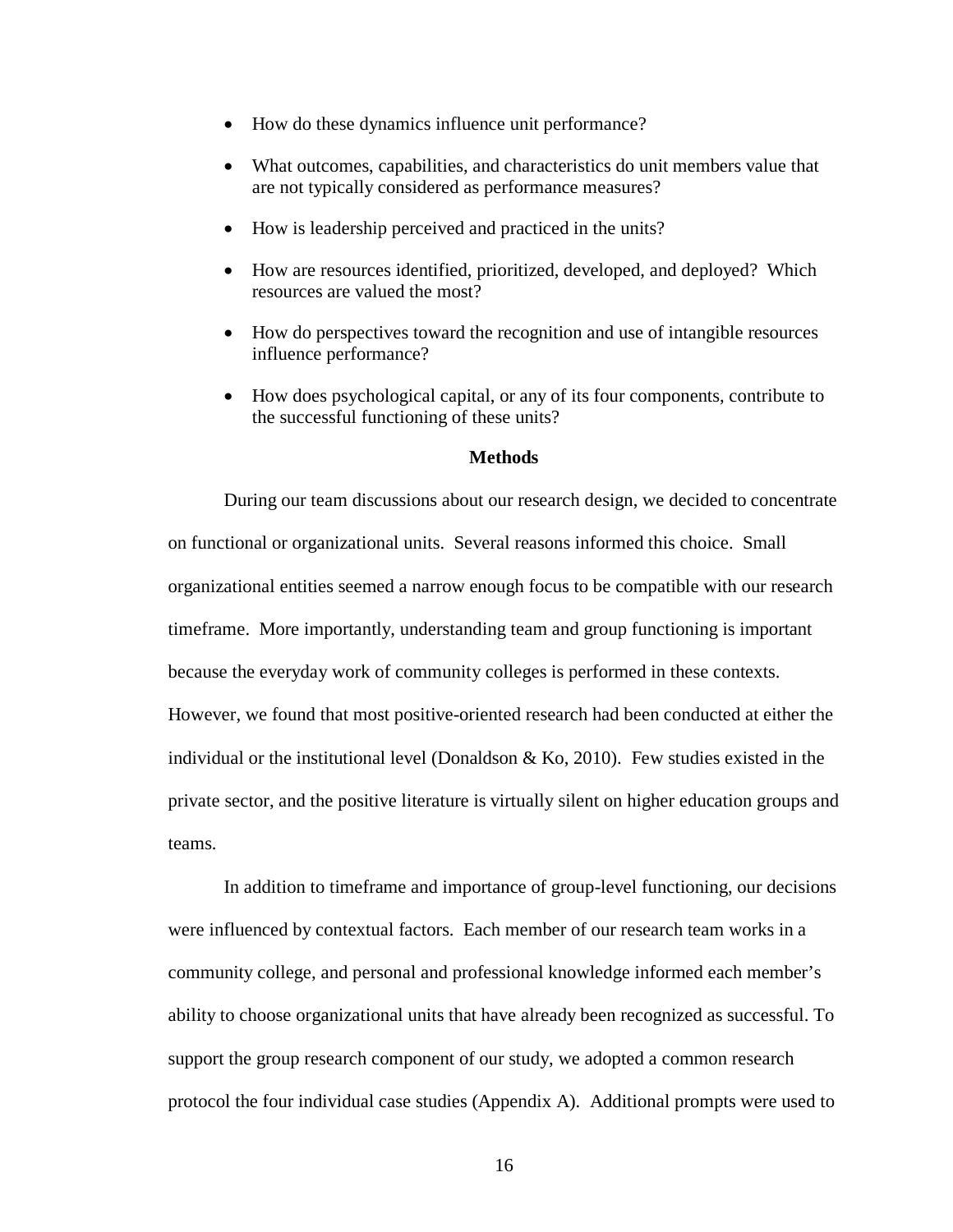elicit information about interviewees' perceptions about positive dynamics such as vision, relationships, trust, leader expectations, and behaviors.

We chose units of different kinds, one for each researcher, judging that the differences could provide a broader data set out of which to synthesize findings across the four cases. The four units represent common organizational structures within community colleges and in higher education generally, potentially extending the applicability of our findings beyond the boundaries of the four individual case studies and the cross-case analysis reported here. We continued to discover the full value of choosing four separate cases at the unit level as this analysis progressed.

We chose case study method for the individual research studies because it is useful for answering questions of how and why when observing a "contemporary set of events, over which the investigator has little or no control" (Yin, 2009, p. 13). A unit of analysis, or case, can be an "individual, program, event, group, intervention, or community" (Merriam, 1998, p. 19). Case study theorists agree that *boundedness* is a distinguishing characteristic of a case (Merriam, 1998). Boundedness denotes a clear idea about what is included in the case and what is not. We defined the bounds of each case analyzed for this report by limiting the number of participants interviewed and by restricting the data collection period.

To increase the validity, quality, and trustworthiness of the analysis, we used accepted qualitative research methods. The data collected for the individual studies primarily included participant data supported by documents and on-site observations. In addition to multiple data sources, our team engaged multiple reviewers and member checking (Merriam, 1998; Stake, 1995; Yin, 2009). For example, as data was gathered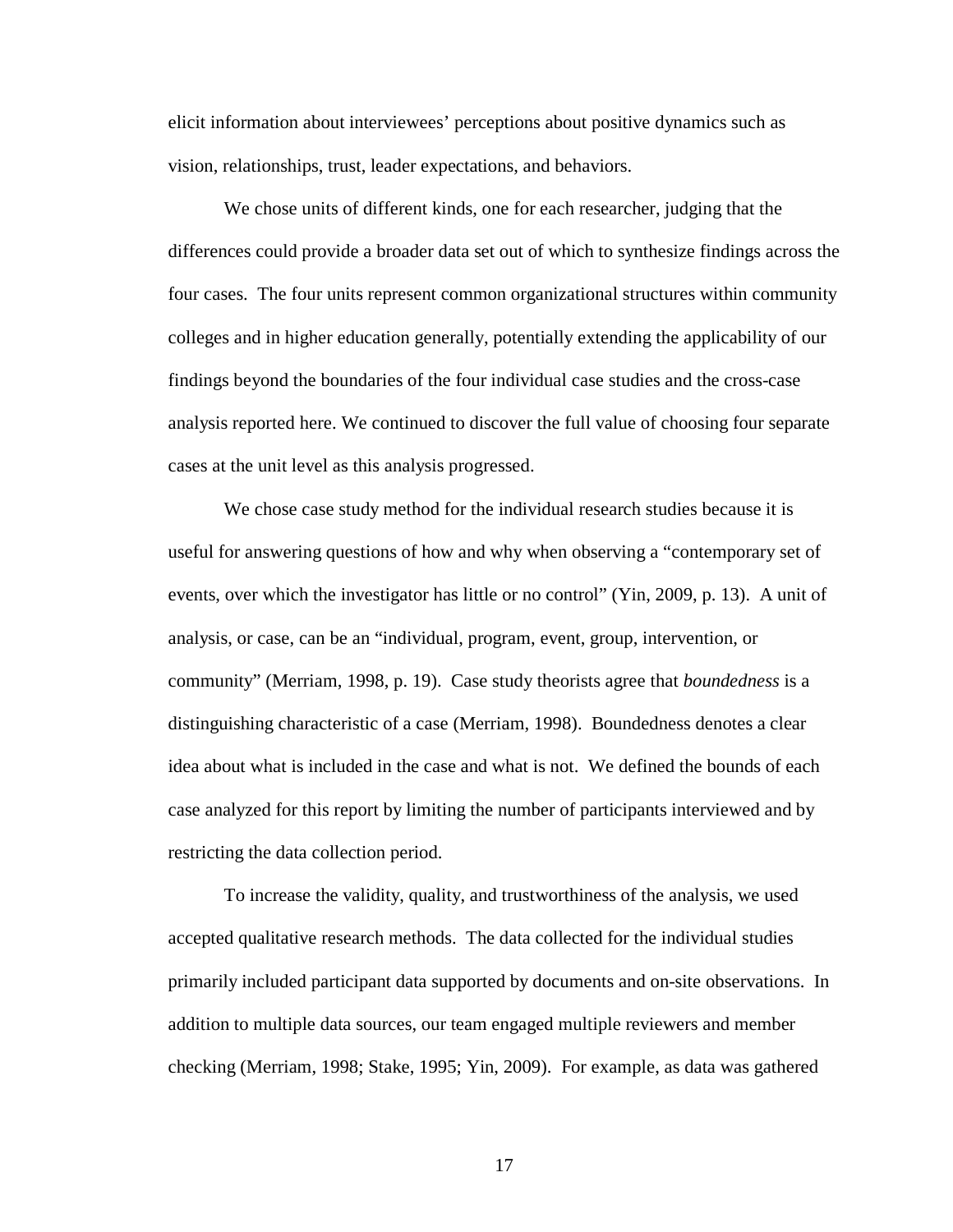from the individual cases, we continuously discussed the findings to discern themes, account for unexpected findings, and consider rival explanations. The discussions continued during the development of the individual case analyses and throughout the analysis of the four cases together.

The diversity of our research team strengthened the collaborative analysis. Our varied strengths, professional experiences, life stories, roles as community college employees, and interests in our cases assured varying perspectives. The balance and insights in the conclusions reflect our diversity. In addition, our diversity and familiarity with community college functioning informed our thinking as we operationalized our findings into realistic implications and recommendations.

#### <span id="page-28-0"></span>**Tour of the Individual Case Sites**

The units contributing to the case studies described below belong to four different colleges in the same 16-college state community college system. While governed by the same state and system-wide regulations, each college maintains individual accreditation and status as an independent college. The investigative team chose these community college units based on two criteria: (a) the unit performs well or above average relative to standard measures of performance and (b) the unit appears to demonstrate additional performance criteria that include positive workplace dynamics and desirable organizational outcomes consistent with this study's positive conceptual framework.

**External partnership unit.** The first unit studied exists as the result of a partnership between a secondary public school system and a local community college. The secondary school system has a district wide enrollment of over 100,000 students. Its post-secondary partner, a two-year public college located in the same urban community,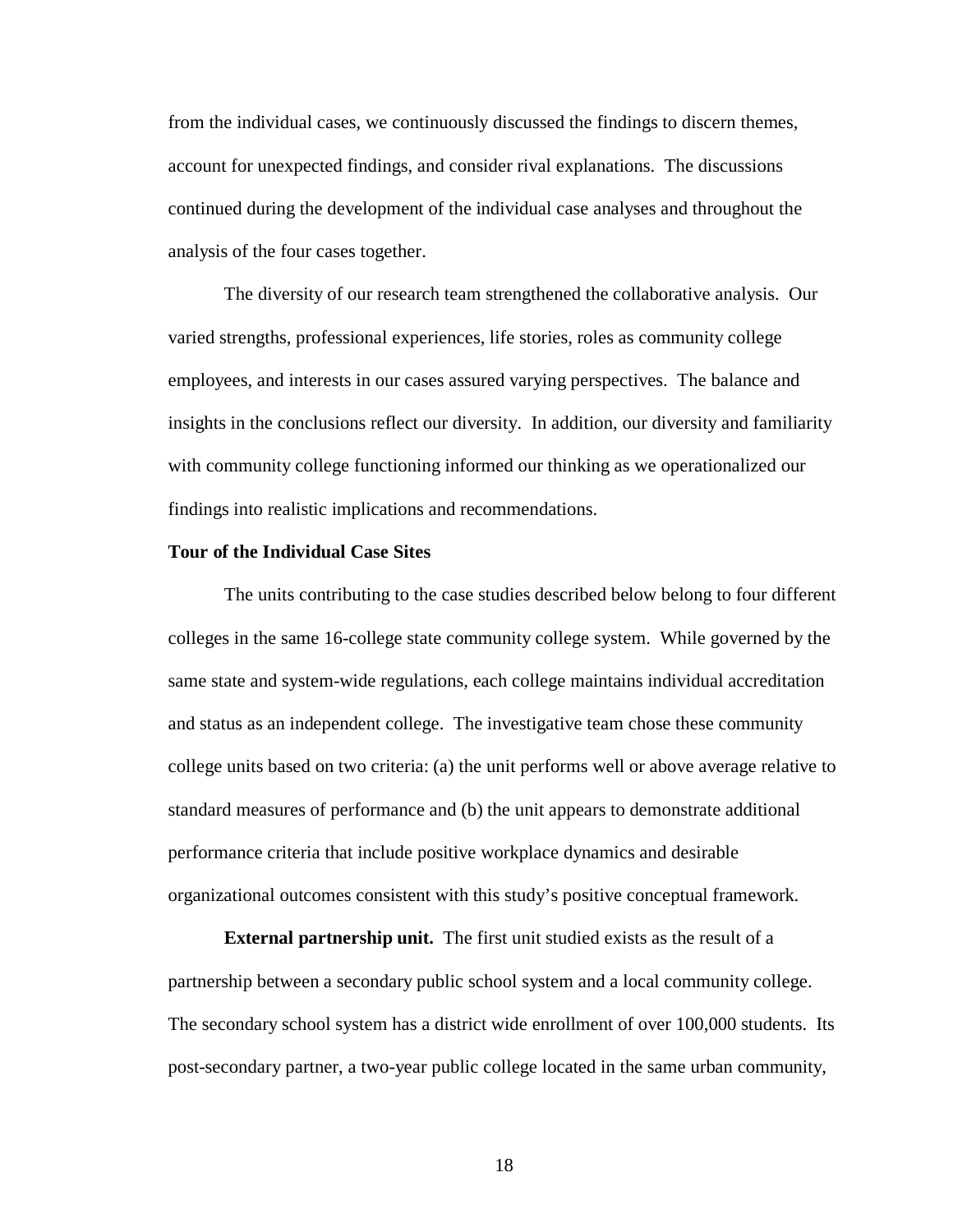enrolls upwards of 15,000 students per semester. The purpose of the partnership is to promote the transition of adult education students into community college by improving mathematics, reading, and writing for students whose college placement scores fall below the minimum requirements.

This unit was chosen for study because of its national recognition as a model partnership. A national report funded by the US Department of Education's Office of Vocational and Adult Education highlighted the collaborative approach of this program as a national model of practices to help improve participation and persistence in adult education (Tolbert, 2005). The authors noted, "Partnerships and leveraged resources also have helped programs expand their services and address the needs of specific populations" (Tolbert, 2005, p. 9). Alfred et al. (2009) identify external partnerships as capacity-building levers that amplify tangible resources and lead to improved performance.

**Ad hoc committee**. The second unit chosen for study was an accreditation preparation team located at a rural, public two-year degree granting institution that serves approximately 7,500 students. This ad hoc team, established for a specific amount of time, was tasked with preparing the institution to complete the accreditation process that includes conducting a self-study of the institution to ensure compliance with the accreditation organization's principles.

This unit was chosen because the evaluation of their accreditation report yielded zero recommendations for improving this institution. This was one of the first institutions within the state community college system to complete the reaffirmation process with no recommendations for improvement. Given the enormity and complexity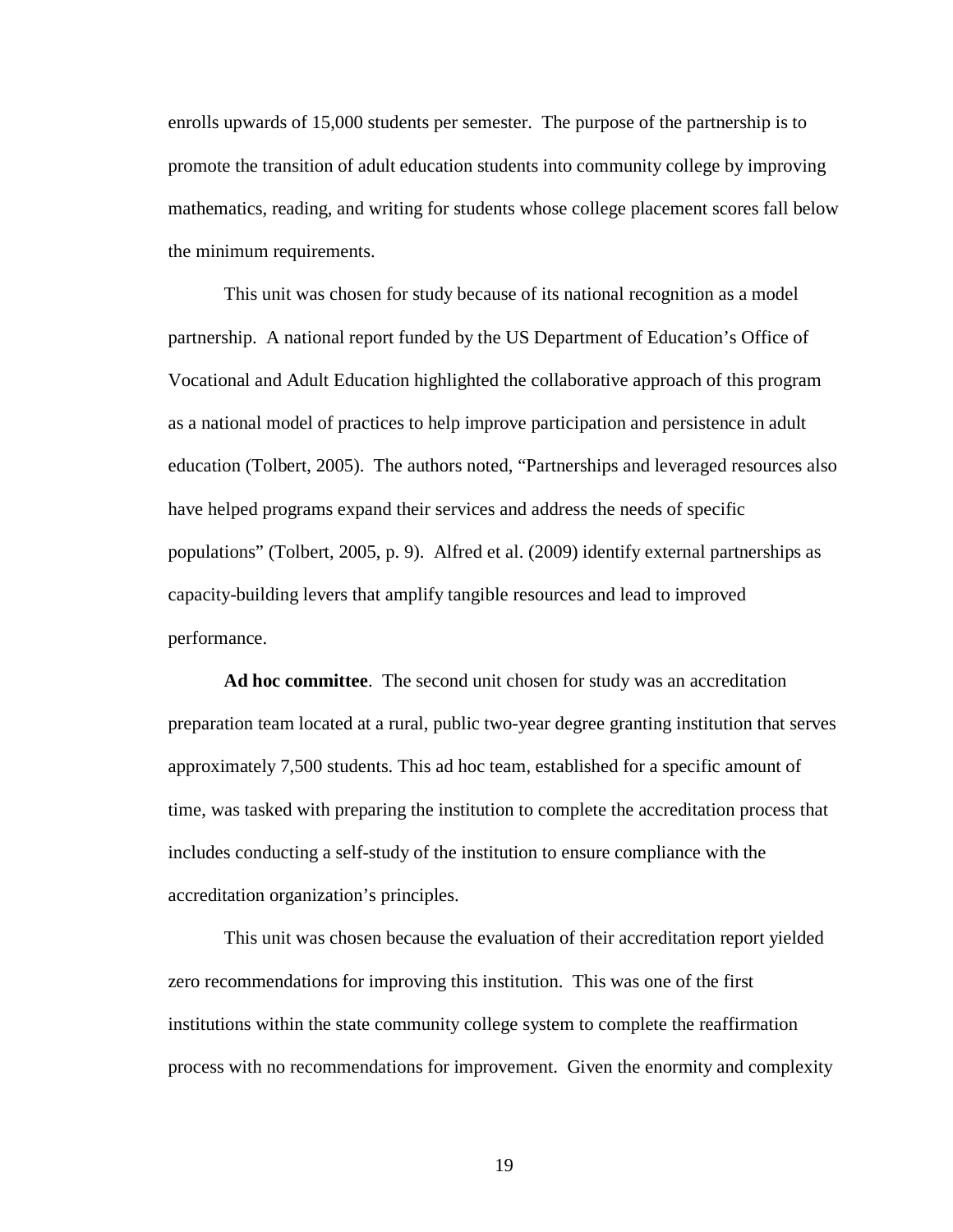of the reaffirmation process, having received no recommendations for improvement distinguishes this ad hoc team as a high-performing unit. Additional reasons for choosing this unit include the investigator's knowledge of and experience with the accreditation process having served on accreditation review teams and her acquaintance with members of the chosen unit.

**College-wide service unit**. The third unit chosen for study, a community college library, serves one of the larger community colleges in the state system. The service area includes six campuses and enrolls approximately 12,000 students each semester representing over 100 counties. The library chosen for study resides in the main academic building of the primary college campus. This location is in close proximity to classrooms, administrative and student services offices, and student commons. As many as 1,800 students visit the library on peak days. As a result, many faculty and administrators describe it as the largest classroom on campus.

This library was chosen because it consistently accomplishes its mission and goals related to serving students, faculty, and staff as rated by its constituent groups in annual satisfaction surveys. Library surveys and college exit surveys indicate similar high levels of satisfaction with library services across a wide range of services (Stapleton, 2013). In addition, the professional role over several years has acquainted the researcher with the personnel and the environment, observing many of the phenomena, behaviors, and traits that are the subjects of research in the positive literature.

**Grant-supported student service unit.** The fourth unit chosen for study is funded by a federal Student Support Services (SSS) or "TRIO" grant. It serves a midsized community college with a large rural service area including a military installation.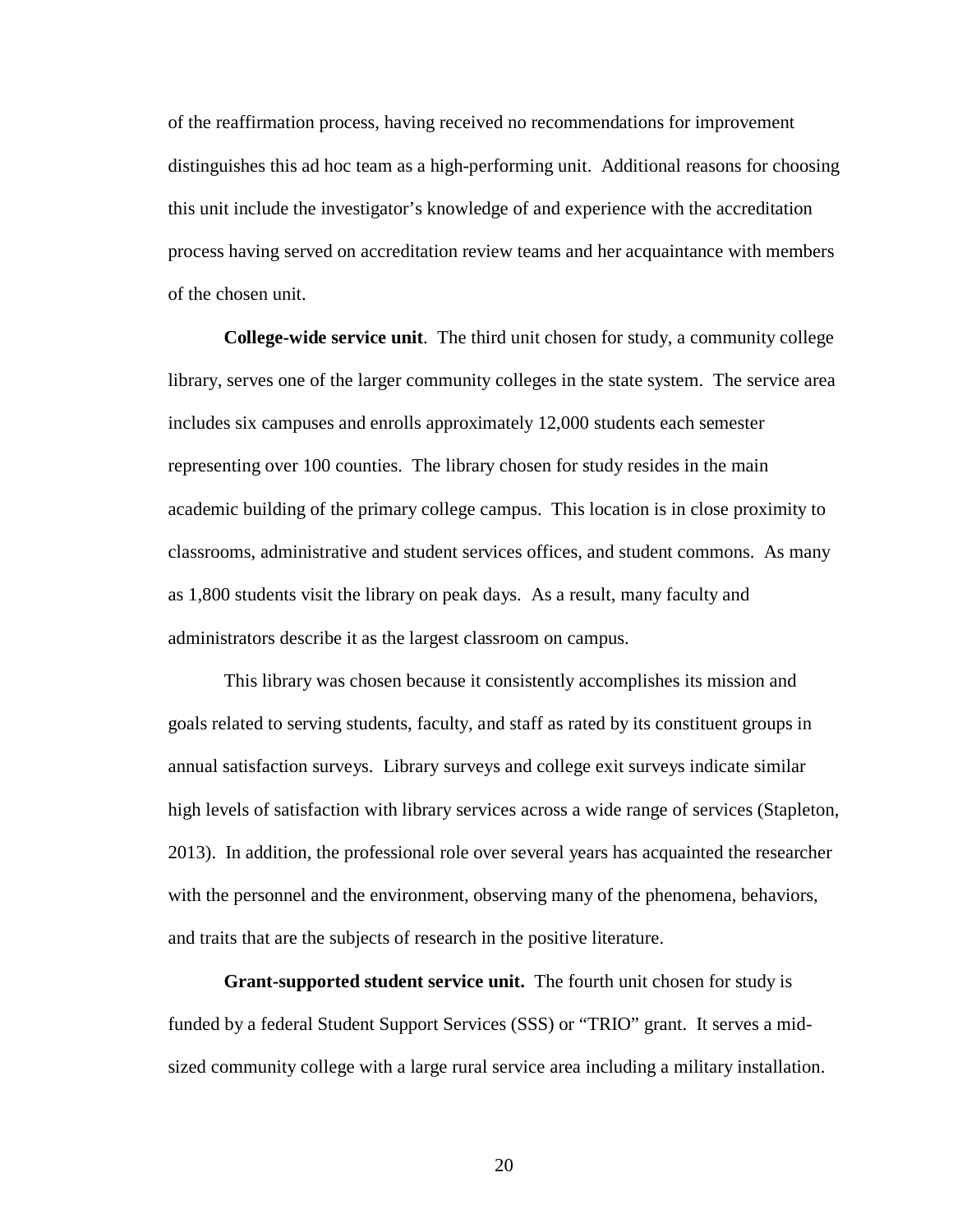The unit assists low-income, first-generation college students and students with disabilities to progress through the academic pipeline during their undergraduate study. The unit provides a small number of qualifying students with services similar to those offered to the general student population, such as academic advising and tutoring. Unlike the campus-wide services, this unit provides its student population with a single physical environment for study, socializing, and academic assistance.

This unit was selected because it has consistently ranked within the top 10% of similar programs nation-wide, enabling it to receive continuing grant funding for twelve years. Similar to national and longitudinal measures of persistence, retention, and graduation, the SSS participants in this unit are more likely to: (a) remain enrolled in higher education, (b) accrue more college credits, and (c) earn higher grade point averages when compared to similarly qualified students who do not participate in the program (Chaney, Muraskin, Calahan, & Rak, 1997). The investigator chose this unit because it met the research design requirements and because the investigator, through familiarity with the unit, identified exceptional performance not revealed by performance evaluation. In addition, the investigator understands the purposes and functions of SSS and the demands of meeting grant performance standards for continued funding eligibility.

#### <span id="page-31-0"></span>**Exploration of Four Cases**

The four members of the research team communicated with each other during the collection and analysis phase of their individual case studies. As preliminary data analysis proceeded, the team members used the findings derived from the individual case studies and through conversations, reviews of each other's writings, and brainstorming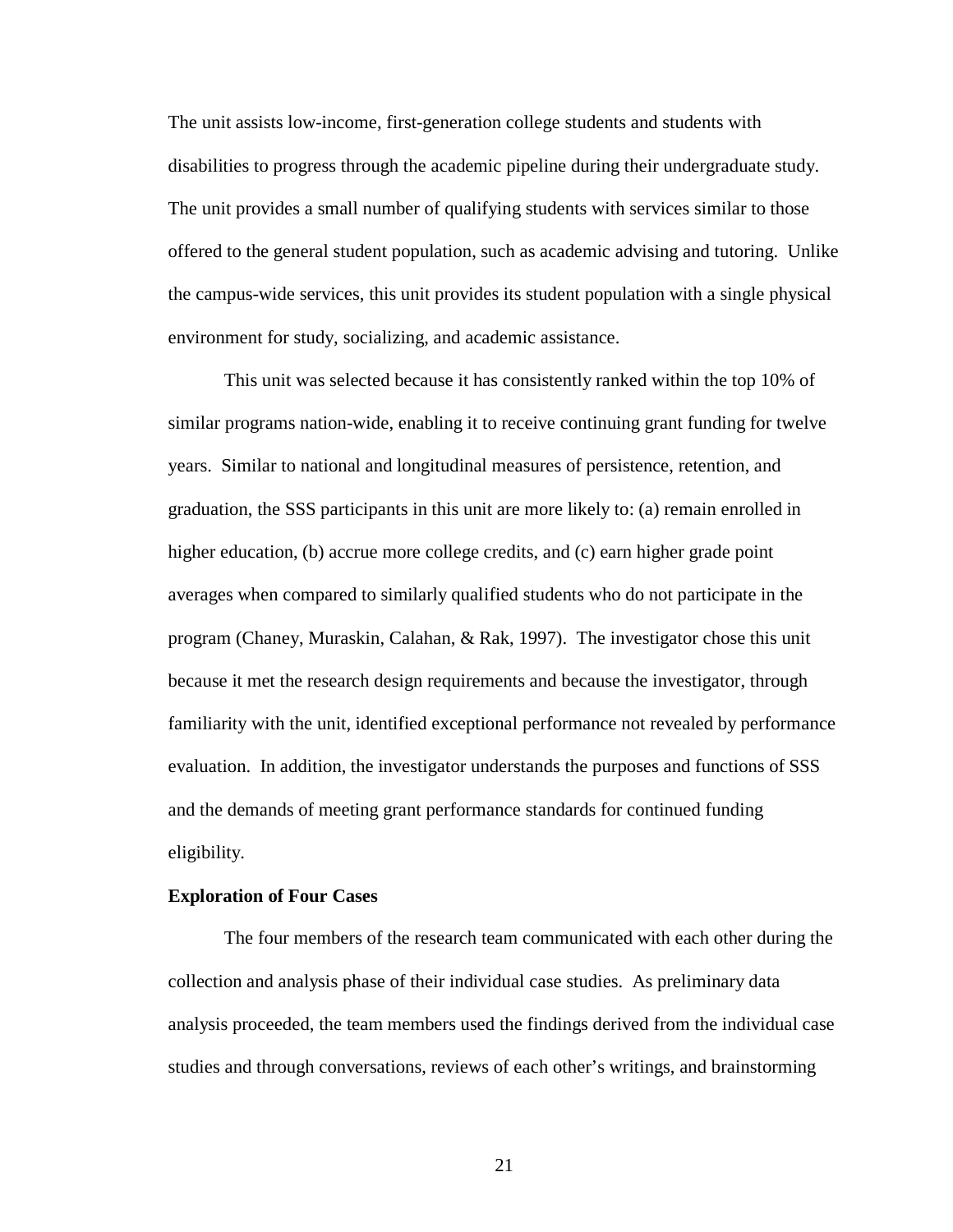sessions proceeded to shape an overarching analysis. Approaches included comparing findings and developing themes, rearranging the themes in different configurations, and finding contrasts between the unit themes and characteristics. As the analysis deepened, members of the research team found connections that distinguish this study's findings from studies conducted on larger organizations such as entire community colleges.

We discovered that the unit level reaches into resources often invisible to or ignored by leaders at higher levels of functioning and thus can increase performance capacity in unexpected ways. The variety of units provided us some common ground across units and revealed that some practices often thought to influence success, had little bearing on our units' success and yet other practices and attitudes often identified as neutral or unimportant had a huge effect on successful performance. The diversity of units who function in community colleges and higher education institutions in general are almost limitless so providing a small snapshot of that diversity proved valuable to this study and future research.

We proposed that discussion and review of each other's findings would reduce potential negative impacts of researcher bias or assumptions. In addition, collective analysis was broadened and deepened as we—who are community college employees ourselves—shared development of findings. In addition, we considered how our current roles and areas of responsibility as community college employees might influence the analysis of the findings. We each addressed this concern by using triangulation through interviews, observations, and documents.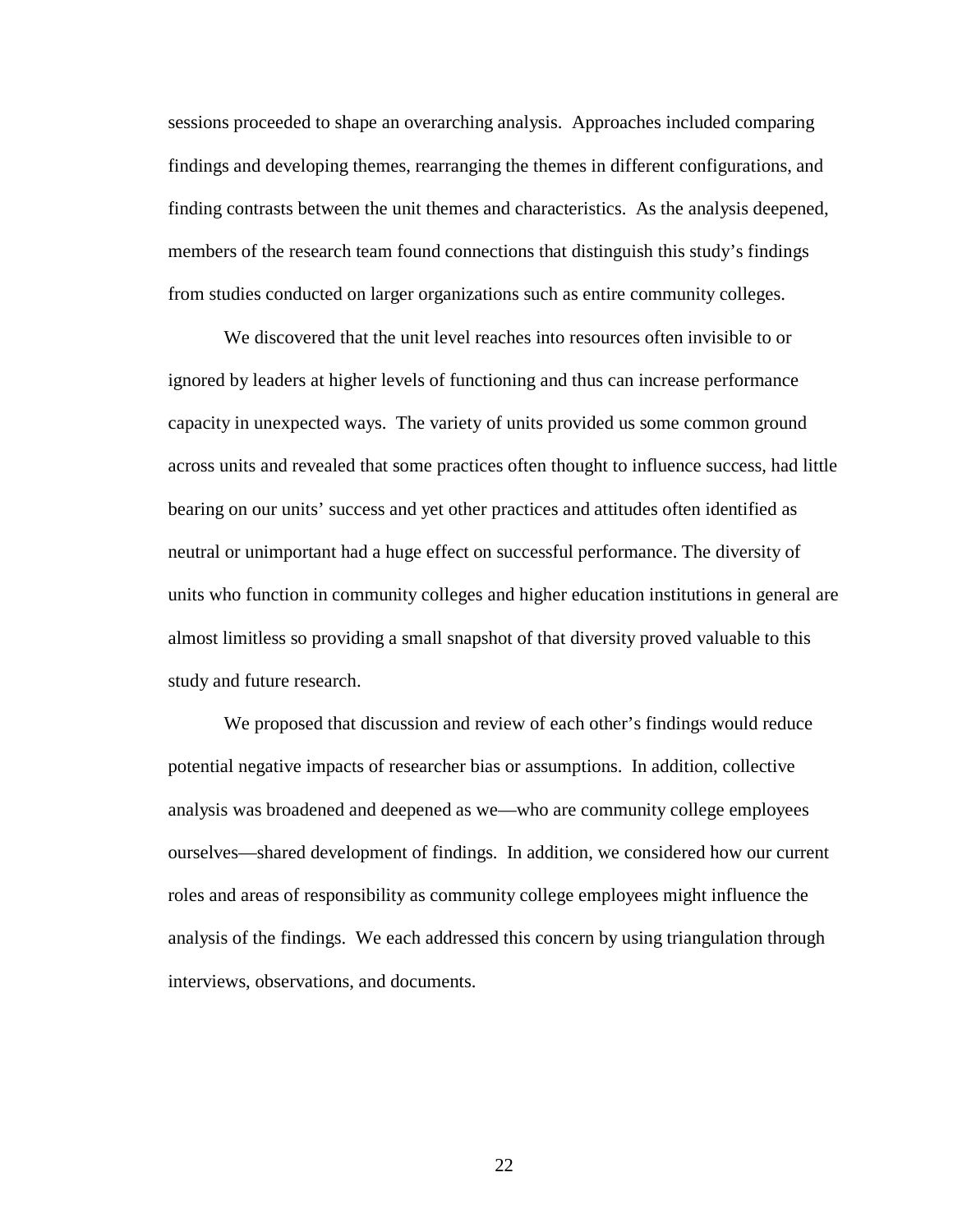#### **Findings and Discussion**

<span id="page-33-0"></span>Review of the case findings shows three significant areas that influence the success of these units: (a) a culture showing commitment to a unified vision that enhances each member's sense of purpose and appreciates his or her contributions, (b) leadership traits and behaviors including trust-building that enhance and build upon a cohesive culture, and (c) leaders who value and enhance resources including intangible resources.

Although these are major themes from our units, they are not discrete categories. In our units that function successfully, they occur in intricate combinations. For example, culture influences personnel behaviors. Concurrently, leaders and unit members influence the culture through their actions, thereby effecting constant—although mostly minute—shifts in the culture. All unit members, regardless of formal or informal leadership role, learn, think, and grow continuously, thereby affecting how they influence everyone around them. In addition, as leaders receive feedback from the effects of how they use resources, they learn that some things work better than others do in the unit. This learning suggests new ways to leverage what they have.

#### **People-First Culture**

Bolman and Deal (2003) observe that "some people argue that organizations *have* cultures; others insist that organizations *are* cultures" (p. 243). Behaviors provide clues about the essential natures of cultures. The participants in the four units spoke at length about their behaviors and perceptions. These provided the researchers with clues about the reciprocal influences of behaviors and context. The participants' actions and characteristics formed the cultures of their units, and the unit cultures influenced the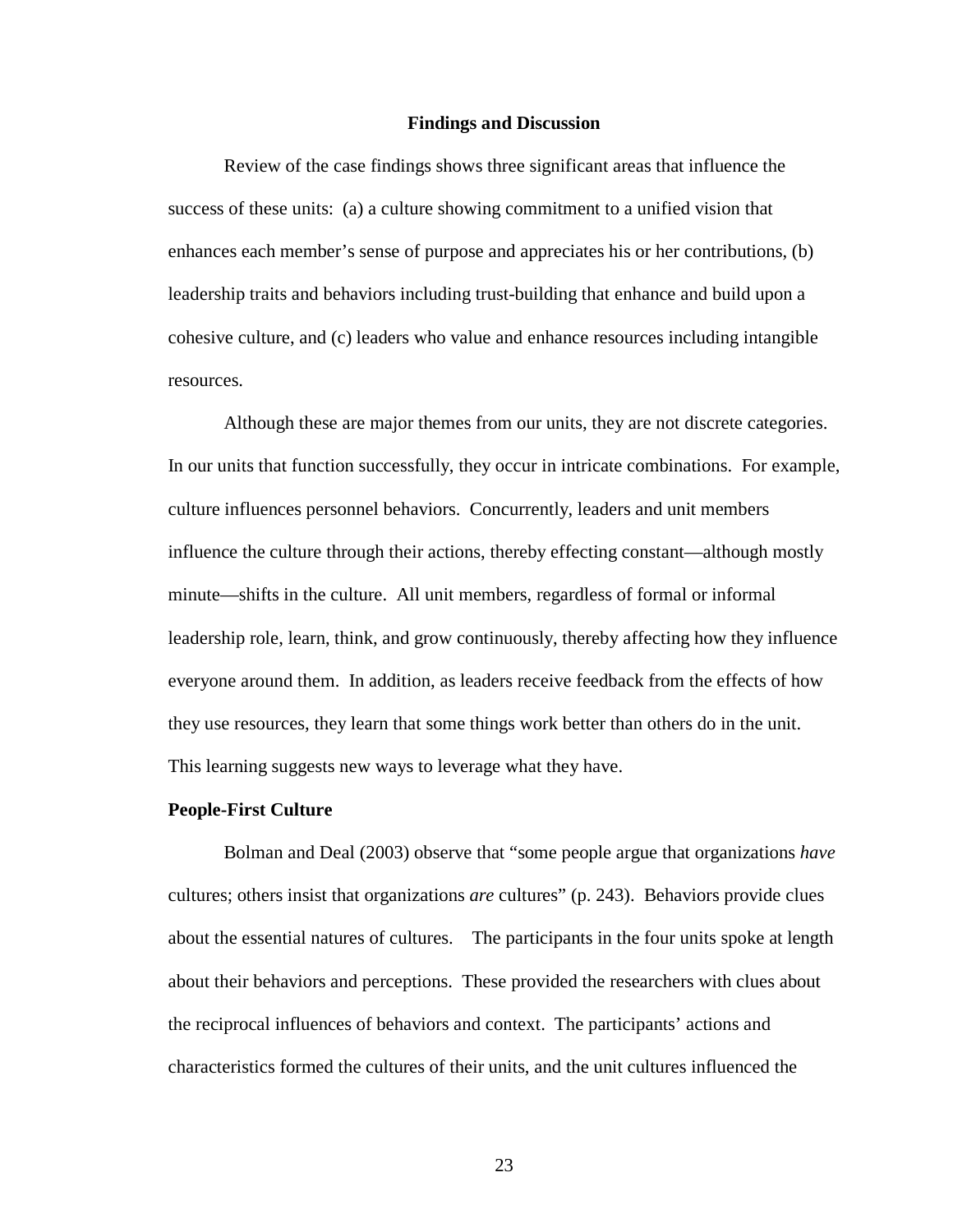participants. The members themselves are not cultures but rather *have* cultures both as culture-builders and as recipients of unit-level culture. Thus, we argue that the essential question about our units' cultures is not what they *are* but what the members *do,* or "the way we do things around here" (1982, p. 4).

Central to our findings in all four units was leadership as a leadership disposition or "organizational state and a mind-set" (Shults, 2008, p. 148) that regards people as the units' most valuable resource. This disposition results in behaviors that treat people *as people* rather than as functional units for performing job descriptions. This disposition is an intangible resource that enables behaviors and capacities that in turn become levers for resource amplification and improved performance (Alfred et al., 2009). The members' behaviors also create a feedback loop that strengthens member commitment to the units' values and reinforces positive behaviors. In consequence, the units may be described as *enabling workplaces* (Peterson, 2006; Peterson & Park, 2006).

In each unit, the members were committed to a unified vision and reported that this shared vision provided them with a sense of purpose. In addition to collective vision and individual purpose, participants described a sense of accountability. The influences of vision, purpose, and accountability interactively influenced participants' determination to achieve the vision and fulfill individual purpose.

Despite many similarities in their ability to achieve high performance, study participants in the four units described their cultures differently. This is not surprising, because a unit's culture is, among other things, an expression of its purpose and mission. Members of the adult education unit cited trust and collaboration as significant parts of their culture, whereas the accreditation team described a culture of excellence. Library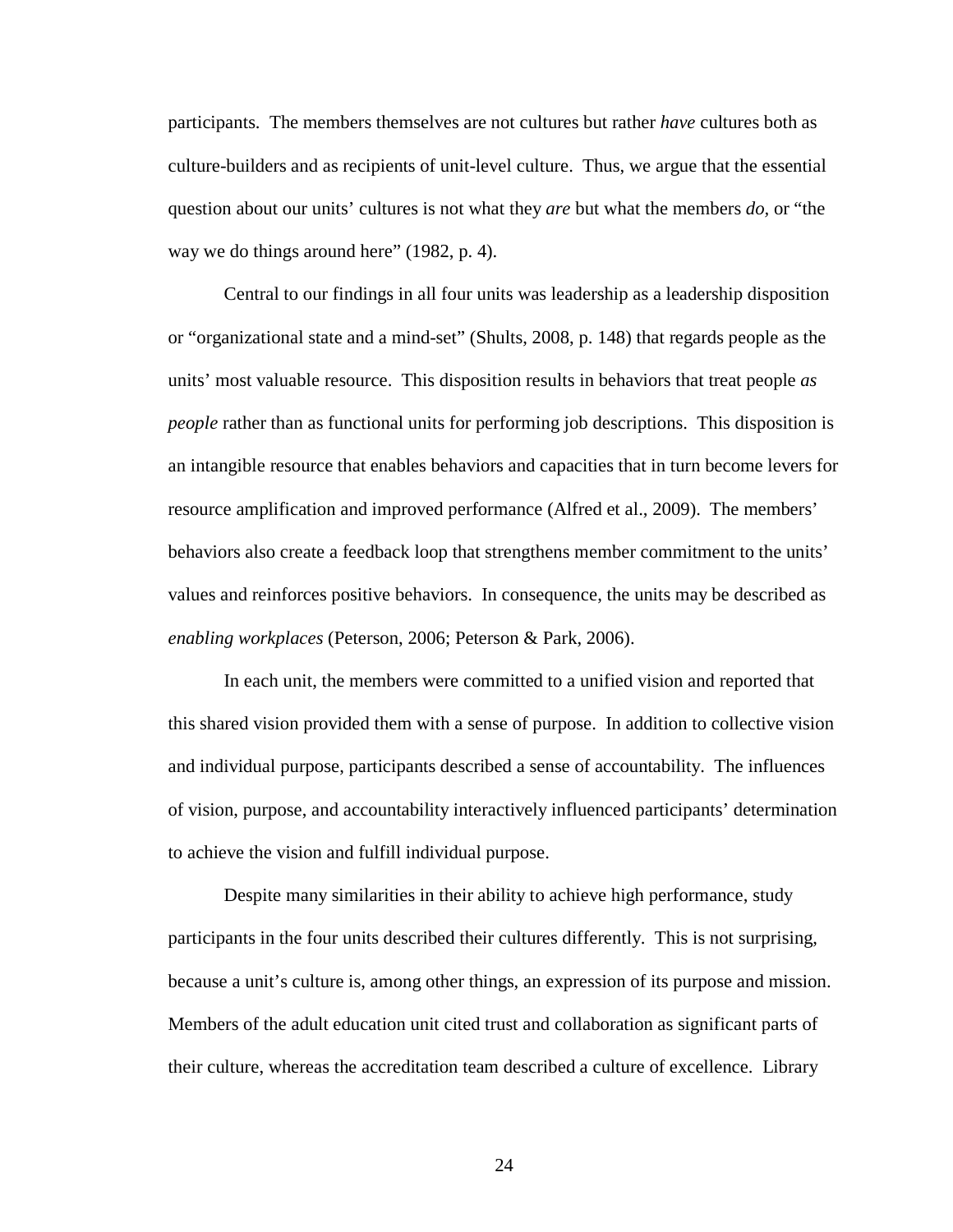personnel exhibited pride in their unit's service and professionalism, whereas student services personnel emphasized commitment to students first. In the adult education external partnership, the importance of sustaining a committed culture based on relationships and trust was particularly interesting. Working together to develop an entirely new model of adult and college developmental education, the leaders of each "side" of the partnership created an innovative design that transformed a culture of competition into a culture of collaboration. These leaders continued their commitment through purposeful engagement and kept their personal commitments for ten years, renewing that commitment annually.

In each unit, unit members who deal directly with students emphasized the importance of relationships within the unit including a culture of care and support. For example, relationships among library staff helped them deal with sudden death of staff family members, and the grant unit's welcoming atmosphere influenced student success and employee satisfaction. This welcoming atmosphere was the result of a legacy, honored and sustained during the transition from the first unit director and passed down to the next leader, finally evolving into a legacy that she expanded to include students. As with the centerpiece of trust and purposeful engagement found in the adult education culture, the focus of autonomy and support exists among all of our units, even if not described as such.

The accreditation team and the college it represents demonstrated two cultural distinctives: (a) a culture of excellence and (b) a culture of evidence. In other words, superior performance was expected, and decisions were informed with evidence. A team member reported that the "use of gathering and monitoring data is not episodic. It is part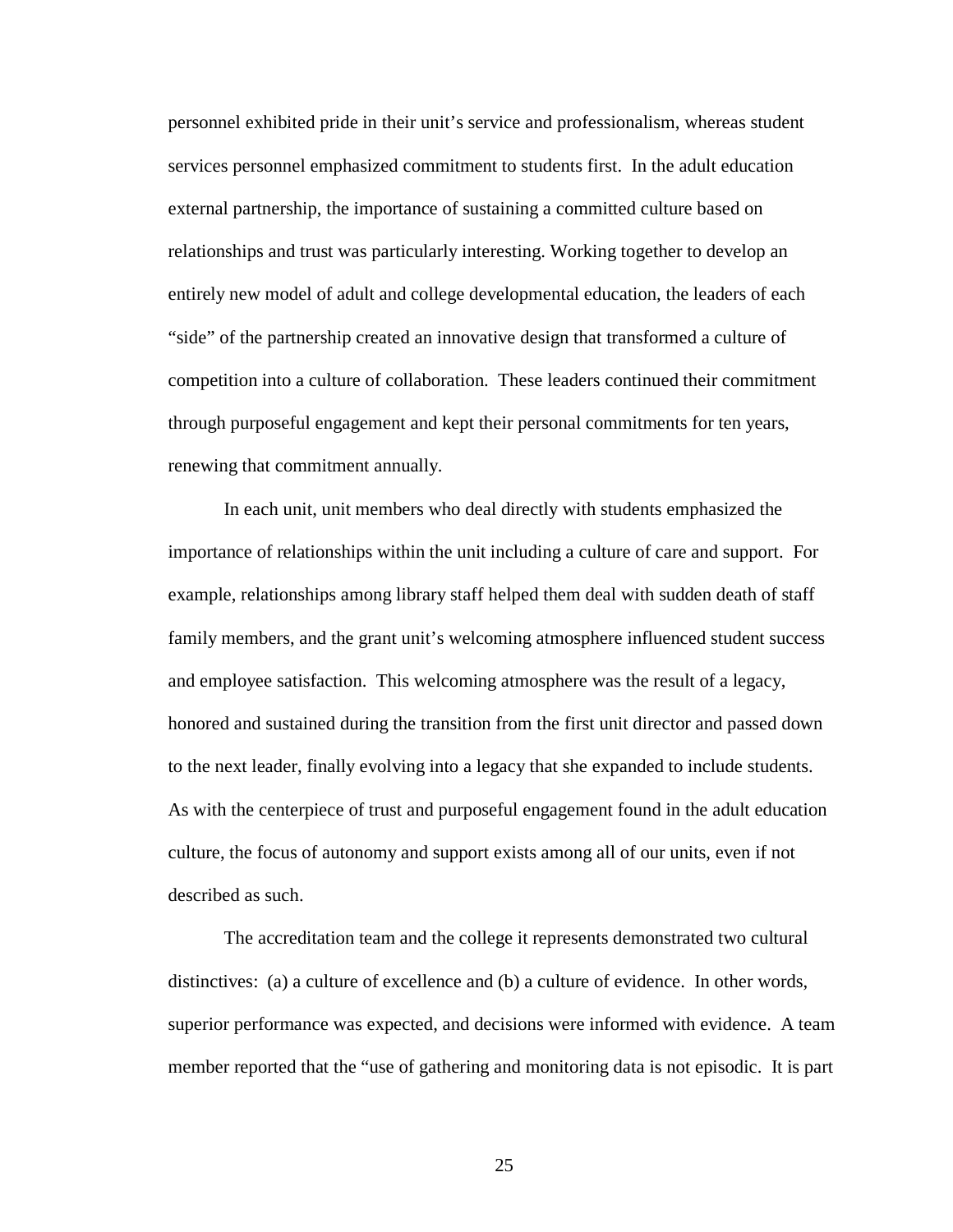of the culture." Another team member said, "I don't know if it was said, but the expectation was always understood in my mind that we would get no recommendations [for change]." This was an essential goal of the team's charge because no recommendations implied no corrective action and thus represented the team's shared aims for excellence.

Like most organizational units, each unit in this study has a formal mission that is determined for them. Sometimes the mission reflects that of the college, as in the case of the reaccreditation committee and the library. The accreditation team reflects the college culture of nothing short of excellence and the library's reflects it longstanding director's influence. State statute defines the mission of the adult education unit, and federal guidelines define the grant unit's mission.

Yet each unit also developed an informal mission or set of internal guidelines that define the actual behaviors from day to day that have become an integral part of its culture. Library staff members "serve students" and "take care of each other." The grant unit personnel similarly take care of "students first and then each other" and exhort students with this directive: "If you succeed, we succeed." The adult education collaborators dedicated themselves to purposeful engagement taking an active part in meetings that chronicled the progress of the collaboration. The accreditation team strove for excellence through preparedness and developing the expertise of its members.

Each unit developed a set of internal guidelines that defined the actual behaviors from day to day. For example, the informal mission of the library staff is, "We do whatever it takes to get students what they need," even if the assistance is not specifically library-related. They also function as an "extended family" that "takes care of each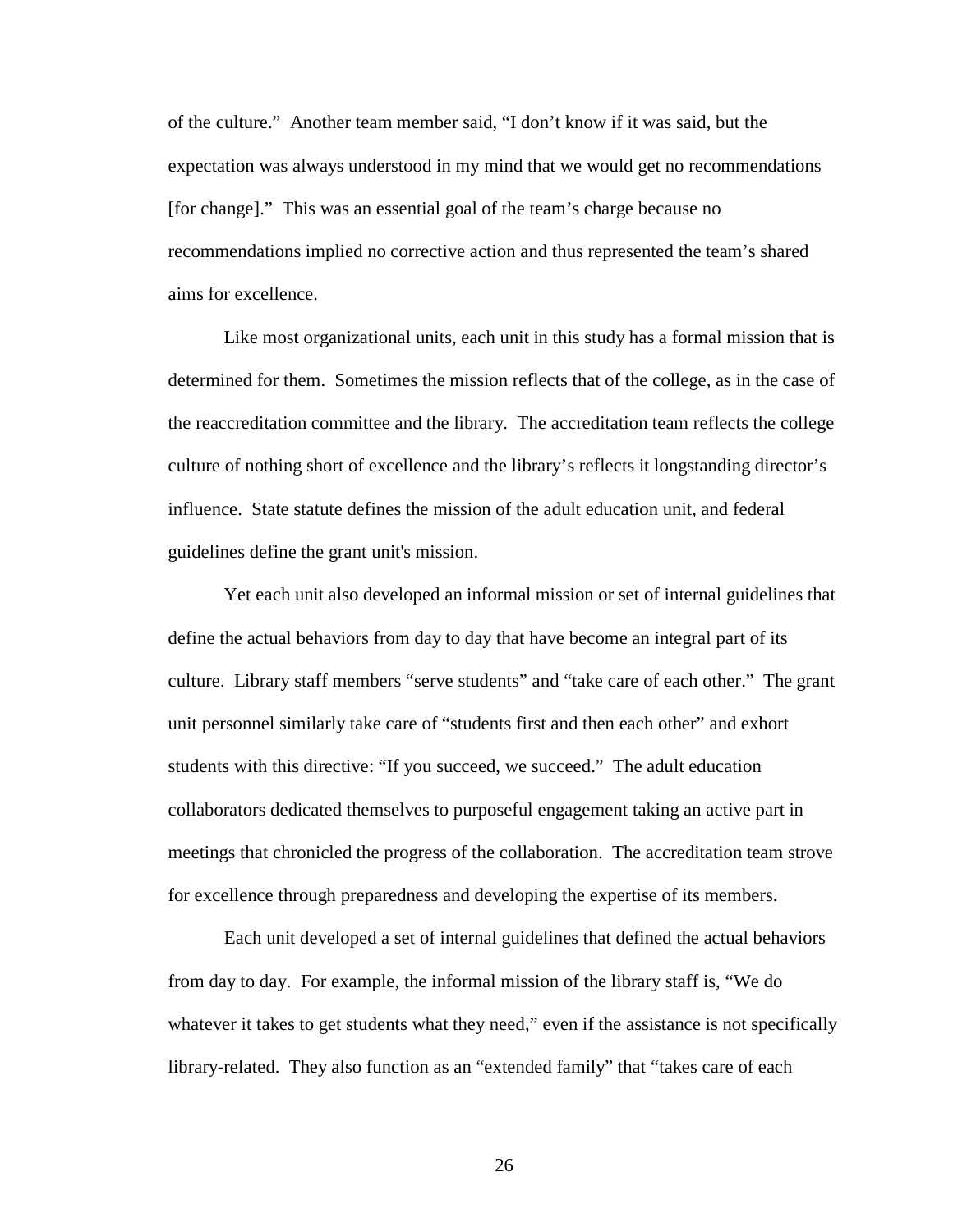other." Similarly, the grant unit staff's informal mission has become part of who they are what they do in addition influence students to adopt their positive behaviors. The adult education collaborators dedicated themselves to purposeful engagement. That is, they actively participated in meetings that chronicled the progress of the collaboration, and they worked to ensure that staff in each partner organization shared the leaders' common vision. The accreditation team—guided by the college president's active mentoring, example, and high expectations—strove for excellence through developing the expertise of its members and by careful preparation.

Data across all four cases suggests the motivation for performing above minimum expectations comes from focusing on a vision. For example, the grant unit envisions every student who is willing to work as graduating. The adult education unit, as a national model, sees itself influencing the success of adult students throughout the nation through constant renewal and improvement of this model program. The accreditation committee sees itself contributing to the prestige and effectiveness of a community college nationally recognized for its excellence. Library staff members shared that "knowing we make a difference in the success of our students" motivates them to serve at all costs. The formal mission is important to the formal unit leaders but for unit members facing crises every day, it is crucial to have a vision and purpose that conveys that they matter, not only to those they serve but also to those they follow.

## **Authentic, Trusting, Inclusive Leadership**

The leaders in this investigation demonstrated similar positive characteristics as they facilitated the exceptional functioning of their units. The stories of our unit leaders demonstrated the attributes of realistic optimism, emotional intelligence, confidence to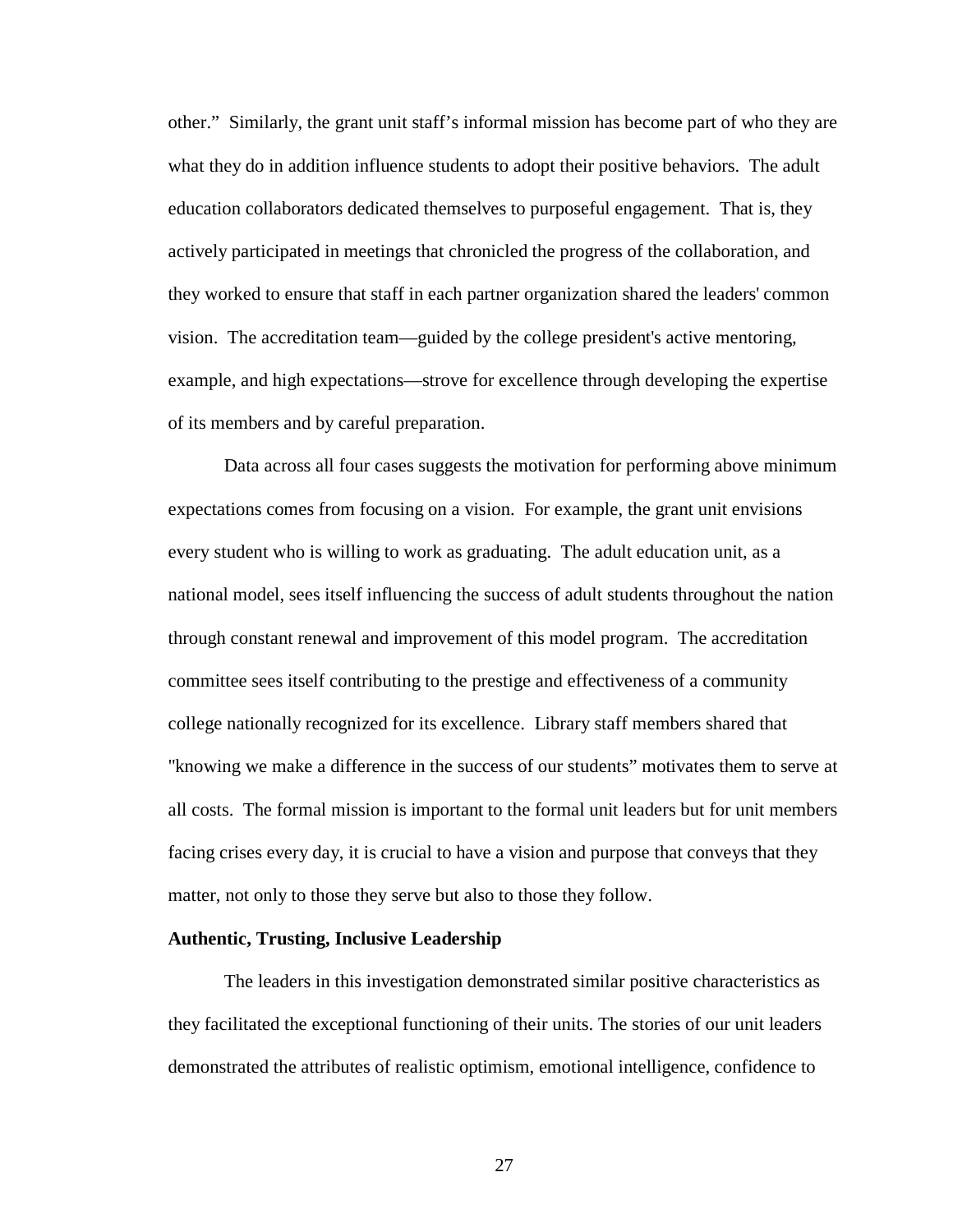succeed, and hope (Luthans, Luthans, Hodgetts, & Luthans, 2001). They show that although it might be possible to identify specific actions that appear to stem from a specific trait or behavior, as with other human attributes, they do not occur in isolation. As with all human attributes, these are intangible resources, and research has found these attributes to be more effective when demonstrated in combination (Luthans, 2002b).

For example, in the case of the accreditation team, the college president used most or all of these traits as she prepared for the college reaccreditation process. She knew her goal and the path to follow when early in the process she chose college leaders who would comprise the accreditation team. Her plan included training for those team members to assure they would achieve the goal of no recommendations for improvement. The appointed team members were also given the responsibility of collecting information from personnel in most college departments so their leader provided her executive support if things did not progress as planned.

The formal leaders that facilitated the adult education collaboration between a large community college and a large public school district believed they could create a successful adult education preparation plan for the area they serve. They used collaboration between two large organizations and their leaders as the path to achieve that goal. The executive formal leaders however did not stop there: They pledged their own continued involvement in the project and have kept that promise for over ten years. The will to succeed accompanied the plan to develop trusting relationships and maintain purposeful engagement. Without that leadership attitude, the program may not have received national recognition. Leaders who developed organizational collaboration without the exchange of a single dollar were confident that the team they were building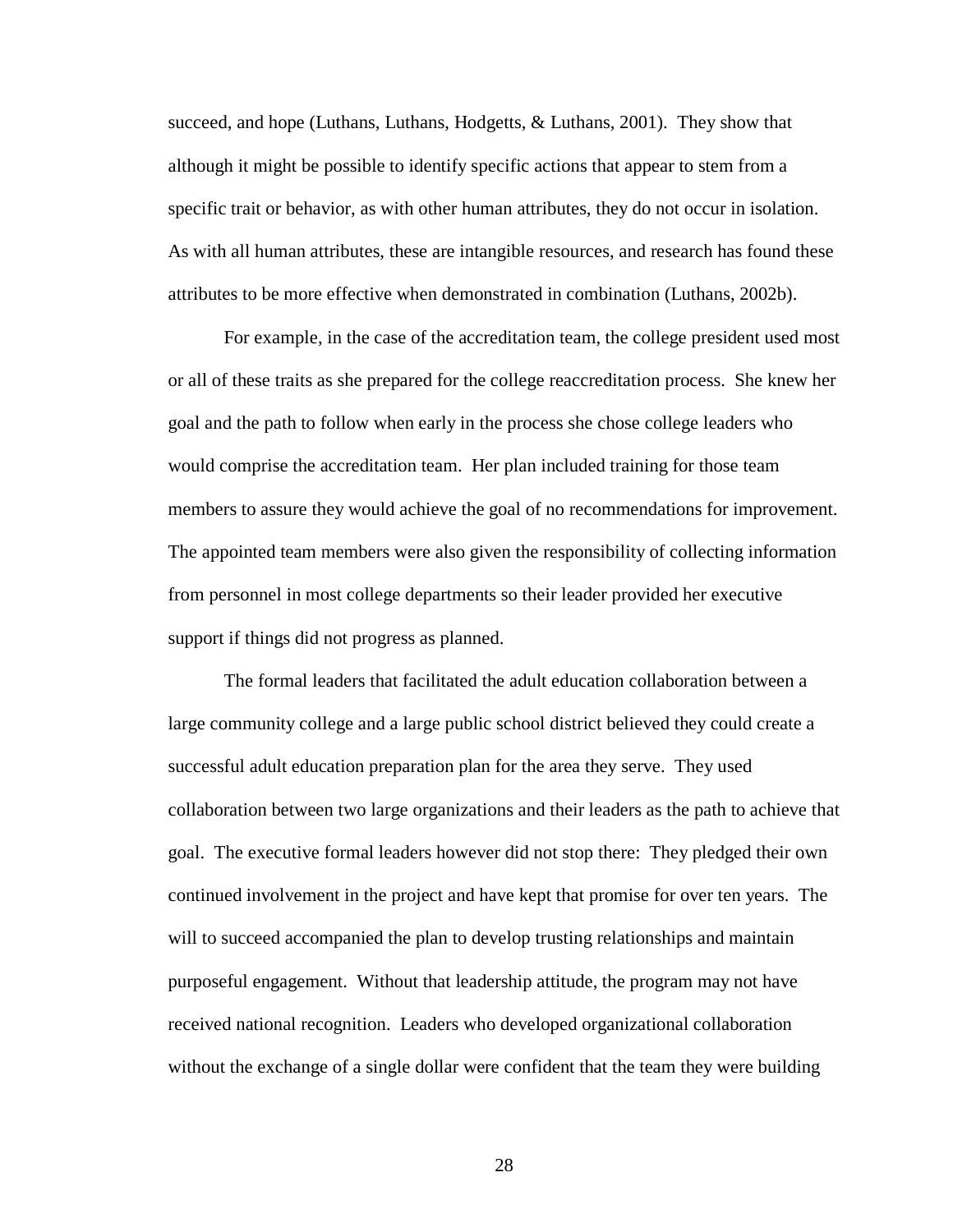would succeed, just as the college president was confident that her reaccreditation team would receive no recommendations for correction.

Because the SSS unit and college library units work with students daily, their leaders assist and encourage students, which is important for bolstering student retention. Students feel as if they matter when supported by people at the college. Library staff members use the same emotional intelligence to support each other through grief and the loss of loved ones by showing empathy and support.

Analysis of the data revealed that all leaders were focused and engaged and that leadership attributes and behaviors operate in combination with other attributes helping to explain how units are able to perform above expectations. All leaders in the four case studies were selfless, focused on the mission and vision of their unit, and trusted by their unit members. Although unit members other than the formal leader rarely identified themselves as leaders, the definition used in our study includes them as such. In the grant unit, having many leaders with the power to make decisions about resources created cohesiveness among the members.

Leaders within the four cases are authentic, feeling comfortable with who they are and what they believe and value. They act on their beliefs and values and act transparently with others (Avolio, Gardner, Walumbwa, Luthans, & May, 2004). This authenticity also includes acting selflessly, although the leaders demonstrated this trait differently. For instance, accreditation team leaders recognize publicly any contributors to the excellent results of the reaccreditation. SSS unit leaders give their members some choice of location for their professional development, whereas accreditation team leaders recognize the talent and tacit knowledge of employees in personal ways. They also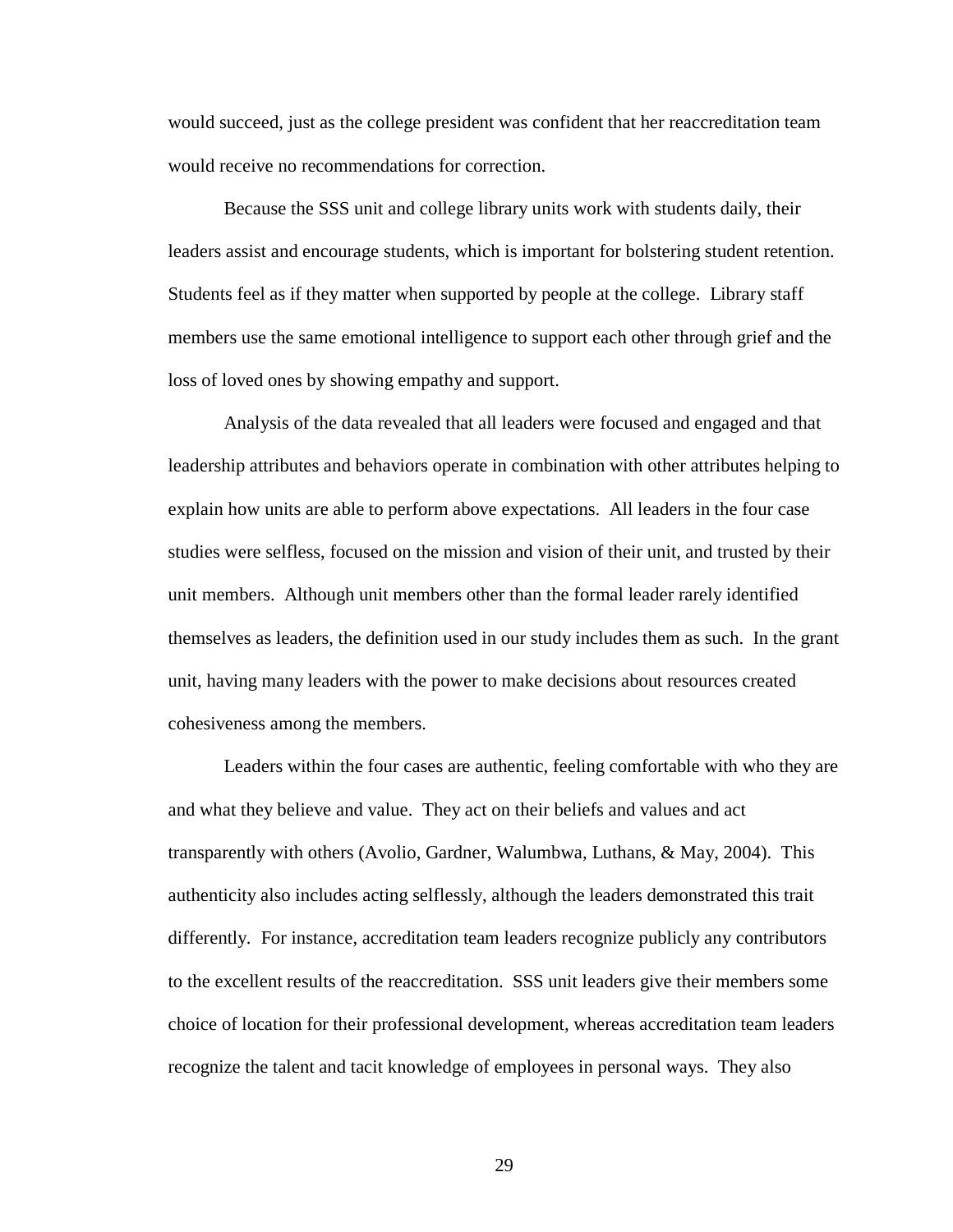address the needs of all the team members by providing additional professional development and training so team members are prepared to make informed decisions.

Together, the leaders in this study demonstrate a consistent attitude of treating people as people rather than objects or abstract budgetary personnel account strings (Alfred et al., 2009; Shults, 2008). They empower, support, provide a purpose, and create opportunities to make a difference for those they lead. The director of the grant program displays all of these behaviors when she asks staff members to participate in the grant writing process. Each staff member represents her area of expertise as she works "off the clock" to prepare a new grant and willingly contributes to the new grant outcome through this process. Dividing the responsibility among all the unit members and sharing the consequences if the grant is not renewed is an example of shared accountability. In distributing accountability, the leader trusts the unit members to use their abilities and expertise to reach the unit goal. This trust, in turn, provides them with a sense of purpose over and above their daily responsibilities. The work also empowers the staff through involvement in the outcomes that affect their future.

Several similarities and differences were present across the case studies. One similarity was the presence of a supportive, collegial climate among participants in spite of differences in organizational structure and decision-making process. The length of service each person has worked within the unit and organization contributed to unit members' subjective experiences of feeling supported. One library team member described this as the "ease of long-standing acquaintance" that facilitated the ability to know without speaking how to help other unit members. Across each of the four cases,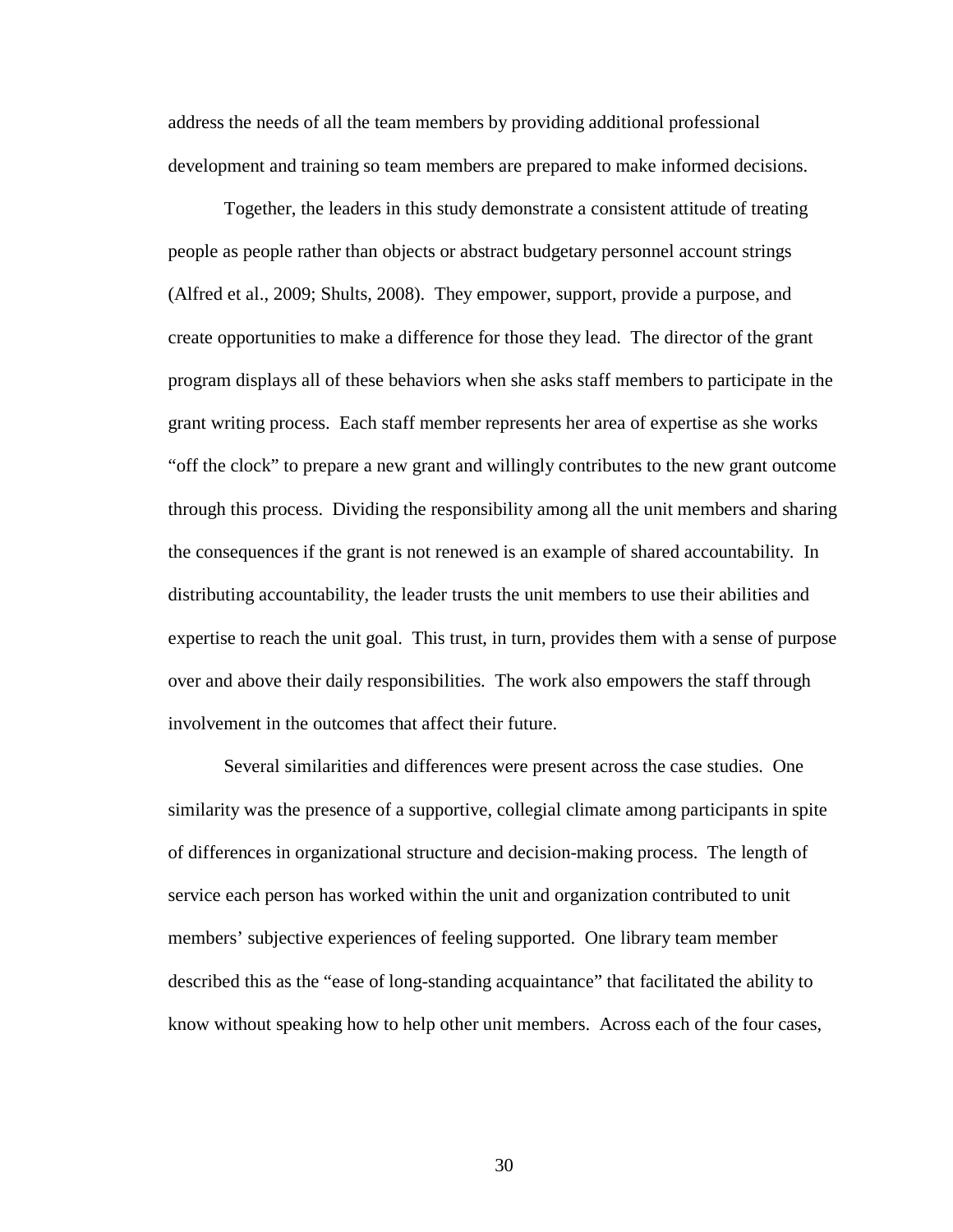no individual has worked fewer than five years in the unit, and leaders recognized through title or responsibility have served in that unit capacity from eight to 20 years.

A noticeable difference across units is the way formal and informal leaders carry out administrative and managerial tasks. Some units were more hierarchal with a team leader or unit director assigning tasks. Other units function with a more distributed leadership whereby both informal and formal leaders share in the input and output of administrative and managerial tasks. This variation did not appear to hinder the high performance of the units. Areas influenced most by formal leadership include leadership style, culture, mission and vision, reputation, and a system of reward and recognition. All of the leaders not only influence the culture of their units, they may have created it as in the case of the SSS unit and the adult education collaboration. In the case of the library, the formal leaders are the driving force behind the existing culture. The SACS unit identified themselves as having a culture of excellence, the library a traditional hierarchy with a service orientation, the SSS unit prides itself on its leadership legacy of autonomy and support, and the culture that developed through the leaders of the adult education collaboration is defined a culture of trust.

Positive leaders trust in the capabilities and possibilities of their members to achieve unit goals, which paves the way for commitment to a shared vision and purpose that enhances a sense of shared accountability for outcomes. Adding to this positive environment are leadership actions that provide autonomy and support for all unit members. Autonomy and trust work together developing an environment where creativity and new ideas can flourish. Personnel trust that if an idea is not successful or if they make a mistake, they have access to whatever support they need to proceed toward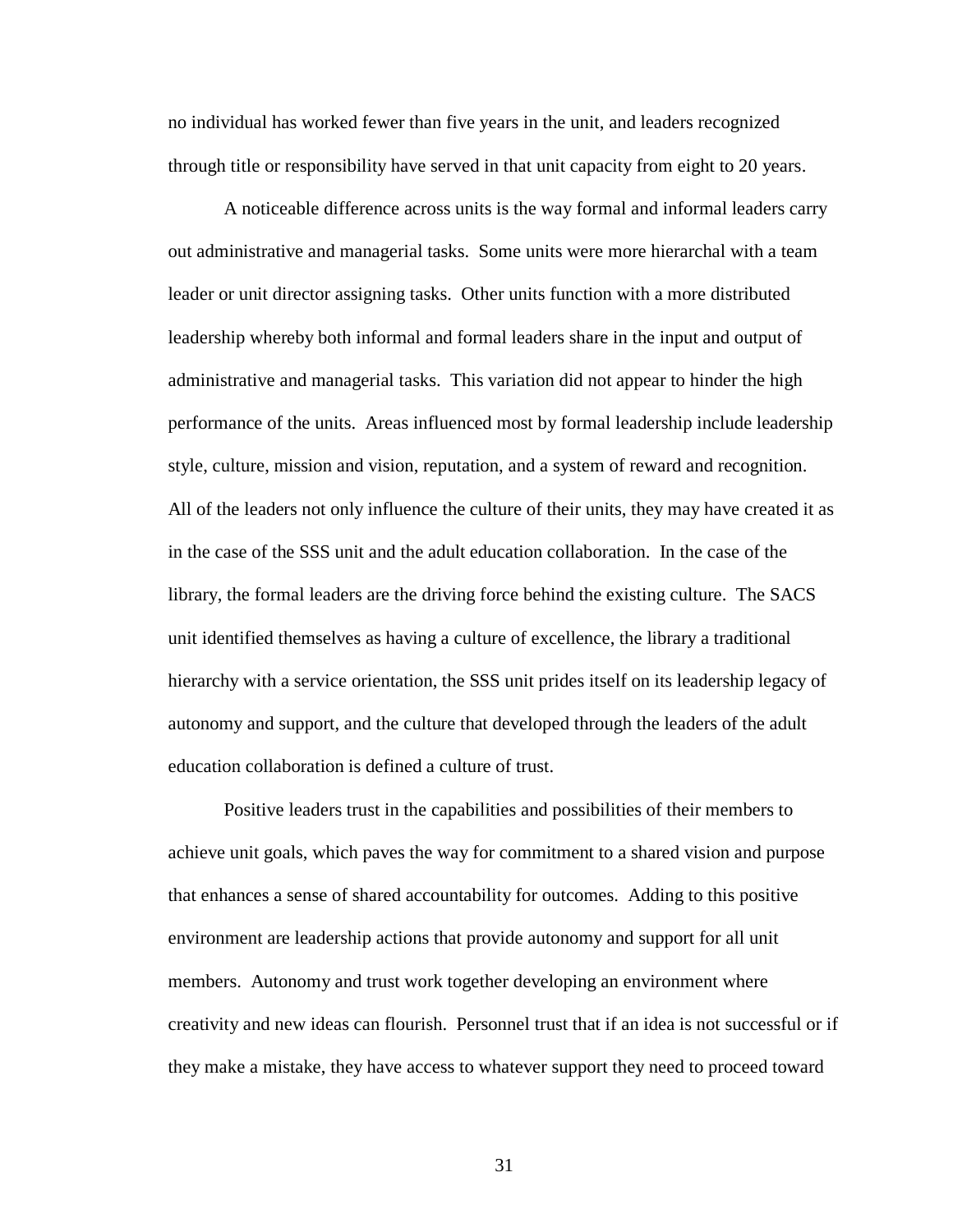the development of something new or to recover from a mistake. Of equal importance are leaders who appreciate team members as individual people not just positions. These three in combination contributed to the success of all four units. While this is also an example of leveraging that evolves from the actions of the leaders, this leveraging may well occur by accident but with similar results as if they were intentional. However, if leaders understood and intentionally leveraged resources, the result might be even greater.

## **Resource Richness**

Resource richness is our adaptation of the CCAM term *abundance*, a term that may be easily misunderstood to mean ample tangible resources (Alfred et al., 2009). We use resource richness to denote the condition that results when all available resources, both tangible and intangible, are optimally engaged. The four units achieved resource richness by looking beyond tangible resources. Their leaders and members did not view tangible resources as the primary constraining factors on their ability to achieve their high goals. Instead, by valuing their intangible resources, they were able to avoid being charmed by ample (or lacking) tangible resources. Adding these considerable intangible resources to available budgets, positions, equipment, and physical spaces created resource richness. From this position, unit leaders and members could create leverage and thereby enhance the effects of their tangible resources.

**Tangible resources.** All four units function under some sort of structured plan, a funding source, and a budget that describes relatively fixed amounts they have to work with. The importance of these tangible resources cannot be overemphasized. When leaders discussed resources and organizational functioning, they identified tangible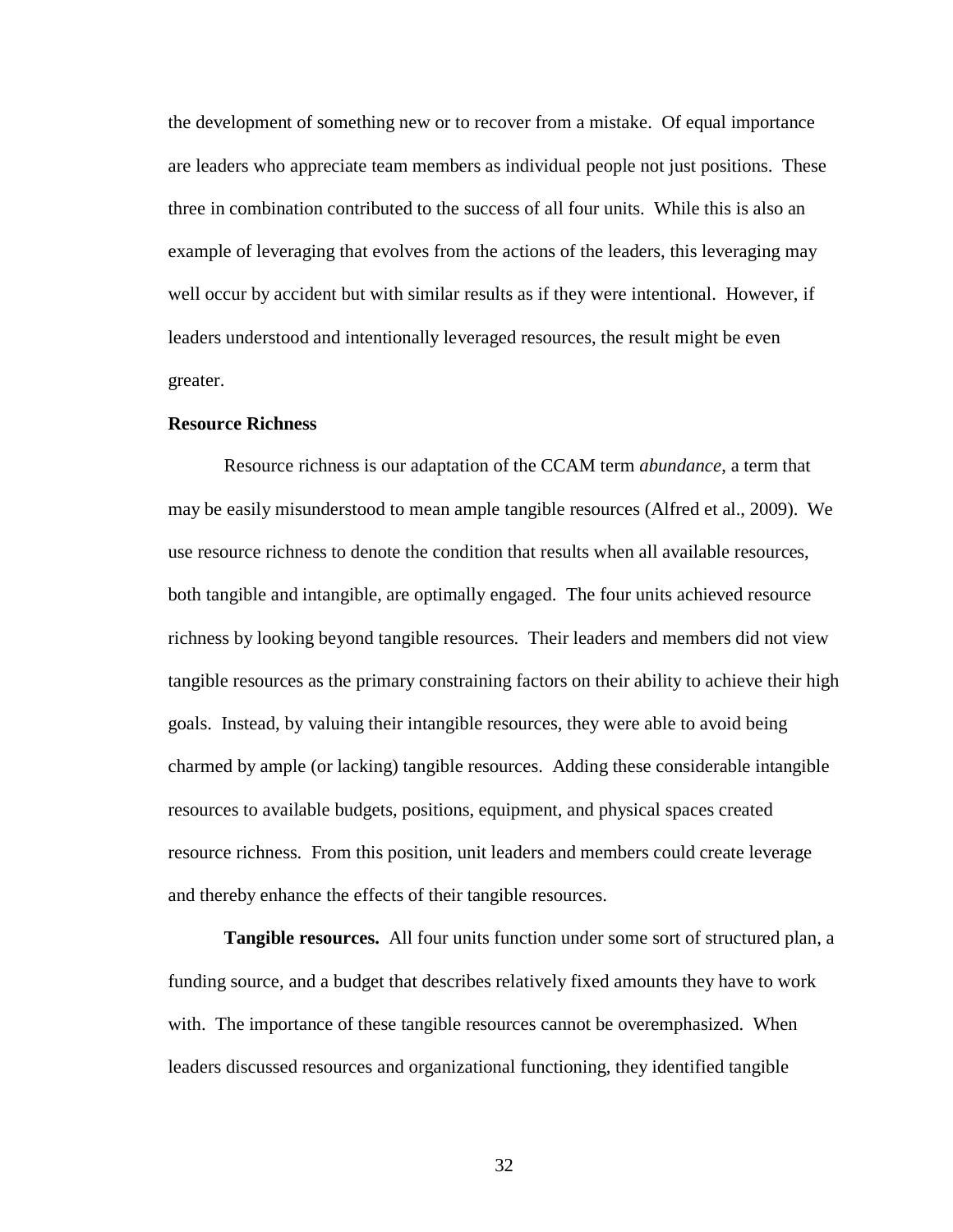resources, especially money as extremely important. However, they also discussed quantifiable resources such as staff positions. Authority over the amount and disbursement of tangible resources varied from unit to unit. The leader of the adult education collaboration, however, indicated with pride that no money changed hands when the two leaders joined their organizations to deliver adult education and community college preparation to a large population of students. Each unit continues to function independently within its own strategic plan and funding source as it meets any legislative mandate that supports its operation. The SACS accreditation team, however, had access to whatever tangible resources they requested. Completing the assignment of sustaining accreditation remains such a high priority that no request was denied.

In all units, their tangible resources can ebb and flow, but in the case of the grant program, their funding can fluctuate annually and more often than not diminish year by year. To manage these changes and maintain their high performance, the team members stay focused on the things they can control and leverage other types of resources to accommodate for any lost funding.

All the units are fiscally responsible and adapt to shrinking tangible resources when needed. In some cases, as in the adult education unit and grant program, asking for community support can result in monetary donations from community organizations or businesses. Yet these are not the only sources available to meet unit needs. Utilizing intangible resources can expand possibilities to achieve unexpected results.

In addition to careful stewardship of tangible resources, the units in our study leveraged tangible resources with careful preparation for the future, including identifying leveraging opportunities, focusing on resources that are within the unit's control, being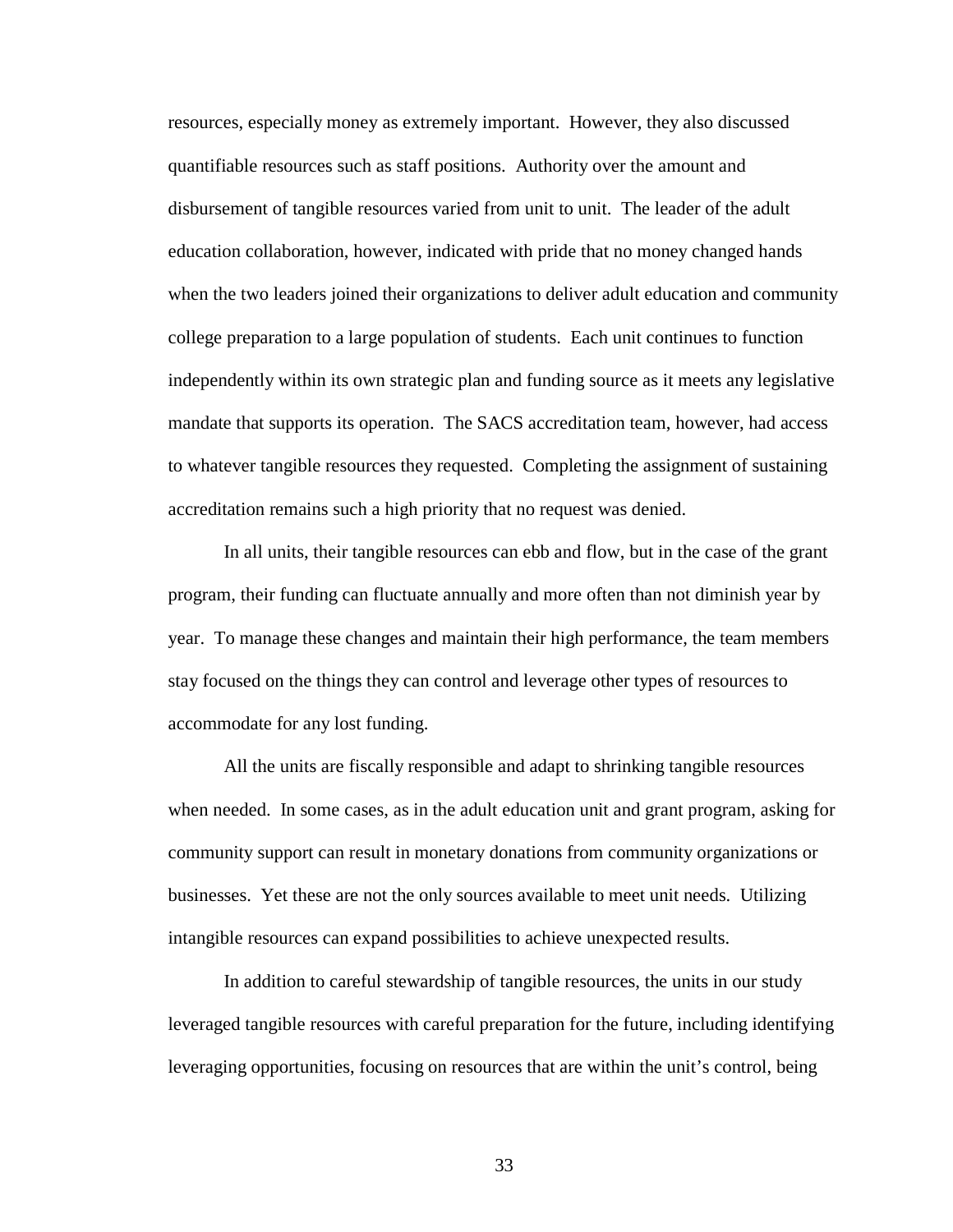prepared, and providing professional development. Each unit derives benefits from preparation. For example, the accreditation team leaders prioritized up-to-date data collection and credential verification. This advance preparation supported their ability to shepherd the reaccreditation process and complete it successfully with no recommendations for improvement. The administrative assistant for the SSS project developed a notebook containing all up-to-date documentation a site visit team from the department of education would require. The site visit team was so impressed with the notebook that they asked for a copy to use as a model for other sites. Library professionals make certain their committee responsibilities and reports are up to date, and adult education personnel prepare to meet the stringent reporting requirements. We found the more a unit makes a concerted effort to recognize and innovate with the resources, the greater its ability to perform with excellence.

**Intangible resources.** With such a fluctuation in tangible resources, the four units used a variety of resources, not easily quantified, to assist them in reaching their goals. This type of resource amplification is rarely a straight line, cause-and-effect event. Two areas in particular, psychological capital and positive leadership were clearly capitalized in these high-performing units.

Members of the SSS unit, displaying the characteristics of psychological capital, helped to develop and enhance those characteristics in students by modeling and encouraging desired behaviors, thus influencing the success of the unit purely through positive role modeling. Hope develops when a staff member assures a student he can succeed and helps devise a success plan. Accreditation members demonstrate selfefficacy through displays of confidence prior to an accreditation visit because they have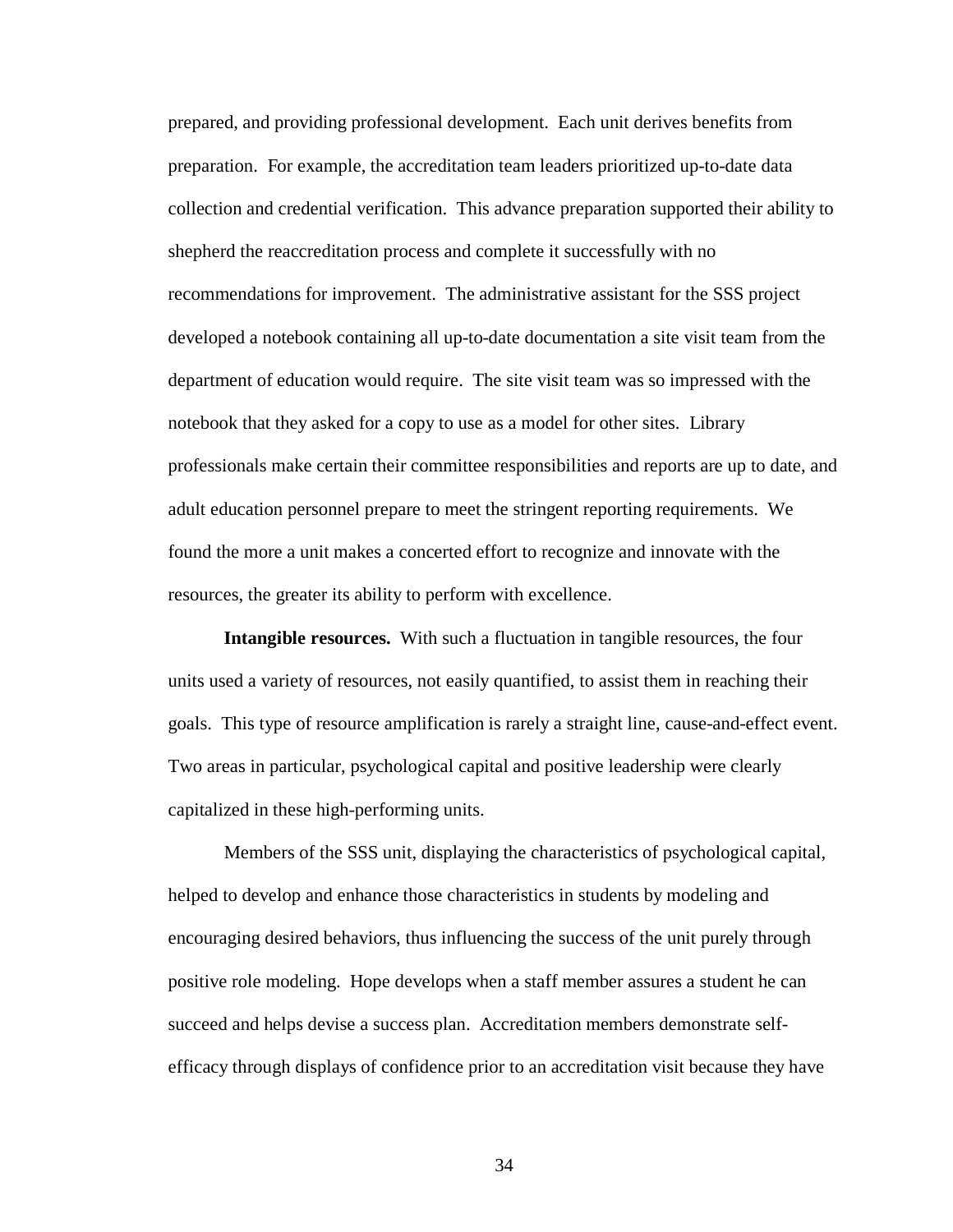prepared well. Library staff and professionals demonstrate resilience when they work together to manually manage a library printing queue in order to help students. Psychological capital, as an intangible resource, thus becomes a lever that amplifies the capacity of unit members to meet their formal goals, serve their constituents, and respond to external pressures.

Important intangible resources prime for leveraging are the behaviors and traits of all unit members, formal leaders, informal leaders, and students who receive services. Whereas the core constructs of positive attributes of leadership (PAL) include confidence for the group to succeed, psychological capital emphasizes self-efficacy, the ability of an individual to perform a specific task with excellence. The resilience component of psychological capital is the ability of an individual or group to bounce back from adversity (Avey, Luthans, Smith, & Palmer, 2010; Froman, 2010; Luthans et al., 2001), and the emotional intelligence component of positive approaches to leadership is a relationship-focused attribute (Luthans et al., 2001).

Positive leadership can be found at all levels of the units examined because of the inclusive, people-first leadership structure. Behaviors prevalent in our investigation include treating people as people, building relationships, and collaborating with other entities. All the unit leaders value their personnel as individuals and professionals. The library director continued the care he traditionally shows to his staff during the holidays even through the pain of losing his daughter. The SSS unit director and her staff continued to serve students who needed their help, even when they could not count them as members of their program. Library personnel continued to take care of the students and faculty even when their staffing was short.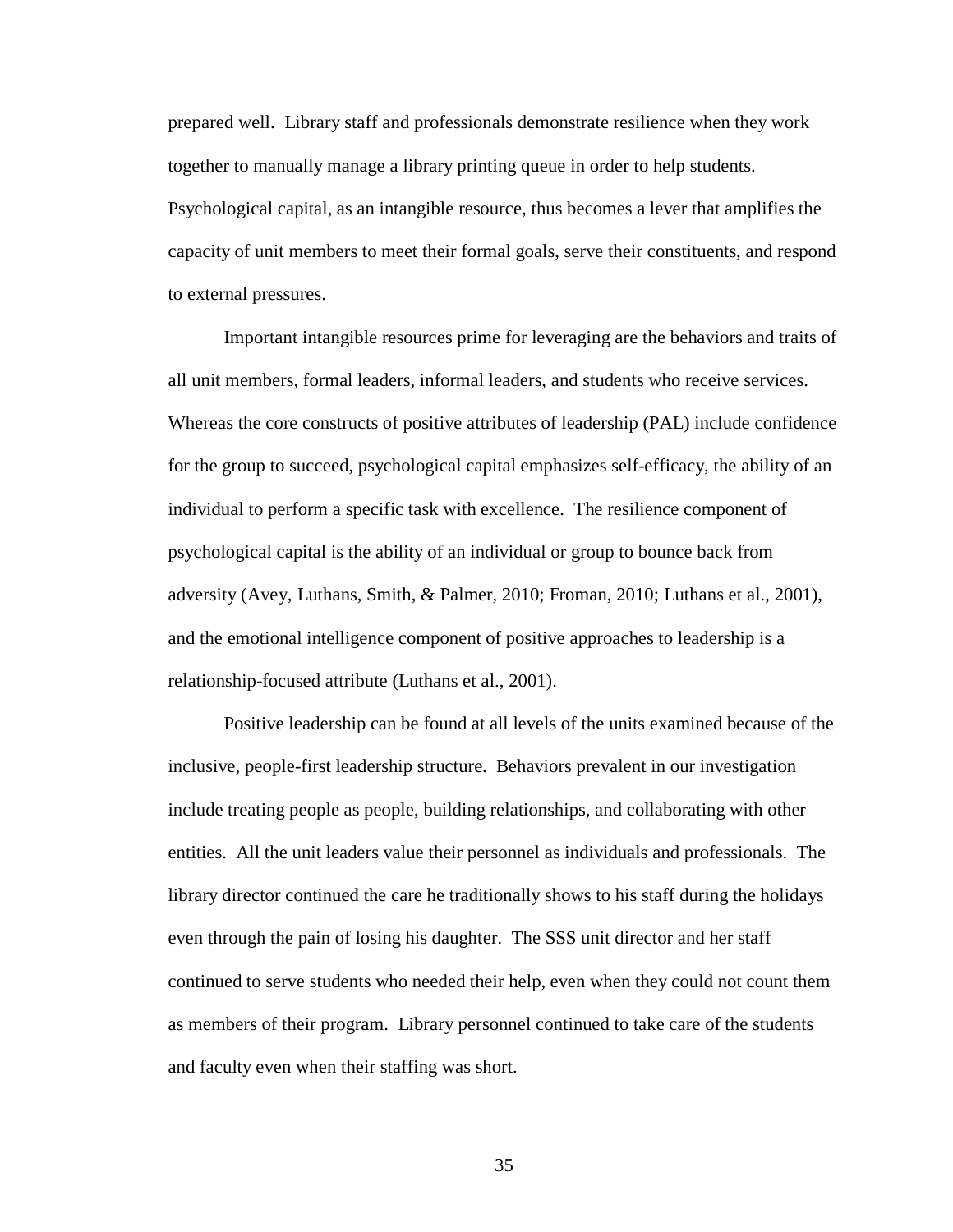The library staff and professionals determined that they had not only reached but also surpassed the mark of excellence in student service. Their capacity to serve could have easily been diminished by a series of extremely difficult circumstances. However, their dedication, preparedness, and resilience buoyed their capacity to serve in the midst of pressing—even traumatic--difficulty. For example, their resilience was most evident as they continued delivering excellent service while at the same time supporting the needs of the library director who suffered the loss of two family members. Not only do unit members demonstrate these traits, they model the benefit of these attributes to the students they serve.

This expanded approach to organizational functioning insists that including intangible resources is paramount in the leveraging process in order to attain the best possible outcomes. Failure to develop and deploy intangibles creates *slack*, the unused set of resources that represent the leeway between what an organization could accomplish and what it does accomplish.

The units place a high value on people, the things that people can do, and the things that people need. The people in the units build relationships, collaborate, influence others, model behavior, learn, teach, grow, improve, nurture, and show concern. They benefit from autonomy and a sense of purpose. They feel valued, respected, and trusted. They have opportunities to learn and improve, make connections, and appreciate being unique. Things within their control include people, relationships with other organizations both inside and outside the college, and the talents of their own students. The previous examples provide evidence of how intangible resources can act as levers that amplify available tangible resources to increase the capacity for excellent performance. Finally,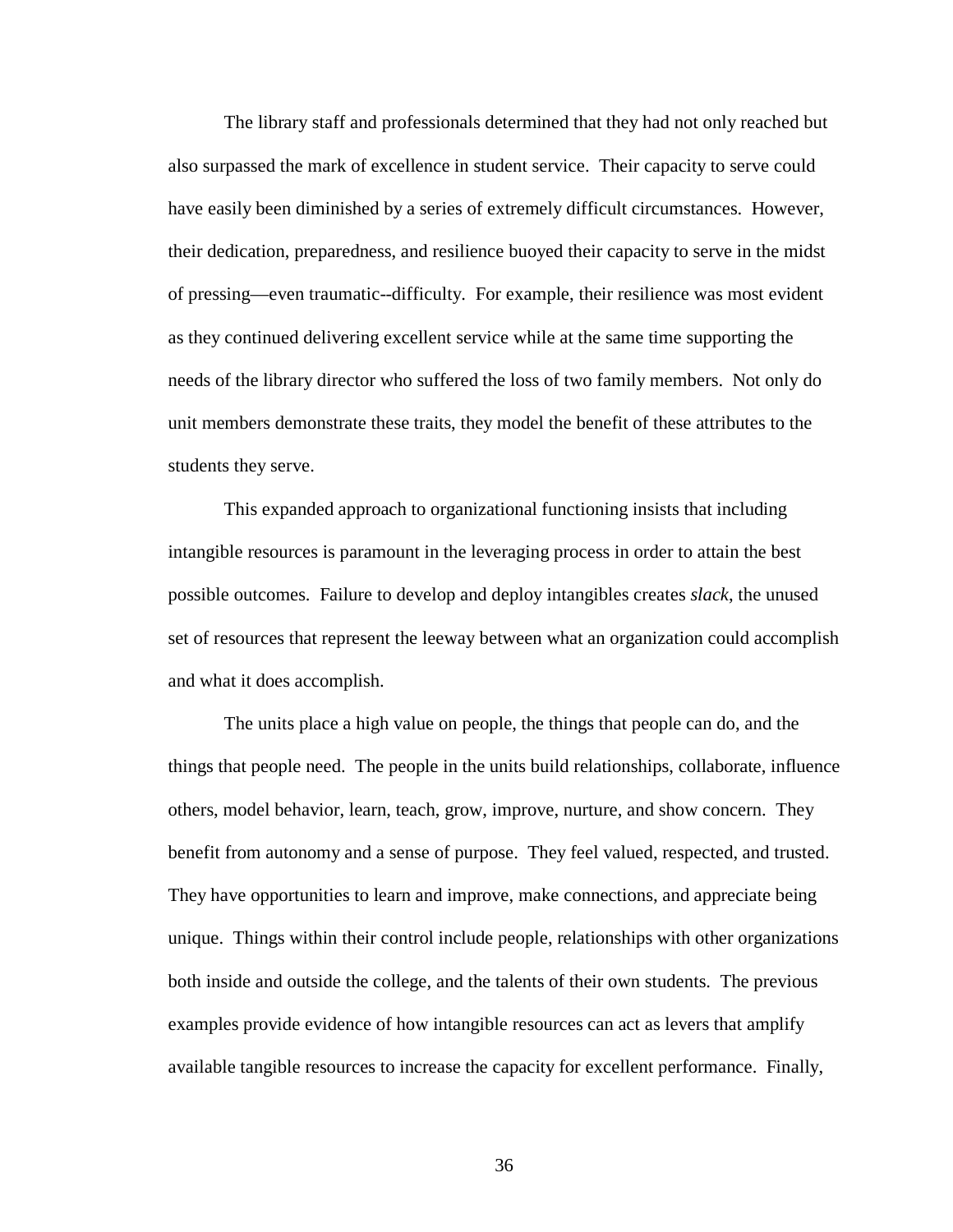the influence of positive leadership itself is an intangible resource in the development of others. For example, a supervisor may encourage development in unexpected areas. A participant explains, "I was a teaching faculty, and I wanted to do more. My president and academic dean saw something in me that maybe I never saw in myself, and I was given the opportunity to do things."

Regardless of the different organizational structures, all of our unit leaders kept their followers focused on the unit's mission from reaccreditation to organizational collaboration, to direct student service. Providing focus and direction produces stretch, the vision of results that seem out of reach based on current resources. This unit-level research confirms Hamel and Prahalad's (1994) assertion that stretch serves as a powerful motivation for learning to identify, develop, and deploy slack resources to produce resource amplification through leverage. Our research also supports the institution-level findings of Alfred et al. (2009) of the role of leadership and intangible resources in influencing exceptional performance. Finally, it supports individual- and group-level research studies that describe positive organizational outcomes enabled by positive dynamics in a group.

## **Conclusions**

This multiple-case analysis of four community college units reveals the effects of positive organizational dynamics on unit success. We grouped our findings into three areas: (a) people-first culture; (b) authentic, trusting, inclusive leadership; and (c) resource richness. Within these areas, we noted how leaders and members attributed unit performance to positive characteristics and behaviors that were intentionally developed and nurtured. We described the importance of positive behaviors and traits in formal and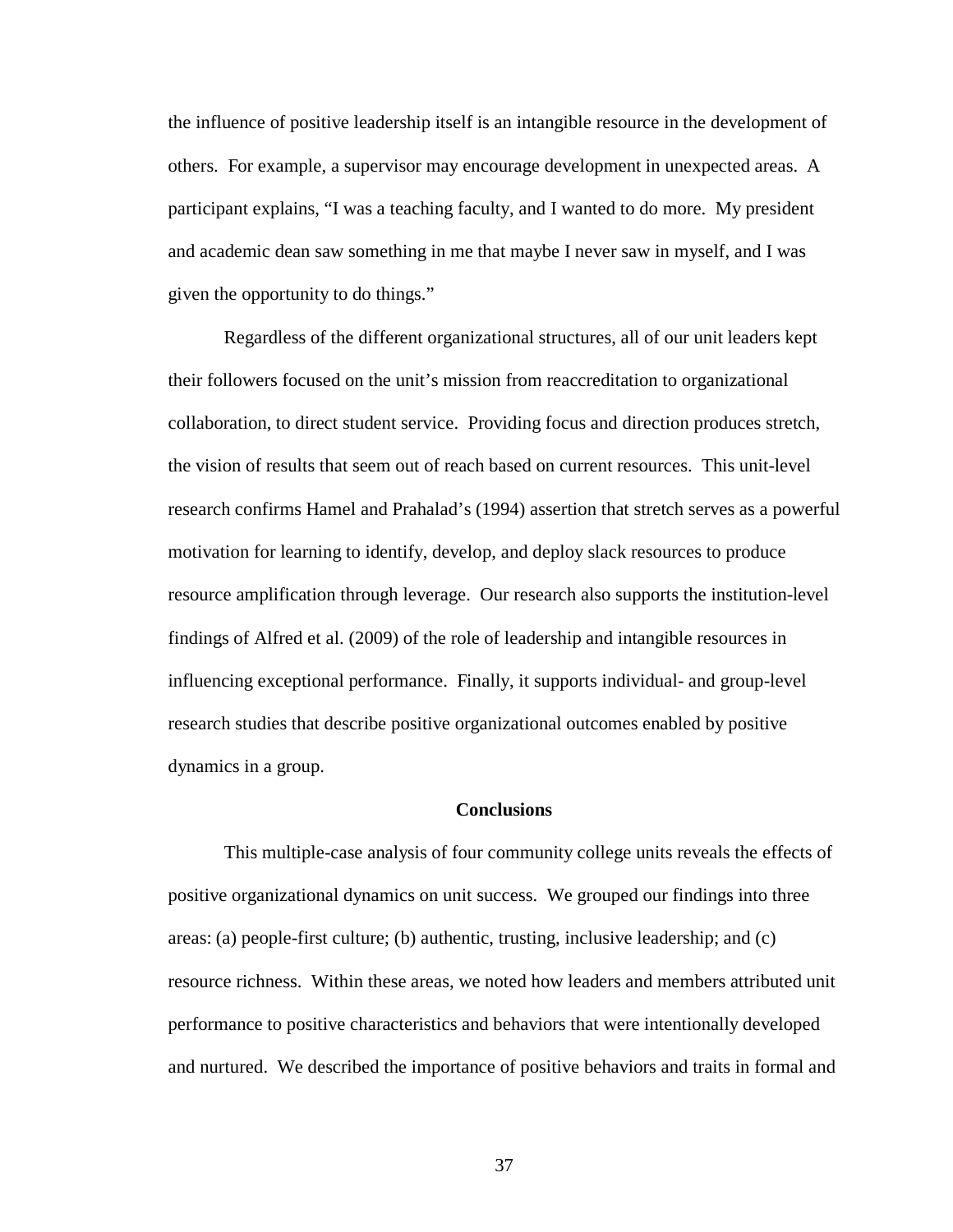informal leaders and how these contributed to unit performance. We also discussed the power of shared vision and informal mission for cohesion, motivation, and purpose in the units.

Leaders influence unit cultures in which (a) people are valued holistically and above other resources; (b) authentic leaders provide autonomy and support while organizing the units' work around strengths, and (c) unit leaders and members maximize all available resources. Formal leaders influence the culture of their unit, develop and depend on shared leadership to focus on the overall mission, and facilitate leveraging all available resources.

The conclusions drawn from this four-case analysis are consistent with results of capacity-building, a component of the CCAM construct of abundance. In each unit, we found leaders skilled at identifying and developing their available tangible and intangible resources. The resulting leverage amplified the units' performance. At the unit level, there is great opportunity to facilitate leveraging. Unit members are the closest to where resources are actually used, and they are best positioned to identify slack resources especially the intangible ones. Each person has control over resources—especially those that are unique to themselves. Examples include personal strengths, multiple relationships, interdepartmental collaborations, and the ability to pursue personal and professional development. Leaders beyond immediate supervisors may be too far removed to see opportunities to develop intangible resources at the individual level. Thus, when unit members are given the autonomy and support to develop and deploy those resources as they see fit, they have the potential to influence unit performance exponentially.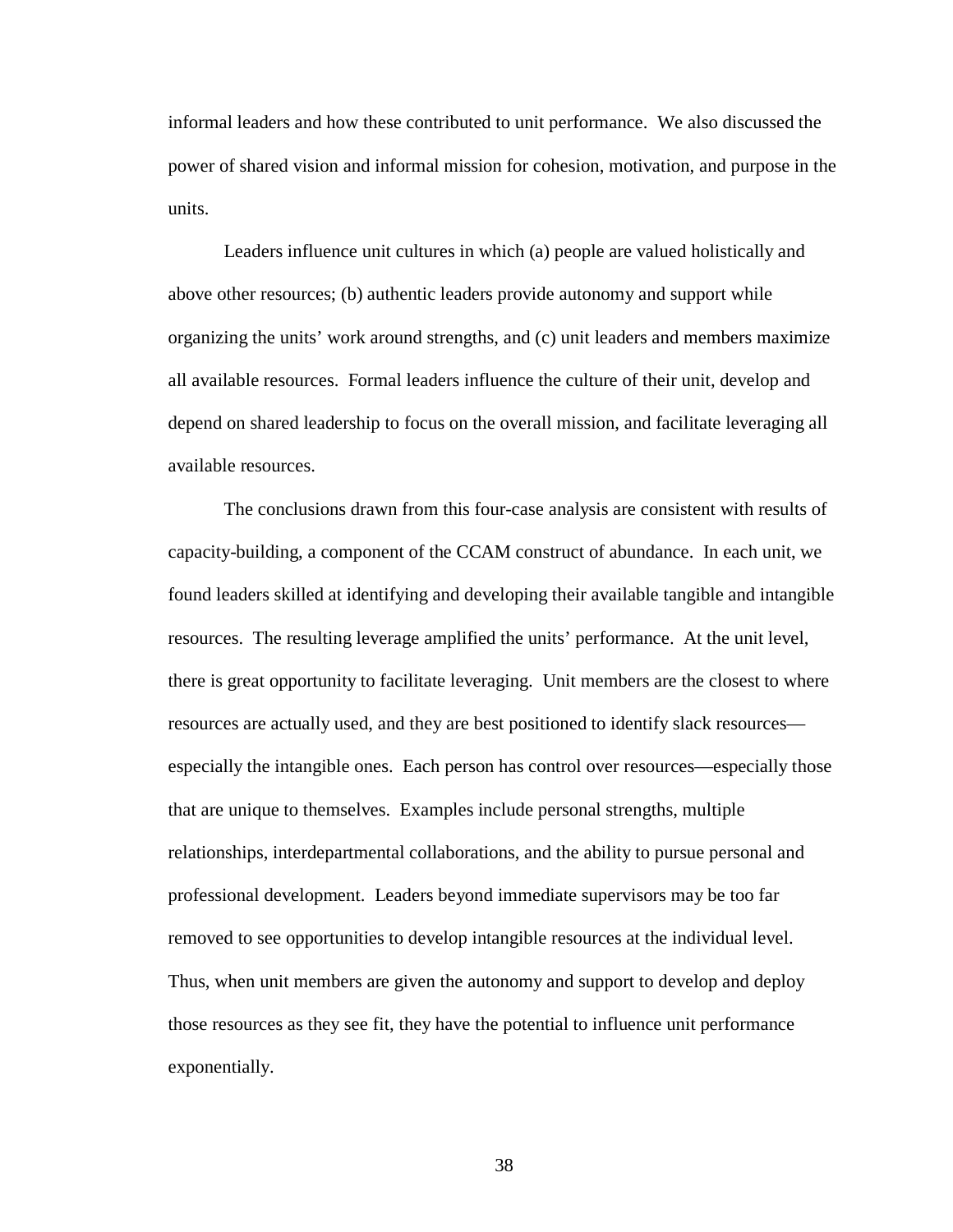## **Recommendations**

The following recommendations focus on innovating toward capacity building, leaders appreciating people as people, and leveraging all resources in the direction of abundance. Leveraging can move an organization toward abundance; but an organization cannot maintain that state without continually using the tools that helped them get there. Resources available to leverage include positive authentic leaders and their attributes, accomplished employees who are encouraged to use all of their strengths including psychological capital, and a culture designed to utilize capacity building. Collectively, this combination of resources can achieve results greater than expected, based on current levels of tangible resources.

Becoming open and knowledgeable takes time, and it can seem risky. Thus, if someone is not ready to understand that process, it could take a long time to learn to think differently about leadership, resources, organizational culture, and performance. The following recommendations reflect the experience of our team members as we moved from acquaintance to understanding, to application, to assimilation of the principles of positive perspectives of unit performance, authentic leadership, and the leveraging of resources. Other teams and units can also experience a similar process:

- Become acquainted with capacity-building and leveraging intangible resources. The literature referenced in this report, the experiences of the units under investigation, and the brief appraisal of unit functioning included in this report can help interested parties become familiar with the positive terminology and processes.
- Understand the concepts through a learning experience facilitated by educators acquainted with the process of unraveling abstract concepts with examples, role-playing, observation, and conversation.
- Assimilate the concepts by looking at and identifying your own examples. Looking at your own daily practice through the new lens constantly reminds you that leveraging is all around us.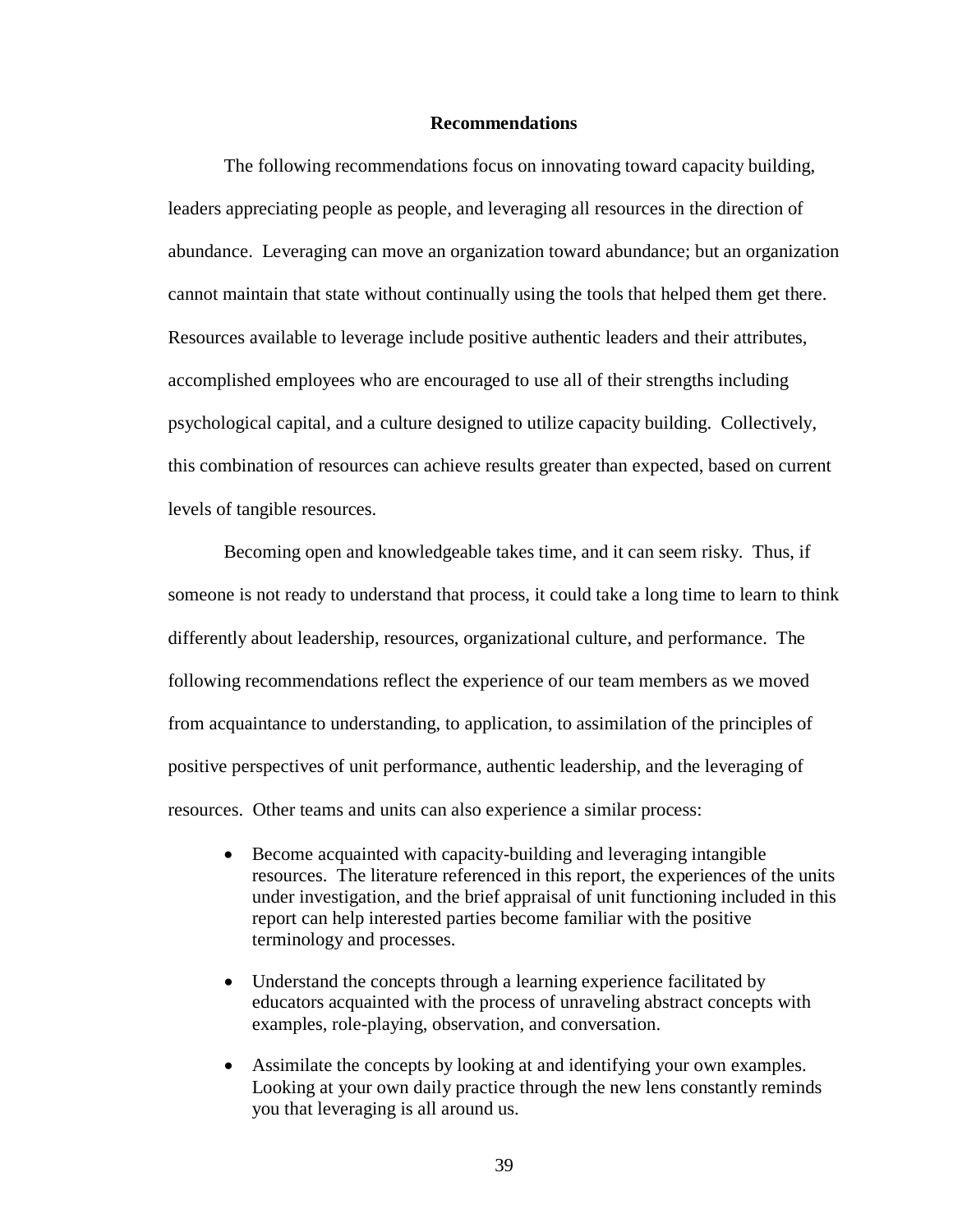• Apply the concepts by choosing an example of a unit that could be improved, preferably your own, and detail a specific plan of action for that unit to learn and apply leveraging for capacity building.

Further recommendations rest on our finding that individuals at all levels of the organizational chart control considerable resources of their own. For example, we have described the importance to team success of formal knowledge, such as one might acquire through training or education. We have also described ways of viewing culture, leadership, and resources that are at the same time familiar, yet difficult to translate into organizational vitality. These different perspectives are forms of tacit knowledge intangible resources essential for building the capacity to amplify resources. Learning to operate these levers makes it possible to perform with excellence in an environment where resource levels and needs constantly change.

## **Further Study**

This exploration of positive influences on unit-level performance leaves many questions unanswered and suggests avenues for further inquiry. For example, can the positive dynamics in successful individual units in higher education influence the performance of an entire college or university? If so, how and to what degree? Shifting the focus from units and institutions to individuals, can individual study of positive psychology and organizational dynamics influence team or organizational functioning? How and to what extent?

Leaders often mistake growth or plentiful tangible resources for high performance (Alfred et al., 2009). In doing so, they may assume that high performance comes from unique circumstances of growth or plentiful tangible resources. Attention is thus diverted from the possibilities for developing intangible resources that are essential for amplifying outputs regardless of available tangible resources. By contrast, the research reported here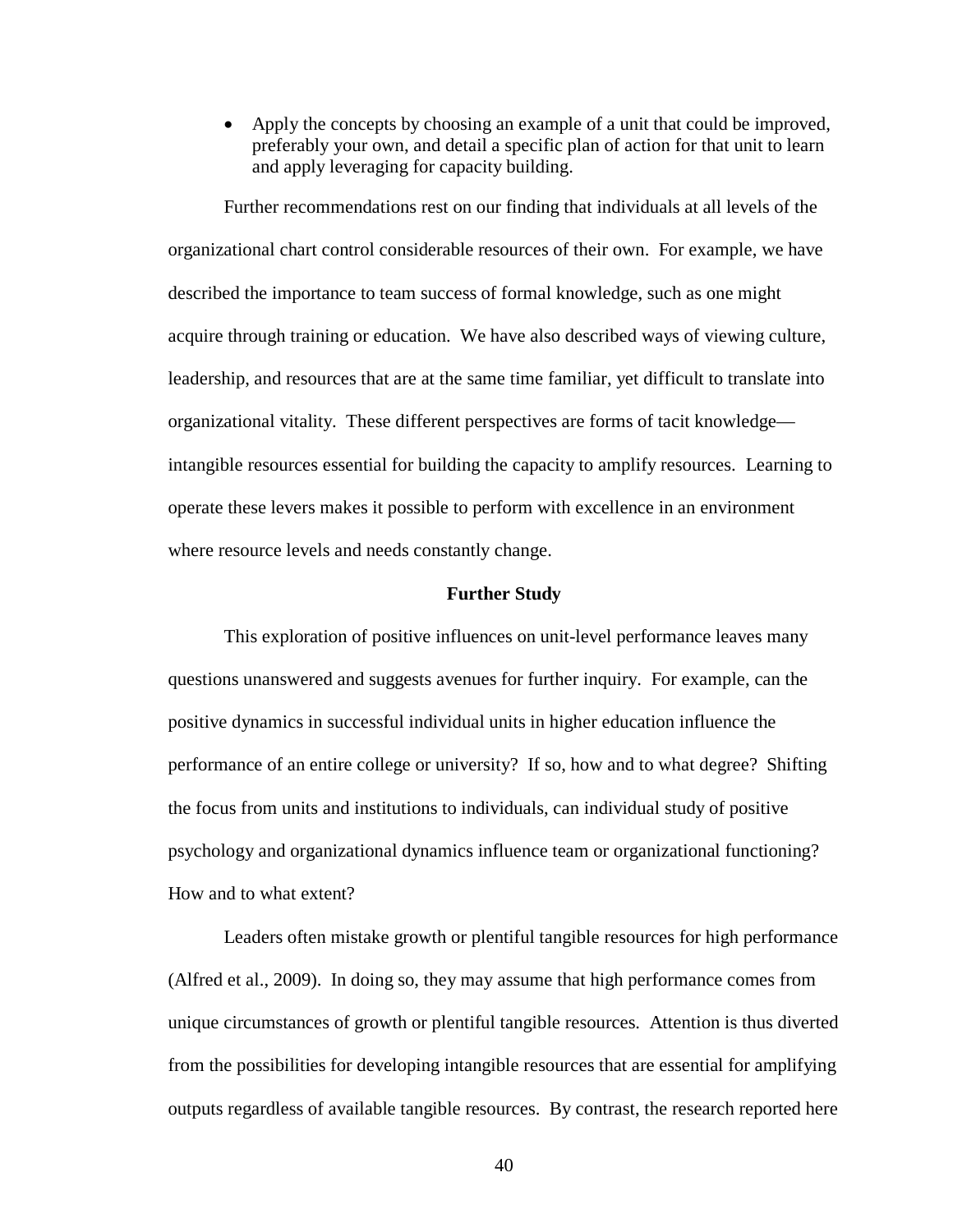shows that when unit leaders add to their metrics of success the ability to identify and deploy intangible resources, they develop the capacity to produce results thought to be impossible. It is tempting to ignore intangible resources, especially when tangible resources are plentiful (as in the case of the reaccreditation team) and even when scarce (as in the case of the library). Yet, consistent with the CCAM and positive literature, this study suggests that the key to outstanding unit performance is full utilization of all available resources achieved through special emphasis on intangible resources and desirable—and new—organizational outcomes. In order to produce a culture that supports this expansive view of organizational performance, we must first recognize that such units already exist and identify what exceptional performance looks like. This multi-case analysis has shown how positive organizational behaviors including attention to intangible resources can influence the ability to perform well in various contexts.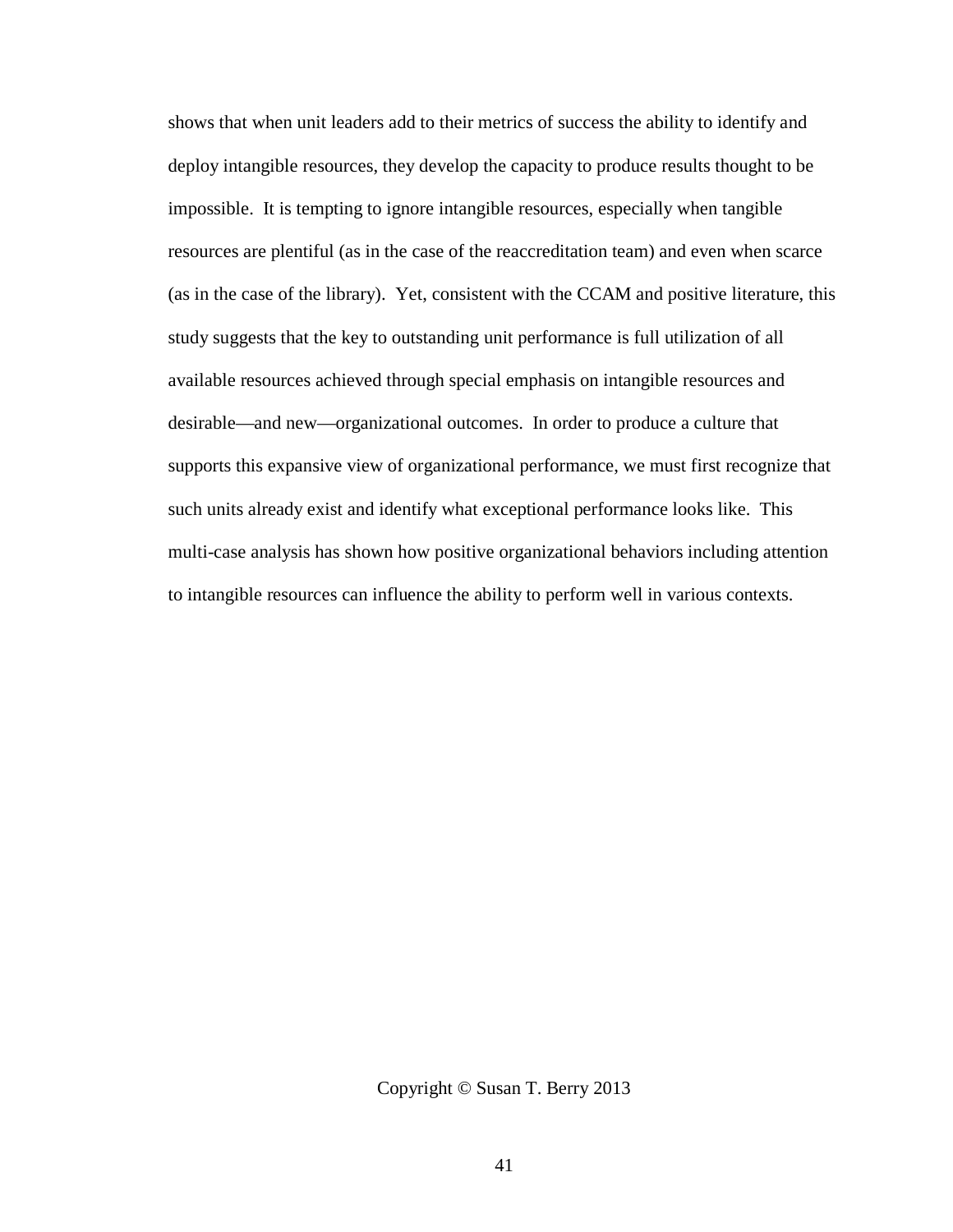# **Appendix**

# **Questionnaire for Leadership and Resources Perceptions**

- 1. What are your position responsibilities in this program unit?
- 2. What is the relationship between your work and this program's overall performance?
- 3. In your program unit, what opportunities do staff members have to learn and grow?
- 4. In what ways are you empowered to carry out your position responsibilities?
- 5. What qualities of the formal leaders of your unit make them effective? What qualities of the informal leaders of your unit make them effective?
- 6. Describe techniques used by leadership to make everyone feel like an integral part of the unit?
- 7. Give an example of how unit members build upon strengths?
- 8. Give an example of how unit members value personal assets?
- 9. How does your unit deliver exceptional value to students?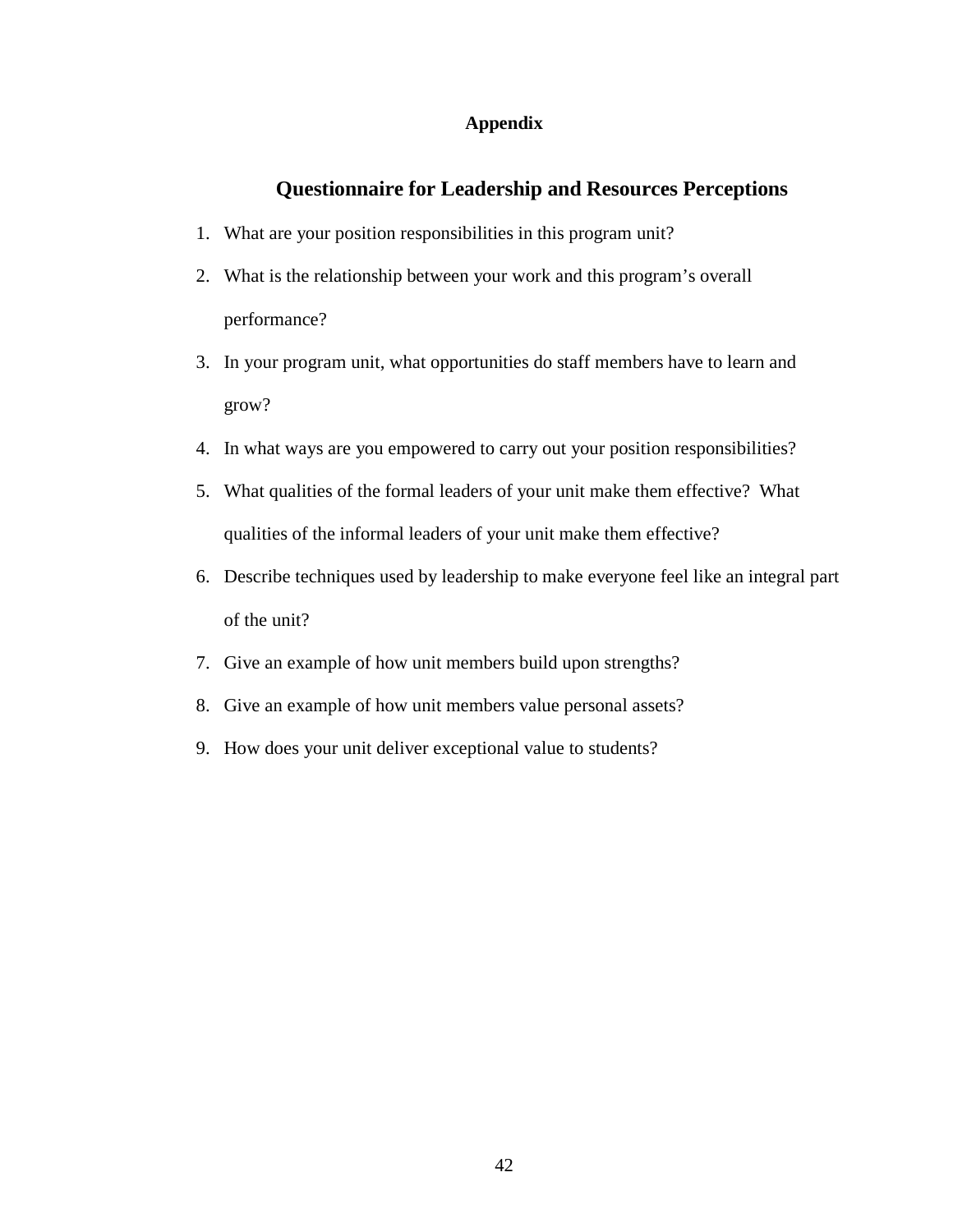## **References**

- Alfred, R. L., Shults, C., Jaquette, O., & Strickland, S. (2009). *Community colleges on the horizon: Challenge, choice, or abundance*. Lanham, Md.: Rowman & Littlefield Education. Published in partnership with the ACE/American Council on Education.
- Avey, J. B., Luthans, F., Smith, R. M., & Palmer, N. F. (2010). Impact of positive psychological capital on employee well-being over time. *Journal of Occupational Health Psychology, 15*(1), 17-28. doi: 10.1037/a0016998
- Avolio, B. J., Gardner, W. L., Walumbwa, F. O., Luthans, F., & May, D. R. (2004). Unlocking the mask: A look at the process by which authentic leaders impact follower attitudes and behaviors. *The Leadership Quarterly, 15*(6), 801-823.
- Bastedo, M. N. (2012). Organizing higher education: A manifesto. In M. N. Bastedo (Ed.), *The organization of higher education: Managing colleges for a new era*. Baltimore: Johns Hopkins University Press.
- Bolman, L. G., & Deal, T. E. (2003). *Reframing organizations: Artistry, choice, and leadership* (3rd ed.). San Francisco: Jossey-Bass.
- Cameron, K. S., Bright, D., & Caza, A. (2004). Exploring the relationships between organizational virtuousness and performance. *American Behavioral Scientist, 47*(6), 766-790. doi: 10.1177/0002764203260209
- Cameron, K. S., & Caza, A. (2004). Introduction: Contributions to the discipline of positive organizational scholarship. *American Behavioral Scientist, 47*(6), 731- 739. doi: 10.1177/0002764203260207
- Cameron, K. S., Dutton, J. E., & Quinn, R. E. (2003a). Foundations of positive organizational scholarship. In K. S. Cameron, J. E. Dutton & R. E. Quinn (Eds.), *Positive organizational scholarship: Foundations of a new discipline* (1st ed., pp. 3-13). San Francisco, CA: Berrett-Koehler.
- Cameron, K. S., Dutton, J. E., & Quinn, R. E. (2003b). *Positive organizational scholarship: Foundations of a new discipline*. San Francisco, CA: Berrett-Koehler.
- Caza, B. B., & Caza, A. (2008). Positive organizational scholarship: A critical theory perspective. *Journal of Management Inquiry, 17*(1), 21-33. doi: 10.1177/1056492607305907
- Chaney, B., Muraskin, L., Calahan, M., & Rak, R. (1997). National study of student support services: Third-year longitudinal study results and program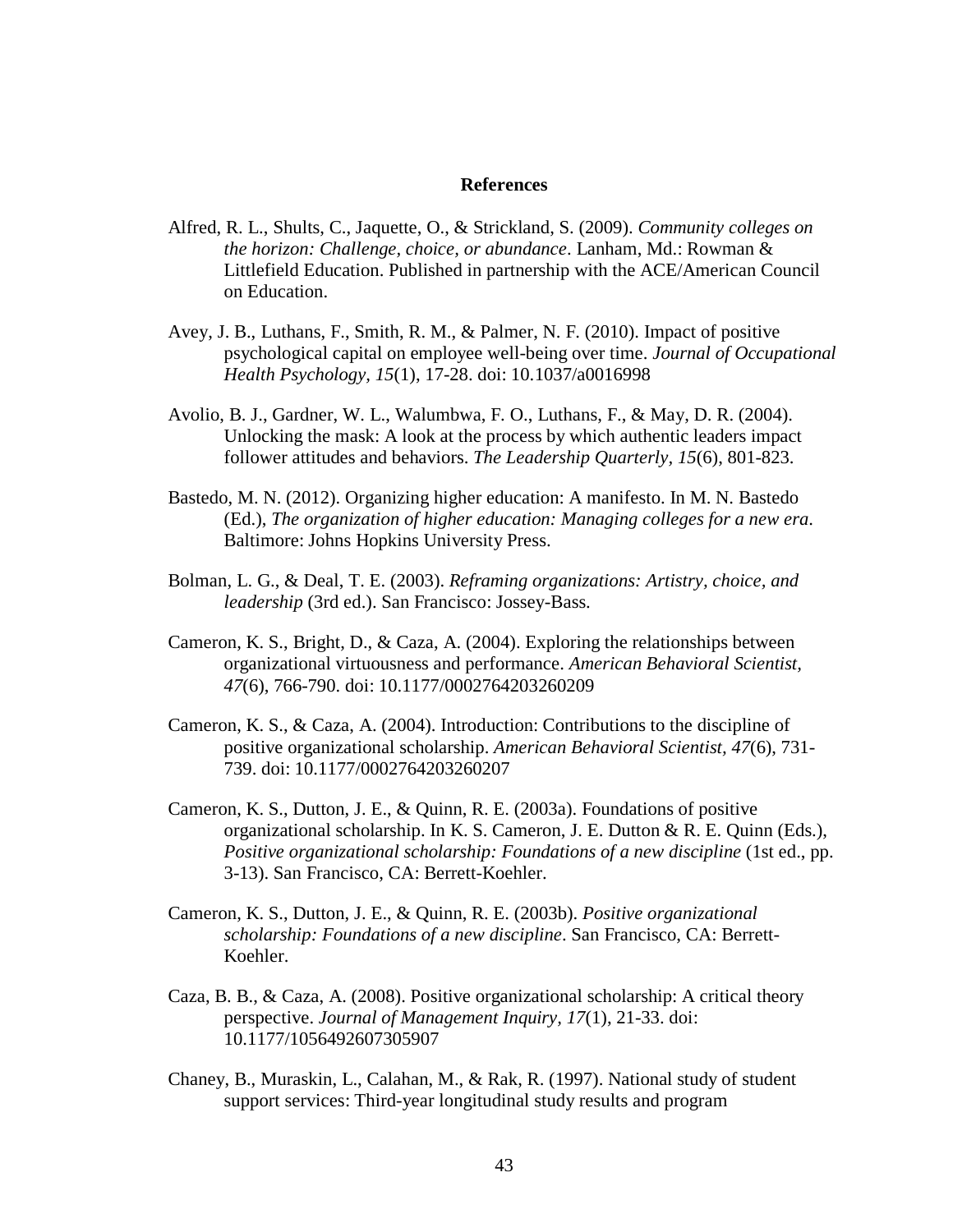implementation study update (pp. 660). Washington, D.C.: Department of Education, Washington, DC. Office of the Under Secretary.

- Cooperrider, D. L., & Whitney, D. (2005). *Appreciative inquiry: A positive revolution in change*. San Francisco: Berret-Koehler.
- Deal, T. E., & Kennedy, A. A. (1982). *Corporate cultures: The rites and rituals of corporate life*. Reading, Mass.: Addison-Wesley Pub. Co.
- Donaldson, S. I., & Ko, I. (2010). Positive organizational psychology, behavior, and scholarship: A review of the emerging literature and evidence base. *Journal of Positive Psychology, 5*(3), 177-191. doi: 10.1080/17439761003790930
- Dougherty, K. J. (1994). *The contradictory college: The conflicting origins, impacts, and futures of the community college*. Albany: State University of New York Press.
- Fredrickson, B. L., & Losada, M. F. (2005). Positive affect and the complex dynamics of human flourishing. *American Psychologist, 60*(7), 678-686.
- Froman, L. (2010). Positive psychology in the workplace. *Journal of Adult Development, 17*(2), 59-69. doi: 10.1007/s10804-009-9080-0
- Hamel, G., & Prahalad, C. K. (1994). *Competing for the future*. Boston, Mass.: Harvard Business School Press.
- Luthans, F. (2002a). The need for and meaning of positive organizational behavior. *Journal of Organizational Behavior, 23*(6), 695-706.
- Luthans, F. (2002b). Positive organizational behavior: Developing and managing psychological strengths. *Academy of Management Executive, 16*(1), 57-72.
- Luthans, F., & Avolio, B. J. (2009). The "point" of positive organizational behavior. *Journal of Organizational Behavior, 30*(2), 291-307.
- Luthans, F., Luthans, K. W., Hodgetts, R. M., & Luthans, B. C. (2001). Positive approach to leadership (pal) implications for today's organizations. *Journal of Leadership & Organizational Studies, 8*(2), 3-20. doi: 10.1177/107179190100800201
- Luthans, F., & Youssef, C. M. (2007). Emerging positive organizational behavior. *Journal of Management, 33*(3), 321-349. doi: 10.1177/0149206307300814
- Merriam, S. B. (1998). *Qualitative research and case study applications in education* (2nd ed.). San Francisco: Jossey-Bass Publishers.
- Peterson, C. (2006). *A primer in positive psychology*. Oxford ; New York: Oxford University Press.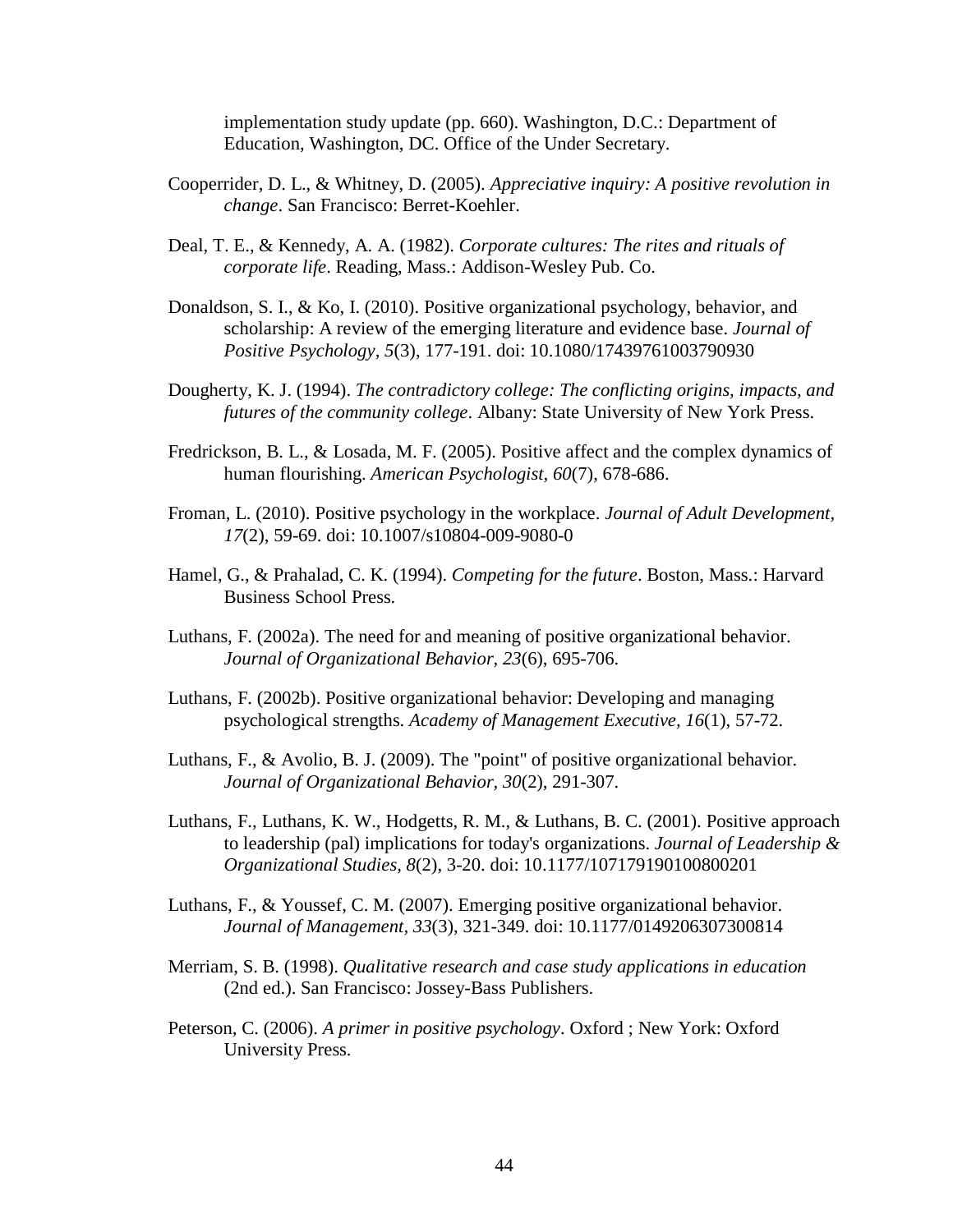- Peterson, C., & Park, N. (2006). Character strengths in organizations. *Journal of Organizational Behavior, 27*(8), 1149-1154.
- Seligman, M. E. P., & Csikszentmihalyi, M. (2000). Positive psychology: An introduction. *American Psychologist, 55*(1), 5-14.
- Shults, C. (2008). Making the case for a positive approach to improving organizational performance in higher education institutions: The community college abundance model. *Community College Review, 36*(2), 133-159. doi: 10.1177/0091552108324656
- Stake, R. E. (1995). *The art of case study research*. Thousand Oaks, Calif.: Sage Publications.
- Stapleton, R. M. (2013). *Beyond constraint: Service excellence and positive workplace dynamics in a community college library.* (Unpublished doctoral dissertation). University of Kentucky, Lexington, KY.
- Tolbert, M. (2005). Staying the course: Factors influencing enrollment and persistence in adult education*. Adult Education Background Papers* (pp. 15): U.S. Department of Education, Office of Vocational and Adult Education.
- Watkins, J. M., & Mohr, B. J. (2001). *Appreciative inquiry: Change at the speed of imagination*. San Francisco, Calif.: Jossey-Bass/Pfeiffer.
- Weick, K. E. (2003). Positive organizing and organizational tragedy. In K. S. Cameron, J. E. Dutton & R. E. Quinn (Eds.), *Positive organizational scholarship: Foundations of a new discipline* (pp. 66-80). San Francisco, CA: Berrett-Koehler.
- Yin, R. K. (2009). *Case study research: Design and methods* (4th ed.). Los Angeles, Calif.: Sage Publications.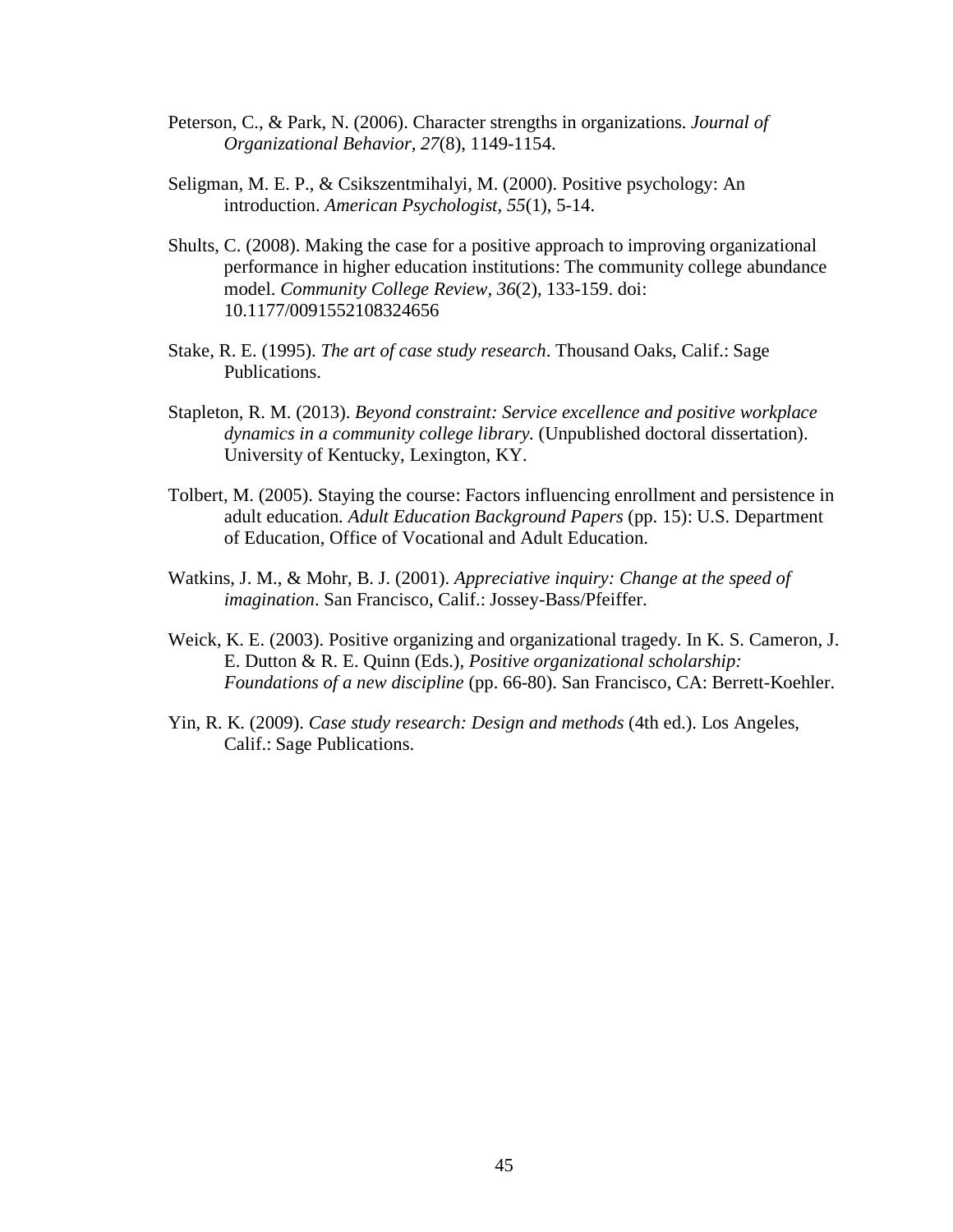#### **Chapter 3**

# **If Students Succeed, We Succeed: Positive Workplace Dynamics in an Extraordinary Student Support Services Unit**

This case study examines the influence various aspects of functioning have upon the high performance of a community college Student Support Services unit. Part of a larger project examining different types of effective community college units, this study's conceptual framework is guided by literature that focuses on behaviors and traits that influence and help maintain the successful functioning of individuals and organizations. The conceptual framework incorporates the idea that intangible resources such as certain leadership qualities (Luthans, F., Luthans, K., Hodgetts & Luthans, B., 2001; Avey, Clapp-Smith, & Vogelgesang, 2009) and the optimal use of all resources (Alfred, Shults, Jaquette, & Strickland, 2009) including traits of unit personnel (Luthans, Youssef  $\&$ Avolio, 2007) can have a positive impact on performance.

The community college unit described here was chosen for its high performance in meeting its federal Student Support Services (SSS) grant objectives of student retention, graduation, transfer, and overall student success. Using a qualitative case study approach, past and present staff members of the unit were asked to describe the reasons for their unit's successful functioning, first by use of a preliminary online questionnaire requiring narrative responses and again during personal interviews. In addition, the researcher observed the functioning of the unit during meetings and program activities. Analysis of the findings indicates the influence of behaviors and traits which, when taken together, contribute to organizational performance that meets and even exceeds expectations. The major organizational characteristics found to contribute to the unit's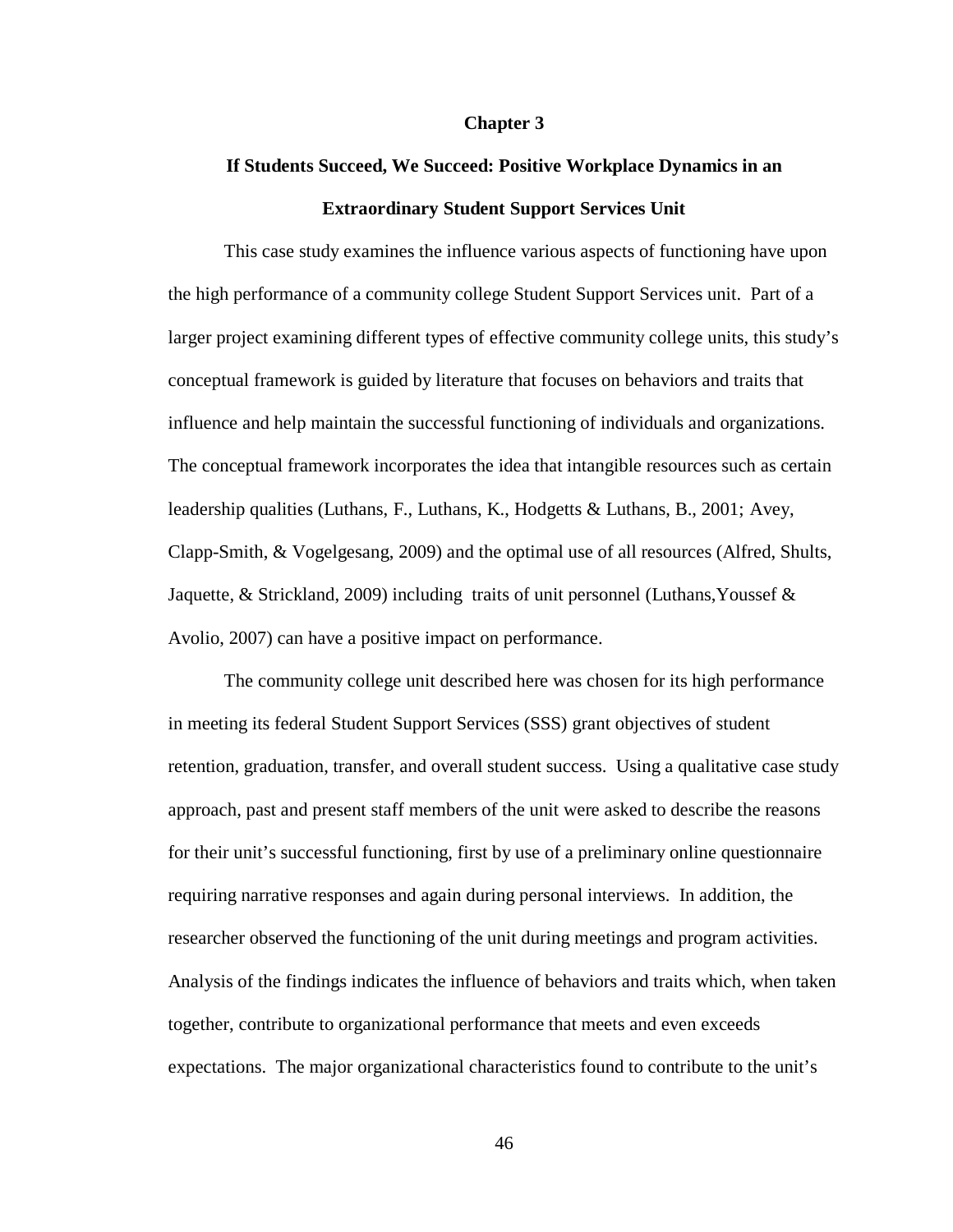ability to achieve and surpass its goals are the autonomy and support leaders give to unit members, the expectation and unified vision of success, and the proactive development and leveraging of resources.

#### **TRIO Programs and Student Support Services**

Student support services projects provide many of the services available to postsecondary students outside of the classroom. In some cases a single unit such as Student Support Services delivers such services using a case management style while individual departments often provide distinct services separately. Services can include assistance with admission applications, federal financial aid forms and course selection. In addition, program personnel advise, tutor, and counsel students. Therefore, the unit selected for study not only represents other service units using case management, but also departments using more discrete methods of service delivery.

# **Background**

TRIO includes eight programs targeted to serve and assist low-income, firstgeneration college students and individuals with disabilities in their progression through the academic pipeline from middle school to post-baccalaureate programs ("Federal TRIO Programs," 2010). The development of TRIO programs began with authorization under the Higher Education Act of 1965 and was reauthorized by the Higher Education Opportunity Act (Public Law 110-315) (HEOA) on August 14, 2008. The original funding and development of the TRIO programs represented what Thomas, Farrow, and Martinez (1998) refer to as a modest initiative by the United States to broaden access to higher education from primarily wealthy privileged White youth to a target population of academically talented poor youth. Establishment of the first three programs generated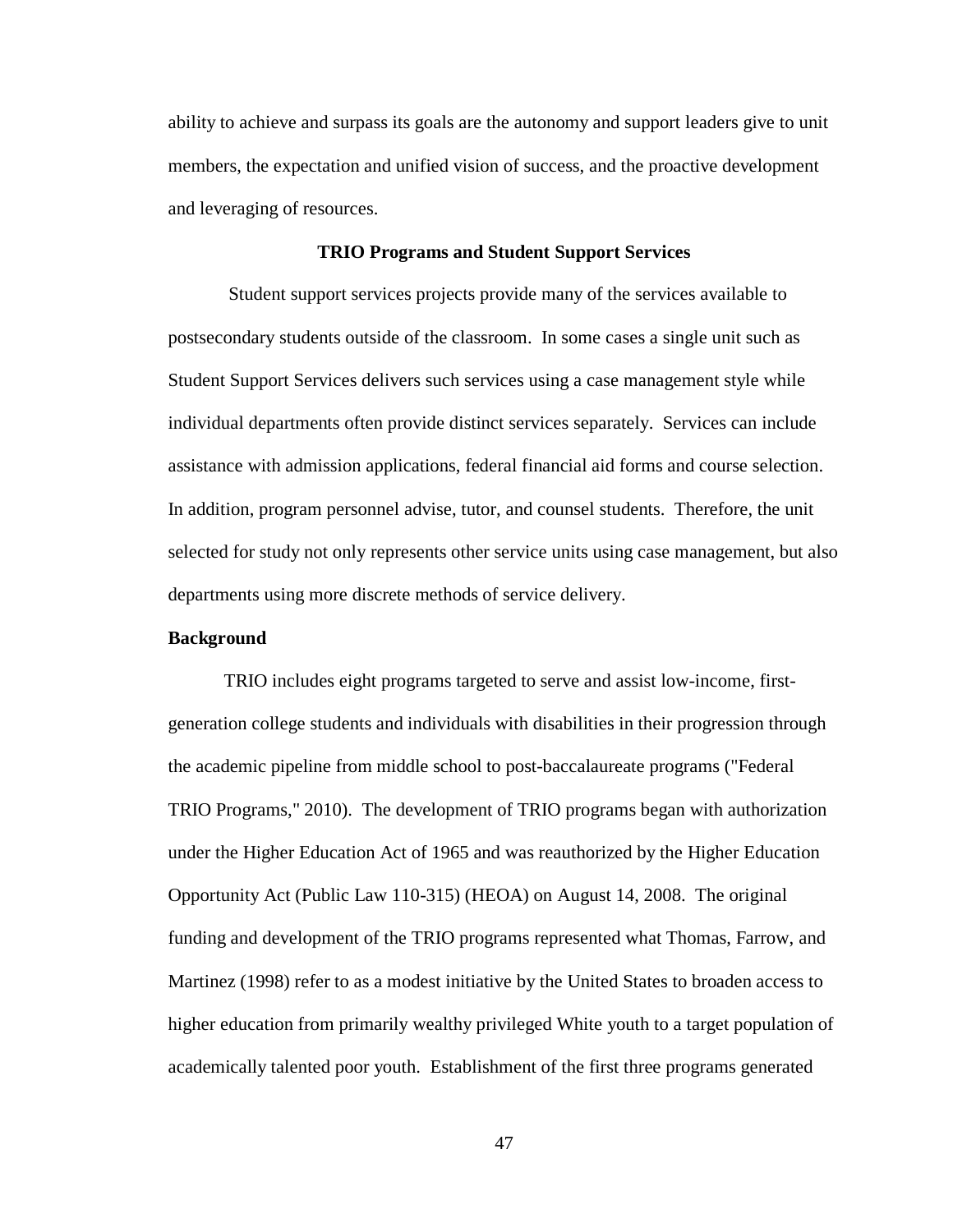the name TRIO. Those three programs are Upward Bound, developed in 1964, Talent Search, created in 1965, and Special Services for Disadvantaged Students later renamed Student Support Services, launched in 1968. Since that time, five other programs have been added to complete the eight TRIO programs currently authorized and administered by the US Department of Education.

Although all eight TRIO programs have the overarching goal of increasing the success of at-risk students in higher education attainment, each has a different constituency. Student Support Services (SSS) provides academic support for college students, including those with disabilities and helps motivate and assist them in completing their post-secondary education ("Student support services program," 2010). This type of TRIO program differs from the others by delivering integrated program services, such as admissions, advising, registration, and tutoring offered to the entire student population but often in a more departmentalized manner (Komives & Woodward, 2003).

## **Initiation, Evaluation, and Continuation**

The Student Support Services Program at the US Department of Education establishes what are called projects at colleges throughout the United States through grant awards. These grants provide funding for projects designed to:

(a) Increase the college retention and graduation rates of eligible students; (b) Increase the transfer rate of eligible students from two-year to four-year institutions;(c) Foster an institutional climate supportive of the success of students who are limited English proficient, students from groups that are traditionally underrepresented in postsecondary education, individuals with disabilities, homeless children and youth, foster care youth, or other disconnected students; (d) Improve the financial and economic literacy of students in areas such as basic personal income, household money management, and financial planning skills as well as enhance basic economic decision-making skills (Student support services, 2012).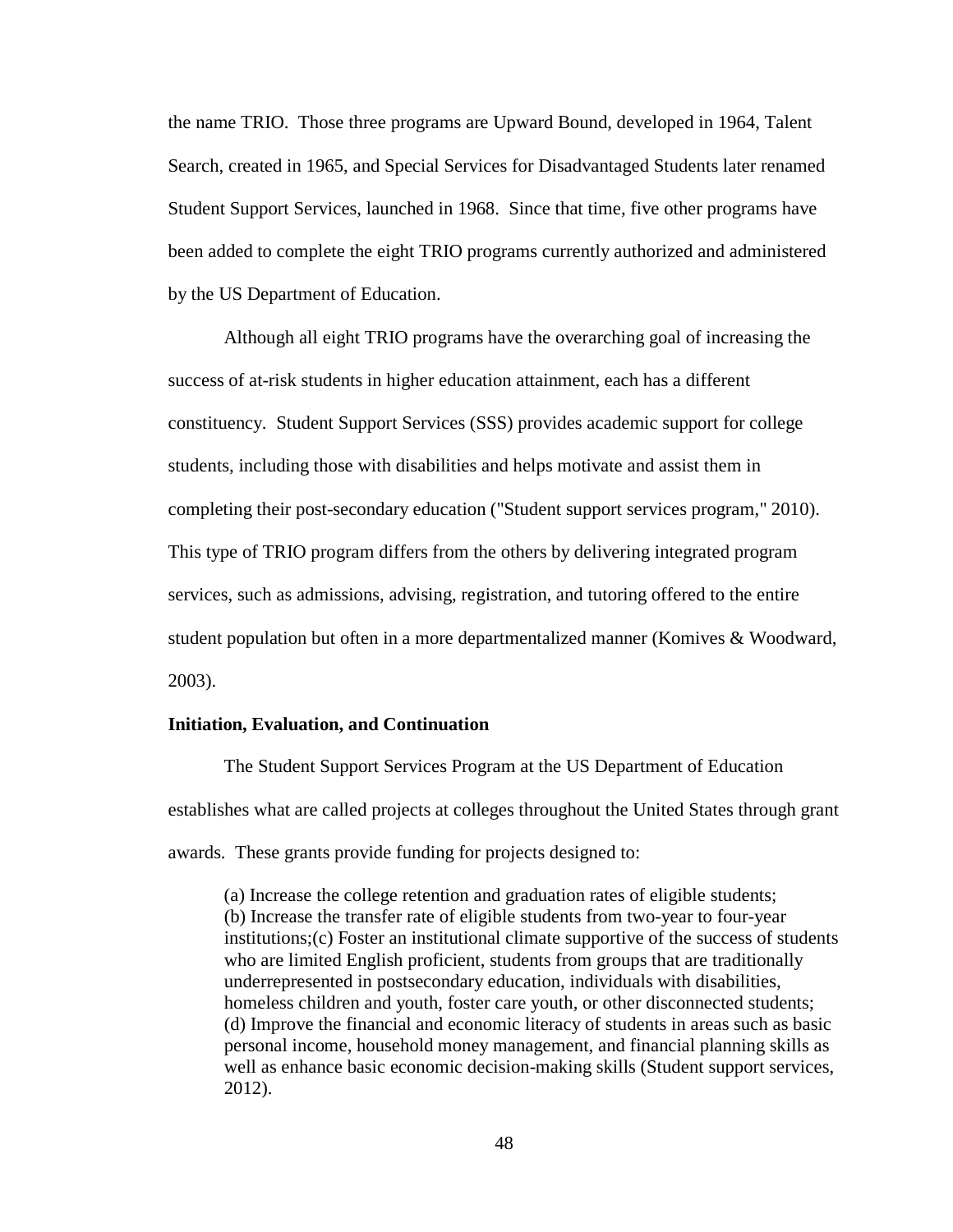The purpose of SSS grants is to provide selected students opportunities for academic development, assistance with basic college requirements, and motivation toward the successful completion of their postsecondary education. SSS projects may also provide grant aid to current SSS participants who are receiving federal Pell Grants ("Student support services program," 2010).

Student services in general are rarely the focus of community college institutional effectiveness because the connection between student services and student outcomes is not linear. Research concerning SSS performance in meeting grant guidelines is more common because SSS projects are required to report on specific student outcomes of retention, graduation, and transfer, which are not the direct focus of most areas of student services. SSS programs are evaluated by reporting college retention and graduation rates plus transfer rates and cost per student to the US Department of Education (DOE), which are then reviewed and published in the annual performance reports.

Subsequently the DOE develops performance plans that outline the goals, intended outcomes, and initiatives of the program for the following year. Prior to each fiscal year, an SSS project receives new annual targets and strategies in its performance plan along with measures for monitoring progress. The plan also includes actual performance data showing whether targets were met in prior years.

Reported outcome measures determine continued annual funding for an SSS project and influence renewal of an expiring grant. Grant proposals are expected to contain ambitious goals representing new estimates by the current program to increase performance, while utilizing similar or fewer resources. As with any program that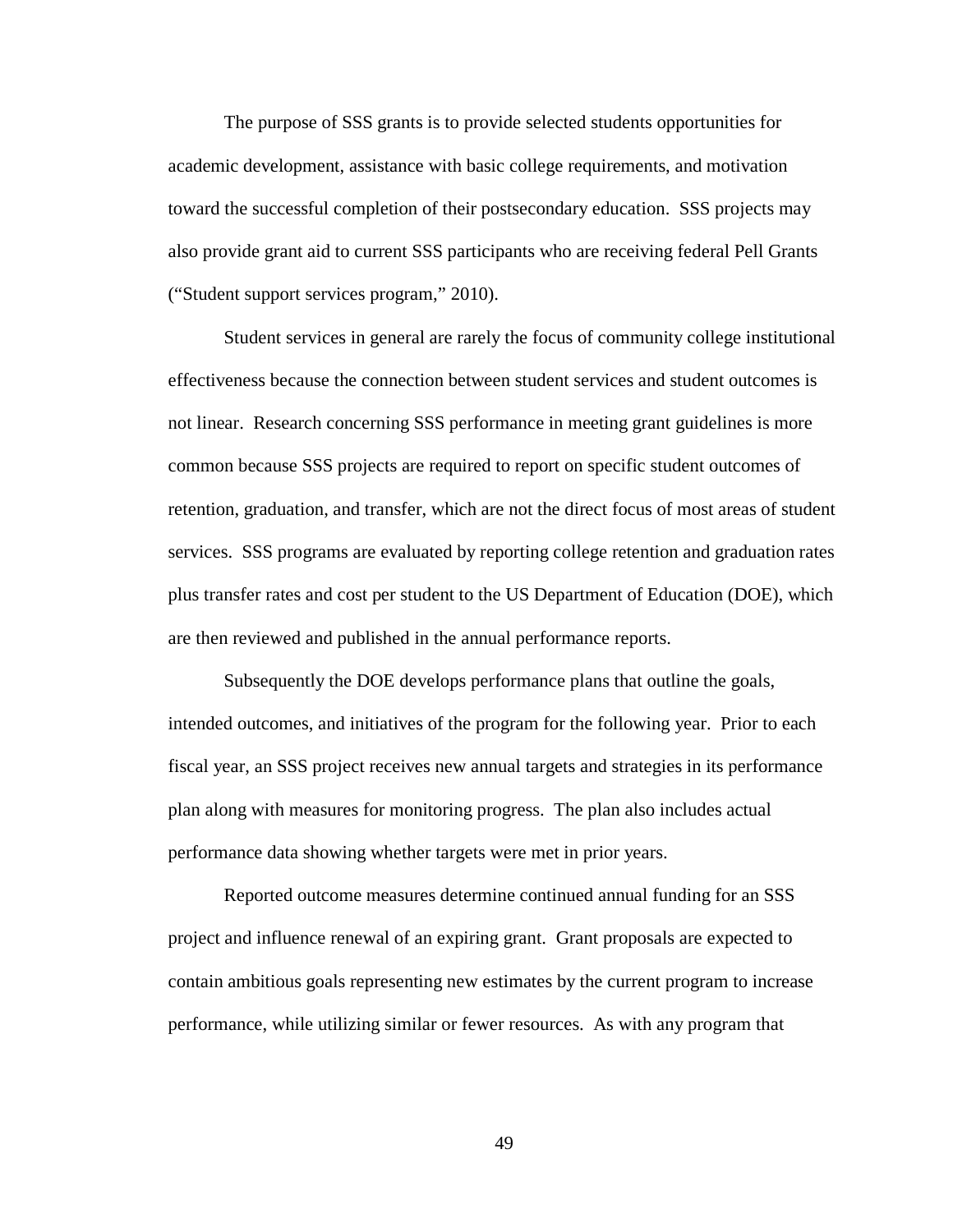receives or depends on federal funds, there is always the possibility that funding will end (Dervarics, 2005; Dervarics, 2011; Jean, 2011).

Research concerning the actual organizational functioning of SSS projects and the experience of service providers is less common than the study of project outcomes; but available research shows that providing such service has a positive impact on the personnel who serve students. Despite the uncertainty of employment continuity due to grant funding, staff members of SSS programs have been found to express greater job satisfaction and suffer less burnout than personnel working in other types of human service areas (Brewer  $& Clip, 2002$ ). But that is not shown to be true in every case. A study related to program implementation (Wallace, Ropers-Huilman, & Abel, 2004) examined the experiences of university-based SSS professionals. Those working in the program felt as if it was misunderstood by the larger university community, who they felt viewed them as "border crossers" while at the same time "feel[ing] virtually invisible to the academic communities in which they exist[ed] (Wallace et al., 2004 p. 585)."

This case study examines the influence certain aspects of functioning have upon the high performance of a community college Student Support Services unit. This particular SSS project was selected because it serves as an example of above average performance in a community college unit that provides student services outside of the classroom.

#### **Conceptual Framework**

A body of literature emanating from the recent development of what has been termed positive psychology provides a pathway to understanding factors that are outside of more traditionally evaluated SSS project outcomes. Instead, this perspective examines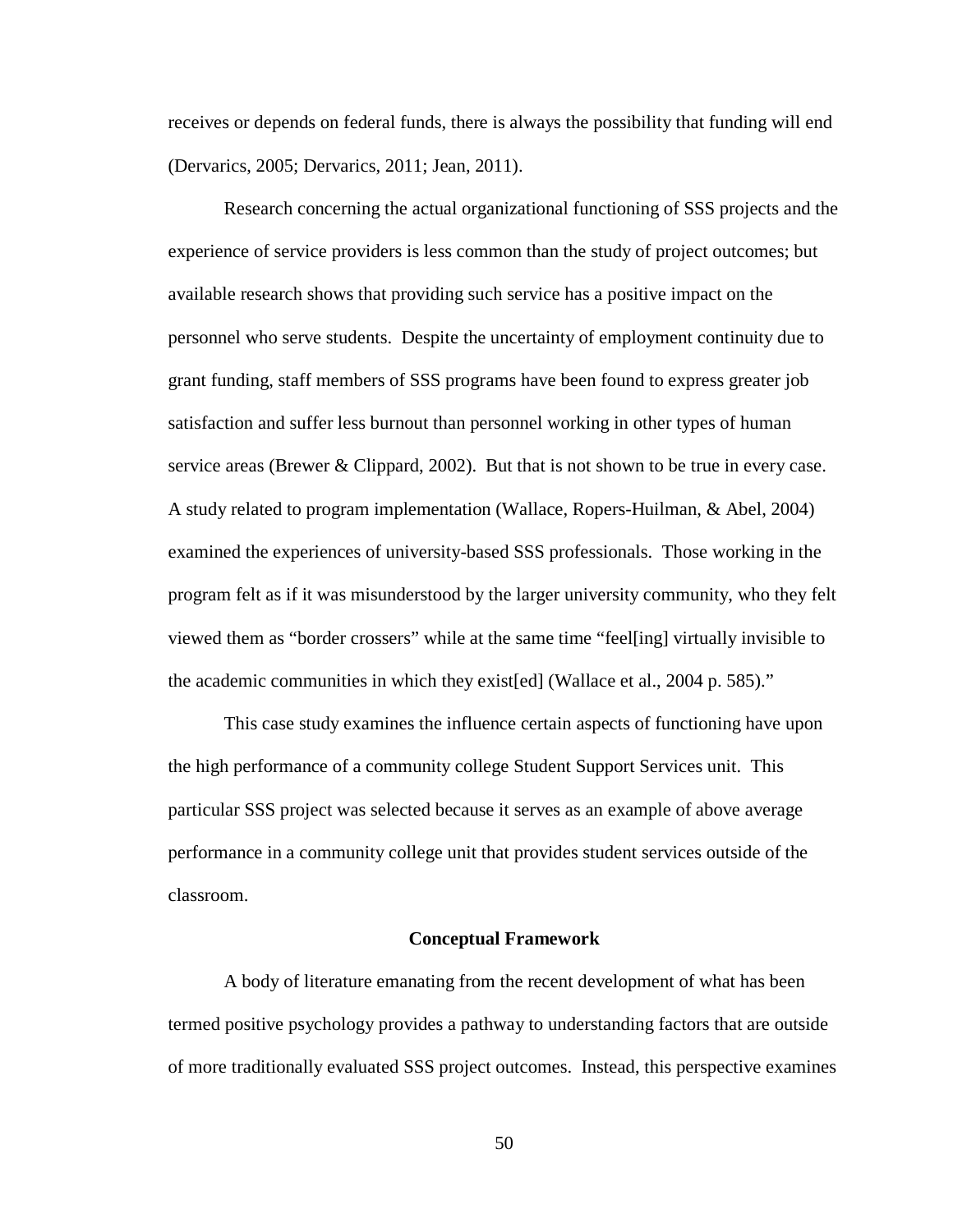the inputs rather than the outputs of unit success. Based on the concept of capacity building described in the Community College Abundance Model (CCAM), an organization can adopt strategies to amplify the impact of its available resources and thus influence performance in ways that exceed expectations (Alfred et al., 2009; Hamel and Prahalad, 2005).

This study's conceptual framework is guided by literature that, rather than taking a deficit approach, seeks to identify and understand circumstances, behaviors, and traits that influence and help promote and maintain successful organizational functioning (Cameron, Dutton, & Quinn, 2003; Luthans & Youssef, 2007; Mather, 2011). Thus, this framework emphasizes the impact of positive leadership qualities (Luthans et al., 2001; Avey et al., 2009; Shults, 2009) and the optimal use or leveraging of both tangible and intangible resources (Alfred et al., 2009; Hamel and Prahalad, 2005).

When organizations prioritize the development of what is best about people and build on strengths at the individual and unit levels, they can achieve extraordinary success (Cameron et al., 2003; Peterson, 2006; Seligman, 2011) and reduce the effects of trauma and uncertainty (Weick, 2003; Cameron et al., 2003; Seligman, 2011). In addition, such organizations enhance the value of *people as people* by leveraging demonstrated attributes and behaviors to engage in what is known as capacity building in an organizational unit (Alfred et al., 2009). Capacity building magnifies the ability of an organization to meet or exceed its goals and depends on the leveraging of both tangible and intangible resources. Tangible resources which can be easily quantified include money, staff lines, technology, equipment, and supplies. Intangible resources are an organization's "informal, subjective, emotive, and process-oriented elements" (Alfred et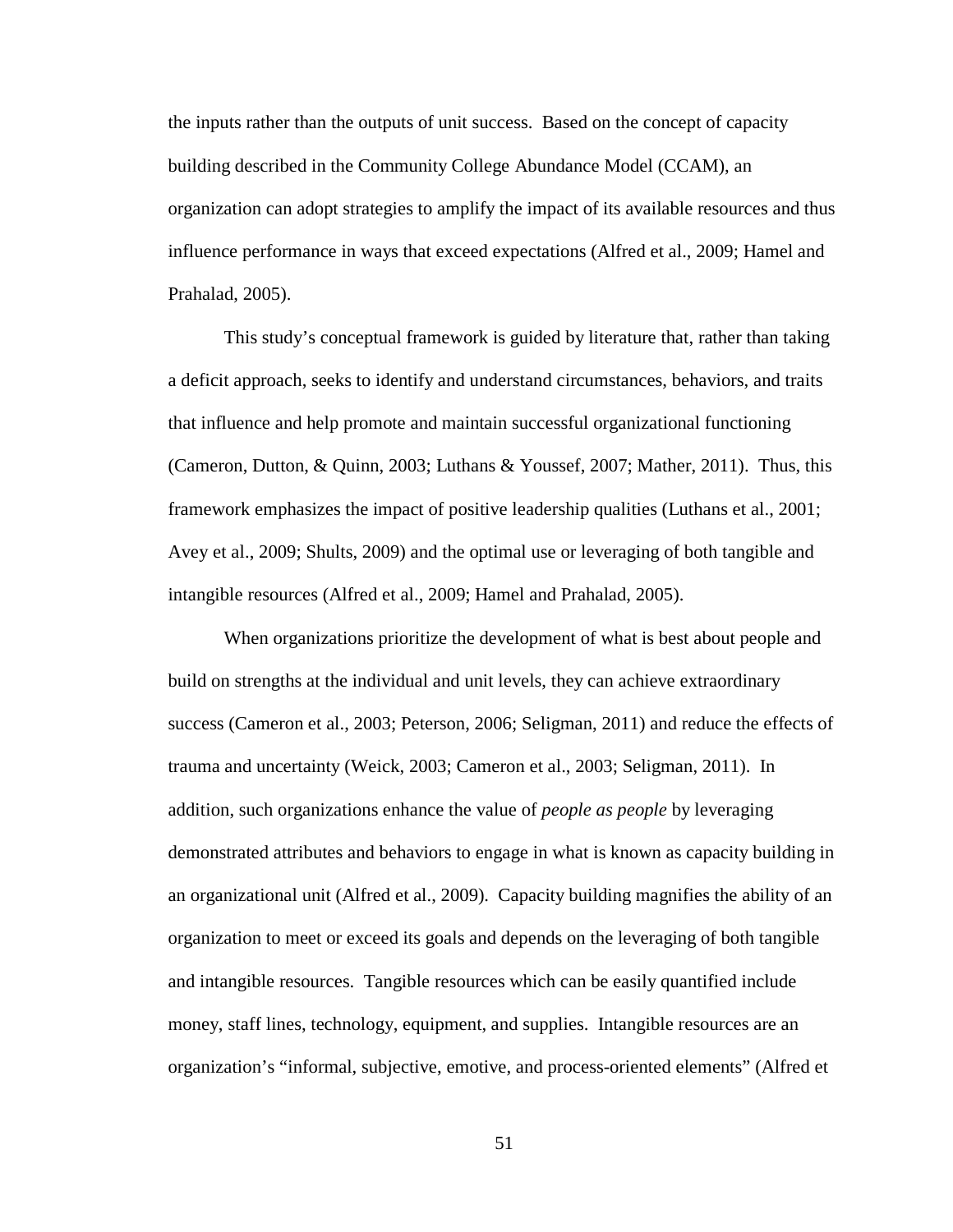al., 2009, p. 86) including organizational structures and communication methods, systems and policies, reputation, culture, shared values and beliefs, diversity, experience, peoples' strengths and tacit knowledge .

Capacity building also requires leadership that facilitates the leveraging of all resources. When leaders identify, develop, and deploy all available resources, the resources then influence the level of performance, which in turn influences the availability of more resources. This combination of actions and outcomes result in improved organizational performance.

The process and result of increasing organizational capacity is conceptualized in what Frederickson and Losada (2005) call spirals of flourishing. A spiral of flourishing demonstrates the effects of multiple leveraging actions that contribute to superior performance and in turn increase the availability of more resources that then become incorporated into the leveraging action. An upward and increasing spiral of accomplishment describes contributions to organizational functioning that are non-linear but of significant importance. Examples of leveraging combinations can be identified by finding various behaviors, traits, and processes that contribute to organizational success and are applied collectively. One feature or action supports another and together they magnify the result and level of success.

 Leadership traits themselves are an intangible resource found to be influential in the successful leveraging of other resources (Alfred et al., 2009; Luthans et al., 2001). Four significant leadership traits are realistic optimism, emotional intelligence, confidence, and hope which Luthans et al. (2001) term collectively *positive approaches to leadership. Psychological capital* also contains four qualities important not just for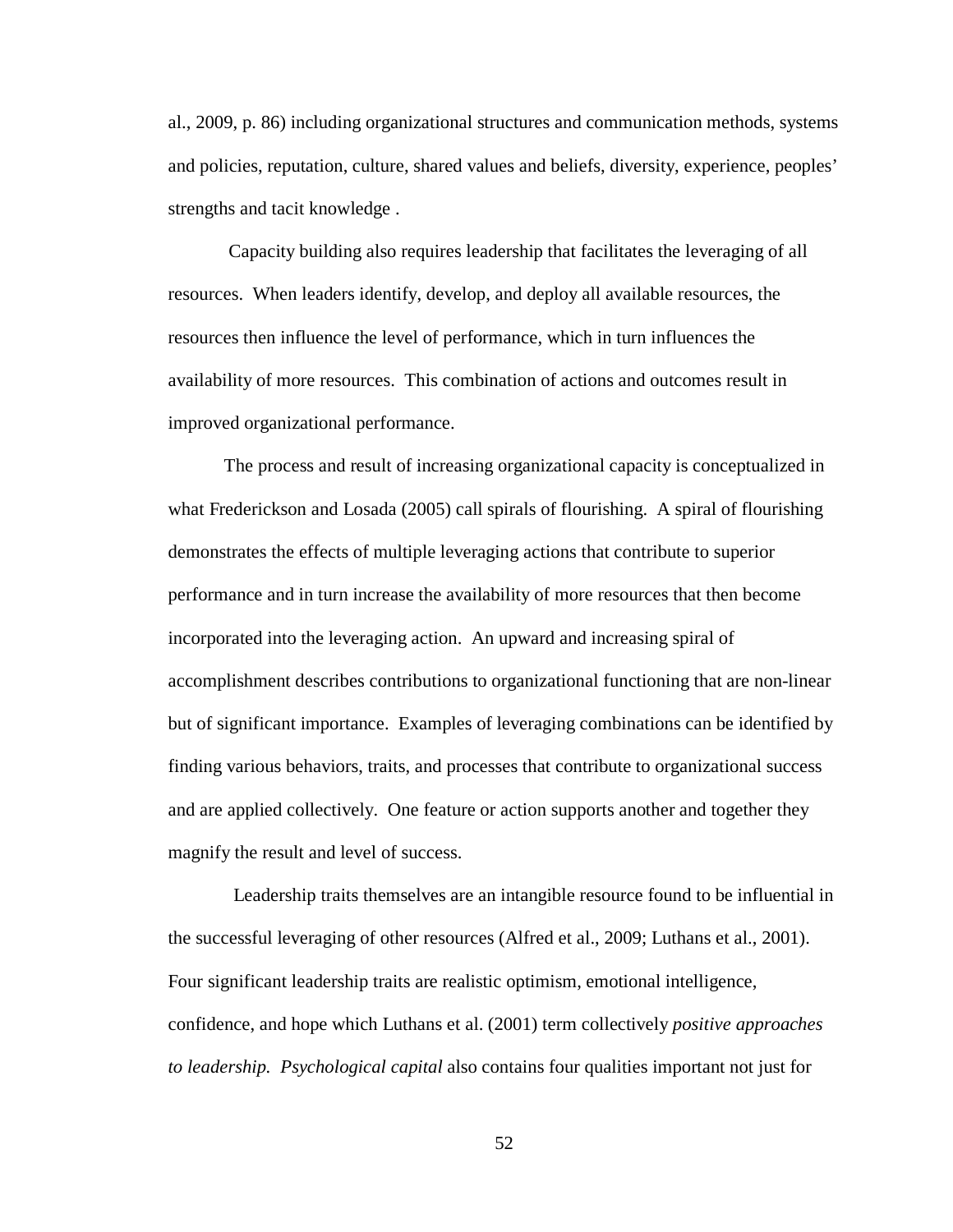leaders but for every member of a successful organization. These state-like traits are hope, optimism, resilience, and self-efficacy. As with other leveraging combinations, when an individual employs all four qualities of psychological capital, the whole is greater than the sum of its parts.

This study investigates the functioning of a single community college organizational unit that often performs above and beyond expectations. The research is an effort to determine how the unit's functioning influences its high performance. Capacity building, as described in the community college abundance model is a possible model for explaining functioning beyond expectations. This model acknowledges leadership qualities that facilitate the leveraging of resources and considers people and their psychological capital as intangible resources that can be leveraged for high performance (Alfred et al., 2009; Luthans et al., 2001). Based on this model, this study explores the influence positive phenomena, behaviors and traits have on the superior organizational functioning and performance of this particular SSS unit. These include but are not limited to: (a) positive approaches to leadership, (b) successful leveraging of available resources, both tangible and intangible and (c) individual traits associated with psychological capital.

## **Research Methods**

## **Research Design**

The purpose of this study is to identify the organizational functioning of a community college unit that meets or exceeds expectations and to understand the influence that functioning has on the unit's performance. Of particular interest are the qualities and attributes of leaders and unit members that are considered intangible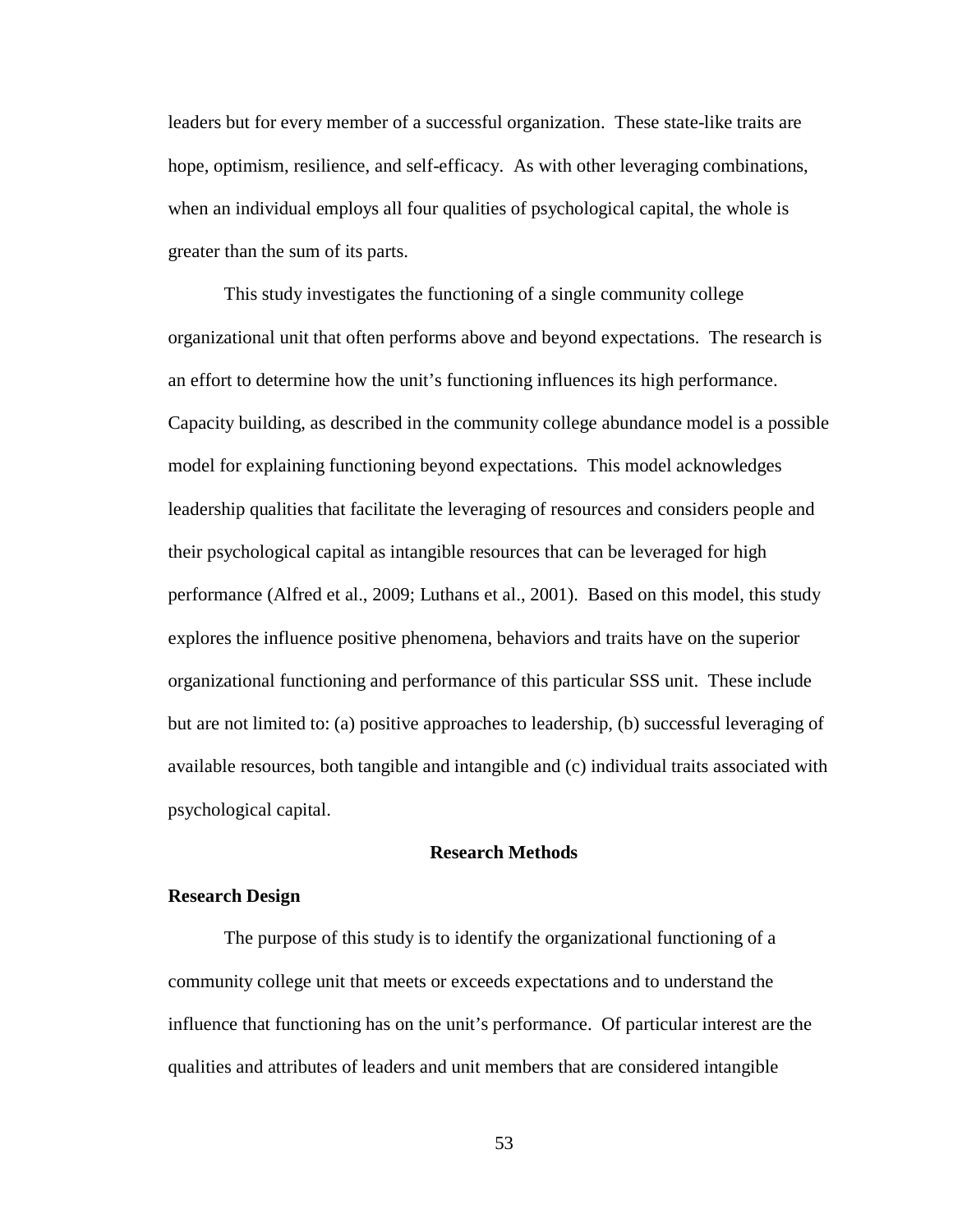resources capable of being leveraged. A case study design using qualitative methods of generating data was an appropriate approach because (a) the goal was to determine how and why positive organizational functioning influences its success (Fitzpatrick, Sanders, & Worthen, 2004; Yin, 2009), (b) the scope of the study included a "contemporary set of events" (Yin, 2009) and (c) the parameters of the case required understanding situations over which the researcher has little or no control (Yin, 2009). This study meets each of these criteria. A qualitative approach also provides thick description, useful in identifying results that are not linear but rather contextual (Merriam, 1998; Stake, 1995).

# **Description of Selected Case**

As stated above, this particular unit of investigation was chosen because there is evidence through traditional program evaluation data reported to the Federal Department of Education that over the twelve years of the unit's operation it has achieved results above and beyond minimum requirements. Significantly, this unit was awarded a fiveyear grant rather than a four-year grant three times, indicating that reporting evidence consistently placed this unit's performance into the top 10% of all SSS projects in the United States. Despite the fact that leadership changed and a few key personnel left the program or changed positions, the unit has continued and improved its high performance.

The members of this unit provide a variety of support services and activities for a minimum of 185 at-risk community college students. Services are provided by a program director, a counselor, a tutorial coordinator, activities director and tutor, an administrative assistant, and a varying number of part time tutors. Regardless of funding amounts, this SSS unit achieved success in meeting and exceeding its mission and goals during all twelve years since its first grant award.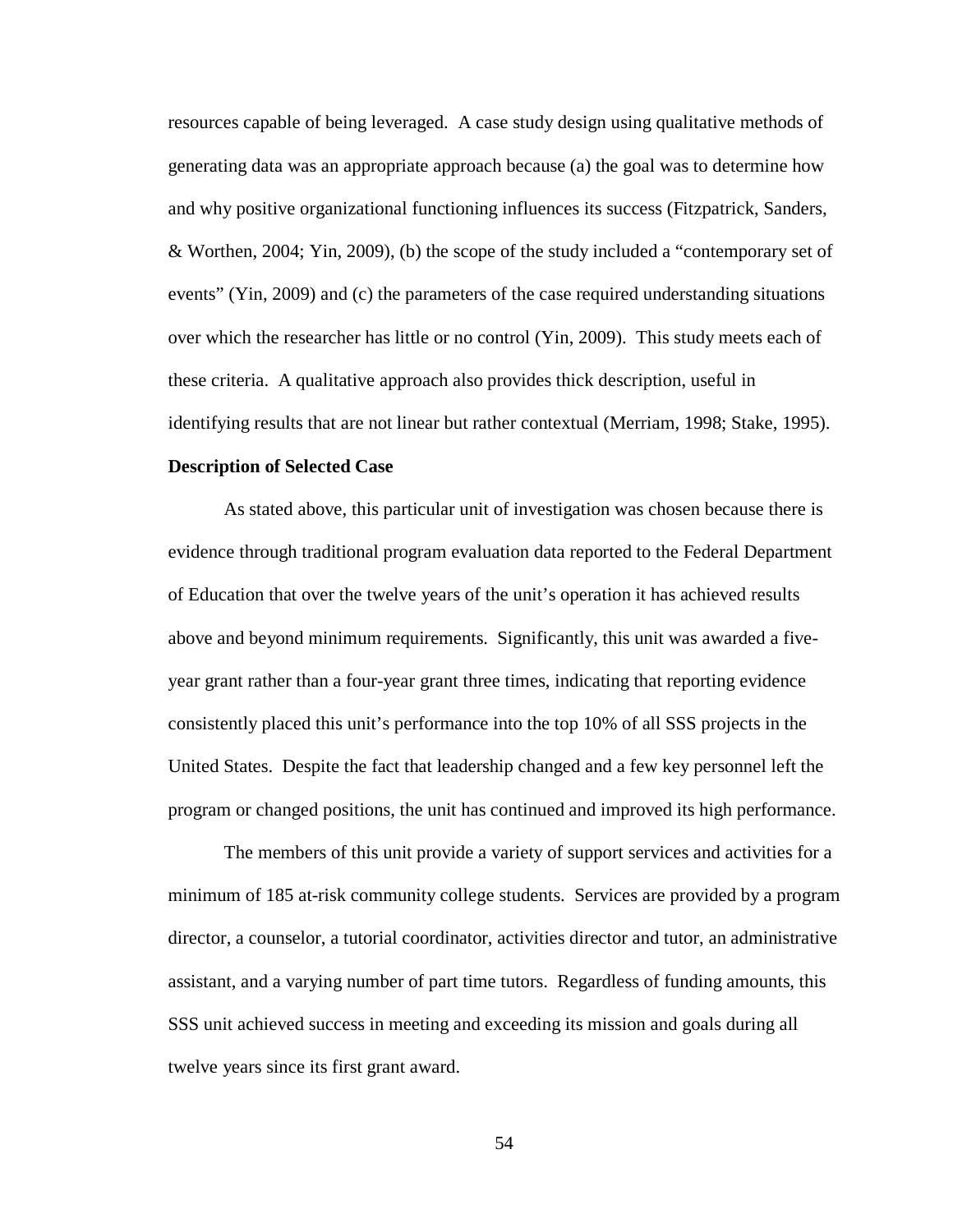In addition to performance evidence, my acquaintance with working in a location near this unit for more than ten years gave me an in depth understanding of the unit's responsibilities. My unit delivered similar services such as student tutoring and academic support but my supervisor discouraged our unit members from working with or helping SSS students and yet the SSS personnel rarely refused to cooperate with other college units, assisting students who fell outside of SSS responsibility, and supporting the college mission of high student attainment.

This proximity allowed me to compare the functioning of my own unit with that of the SSS unit. Based on my personal observations over that period, there was a significant difference in how the two service units functioned. The SSS unit seemed to have qualities that enhanced staff satisfaction and perhaps the ability of that unit to achieve above and beyond expectations. For some time, when I changed positions, I was no longer near the unit. But circumstances once again reunited us and as in the past, I sometimes mingle with students, observe a presentation, or attend a social event. This close proximity and prior relationship made the investigative process more comfortable for all of us. It was the possibility of identifying the unknown success factors that strongly influenced my selection of this particular SSS unit as a case study.

The unit had a new configuration of staff and a new location when I approached them to participate in this study. The new director of the unit had been the counselor under the previous director. With this change in personnel and a new location on campus, I wondered what affect this might have on how the unit functioned.

When I brought up the topic of studying the unit, the SSS director insisted upon consulting her staff members before agreeing to participate in the research. She seemed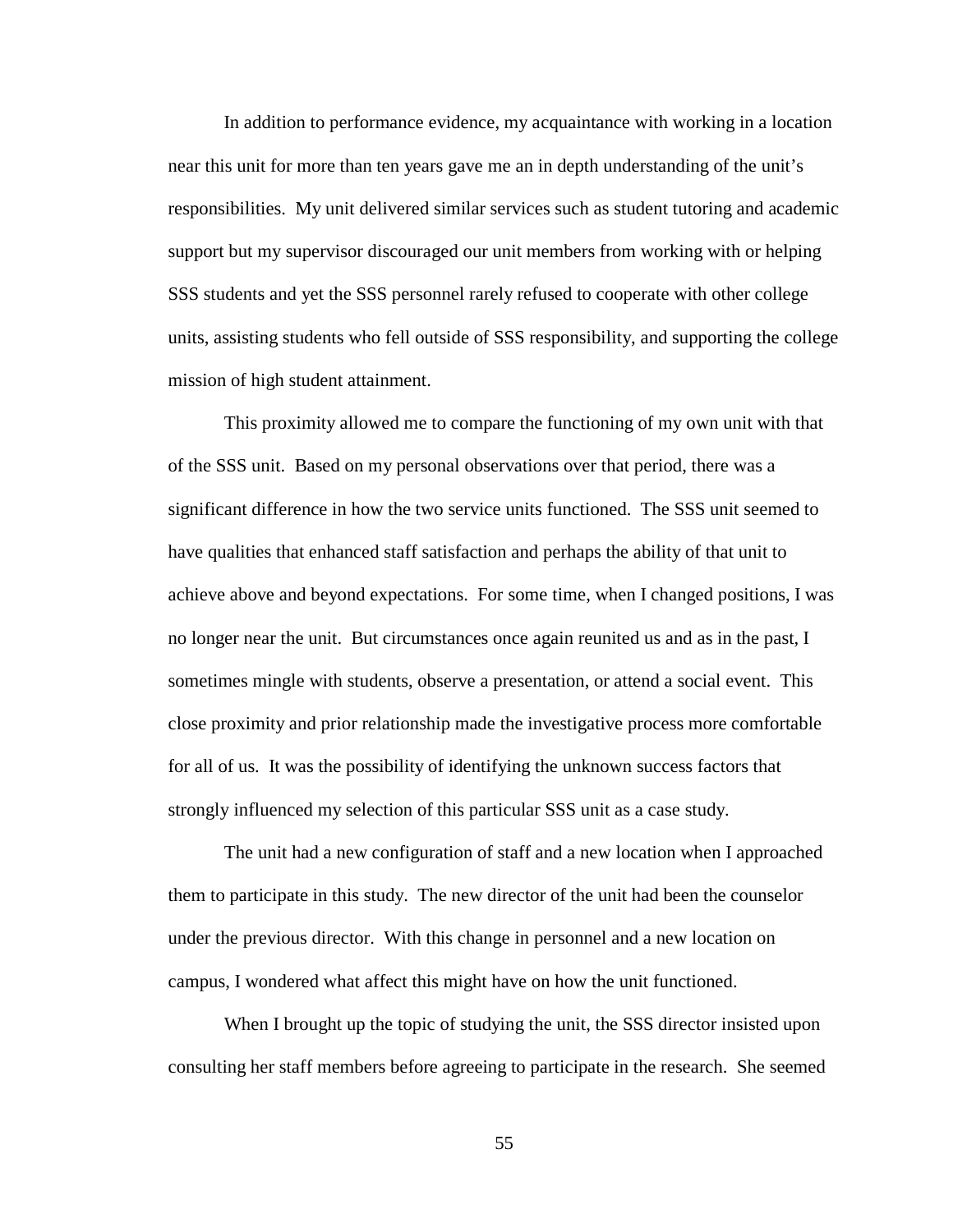concerned that the research had overtones of an investigation looking for problems. That type of research into unit functioning is more prevalent than a focus on positive functioning. I explained the positive focus of the case study several times to remind the participants that the research was looking at the positive things about the way they function as a unit. One member of the unit had reservations about participating because she was taking a vacation and did not want to hold up the research results. At her request, she only participated in the online portion of the inquiry.

The unit members who agreed to participate signed an informed consent document developed for the case study and approved along with the methods used by the University of Kentucky Institutional Research Board. All of the fulltime staff members provided narrative responses to a preliminary online questionnaire dealing with leadership and resource perceptions. Subsequently, additional data were collected or accessed to help answer the research question about the influence the unit's functioning has on its high performance. Data sources included: (a) information gathered from interview transcripts and questionnaires, (b) written notes from observations of unit functioning, (c) a site visit book containing all pertinent information needed for an inspection by the grant agents, and (d) grant proposal and approval documents. I conducted taped interviews with current and past unit personnel and I noted interactions between staff members as well as staff and students during observations of unit events, daily functioning, and a staff meeting.

The open-ended questions or prompts used in the interviews were influenced by the previous written responses. I personally transcribed interview tapes and gave a copy of his or her interview transcript to each participant to review for accuracy and, if needed,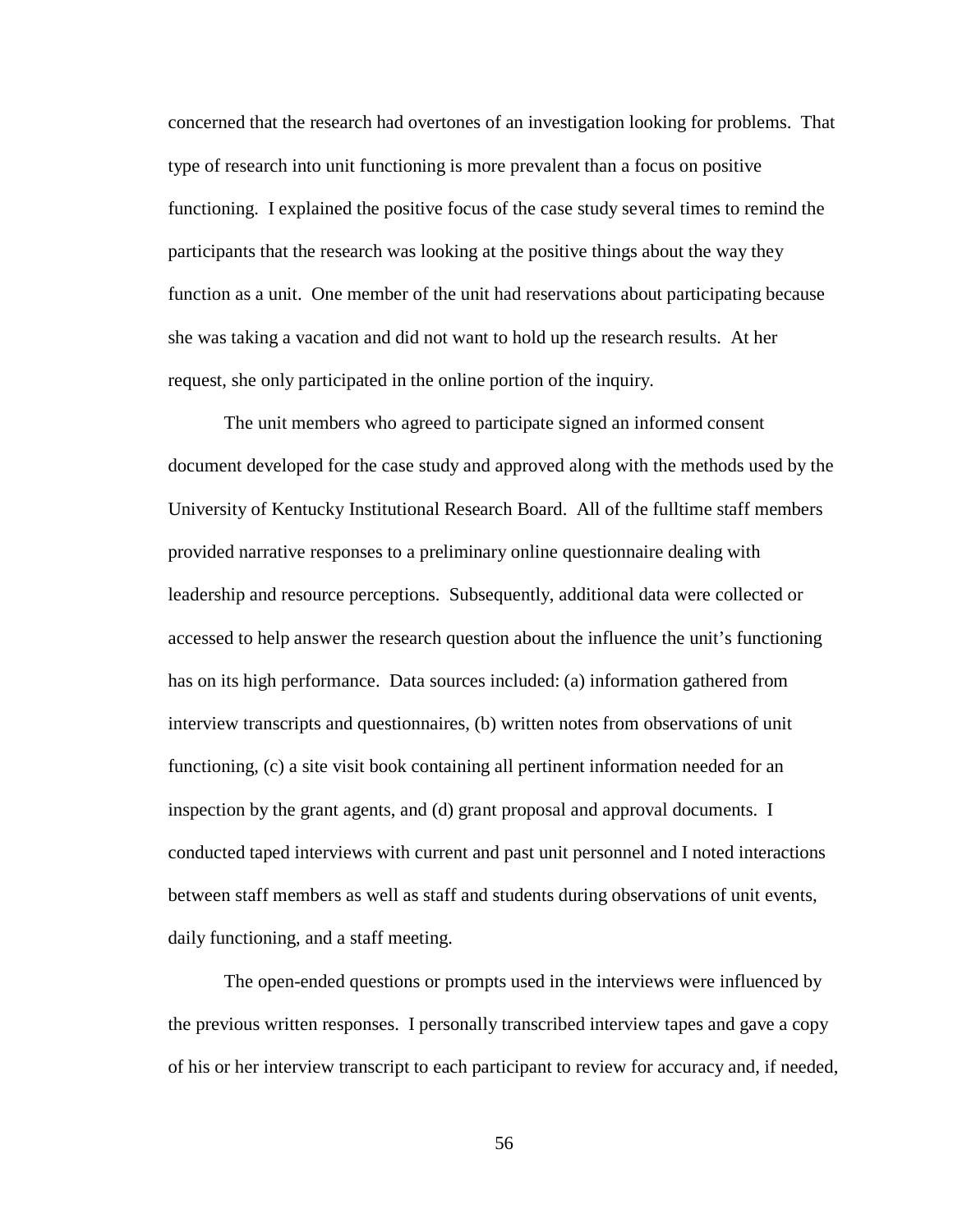revision. I transcribed and analyzed data as I collected it. This continuing process allowed me to make adjustments throughout the study, a procedure consistent with qualitative research standards, and allowed opportunities for testing emerging concepts and themes (Yin, 2009).

In addition to conducting interviews, I observed the unit function during tutoring sessions, a staff meeting, the student intake process, two informative presentations, and an intercultural buffet. Program documentation that supported data analysis included grant proposals, federal guidelines, and the site-visit book compiled by the administrative assistant containing staff resumes, yearly budget allocations, and unit success data.

Strategies used to augment the quality of this study included triangulation, participant checking, and colleague oversight. Triangulation was achieved by gathering information from several different sources including documents, observations, and interviews with current and prior members of the unit to gain different perspectives. Participant checking was accomplished by providing typed interview transcripts to the participants to check for accuracy and later, drafts of the data analysis document for review (Merriam, 1998; Yin, 2009). Included with the notes from observations was a research journal I maintained to record introspections about my personal research lens and its possible influence on the entire study and its findings (Yin, 2011). Prior access and rapport with personnel and students provided insight regarding the unit. This relationship contributed to an understanding about the performance and operation of the selected SSS unit not available to others; but to diminish the possibility of missing new insights I carefully reflected in my journal and encouraged code checking by colleagues, transcript review by interviewees, and manuscript review by fellow researchers.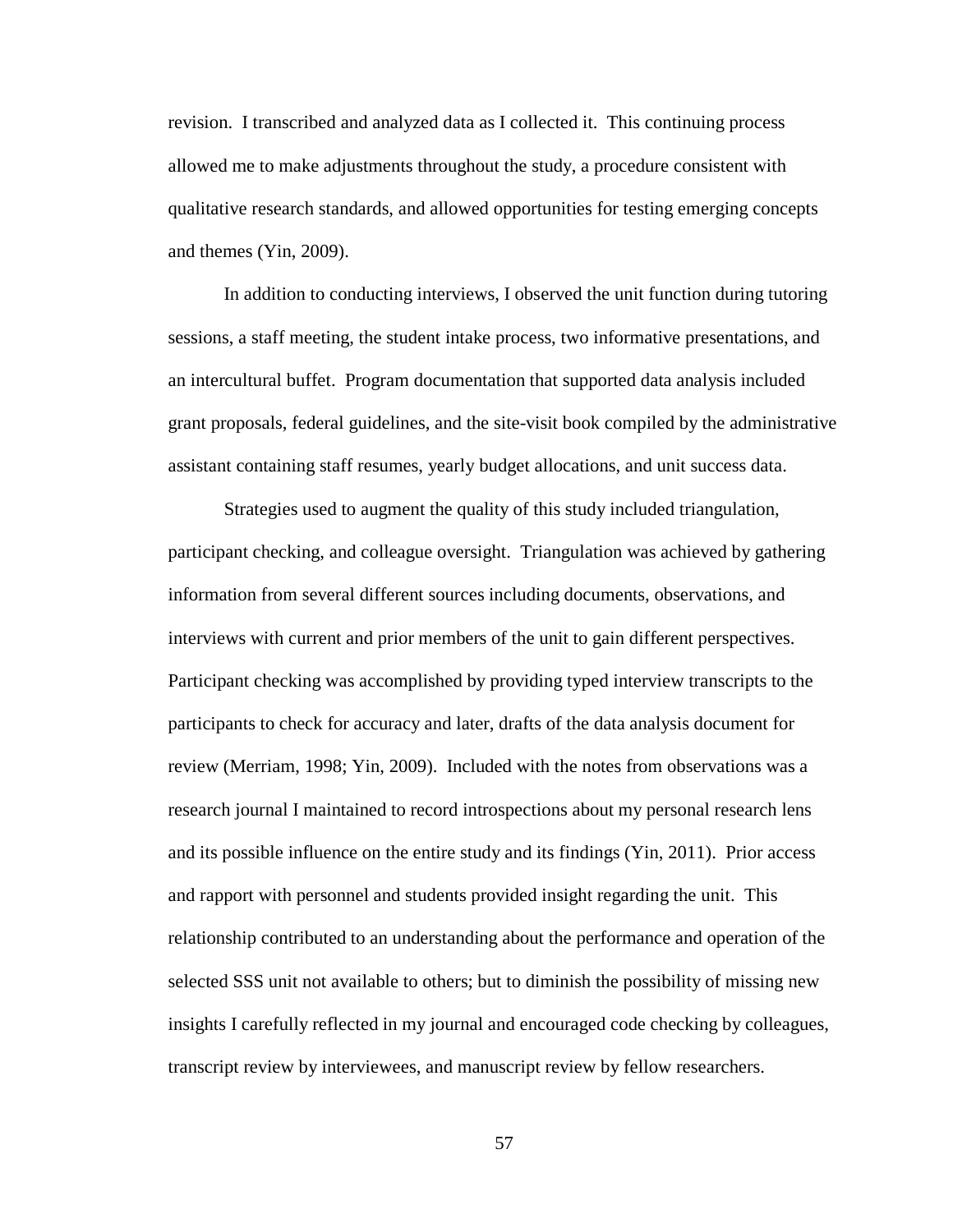# **Analysis**

After personally transcribing the audio tapes, I began to examine the transcripts by color coding passages manually to identify common themes and areas of significance identified as important to successful functioning. Generalized categories emerged having to do with leadership qualities and behaviors, how the unit members work together, the relationships they develop within and outside their unit, and how they managed to meet the grant requirements even when they needed to revise their budget. My next step was to identify more detailed components or ideas relevant to several transcripts and supported by personal observations and written documents. I made notes and color coded various portions of the transcripts, considering all the available information as I continued my reviews.

From the information generated by these colors and notes, I organized a database to hold much of the data collected. The database contains interview transcript passages referenced by data collection source, categorized by selected attributes that emerged from continuing review of all the collected material . Code word categories emerged from themes identified in the transcripts as important. Some of those codes were similar to items identified in the conceptual framework and defined in the positive literature while others appear to be concepts that did not directly identify with the conceptual framework but helped establish new themes as they emerged during data analysis. This type of data arrangement easily identified the data collection source for each referenced code word or theme. Yin (2009) holds that these techniques support the creation and maintenance of a chain of evidence from question to conclusion.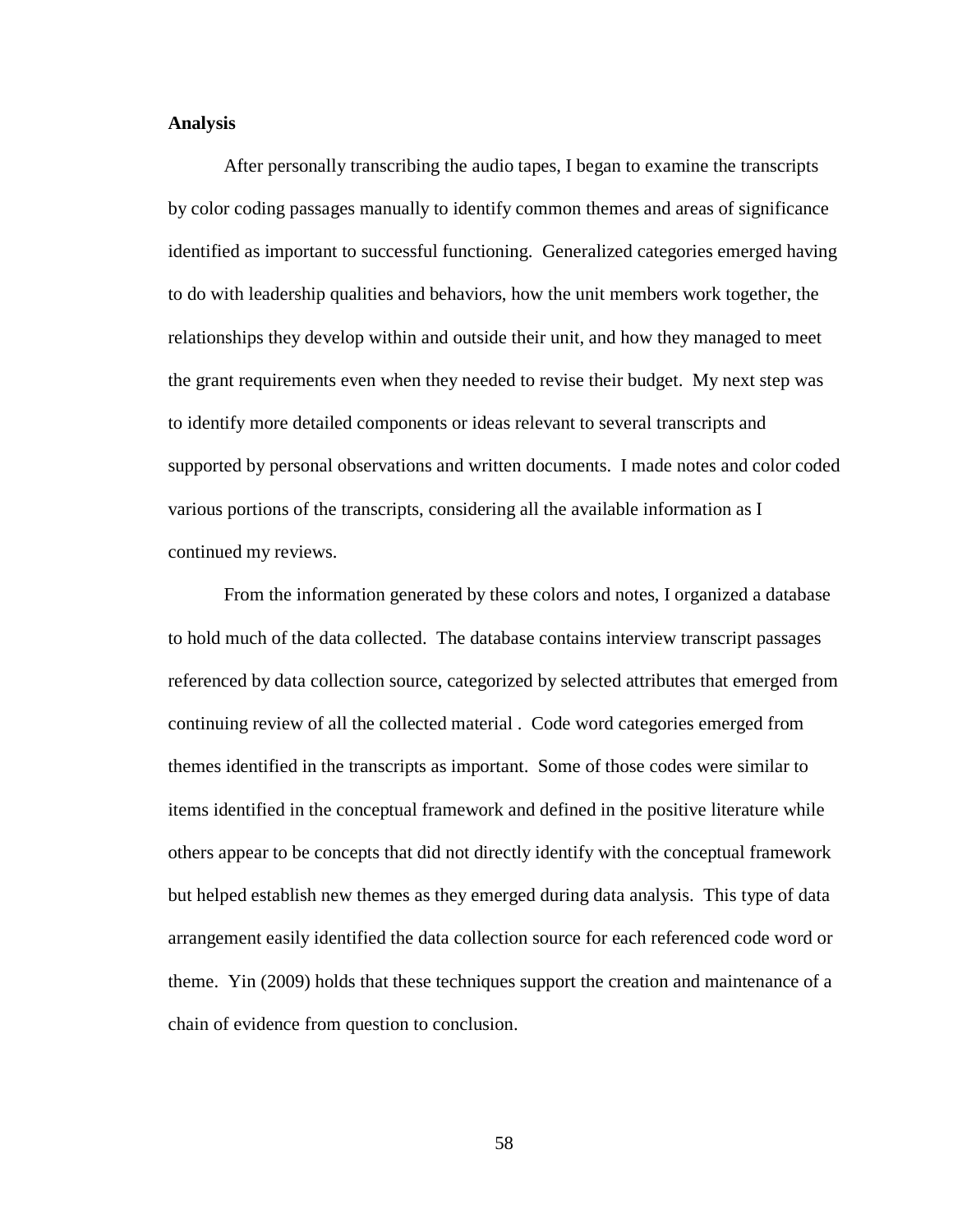#### **Findings**

Three themes emerged that describe how this unit achieves success. First is the style of leadership that sustains a culture of autonomy and support for all unit members. This type of leadership was passed on from one leader to the next and expanded by the current leader to include students as team members. Secondly is the expectation and unified vision of success for the unit itself, its members, and the students they serve. The third theme is the proactive identification and leveraging of tangible and intangible resources. The influence these three themes have, regardless of available funds, continues to promote the successful outcomes of the unit's performance. In fact, some examples indicate that budget cuts have incentivized personnel to look for ways to enhance intangible resources. However, leveraging intangibles only because tangible resources are diminished does not necessarily improve effectiveness. Leveraging intangible resources can produce performance beyond expectation if it is not used as a safety net to maintain the status quo, but is used instead in conjunction with tangible resources to enhance what has been done so far.

#### **Legacy of Autonomy and Support**

The leadership of this unit has defined a culture that stems from a balanced combination of autonomy and support. The leadership model inherited by this particular SSS unit was implemented by its first director and then passed on to the current director. This type of leadership allows unit members to design the way they fulfill their job responsibilities, expect the support they need to innovate, and receive assistance when they have a challenge they cannot overcome alone (Alfred et al., 2009). Every unit member commented on the benefit of working under such a model and declared how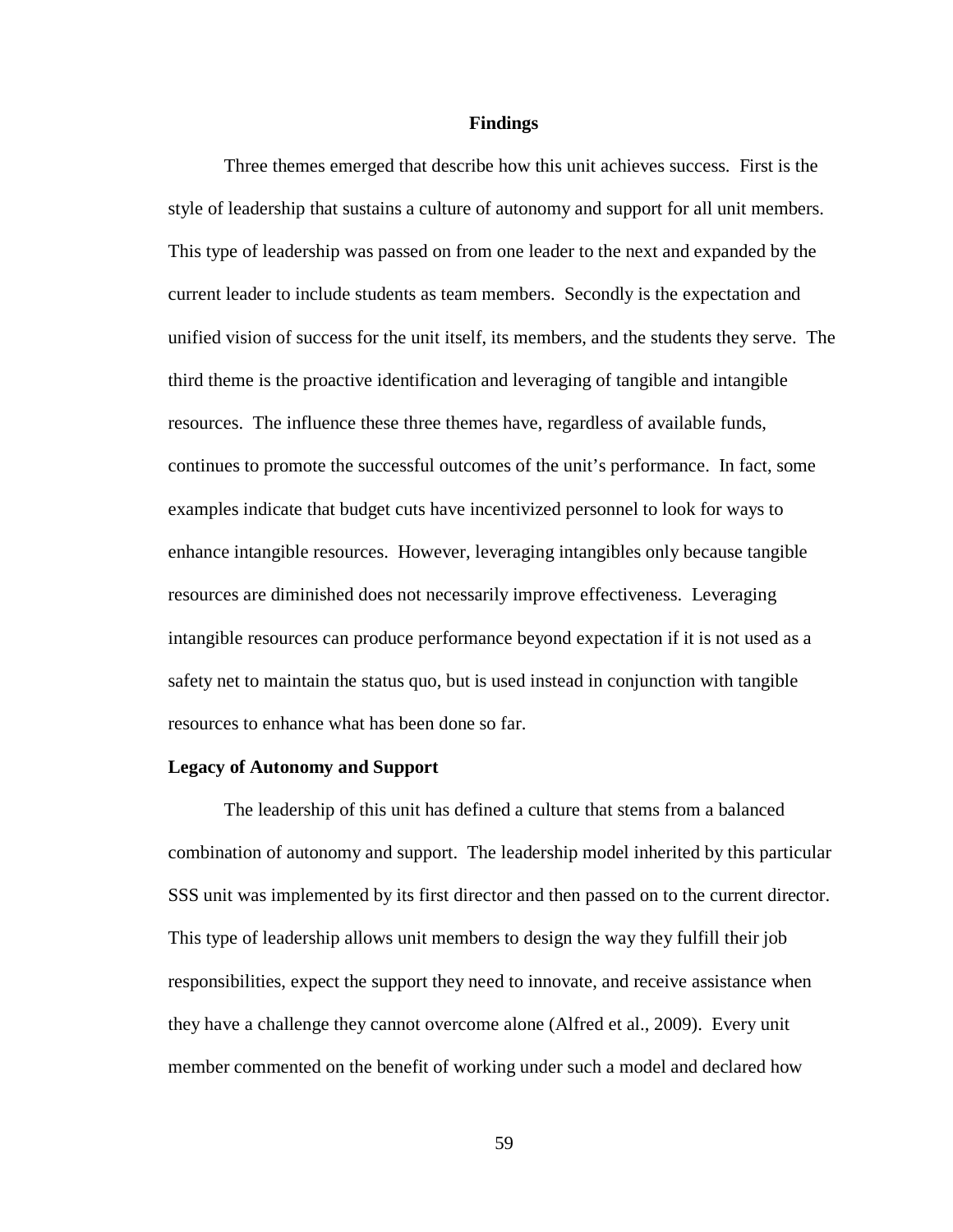much he or she appreciated having the autonomy to handle job responsibilities his or her own way. Staff members who worked under both leaders mentioned the benefits of the smooth transition between the two leaders who have dramatically different personalities but apply a similar leadership approach (Avolio et al., 2004).

The former director assumed his first professional position as the tutorial coordinator for an SSS project at another college. During our interview, he explained that he had been an at-risk, low-income student and it was a high school counselor who made the difference in his choice to attend college rather than opting to work in a factory. He sums up the leadership style he adopted when he became the director of the unit under study. "I give the individuals the tools necessary for them to perform their job and then let them do their job." The former director details his method:

If I am going to do your job, then I don't need you to be there. So, I give a person the autonomy they need; tell them what their parameters are and say, "These are your responsibilities; if you have trouble, find me. If you need clarification or if you need me to run interference or if you need me to basically get somebody off your back, find me..., especially in TRIO we sink as a team and we [are] going to swim as a team.

For several years, the current director worked under this leadership style as the unit counselor. She credits this experience with having a strong influence on her own leadership style. Like the former director, she gives her team members the autonomy to do their jobs as they see fit while providing as many resources as possible to successfully complete their responsibilities. In addition, like her predecessor, she provides the support and opportunities for staff to implement innovative ideas, relationships, and collaborative opportunities. A unit member in charge of cultural events explains:

The director endorses democratic principles and fosters the philosophy of esprit de corps to maximize this program's effectiveness. Teamwork appears to be a key element in unit effectiveness and serves to strengthen the effectiveness of the program.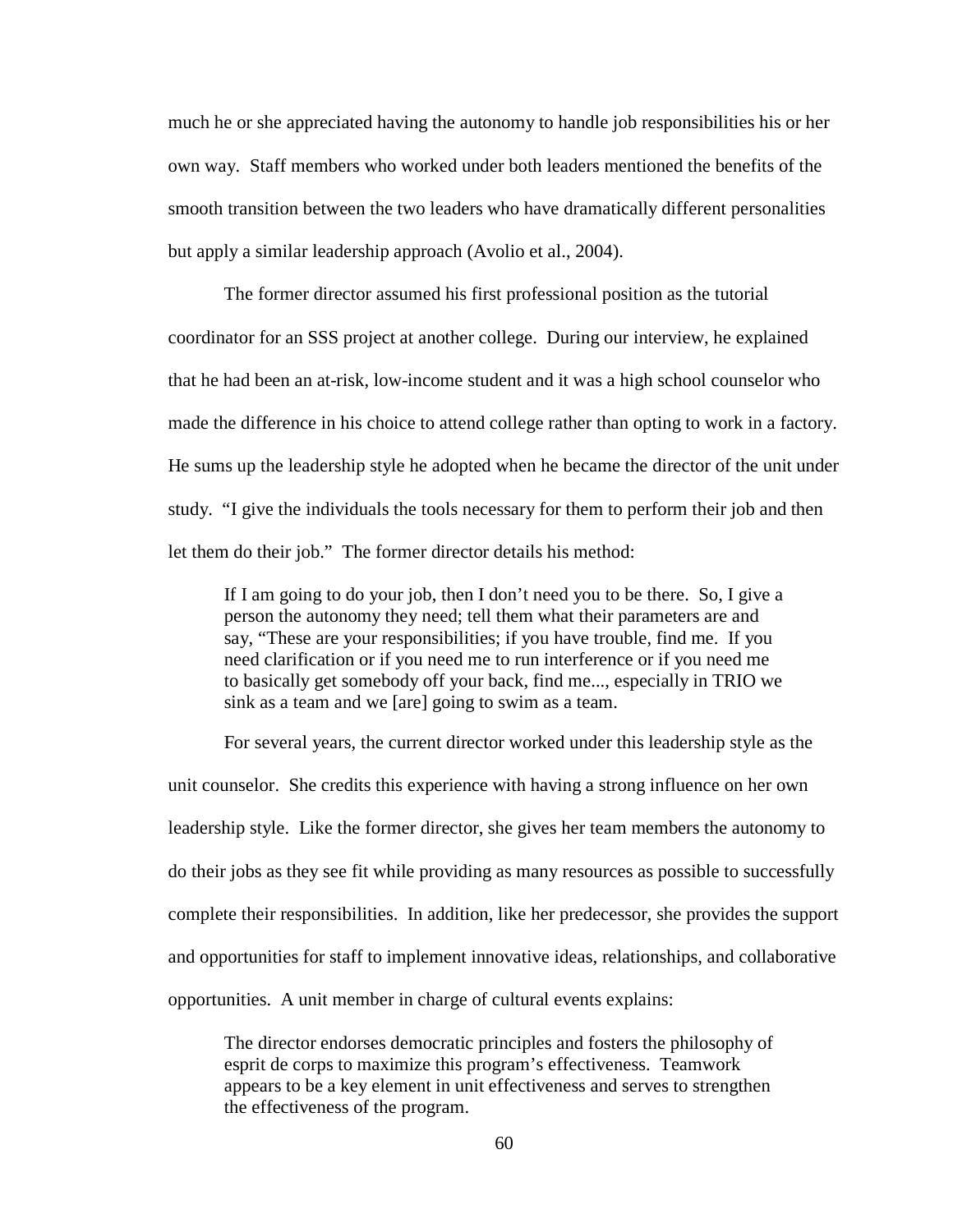A staff member who worked under both directors confirmed a smooth transition from one director to another:

The former director, created a work environment and, then, the current director continued that when she became the director. He trusted each one of us to do our jobs and we did. And we trusted each other to do our jobs. We worked well together.

Team members past and present agree that a result of the autonomy is the development of many leaders within the unit. In this unit, being a leader means having control over resources along with joint responsibility for successful outcomes. Often times the role of decision maker is taken on collectively or given to the team member most qualified to make that decision. For instance, when a new grant application needs to be written, the various parts are distributed among all team members who, according to program regulations, must do the writing on their own time. Each team member receives the portion she is most qualified to address and all members take ownership of the success or failure of the grant approval. This gives team members a sense of being responsible for the success or failure of the unit as a whole and may explain why unit members are so willing to help each other by working together to accomplish their mission (Erkuthlu, 2012).

The leadership approach of providing the autonomy for staff to develop their own ways of doing things has continued to be successful during the program's twelve-year operation and three grant cycles. Such autonomy in the workplace is found to be an influential component for job satisfaction (Lutgen-Sandvik, Riforgiate, & Fletcher, 2011). The balance of autonomy and support demonstrates that if employees understand their job responsibilities and have the autonomy to perform their work as they see fit, they feel valued for their expertise by being included in decision-making. They have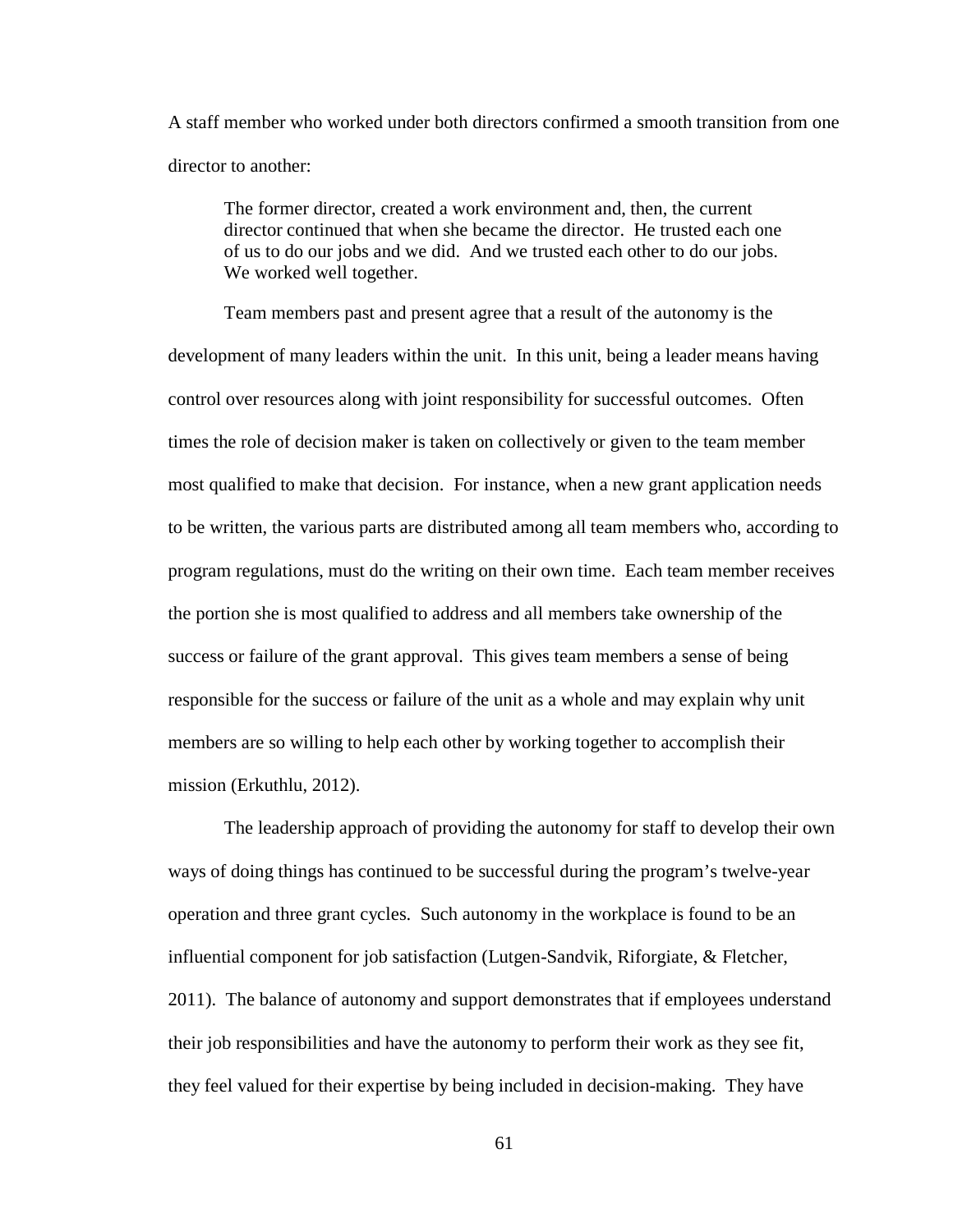control over some resources whether tangible or intangible. This arrangement develops a group of leaders all of whom have a personal investment in the overall success of the unit (Algera & Lips-Wiersma, 2011). Therefore, they all have the same vision of the mission and work together to achieve it regardless of personal differences.

Program staff members are provided with resources and, in addition, opportunities to develop more resources, share responsibilities, and take advantage of individual expertise. The concept of having many leaders distributed throughout an organization and leadership that appreciates the individual expertise of each person is prevalent in organizations that are successful at capacity building (Alfred et al. 2009; Byrne-Jimenez & Orr, 2012; Hamel & Prahalad, 2003) as evidenced in this particular unit.

The support component of this unit's leadership style entails treating people as people and building trusting relationships. It recognizes that all people, regardless of their role, have the same need to feel that they matter as described in Schlossberg's transition theory (Rayle & Chung, 2007). This includes directors, leaders, and students in a unit such as this SSS unit.

Valuing *people as people* represents the idea that individuals are unique and dynamic rather than just the job line they fill or abstract budgetary personnel account strings. This valuing is expressed by taking time to develop relationships, reward and celebrate success, and provide needed support. For the personnel of this unit, treating people as people includes valuing students and each other as intangible rather than tangible resources and is expressed by serving students holistically and taking care of each other.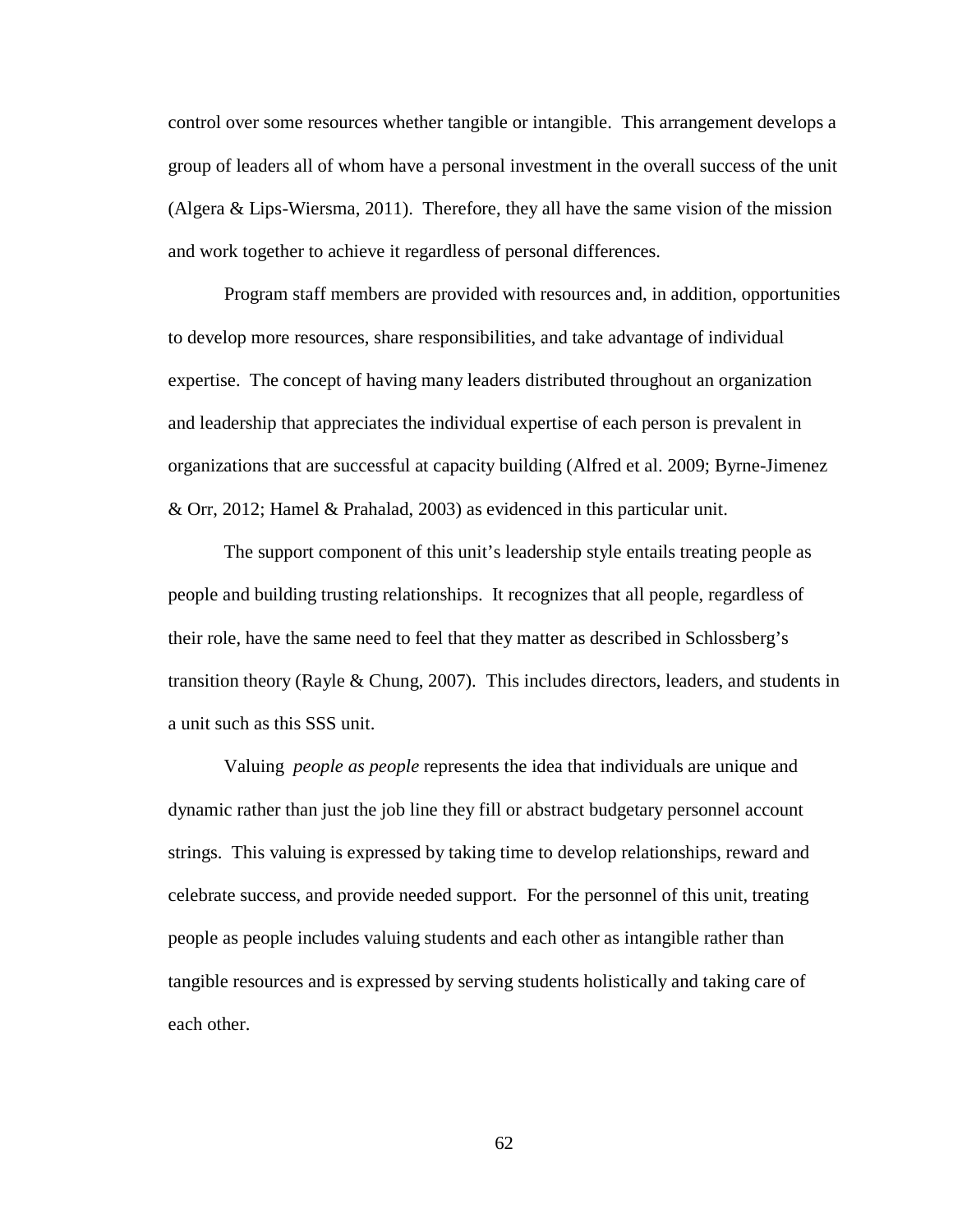The members recognize that caring about each other helps fulfill their mission. They help each other rather than just being invested in their own job description because this is a culture where [we all] "swim together or sink together" in the words of its original director. The recognition that each person contributes to the overall success makes helping each other imperative to reaching their goals. Helping and caring nurtures a trusting environment where innovation and creativity flourish because they are well received even if not always effective.

## **The Expectation and Unified Vision of Success**

The SSS grant documents define the unit's overarching mission: persistence, graduation, and transfer. Periodic reports to the DOE indicate progress toward meeting these formal expectations. However, the unit's staff members also spoke of their mission in informal terms. Over time, they have developed two potent "sayings" that show how its members function on a day-to-day basis and depict the expectations for unit personnel and the students they serve. The first saying, "students first and then each other" sets relationship priorities and the second, "if you succeed, we succeed" describes student inclusion in responsibility for unit success. The director feels that these two sayings have as much to do with mission achievement as the official mission of the SSS program. Written in calligraphy, the motto "If you succeed, we succeed" is beautifully framed and sits next to the sheet each student signs when they use program services.

This informal mission describes the unit's definition of success and while not the same as the formal mission, produces the desired outcomes. Focusing on daily behavior allows unit members to observe how much they can make a difference in other people's lives. These individual interactions build up over time moving the unit and its students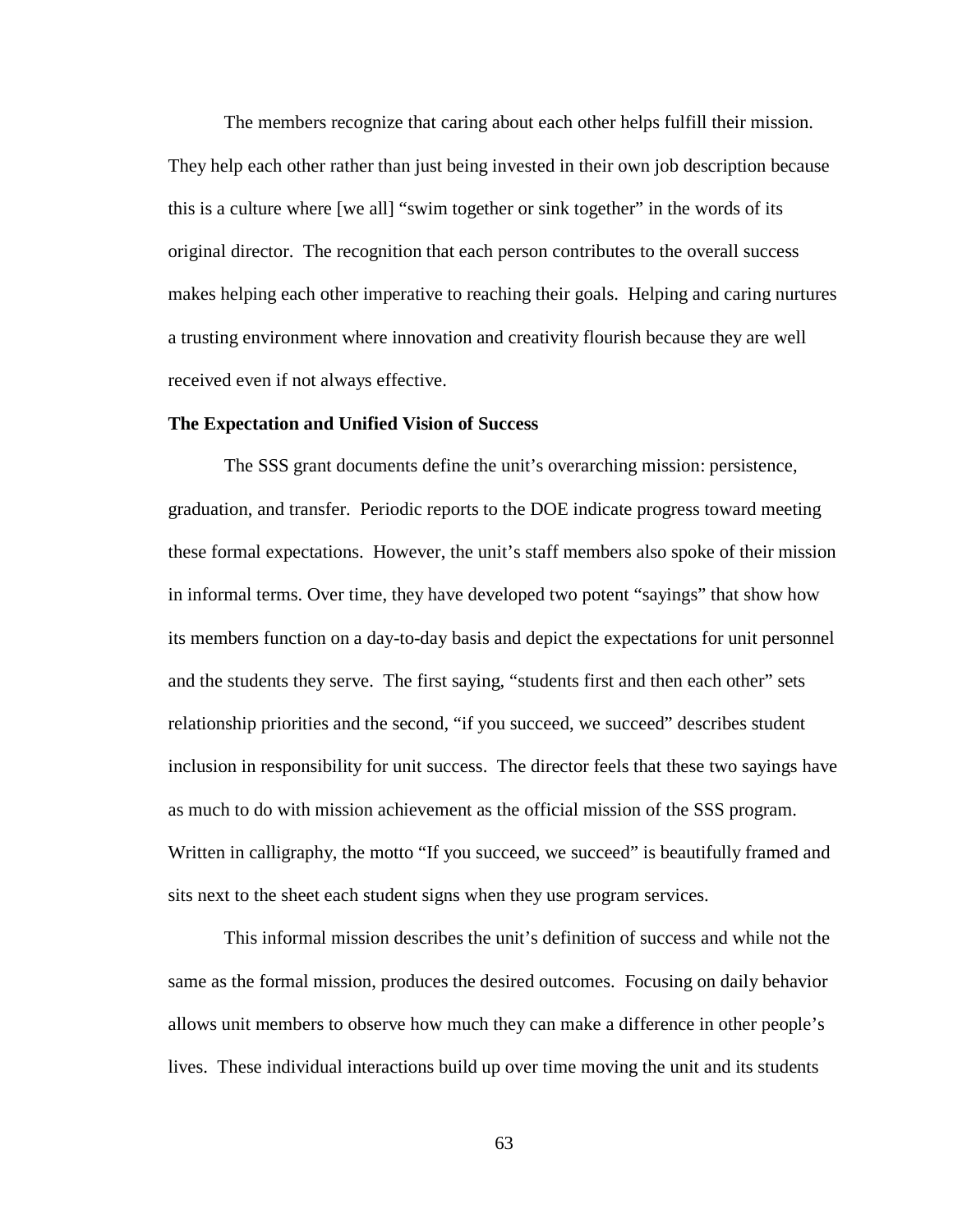toward their vision of success. Students succeed in part because they are less likely to give up if they are given attention and support (Tinto, 2006).

The program director when asked how she felt her unit differs from other parts of the college explained how their culture of autonomy and support is different in that it puts the performance process for student service above the rigid separation of job duties that can create a "not my job" point of view.

We sort of blur the lines [between responsibilities] from one job to the other because we are all here to make that student successful. What makes us different is we have been asked to not only do our jobs, but we sort of decide how we want to do those and how much we want to make the students get involved.

The program counselor describes how she has formulated a new view of her role based on student needs. New to higher education counseling, the counselor shared her realization that spending time talking informally with students is as valuable to their progress as formally scheduled advising appointments. So, rather than shutting her office door when she does not have appointments, she has adopted an open-door policy resulting in "[a] chair [that] is never empty." Being able to design her own process based on trial and error demonstrates that she is trusted and given the leeway to adjust her methods and determine their effectiveness. In some units casual or even serious but spontaneous conversations might be viewed as unproductive, while in this unit, the value of conversations is determined by the staff member, not the director.

In my observations of program events and daily functioning, all the staff members spent time with the students discussing every-day topics and problems. There is no strict line between subject matter conversations and the circumstances that can make successful academic achievement difficult. Several staff members who tutor academics mentioned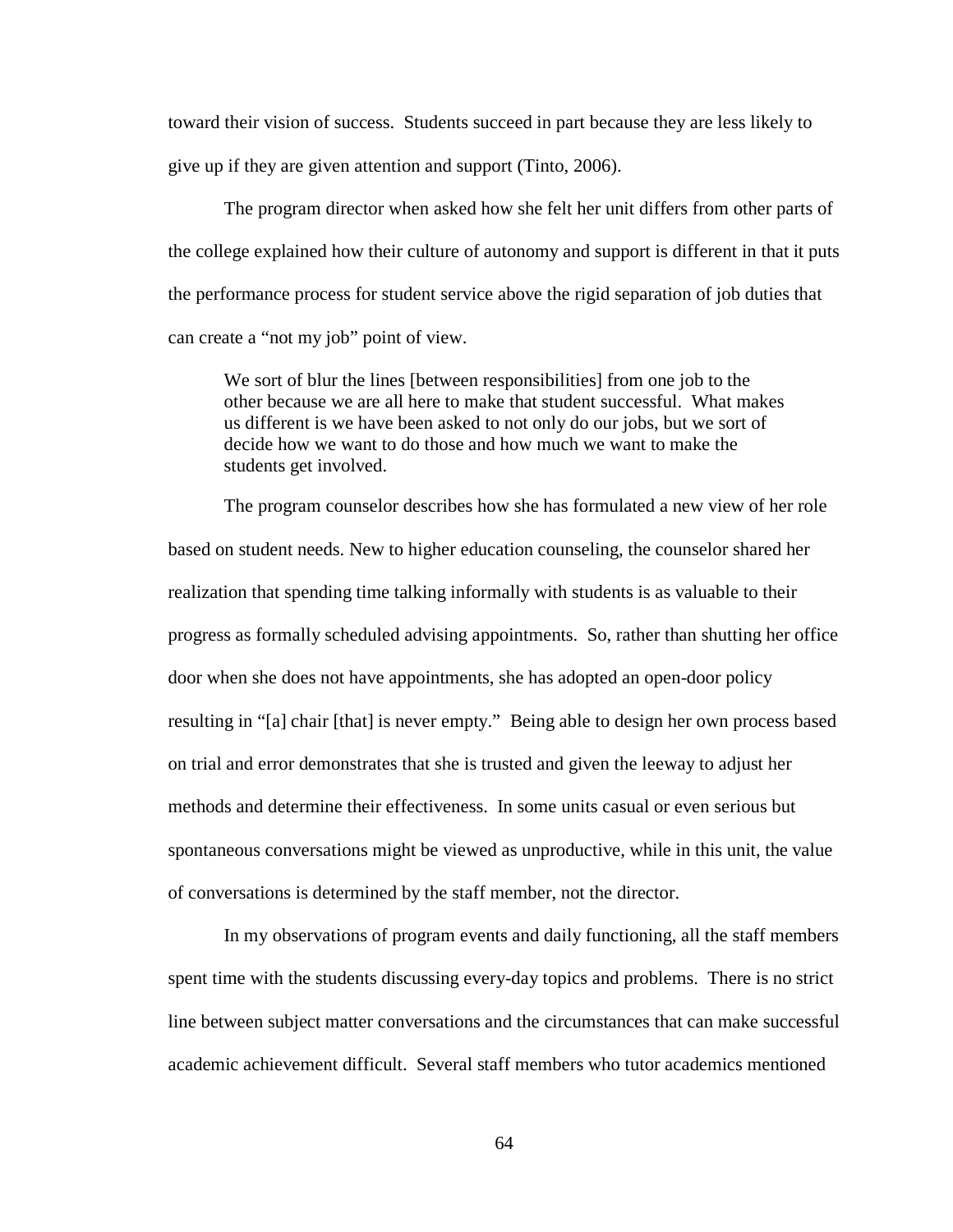that at times they feel inadequate to deal with personal student problems but often find that listening satisfies the student need.

If they are not able or comfortable discussing certain issues staff members will refer the student to someone better able to assist. This willingness to include issues other than academic problems has been found one of the most significant contributions to the success of students in the SSS program (Abbott, 2004). Once again, unit staff members define the boundaries and style of interactions with students.

Embedded in the motto, "students first and then each other" is the importance of relationships which focus on people both inside and outside the unit. The concept of caring has been important to student success but is also a concept that is extended to SSS personnel. Showing concern for the needs and feelings of the person being served gives both parties involved a sense of accomplishment and satisfaction. The student involved in such a relationship has a greater chance of completing their college goals because they feel like they "matter" (Ryle & Chung, 2007). The service personnel reap job satisfaction by helping someone reach their goals and getting to know them as a person (Krause, 2007; Brewer & Clipart, 2002).

Expressions like "you can do it," "don't give up," "try again next semester; you will do better," are heard continually among staff and students during tutoring sessions and informational presentations. These expressions add to an atmosphere of support, acceptance, and encouragement that reaps high rewards from the expectation of student success (Hoy  $\&$  Tarter, 2011). The tutorial coordinator explains the powerful effects of belief on success:

We make students believe in themselves and that they can succeed and overcome their difficulties. We believe in them until they can believe in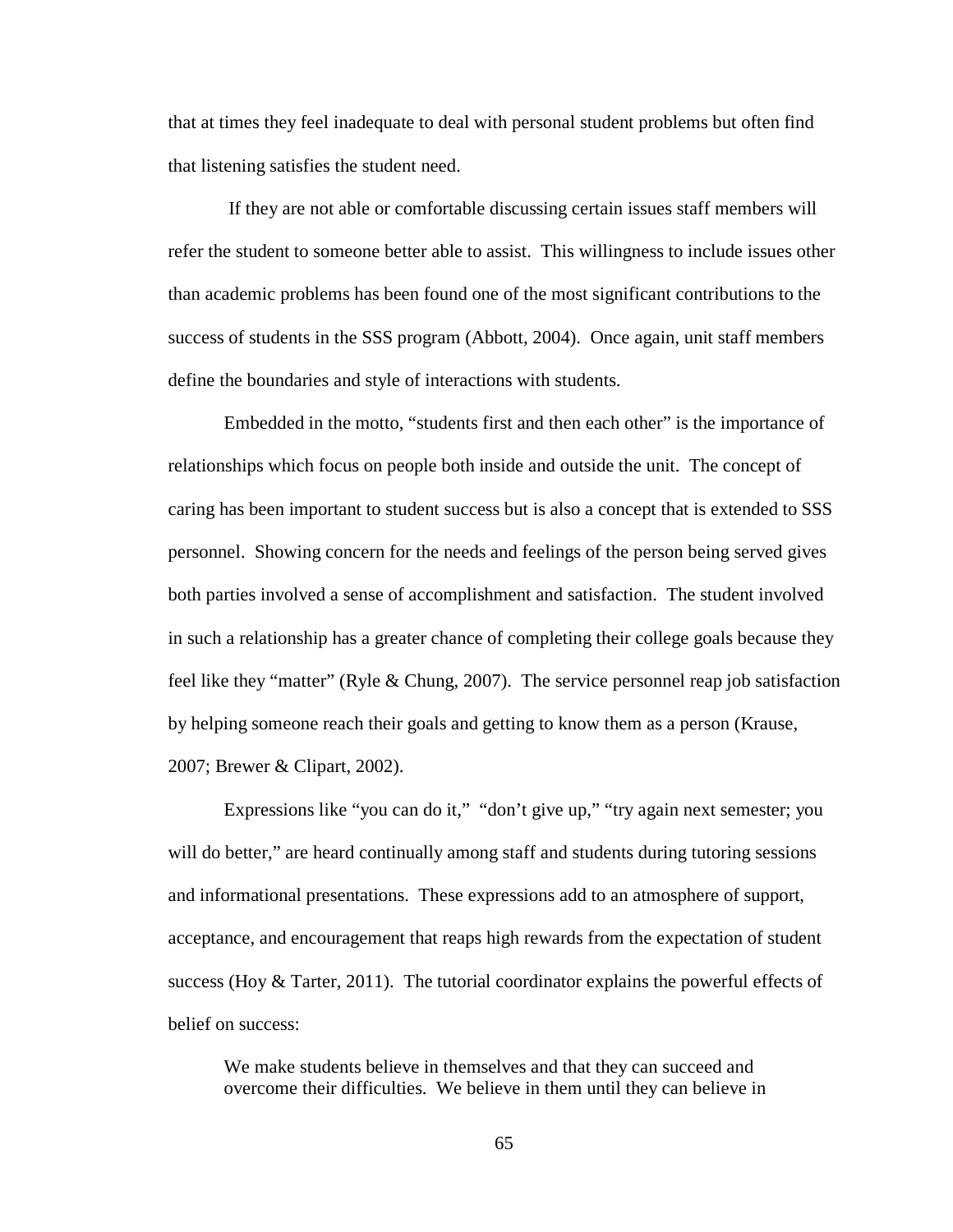themselves. As a result they maintain high GPA's, they graduate in record numbers, and transfer when they only set out to achieve a two year degree. They are confident about their future and they have internalized this belief. This value cannot be measured in monetary terms.

Believing in students and the resulting belief that students develop within themselves continues to support student success well beyond their experience in college and SSS participation. It is belief in oneself that helps develop the components of psychological capital such as hope, self-efficacy, resilience, and optimism. These traits can be developed (Luthans, 2007) and strengthened with a supportive environment and role models such as those of the SSS unit.

This cultural legacy permeates all aspects of program functioning to include even the way students are handled and encouraged. Student responsibilities are detailed with high expectations that the responsibilities will be fulfilled and with staff acting both as role models and the support system that students need. Under the current director, this legacy has expanded to include students as team members sharing in the autonomy and expectations of high performance and the support provided by unit personnel. This type of freedom and trust also supports innovative ways of leveraging tangible and intangible resources.

#### **Proactive Identification and Leveraging of Resources**

The culture of autonomy and support prevalent in this unit promotes the implementation of new ideas and innovation. Increasing productivity and performance for this unit requires tangible and intangible resources. But when unit members were asked to describe the things that help make them successful or improve their success, tangible resources were seldom mentioned as being of primary importance. The budget of this grant program is determined by the U.S. Department of Education and is always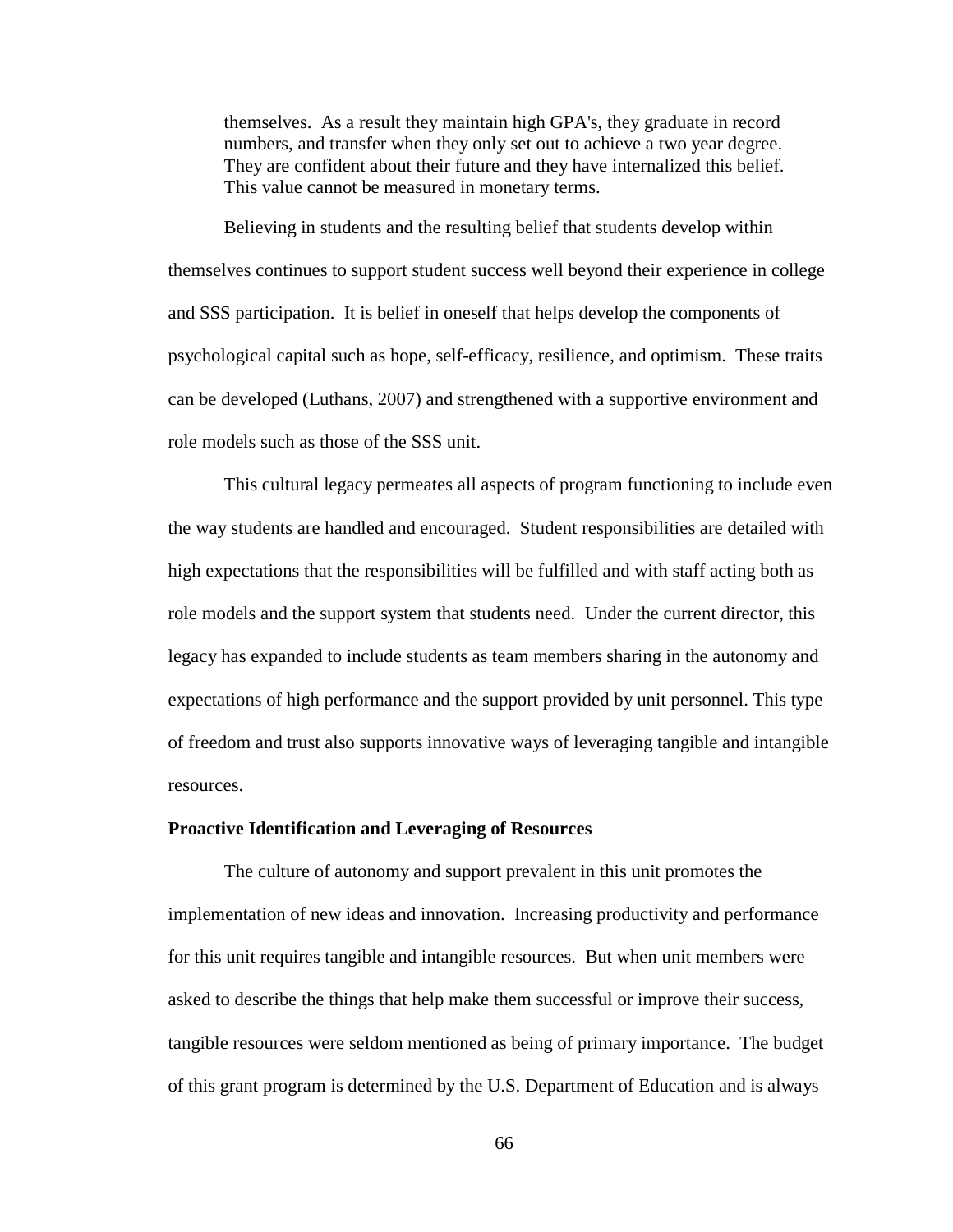vulnerable to pressure from federal agencies and the economy. These external forces can influence the program budget in dramatic and unexpected ways.

Staff members cited with pride the ways they were able to use the relationships and reputation of the community college to facilitate student activities and acquire more resources. They cited specifically the reputation of the college, an inclusive environment that welcomes everyone, collaborative relationships with college departments, personal relationships with college personnel, and community relations with local organizations as being instrumental to reaching high goals.

Staff members noted that when they reach out to community organizations for donations those community members express pride in their community college and feel honored to help out. These external relationships coupled with the individual and personal characteristics of the staff members such as sharing tacit knowledge and utilizing psychological capital draw untapped resources into the unit's pool of possibilities.

Individual relationships and collaboration work together to improve performance, one interaction at a time, and effectively develop resources over time even if their initiation is the result of an actual or threatened budget cut. Proactive leveraging of available intangible resources and the enhancement of tangible resources continue to support each other producing a spiral of flourishing that yields results above and beyond expectations.

Diversity is another example of an intangible resource that is mentioned by most personnel as an asset that strengthens effectiveness in the unit. Interviewees also stressed that cultural awareness improves team-building and good relationships. As one of the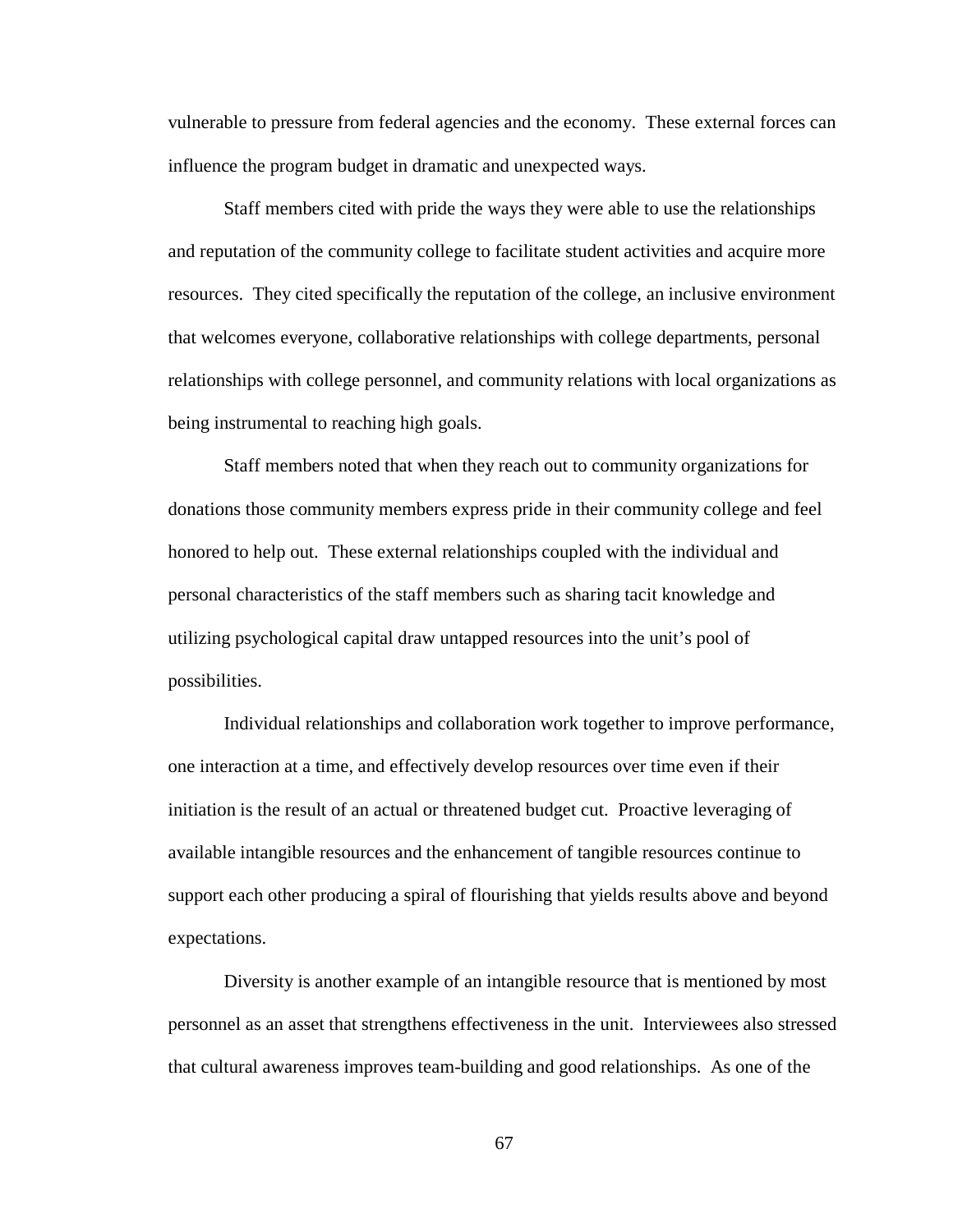guidelines of the SSS program, the director explained that diversity experiences enlighten students who are often from single-culture environments, and the excellent functioning of this diverse unit provides a model for students to follow when they experience a diverse workplace. Most important to unit personnel is that this inclusive environment creates a level of comfort that as the director explains "students who may have always been treated as 'different' are accepted 'just the way they are.'

Several staff members mentioned that diversity among personnel adds to the high performance of the unit. Despite how little they have in common unit members make it a point to get acquainted with personal things about each other, such as children and grandchildren's names and ages, problems members may be struggling with or just that someone needs a ride to pick up their car at the garage. They all demonstrate a willingness to cover for each other and share responsibilities regardless of whether it is part of their job description or not. All unit members identified the differences between them as an asset. The unit counselor explained:

We all have our own dimensions but we all are observant of everybody else. And we help everybody else. And I think that makes us more connected which makes us care more, not only about our own unit but about every other unit.

An inclusive environment that appreciates and encourages diversity by accepting those who may feel "different," has a great influence on the success of students (Escobedo, 2007; Gladieux, 2000; Rayle & Chung, 2007; Sanchez, 2010; Tovar & Simon, 2006). Research also indicates that minority students can be more successful in reaching their educational goals if they are participants in an SSS program (Escobedo, 2007; Sanchez, 2010). This environment of inclusion can assist low-performing Latinos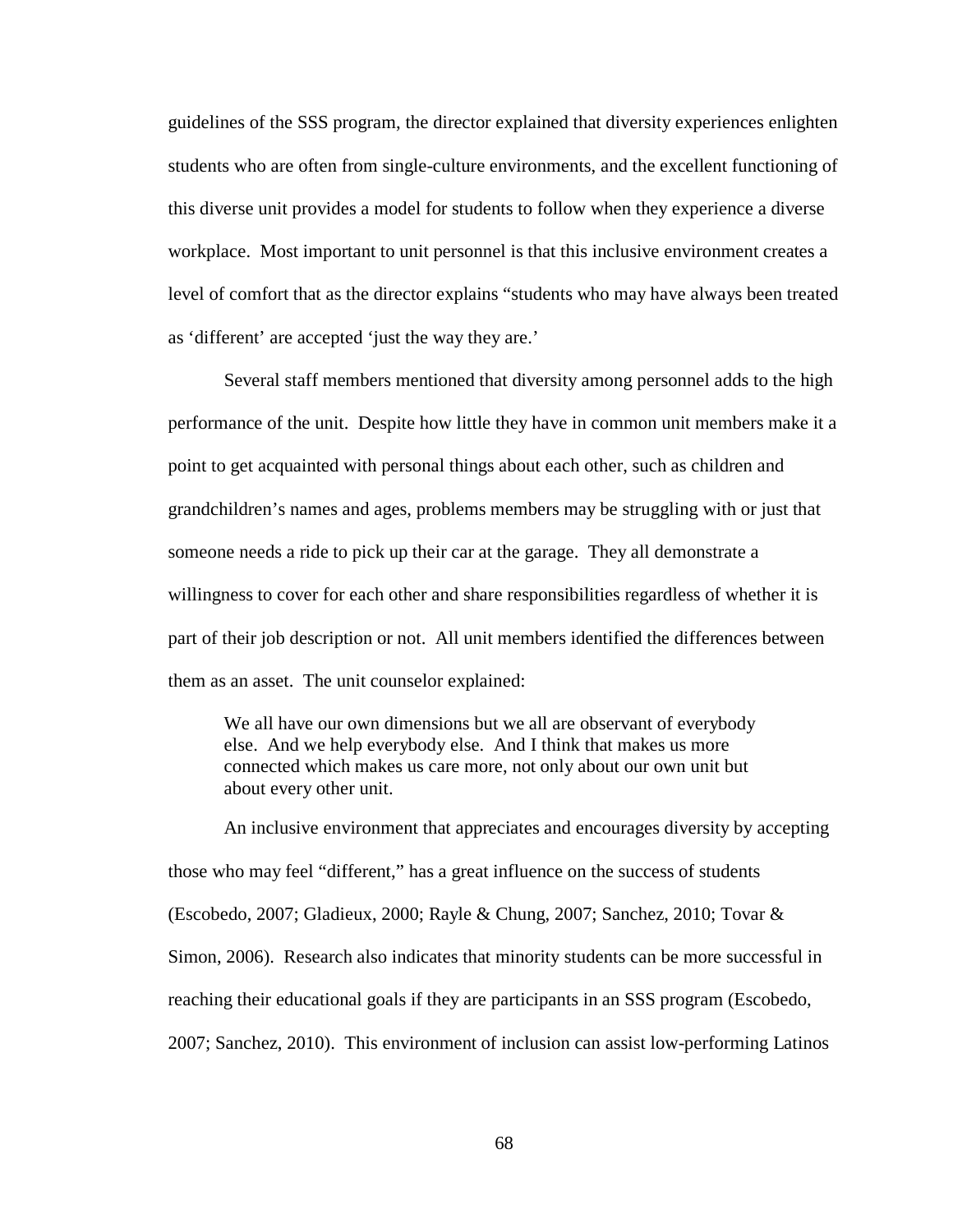who are in need of assistance and are willing to accept it if offered (Tovar  $\&$  Simon, 2006).

The SSS circle of friends expands in many directions to include student family members, college faculty, student affairs professionals, and members of community organizations. Both the director and the humanities tutor explained that relationships with faculty members add another important dimension to program support. One faculty relationship led to a workshop where students learned about and created their own masks, which then hung in the college art gallery.

As a result of reduced funds, program staff members broaden and deepen relationships with program participants, their families, and college personnel because many more of these people can participate in low cost local events. For example, when funds were cut for a trip to a dinner theatre, a barbeque with homemade food took its place along with the opportunity to invite college personnel and student family members to join the fun. In another case, an expensive cultural trip evolved into a bakeoff on campus offering dishes from other countries and including college administrators as judges.

The counselor explained that fewer tangible resources make planning events more time-consuming since she must make local connections to help facilitate an event or ask outside organizations for assistance. However, she agreed that the payoff is greater participation and stronger external relationships, which in turn provide more possible resources to tap for continued assistance. The investment in relationships over time multiplies the availability of both tangible and intangible resources.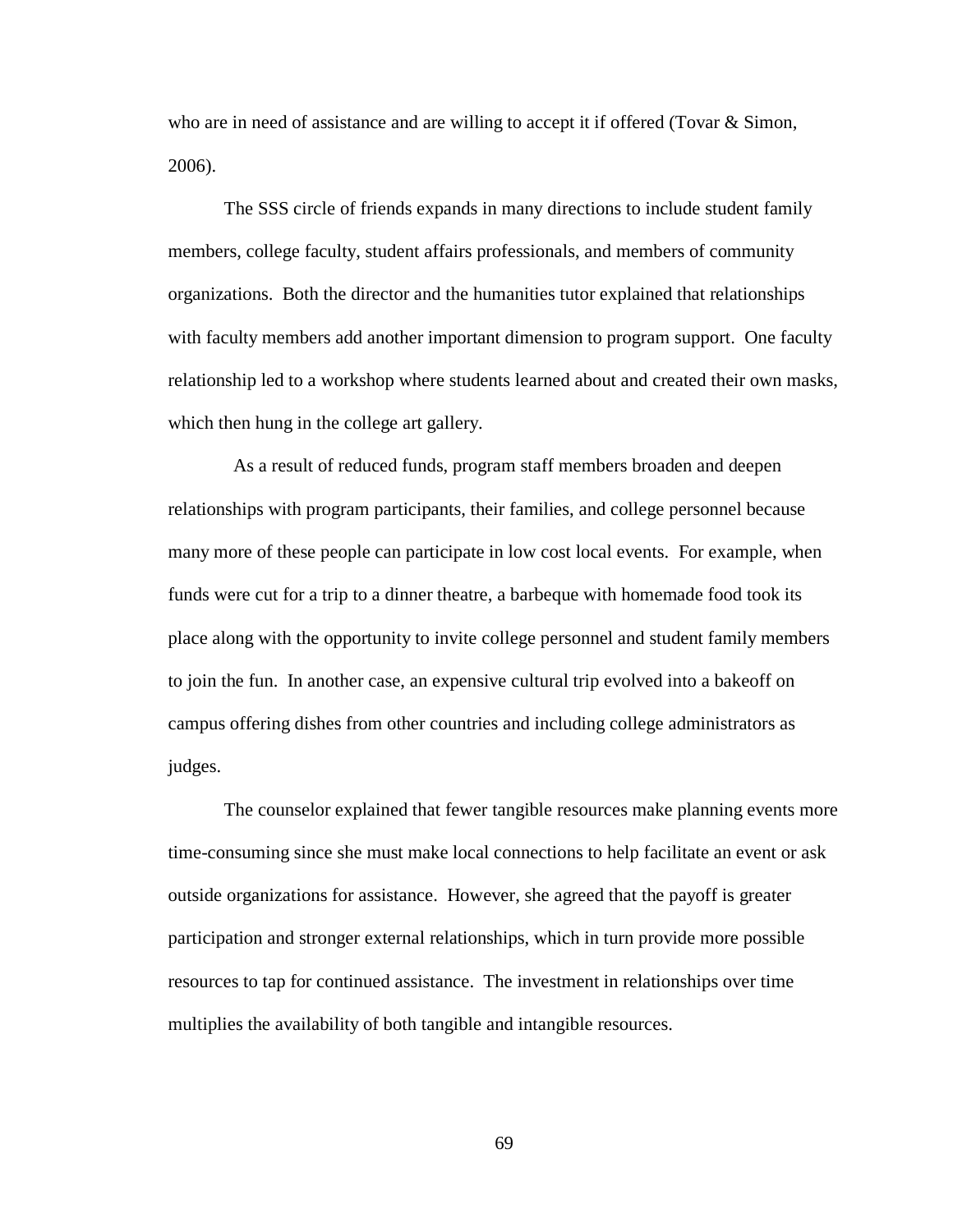Tacit knowledge is appreciated as an intangible resource that can improve program performance. Because tutoring is the greatest expense of the program and inevitably reduced when funding is cut, relationships with former students, local professionals, and faculty provide a willing group of volunteers who contribute their time and expertise when needed. The director said proudly that some paid peer tutors continue as volunteers to help the neediest students even when their paid hours are reduced. Also, both current and former program participants are willing to become mentors when approached by unit personnel.

Empathy and emotional intelligence along with persistence and longevity are necessary components of successful functioning. Both directors expressed the importance of having personnel who were either served by the SSS program when they were students or would have qualified to be served. Staff members that relate to the student circumstances and challenges are considered crucial to effective unit performance (Luthans et al., 2001).

Persistence and longevity are two additional characteristics found to be important to the success of the unit as described by the staff. The former director used the saying "I will is more important than IQ" as an example of what he looks for in a staff member and students as well. It is often the determination to succeed that propels students to achievement (Luthans et al., 2007; Hoy & Tarter, 2011). Every unit member mentioned with pride how long they had all worked there and that a staff member rarely moves on unless for career advancement.

One substantial resource and benefit described by both directors of this unit is the reward for caring about the well-being of another and the importance of taking the time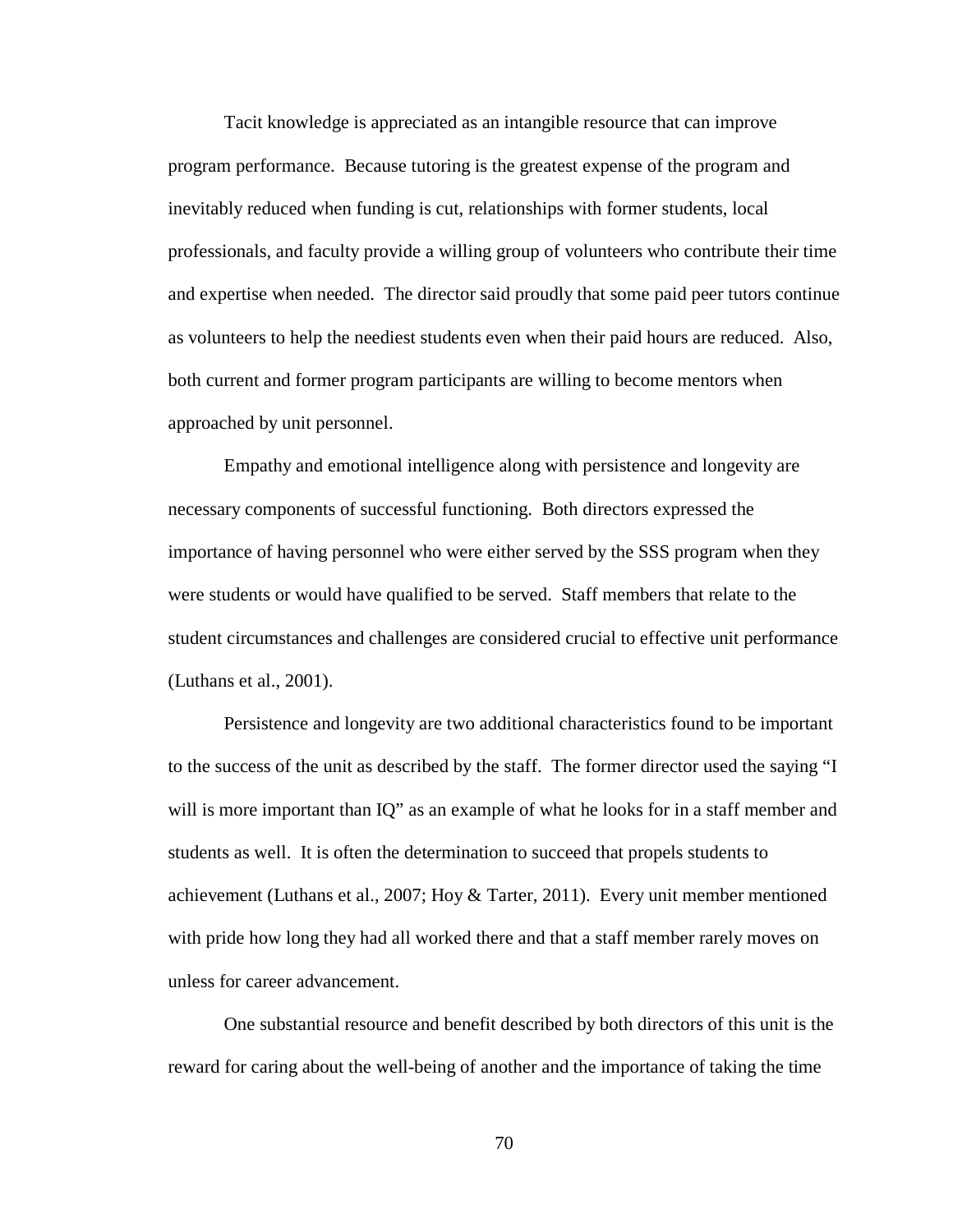to listen to, address the needs of, and help another human being. The former director explained that he rewarded unit personnel for taking their own time to help a student in need, especially when assistance was required after regular working hours. To show his appreciation, he would allow the staff member to choose in what part of the country he or she preferred to attend professional development training. The current director emphasized that student emergencies could not be resolved by a timetable and that sometimes the paperwork would just have to wait for another day.

The development and implementation of the process of probation provides an excellent example of how a unit can build on its perceived weaknesses and leverage them into strengths. The culture of the SSS unit is built on a vision that sees the official grant requirements as the minimum results acceptable from this unit's performance. Their collective vision and purpose is to give every student who qualifies for SSS the opportunity to be successful. While only able to serve 10% of those qualified for the program, the willingness and tendency of program staff to help students who are not members of the grant-specified 185 student requirement spawned the innovative development called probation. It is an example of leveraging many types of intangible resources to produce results that are above and beyond even the expectations of program personnel.

In my 11-year recollection, no student who asked for or was referred for help was ever denied time for tutoring, a conversation about vocational rehab evaluations for a learning disability, a resume review, or a recommendation for the right instructor teaching a difficult course. While promoting good will, these services and student successes accumulated without being "counted" toward the required reporting outcomes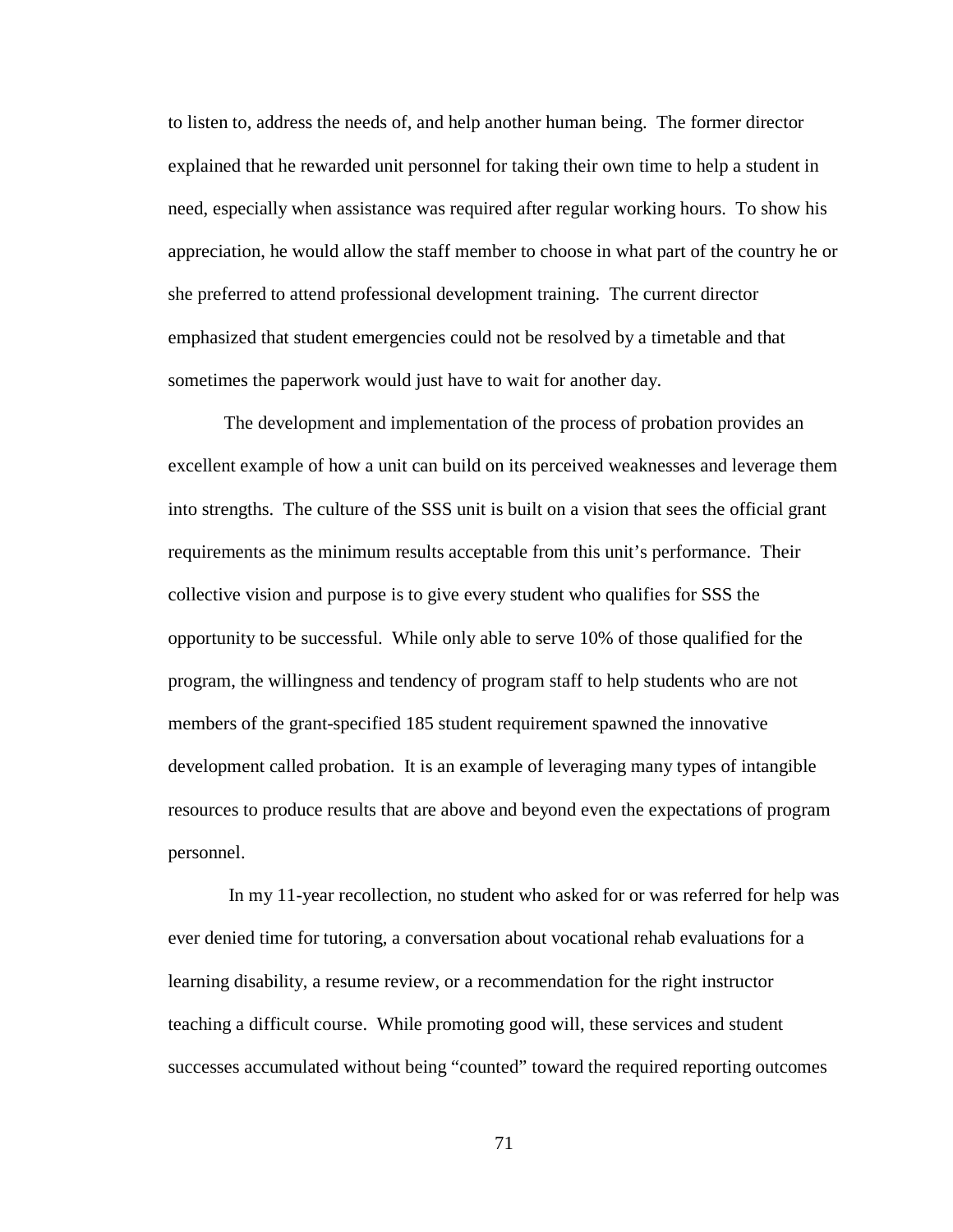of the project itself. The estimate given by the unit director of students being served on average was over 200 at any given time—185 official students and an additional 25 or so whose achievements would never be reported. Another drawback of this traditional approach to defining project participants was a lack of enrollment space if a student asked for admission after the program was full. In some cases, this was irrelevant and the student could wait a semester to join. However, occasionally an excellent candidate for success would ask for short term assistance, but could not be counted because she would graduate before her accomplishment could be recorded.

The new counselor noticed too that in contrast to the successful students who were not being counted, some official students failed to apply appropriate effort and take responsibility for their success. This resulted in lower outcomes and wasted resources that could be applied to more dedicated and potentially successful students. Under the probation process, any student who qualified for the SSS program could utilize the services for one semester. The guidelines and expectations would be described in detail at an intake interview. At the end of the first semester, a meeting of all personnel would decide which students could remain and which would be let go. Most of the ones remaining were officially admitted to the program and would thus be counted in the 185. If a student showed that they were trying but not making progress as quickly as expected, the program personnel would decide if that student could spend a second semester on probation. For some students the extension gave extra time to raise the student's skill level and develop some of the characteristics this study finds crucial to success. The implementation of a probation process became a method for continuing to help students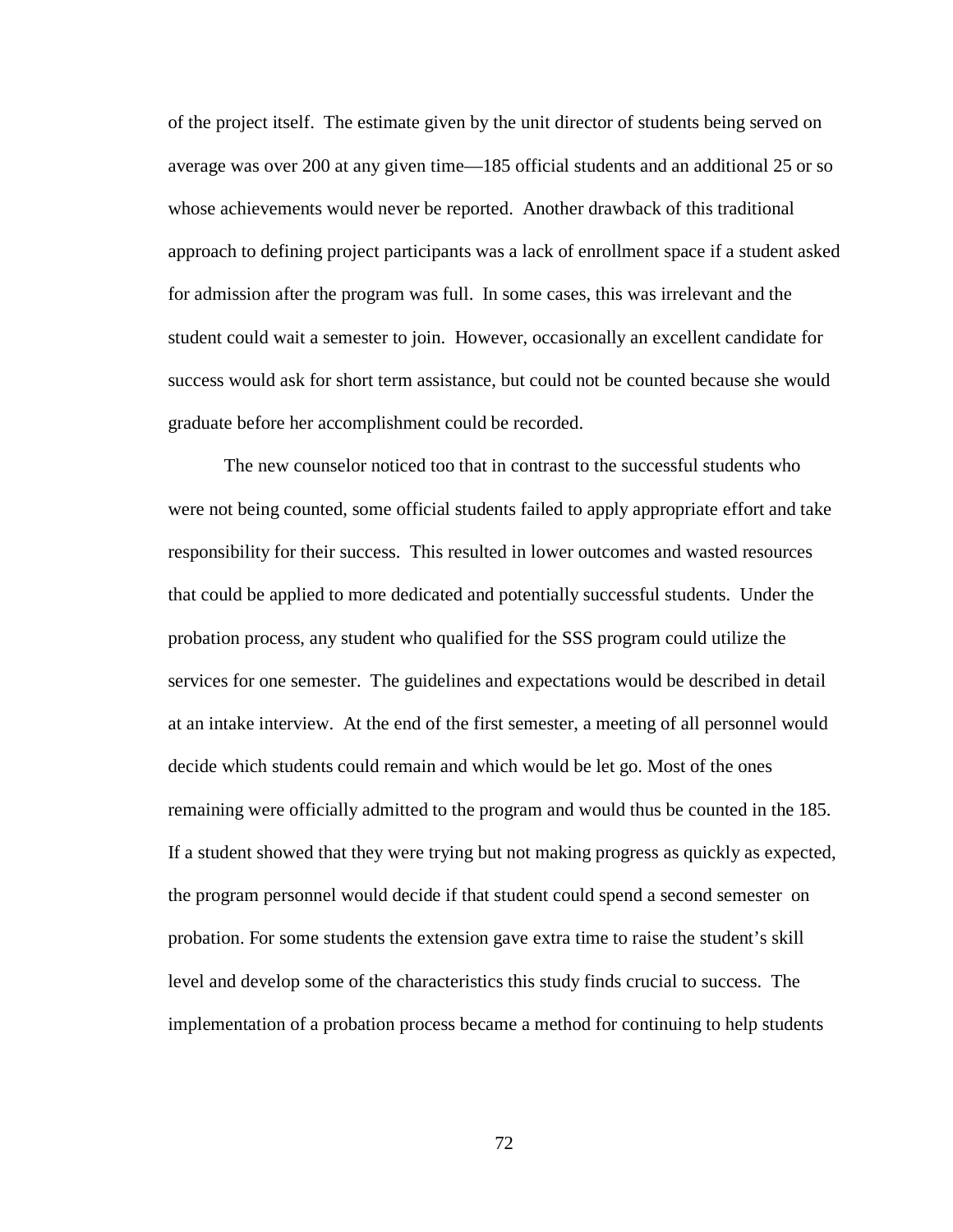who were not counted in the official number of 185, while holding accountable unmotivated students who would lower the final reporting data.

Traditionally, once a student is confirmed to qualify for assistance in the program and has filled out an application, their progress is followed for a specified number of years, beginning on the date they are officially admitted to the program until they graduate. Being counted as successful depends on the length of time to graduation determined by the grant guidelines.

The culture of autonomy and support permeates the functioning of the unit as a whole by extending the idea of mutual support to the whole process of admitting students and achieving higher than expected outcomes. Development of the process of probation offers an example of an innovation that moves organizational outcomes forward achieving results beyond expectations. The unit's outcomes since the implementation of probation have risen each year with results for the current year higher than ever before.

The leadership culture of support also provides flexibility within a grant regulation process that outlines what an SSS project must do and what they may do. Thus staff members are able to design an infrastructure of this program that is aligned with the structure of the grant requirements and still reflects unit members' own values and vision. This alignment is a positive aspect for an organization (Alfred et al., 2009). The support portion of the leadership theme engenders a trust between all unit members, who are willing to try new things, knowing that if efforts do not work out as intended they will not be discouraged from trying something else new for fear of judgment or criticism (Hoy & Tarter, 2011).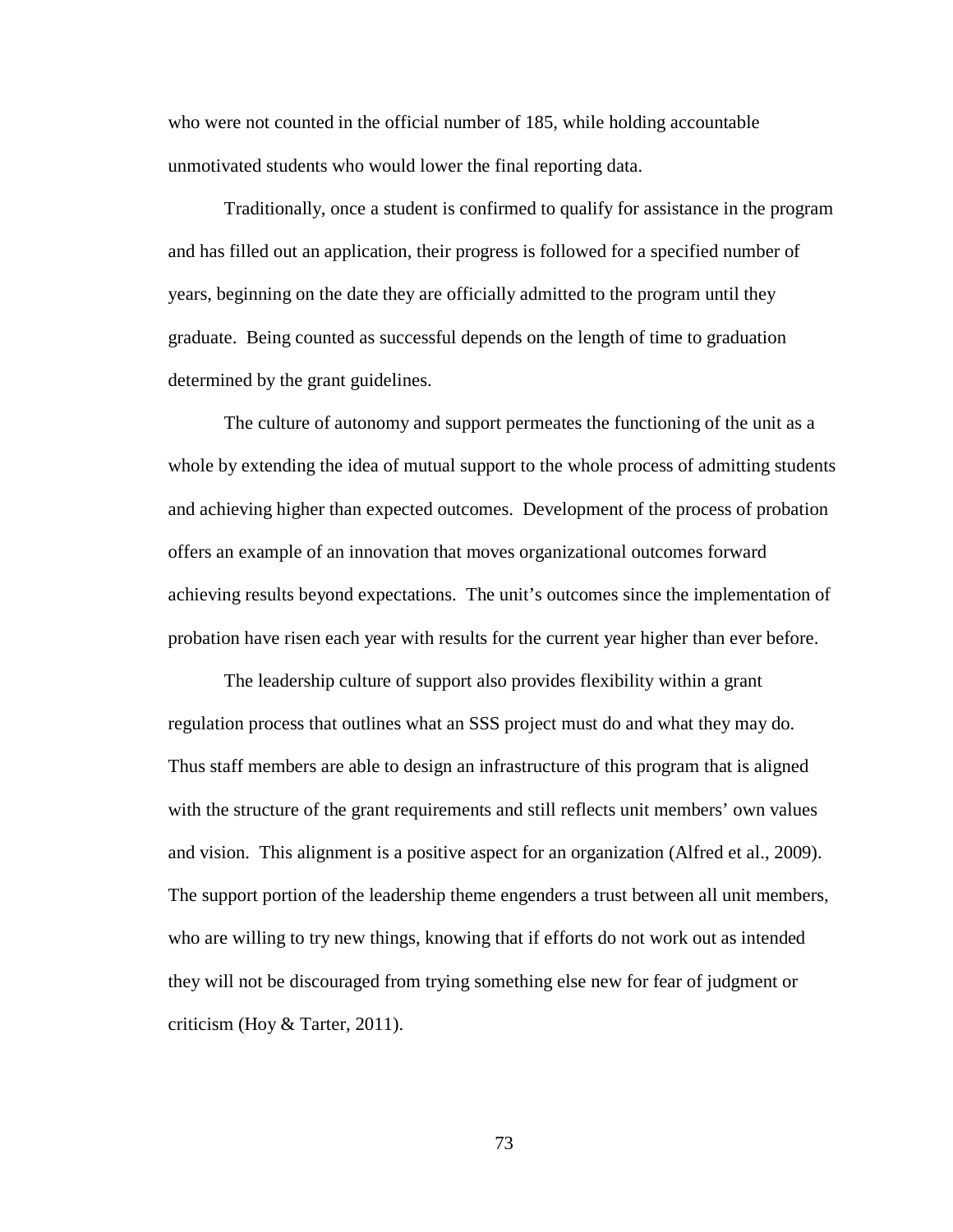The human qualities, traits, and behaviors required to sustain an environment of individual success and thus unit success are supported by the positive concept of this unit treating *people as people*. An organization that values its people above all else has the best opportunity to achieve abundance, a state of sustained leveraging of all available resources both tangible and intangible according to the CCAM (Alfred et al., 2009). Leveraging expertise and relationships are resources no outside agency can reduce because of budget cuts and yet are an integral part of what makes this program so successful.

# **Conclusions**

Results of interview analysis revealed relationships, tacit knowledge, diversity, leadership qualities, and traits of unit members were important to the unit's successful organizational functioning. These are intangible resources that are leveraged separately and collectively through the actions of formal and informal leaders (Alfred et al., 2009). When leveraged in combination, they improve functioning and performance the most (Hamel & Prahalad, 2005).

Resources are leveraged in almost every unit activity from grant writing to the selection of permanent program participants. Creatively leveraged intangible resources include relationships, personnel tacit knowledge, member diversity, leadership attributes, and the manifestation of traits that contribute to unit success. This leveraging enhances the capacity of the unit to achieve results even greater than expected through collective leveraging. Not all components are at work simultaneously, nor applied with the same emphasis in every situation. However, if the desired results are achieved, then the leveraged components are appropriately applied.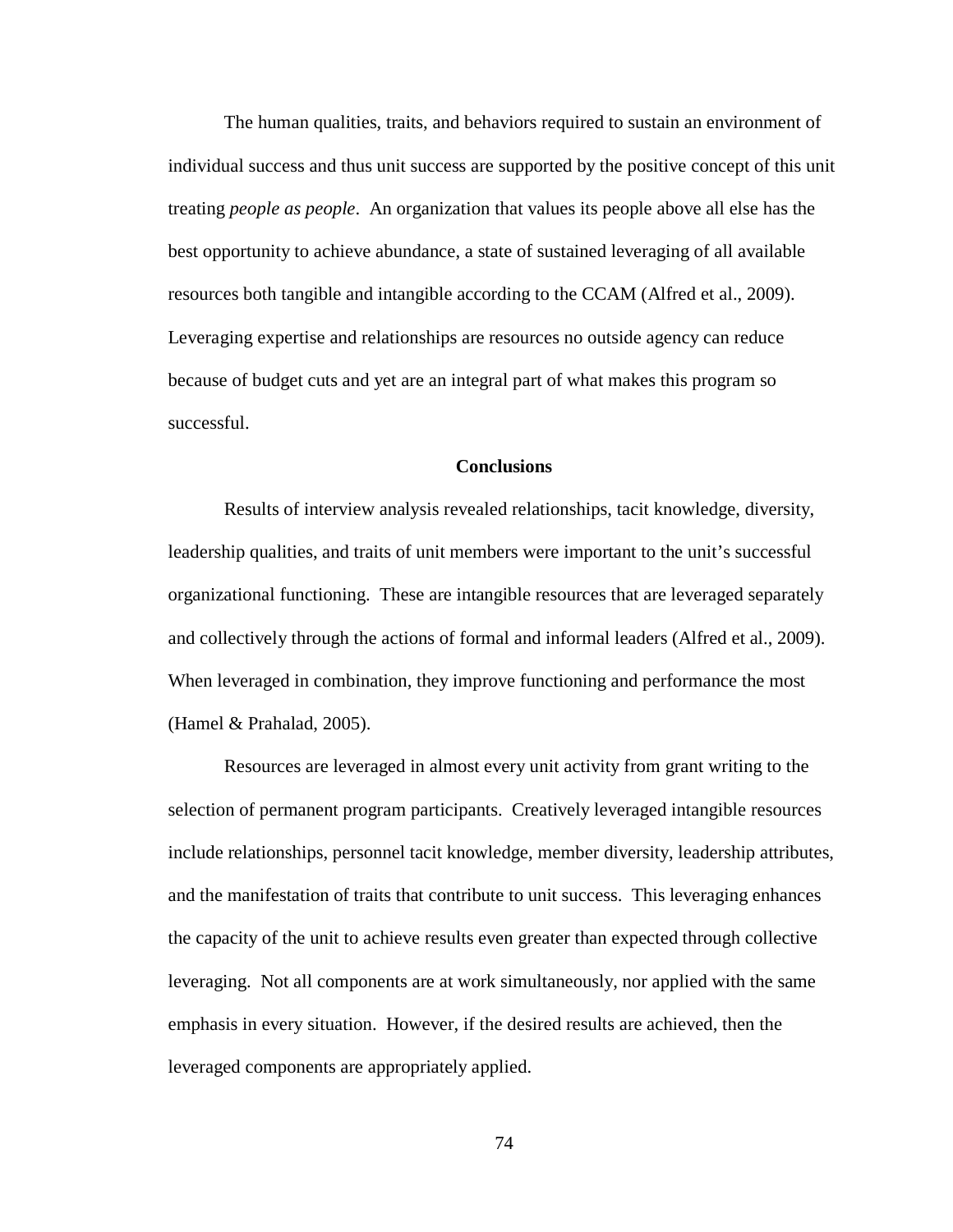The process of probation provides an example of the development of flourishing by the creative leveraging of resources involved in the probation process. They include the autonomy to develop the innovation termed probation which produced success rates greater than ever before, the expertise and collaboration of all unit members to decide collectively who would become a permanent student of the program, the influence of the culture of autonomy and support as applied to student opportunities for success, and the focus on and expectation of success for the student by the staff.

Similar to the concept of psychological capital, the themes identified in the analysis of this case study are much more effective when used in combination. The whole is greater than the sum of its parts.

The high performance of this unit begins with a cultural foundation that values and rewards people by providing autonomy and support. This culture has been maintained regardless of leadership, personnel, and location changes. Springing from the culture are creativity and innovation based on the trust between and among the leaders in the unit including almost all personnel because they have decision-making power over some resource allocation.

Proactive development of tangible and intangible resources is encouraged and supported not only during budget cuts, but as part of standard practice. Over time, these resources multiply because relationships and collaborative efforts are nurtured and appreciated. Working in concert, these aspects of culture, innovation, and persistence move this unit not just in the direction of their goals but beyond the minimum expectations. Having unit members themselves identify the best qualities of how this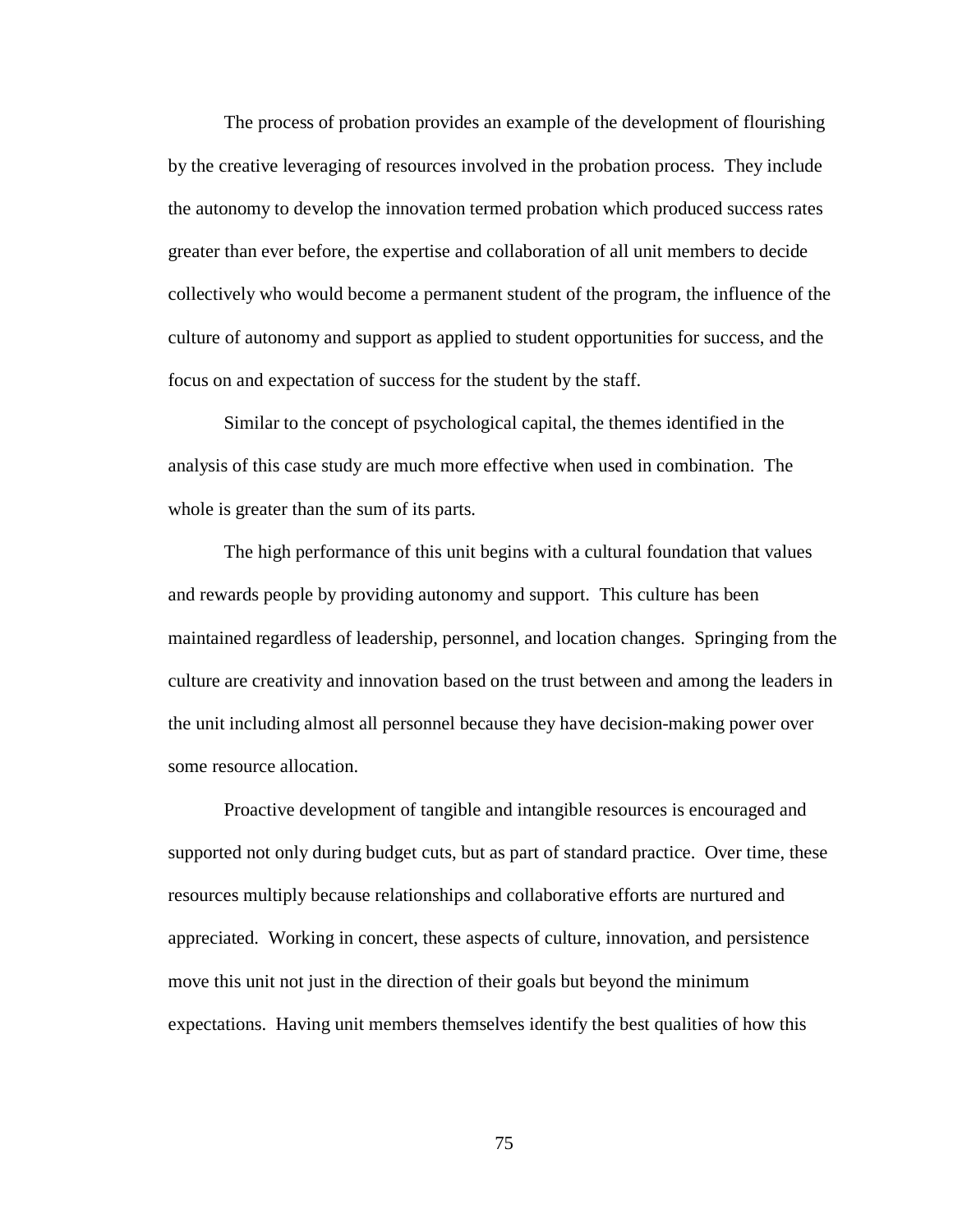organization functions, they tend to make more decisions based upon enhancing those qualities.

Unit members save time and energy when they know what contributes to their success . For instance, this unit has developed two potent sayings that help them remember the overall mission of their program. These sayings are not about failure but instead focus on what makes this unit achieve its mission.

Unit personnel found that relationship building and collaboration are key components of their success. So, in a new situation requiring choice of tasks or allocation of time, the leaders will first look at what has been identified as the most important use of the unit's resources and proceed in that direction. This requires little change but just a greater emphasis on what is already working.

This study shows that focusing on leveraging intangibles regardless of availability of tangible resources can increase capacity continuously, not just when resources are scarce. Tangible resource challenges are not unique to this SSS unit and building bridges of cooperation, collaborating inside and outside the organization, treating people as people, and promoting positive attributes of leadership are efforts that can be applied to many units both inside and outside of the college environment.

The contribution of SSS in student involvement and retention (Kelly-Hall, 2010), as well as student persistence (Gibson, 2003) demonstrates that the SSS services provide positive results for the population they serve. The roles of SSS personnel as mentor/counselor/friend to guide, encourage, and inform students would benefit all students if adopted by all service personnel (Walsh, 2000). But for this unit, we have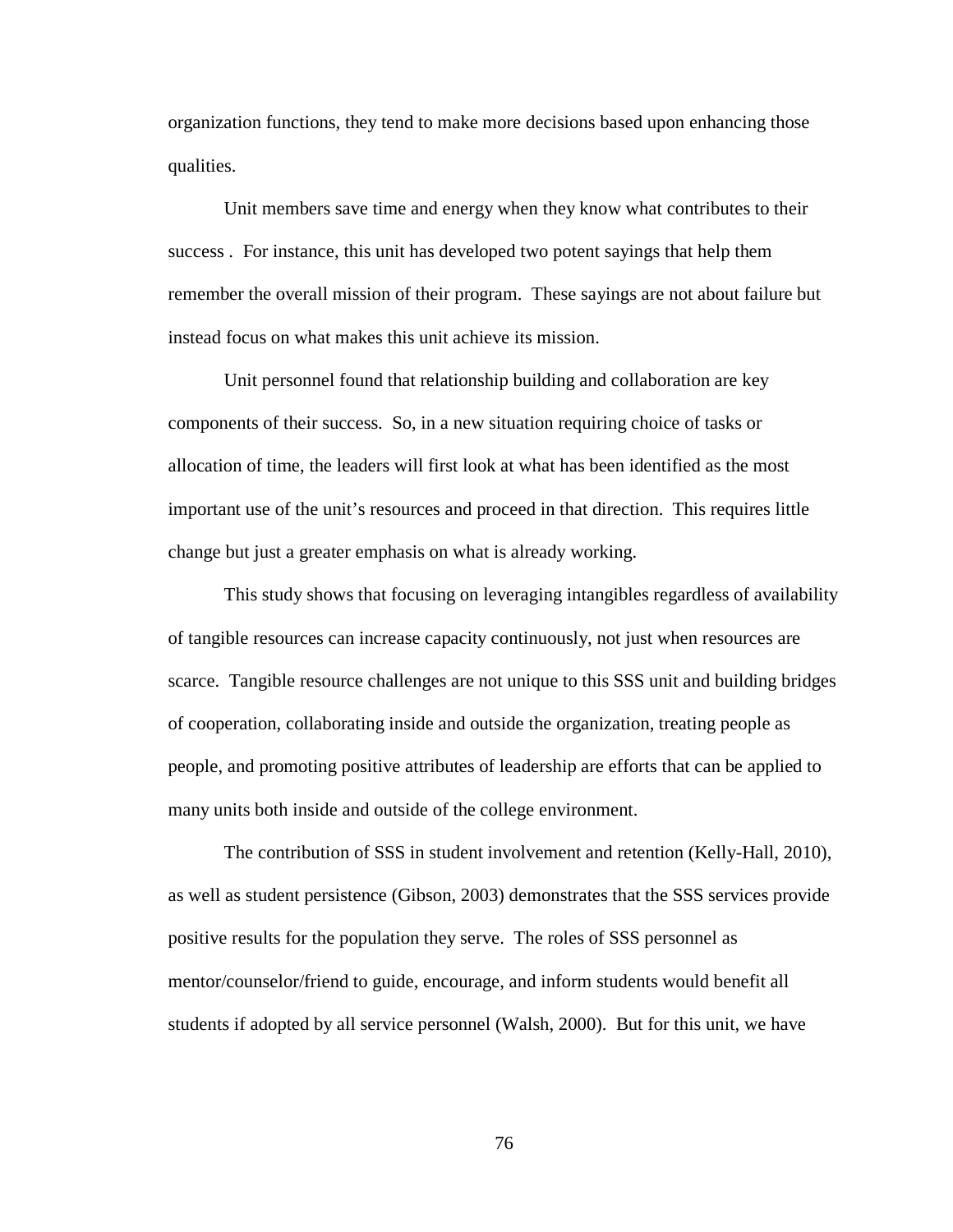been able to identify specific actions and behaviors supporting performance above and beyond expectations.

The cost of leveraging is low in tangible terms and the benefits can be significant as demonstrated by the influence they have on this unit's success. Leveraging resources for capacity building can help make the difference between an organization that performs adequately and one that performs beyond expectations. Leveraging intangibles can help remove many of the excuses that stagnate and paralyze positive movement toward results.

# **Recommendations**

A desire to determine and improve unit performance begins with identification of what is best about what the unit does (Alfred et al. 2009; Cameron, Dutton, & Quinn, 2003; Mather, 2010). This begins with all unit members identifying what about the unit functioning helps that unit's success. Because all units function differently, member strengths and accomplishments may vary under different leadership but members and leaders of a unit are the most qualified to identify what they do or could do best both individually and as a unit (Shults, 2008; Yang, 2009). This is not about determining what is wrong with the unit since that is usually a frequent focus when looking for improvement.

# **Connect Strengths to the Mission**

Once strengths and contributions to high functioning have been determined, unit leaders can help all members connect their strengths to the process of achieving their collective mission. Positive traits and behaviors can be strengthened through training that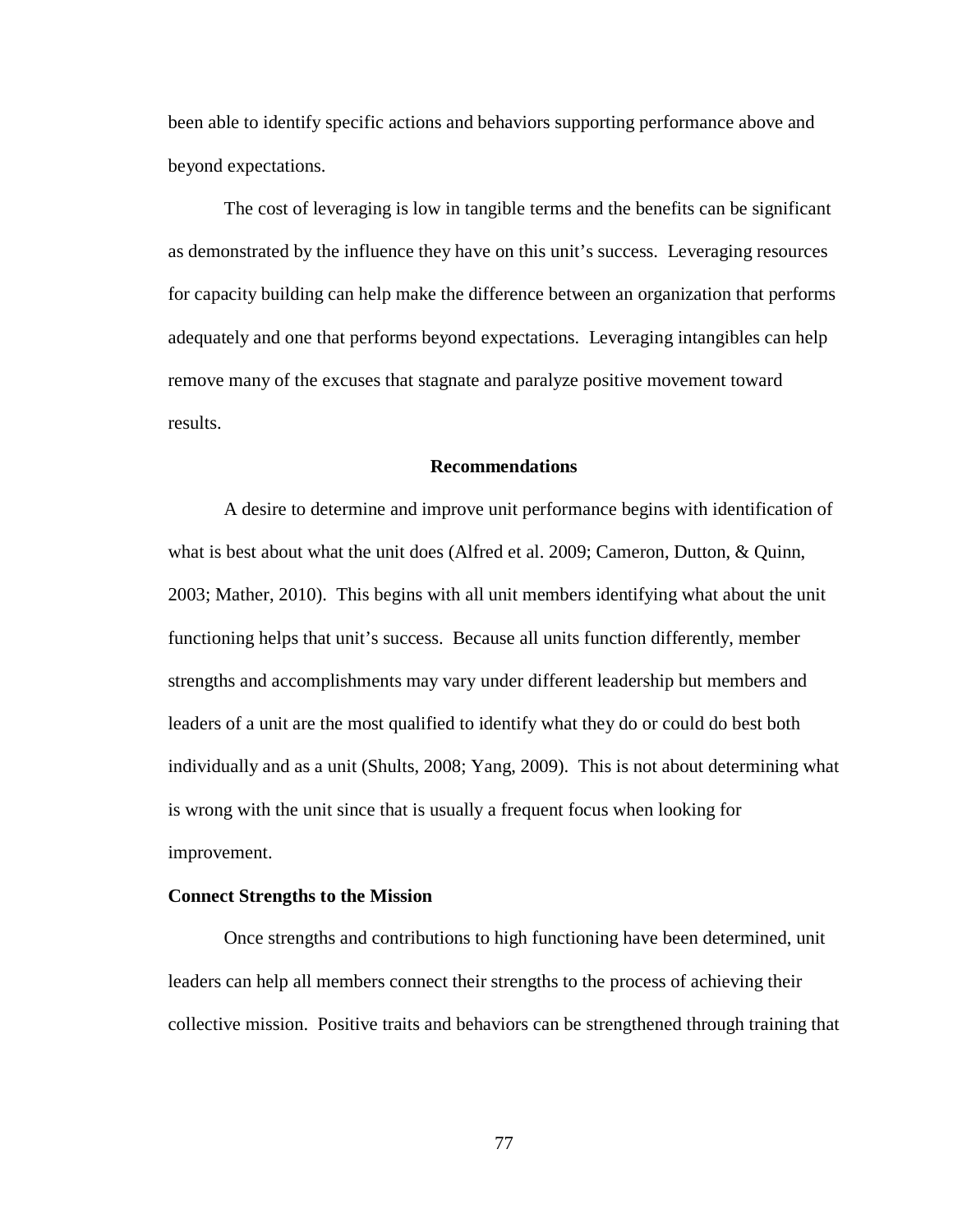can for instance increase an individual's psychological capital (Avey et al., 2010) and a leader's positive leadership attributes.

# **Develop Constructive Relationships**

Leaders and all members need to concentrate on developing positive relationships within and outside of their unit. Using every possible opportunity for collaboration with other units can enhance performance because collaborative relationships produce and utilize intangible resources that evolve from such relationships (Komives, 2000). In addition, leaders and all unit members need to nurture a culture that puts people first, recognizable by an ethic of caring (Alfred et al., 2009). The culture includes support for innovation amidst a trusting environment that provides the autonomy to perform position responsibilities with individuality (Erkutlu, 2012).

# **Identify and Leverage Resources**

Focused on a unified mission, leaders and all team members will learn to recognize and leverage resources, especially often overlooked, intangible resources. In a trusting environment unit personnel will brainstorm new and creative ways to apply what is available to benefit the whole unit, regardless of budgetary restraints (Erkutlu, 2012). Learning to identify and leverage resources should apply to all unit members, not just formal leaders.

In a service unit, personnel working under these new or refurbished conditions can reap a greater sense of job satisfaction which in turn influences the services they provide and those who receive those services (Brewer & Clippard, 2002). The results are ways of functioning that produce performance outcomes above and beyond expectations.

Copyright © Susan T. Berry 2013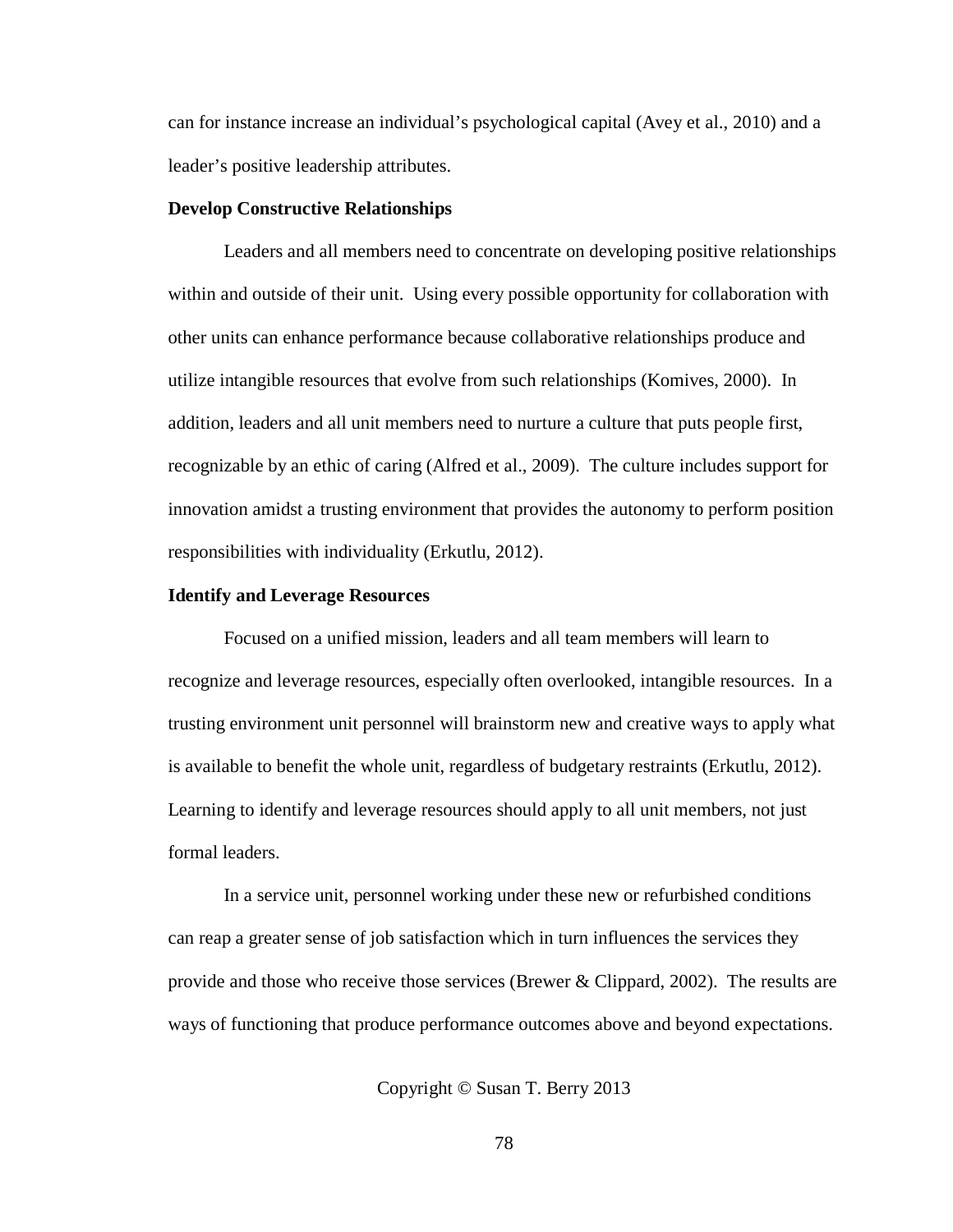# **Appendices**

# **Consent to Participate in a Research Study**

# **Viewing a TRIO Program through a Positive Organizational Lens**

# **WHY ARE YOU BEING INVITED TO TAKE PART IN THIS RESEARCH?**

You are being invited to take part in a research study about the positive organizational functioning of a TRIO Student Support Services (SSS) program. You are being invited to take part in this research study because you are or have been connected to this SSS program as an employee, student participant, or administrator. If you volunteer to take part in this study, you will be one of about 10 people to do so.

#### **WHO IS DOING THE STUDY?**

The person in charge of this study is Susan Berry, a doctoral student at the University of Kentucky Department of Education Policy Studies and Evaluation. She is being guided in this research by Neal Hutchens and Tricia Brown-Ferrigno*.* There may be other people on the research team assisting at different times during the study. They are Alissa Young, Lewis Burke Jr., and Michael Stapleton who are also students in the same doctoral program.

# **WHAT IS THE PURPOSE OF THIS STUDY?**

The proposed study seeks to explore the reasons for exceptional performance of some community college units. By doing this study, we hope to learn about how the exceptional functioning of this TRIO program is influenced by positive characteristics of the organization's staff and their functioning as an organization.

**ARE THERE REASONS WHY YOU SHOULD NOT TAKE PART IN THIS STUDY?** Any person may decline participation without harm.

# **WHERE IS THE STUDY GOING TO TAKE PLACE AND HOW LONG WILL IT LAST?**

The research procedures will be conducted at Elizabethtown Community and Technical College. You will need to come to Rooms 102b in the Academic Technical Building at least once for a 45 minute interview, If you are a staff member, you may be interviewed two times during the study. Each of those visits will take about 45 minutes. The total amount of time you will be asked to volunteer for this study is 45 minutes if you are a student participant, former director, or college administrator. These interviews will take place during the months of July or August 2011*.* If you are a staff member you will also be asked to complete an electronic questionnaire with open ended questions taking about 45 minutes to complete and a paper questionnaire, taking about 15 minutes to complete. The total amount of time a program staff member will be asked to volunteer is 2.5 hours in July or August 2011.

# **WHAT WILL YOU BE ASKED TO DO?**

You will be asked to respond to questions and share your thoughts regarding leadership,

the use of resources, and the performance of SSS program staff as individuals and the

functioning of the program as a whole. All participants will be asked to participate in the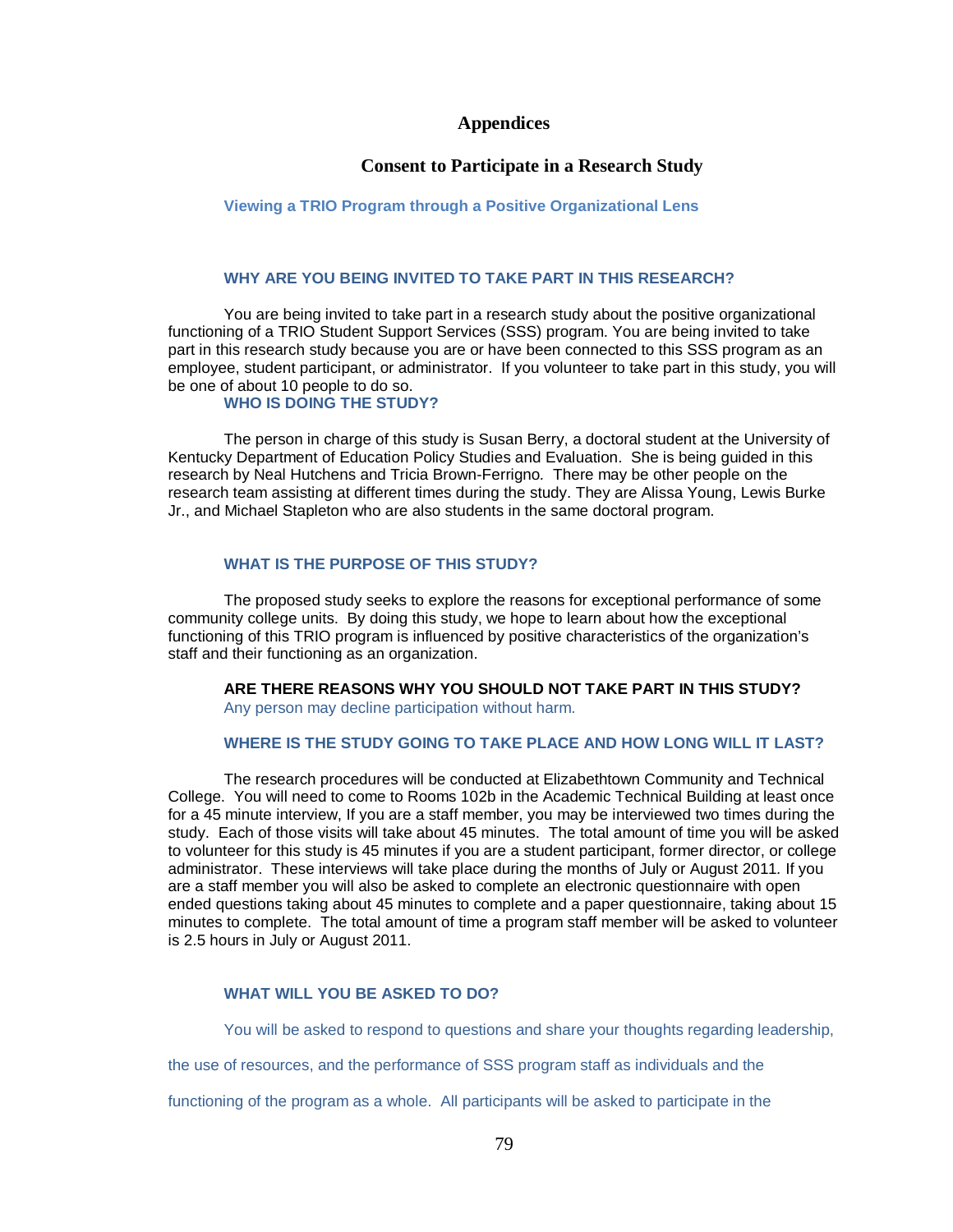interviews with the researcher who will ask you to reflect on your perceptions about leadership,

#### resources, and unit functioning. The interviews will be recorded and transcribed.

Once the interviews have been transcribed, you will be asked to review the transcripts to confirm that they reflect your intentions when the interviews were conducted. The researchers will discuss and compile the major themes that emerge from your responses.

# **WHAT ARE THE POSSIBLE RISKS AND DISCOMFORTS?**

To the best of our knowledge, the things you will be doing have no more risk of harm than you would experience in everyday life.

# **WILL YOU BENEFIT FROM TAKING PART IN THIS STUDY?**

You will not get any personal benefit from taking part in this study. Your willingness to take part, however, may, in the future, help community college units understand the positive factors that are present in organizations that function in an exceptional manner.

#### **DO YOU HAVE TO TAKE PART IN THE STUDY?**

If you decide to take part in the study, it should be because you really want to volunteer. You will not lose any benefits or rights you would normally have if you choose not to volunteer. You can stop at any time during the study and still keep the benefits and rights you had before volunteering.

# **IF YOU DON'T WANT TO TAKE PART IN THE STUDY, ARE THERE OTHER CHOICES?**

If you do not want to be in the study, there are no other choices except not to take part in the study.

# **WHAT WILL IT COST YOU TO PARTICIPATE?**

There are no costs associated with taking part in the study.

**WILL YOU RECEIVE ANY REWARDS FOR TAKING PART IN THIS STUDY?**

You will not receive any rewards or payment for taking part in the study.

#### **WHO WILL SEE THE INFORMATION THAT YOU GIVE?**

We will make every effort to keep private all research records that identify you to the extent allowed by law.

Your information will be combined with information from other people taking part in the study. When we write about the study to share it with other researchers, we will write about the combined information we have gathered. You will not be personally identified in these written materials. We may publish the results of this study; however, we will keep your name and other identifying information private.

We will make every effort to prevent anyone who is not on the research team from knowing that you gave us information, or what that information is. All data will remain in the possession of the researchers or be kept in a locked cabinet or password protected system at the researchers' office.

We will keep private all research records that identify you to the extent allowed by law. However, there are some circumstances in which we may have to show your information to other people. We may be required to show information which identifies you to people who need to be sure we have done the research correctly; these would be people from such organizations as the University of Kentucky.

# **CAN YOUR TAKING PART IN THE STUDY END EARLY?**

If you decide to take part in the study you still have the right to decide at any time that you no longer want to continue. You will not be treated differently if you decide to stop taking part in the study.

The individuals conducting the study may need to withdraw you from the study. This may occur if you are not able to follow the directions they give you, or if they find that your being in the study is more risk than benefit to you.

# **WHAT IF YOU HAVE QUESTIONS, SUGGESTIONS, CONCERNS, OR COMPLAINTS?**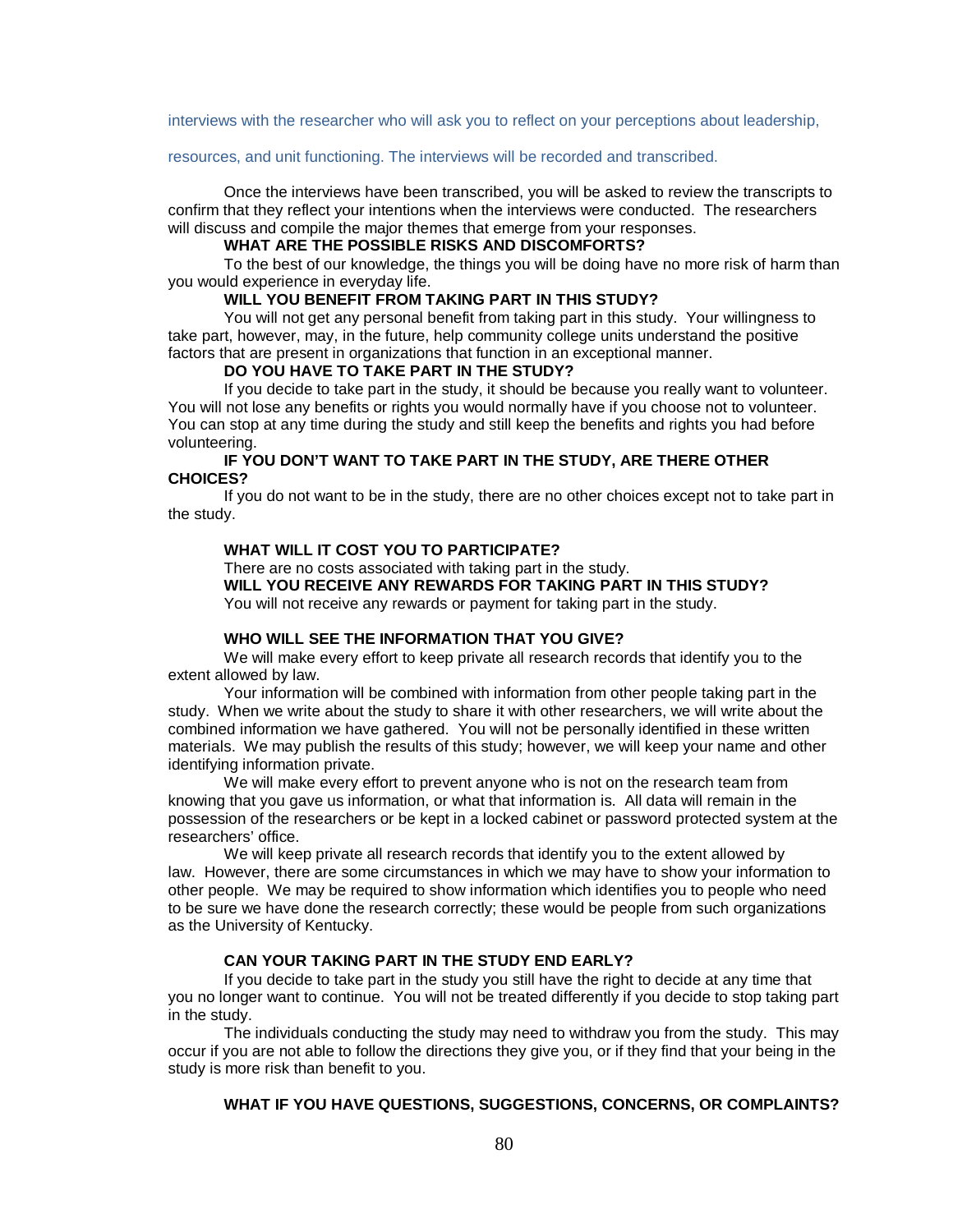Before you decide whether to accept this invitation to take part in the study, please ask any questions that might come to mind now. Later, if you have questions, suggestions, concerns, or complaints about the study, you can contact the investigator, Susan Berry at [susan.berry@kctcs.edu](mailto:susan.berry@kctcs.edu) or 270-706-8436. If you have any questions about your rights as a volunteer in this research, contact the staff in the Office of Research Integrity at the University of Kentucky at 859-257-9428 or toll free at 1-866-400-9428. We will give you a signed copy of this consent form to take with you.

*\_\_\_\_\_\_\_\_\_\_\_\_\_\_\_\_\_\_\_\_\_\_\_\_\_\_\_\_\_\_\_\_\_\_\_\_\_\_\_\_\_ \_\_\_\_\_\_\_\_\_\_\_\_*

\_\_\_\_\_\_\_\_\_\_\_\_\_\_\_\_\_\_\_\_\_\_\_\_\_\_\_\_\_\_\_\_\_\_\_\_\_\_\_\_\_ \_\_\_\_\_\_\_\_\_\_\_\_

Signature of person agreeing to take part in the study Date

\_\_\_\_\_\_\_\_\_\_\_\_\_\_\_\_\_\_\_\_\_\_\_\_\_\_\_\_\_\_\_\_\_\_\_\_\_\_\_\_\_ Printed name of person agreeing to take part in the study

Name of [authorized] person obtaining informed consent Date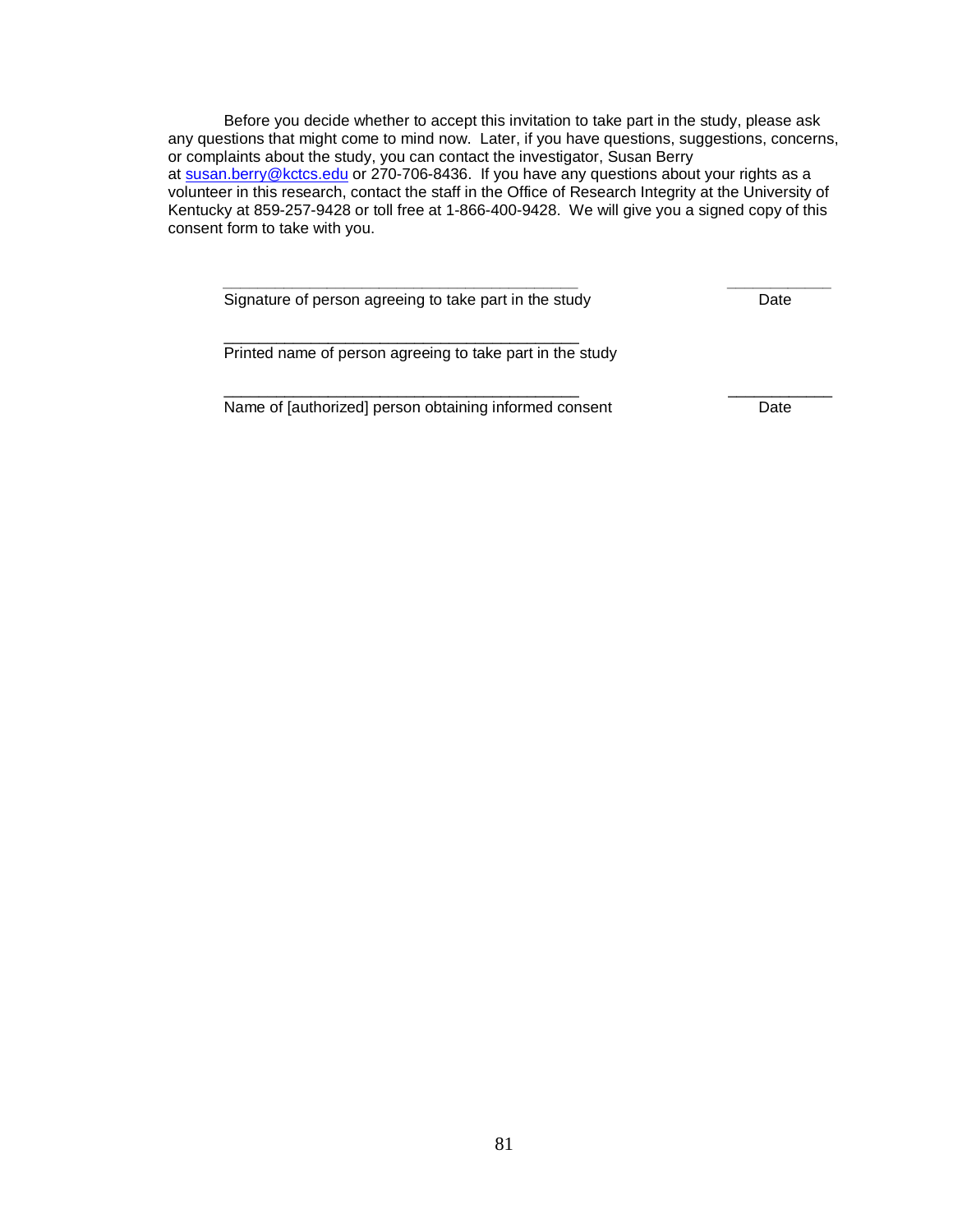# **Instrument**

# **Questionnaire for Leadership and Resources Perceptions**

Viewing a TRIO Student Support Services Unit through a Positive Lens

This study is focusing on the things that help make organizations successful and why they work. This questionnaire is interested in your views and opinions about what works and why concerning the functioning of your SSS program unit.

Your participation in this study is completely voluntary and you may withdraw your participation at any time without consequence.

Please respond to the questions as honestly and in as much detail as possible. This survey should take approximately 30 minutes to complete.

1. What are your position responsibilities in this SSS program unit?

2. What is the relationship between your work and this SSS program's overall

performance?

3. In your SSS program unit, what opportunities do staff members have to learn

and grow?

4. In what ways are you empowered to carry out your position responsibilities?

5. What qualities of the formal leaders of your unit make them effective?

6. What qualities of the informal leaders of your unit make them effective?

7. Describe techniques used by leadership to make everyone feel like an integral

part of the unit?

8. Give an example of how unit members build upon strengths?

9. Give an example of how unit members value personal assets?

10. How does your unit deliver exceptional value to students?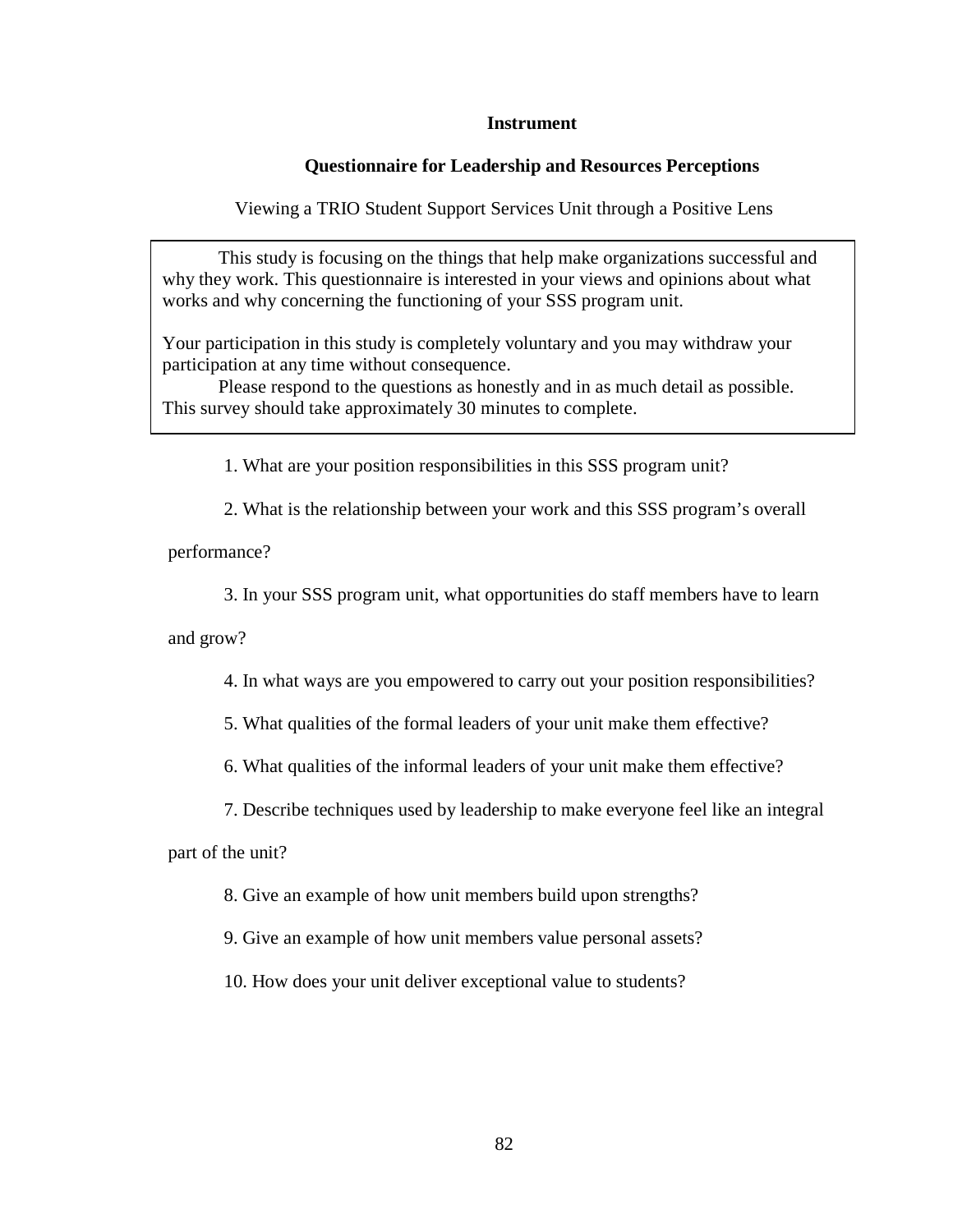| Abundance                       | reaching unexpected levels of organizational<br>functioning and performance |
|---------------------------------|-----------------------------------------------------------------------------|
| People as People                | treating people as intangible rather than tangible                          |
|                                 | resources and represents the idea that individuals are                      |
|                                 | unique and dynamic rather than just the job line they                       |
|                                 | fill or abstract budgetary personnel account strings                        |
| <b>Upward Spiral</b>            | the abundant result of leveraging intangible                                |
|                                 | resources, which then produces more resources and                           |
|                                 | that continues in an upward spiral creating                                 |
|                                 | abundance                                                                   |
| <b>Exceptional Value</b>        | benefitting well beyond what is expected                                    |
| <b>Intangible Resources</b>     | nonmaterial assets that cannot be quantified such as                        |
|                                 | informal, subjective, emotive, process-oriented                             |
|                                 | elements                                                                    |
| Change                          | the functioning of the unit and the benefits received                       |
|                                 | during and after a change has taken place                                   |
| Collaboration                   | working within and outside the group with other                             |
|                                 | individuals and organizations to support a goal                             |
| Diversity                       | appreciation and inclusion of difference as well as                         |
|                                 | the purposeful exposure to those who are different                          |
| Empowerment                     | increasing the spiritual, political, social, or economic                    |
|                                 | strength of individuals and communities                                     |
| Networking                      | connecting with other people, professionals, and                            |
|                                 | organizations                                                               |
| Relationships                   | benefits from liking and appreciating others                                |
|                                 |                                                                             |
| <b>Tacit Knowledge</b>          | knowledge gained from experience and expertise of                           |
|                                 | unit members                                                                |
| Leverage                        | getting the most from what is available                                     |
| <b>Tangible Resources</b>       | material assets: positions, finances, facilities,                           |
|                                 | equipment, technology                                                       |
| <b>Institutional Commitment</b> | Committed facilities, equipment, supplies,                                  |
|                                 | personnel, and other resources to supplement the                            |
|                                 | grant and enhance project services                                          |
| Leadership                      | behaviors that support abundance and leveraging of                          |
|                                 | intangible resources                                                        |
| Cohesiveness                    | supporting and developing an atmosphere of                                  |
|                                 | working together as a unit                                                  |
| Vision                          | characteristic of Abundance, all members have the                           |
|                                 | same vision as the leader                                                   |
|                                 |                                                                             |
| Autonomy                        | supporting the autonomy of each person in the unit;                         |
|                                 | to make decisions about their responsibilities and to                       |
|                                 | carry out their responsibilities in an excellent                            |

# **Definitions of Facets and Associated Code Words**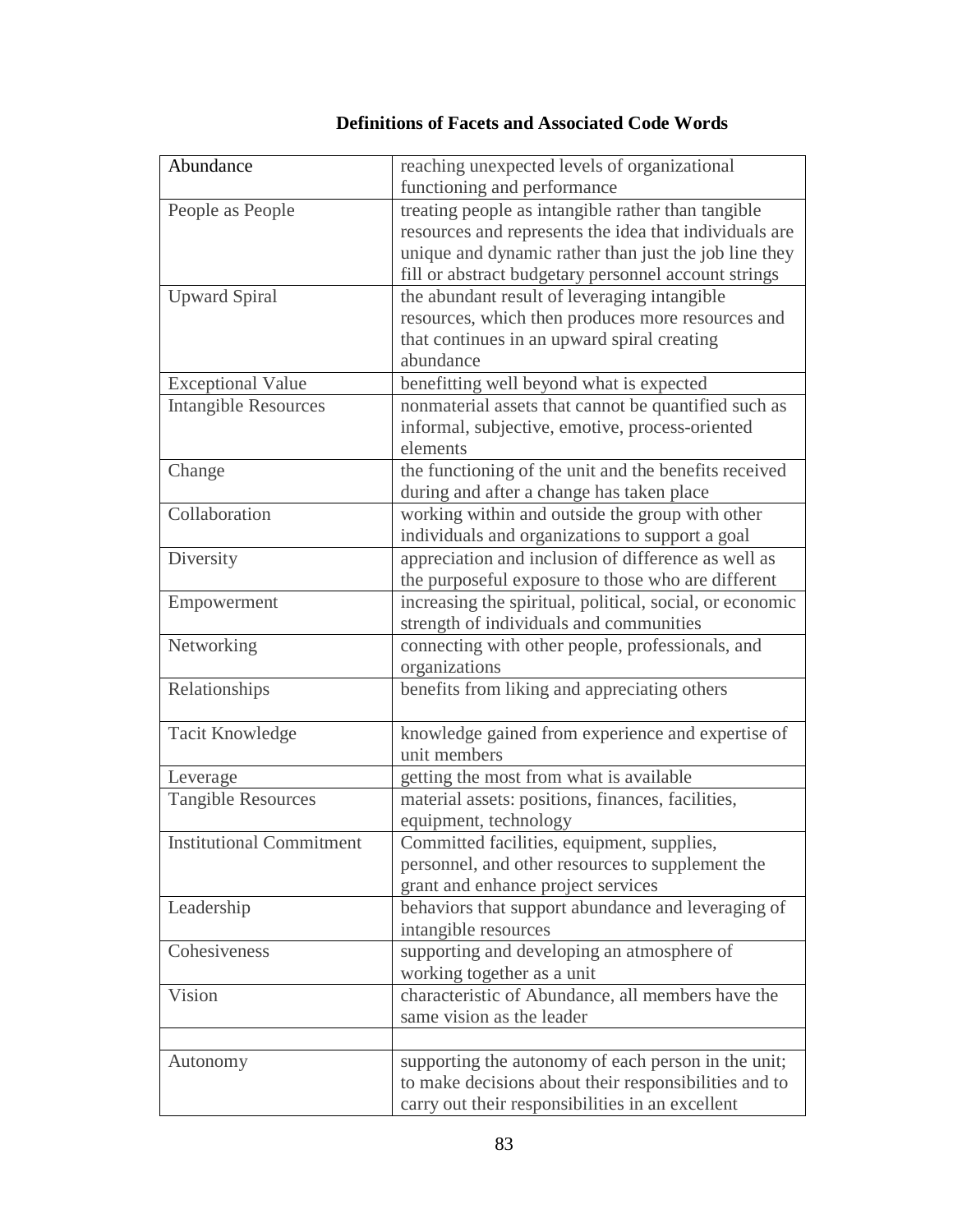|                                  | manner                                                   |
|----------------------------------|----------------------------------------------------------|
| <b>Stretch Goals</b>             | audacious goals, ambitious goals                         |
| <b>Professional Development</b>  | leaders provide opportunities for members to             |
|                                  | participate in professional development                  |
|                                  | opportunities                                            |
| <b>Strengths/Personal Assets</b> | utilization and appreciation for individual abilities    |
|                                  | and expertise                                            |
| Other                            | topics outside of the Lens Facet                         |
| Mattering                        | Schlossberg's Theory of Mattering                        |
| Program Model                    | use this model of student service on a larger scale      |
| Developing PsyCap                | the process of leaders or other role models              |
|                                  | encouraging and modeling the application of              |
|                                  | PsyCap, to the point there is a demonstrated             |
|                                  | difference in another.                                   |
| Positive Attributes of           | Realistic optimism, Emotional Intelligence,              |
| Leadership                       | Confidence to Succeed, Hope                              |
| Realistic Optimism               | feeling positive about an outcome and finding a way      |
|                                  | to achieve it                                            |
| <b>Emotional Intelligence</b>    | comprised of self-awareness, self-management,            |
|                                  | social awareness, and social skill.                      |
| <b>Confidence to Succeed</b>     | trusts in the capabilities and possibilities of the unit |
|                                  | to achieve whatever goals they have to reach             |
| Hope                             | persevering toward goals and, when necessary             |
|                                  | redirecting paths to goals in order to succeed           |
| <b>Psychological Capital</b>     | Four elements of POB which can be improved               |
|                                  | through training: hope, efficacy, resilience, and        |
|                                  | optimism                                                 |
| Resilience                       | perseverance to keep trying and bounce back if           |
|                                  | things don't go well                                     |
|                                  | making a positive attribution about succeeding now       |
| Optimism                         | and in the future                                        |
| Efficacy                         | having confidence (self-efficacy) to take on and put     |
|                                  | in the necessary effort to succeed at challenging        |
|                                  | tasks                                                    |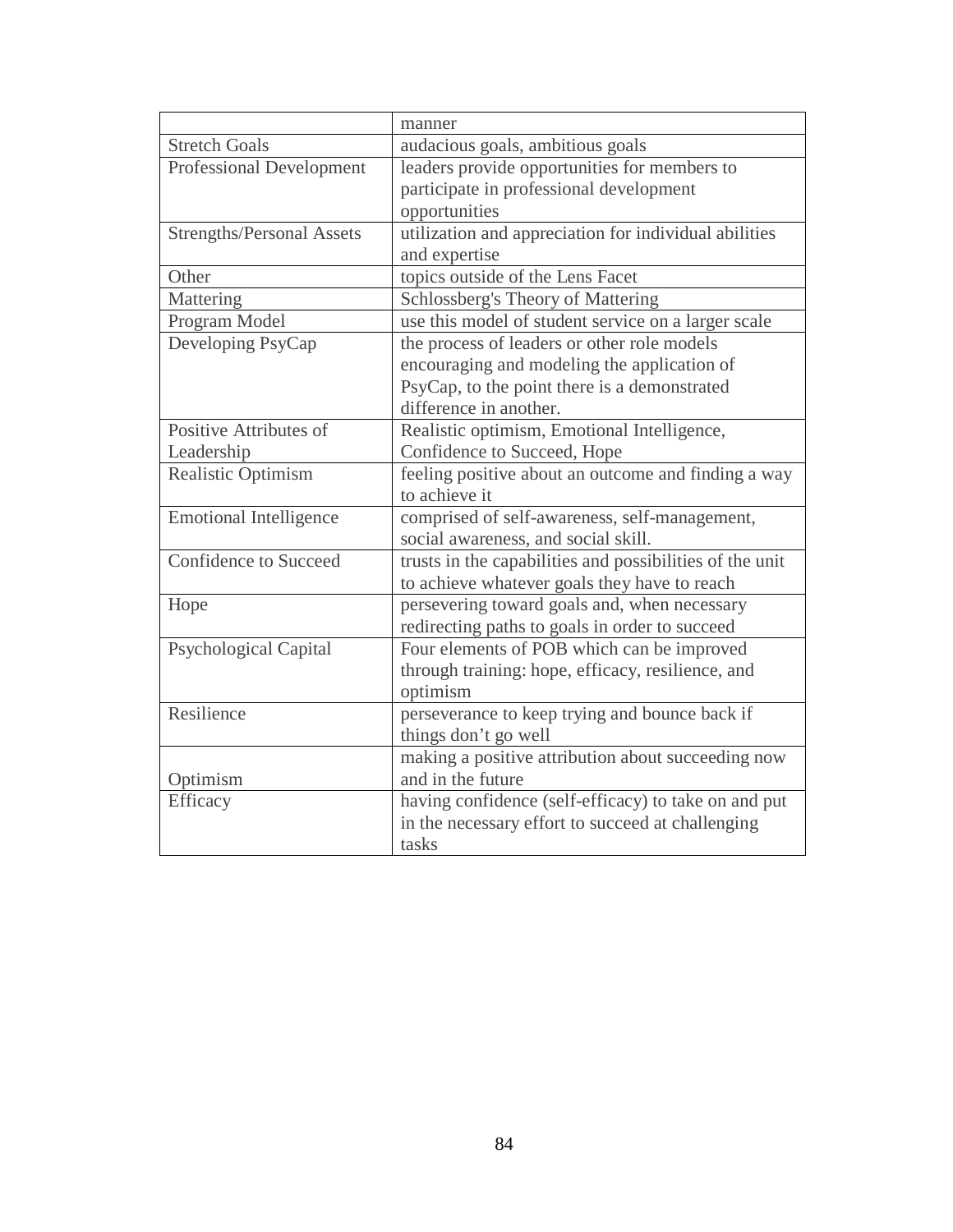# **References**

- Abbott, B. G. (2004). *The impact of community college student support services: An effective parsimonious model for enhancing student persistence and academic achievement.* Doctor of Education dissertation, New Mexico State University, Las Cruces.
- Algera, P. M., & Lips-Wiersma, M. (2011). Radical authentic leadership: Co-creating the conditions under which all members of the organization can be authentic. *The Leadership Quarterly, 23*, 118-131. doi: 10.1016/j.leaqua.2011.11.010
- Alfred, R., Shults, C., Jaquette, O., & Strickland, S. (2009). *Community colleges on the horizon: Challenge, choice or abundance*. New York, NY: American Council on Education.
- Avey, J. B., Clapp-Smith, R., & Vogelgesang, G. R. (2009). Authentic leadership and positive psychological capital*. Journal of Leadership & Organizational Studies, 15*(3), 227-240.
- Avey, J. B., Luthans, F., & Youssef, C. M. (2010). The additive value of positive psychological capital in predicting work attitudes and behaviors. *Journal of Management, 36*(2), 430-452.
- Avolio, B. J., Gardner, W. L., Walumbwa, F. O., Luthans, F., & May, D. R. (2004). Unlocking the mask: A look at the process by which authentic leaders impact follower attitudes and behaviors. *The Leadership Quarterly, 15*(6), 801-823.
- Byrne-Jimenez, M., & Orr, M. (2012). Thinking in three dimensions: Leadership for capacity building, sustainability, and succession*. Journal of Cases in Educational Leadership, 15*(33). doi: 10.1177/1555458912447842.
- Brewer, E., & Clippard, L. (2002). Burnout and job satisfaction among Student Support Services personnel. *Human Resource Development Quarterly, 13*(2), 169-185.
- Cameron, K.S., Dutton, J., & Quinn, R. E. (Eds.). (2003). *Positive organizational scholarship*. San Francisco, CA: Berrett-Koehler.
- Cameron, K. S. (2003). Organizational virtuousness and performance. In K. S. Cameron, J. E. Dutton & R. E. Quinn (Eds.), *Positive organizational scholarship* (pp. 48- 65). San Francisco, CA: Berrett-Koehler.
- Dervarics, C. (2005). Senate rejects president's call to cut early college awareness programs. *Diverse: Issues in Higher Education, 22*(5), 6-8.
- Dervarics, C. (2011). Budget deal brings winners, losers in education*. Diverse: Issues in Higher Education*, 28(7), 8-11.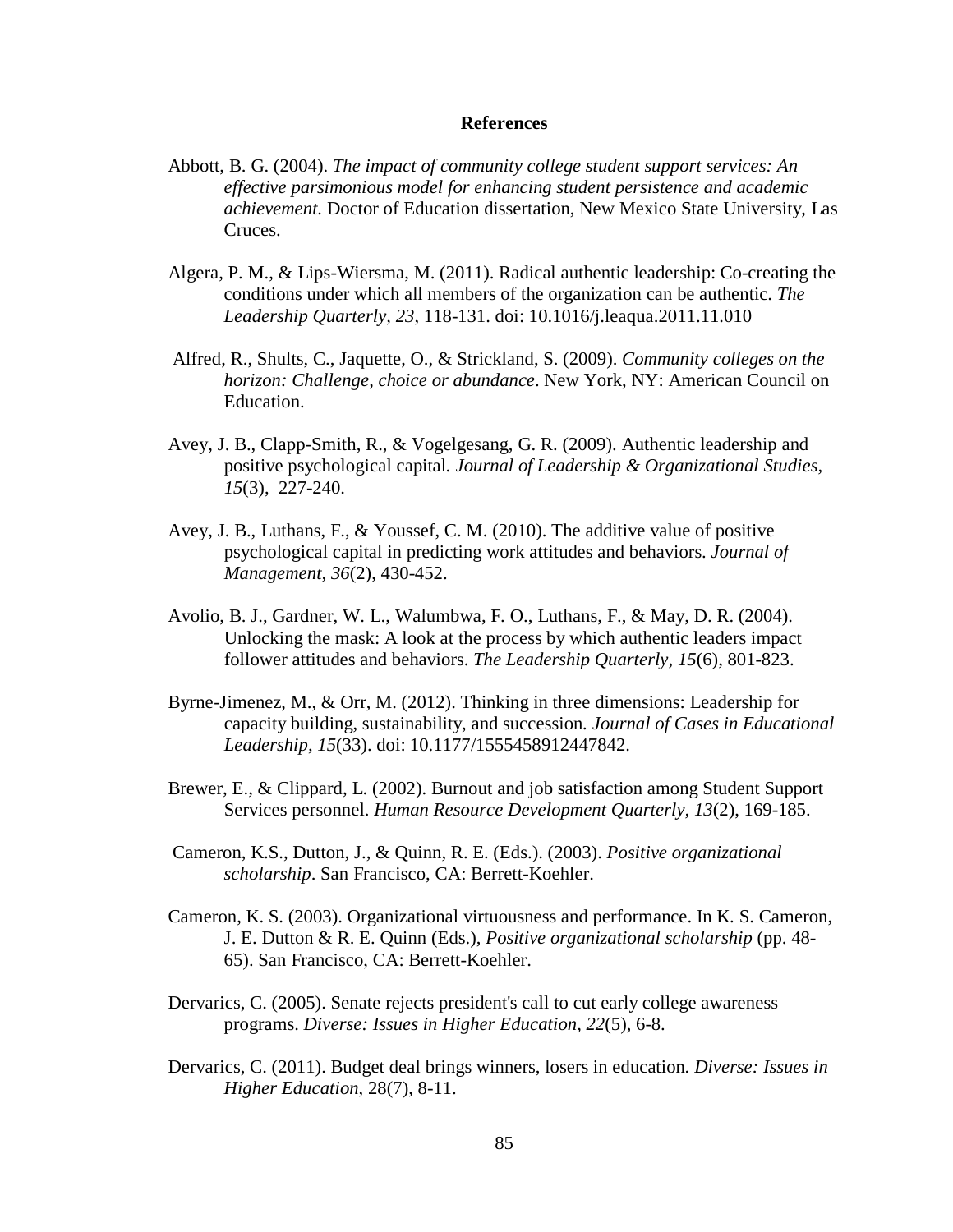- Erkutlu, H. (2012). The impact of organizational culture on the relationship between shared leadership and team proactivity. *Team Performance Management, 18*(1), 102-119. doi: 10.1108/13527591211207734.
- Escobedo, G. (2007). A retention/persistence intervention model: Improving success across cultures. *Journal of Developmental Education, 31*(1), 12-37.
- Federal TRIO Programs (2010). Retrieved from [http://www2.ed.gov/about/offices/list/ope/trio/index.html#programs.](http://www2.ed.gov/about/offices/list/ope/trio/index.html%23programs)
- Fitzpatrick, J. L., Sanders, J. R., & Worthen, B. R. (2004). *Program evaluation: Alternative approaches and practical guidelines* (3rd ed.). Boston, MA: Allyn and Bacon.
- Fredrickson, B. L., & Losada, M. F. (2005). Positive affect and the complex dynamics of human flourishing. *American Psychologist, 60*(7), 678-686.
- Gibson, T. J. (2003). *The role of TRIO-Student Support Services for students who persist in college.* Doctoral Dissertation, Johnson and Wales University, Providence, RI.
- Gladieux, L. E., & Swail, W. S. (2000). Beyond access: Improving the odds of college success. *Phi Delta Kappan, 81*(9), 5.
- Hamel, G., & Prahalad, C. K. (2005). Strategic Intent. (cover story). *Harvard Business Review*, *83*(7/8), 148-161.
- Hoy, W., & Tarter, C. J. (2011). Positive psychology and educational administration: An optimistic research agenda. *Educational Administration Quarterly, 47*(3), 427- 445. doi: 10.1177/0013161X10396930.
- Jean, R. (2011). Bootstraps: Federal TRIO Programs, if funded, could help close income gap. *New England Journal of Higher Education*, *9/5*, 1.
- Kelley-Hall, K. (2010). *The role of student support services in encouraging student involvement and its impact on student perceptions and academic experiences.* Doctor of Education Dissertation, Clemson University, South Carolina.
- Komives, S. R., & Woodward, D. B. J. (2003). *Student services: A handbook for the profession* (4<sup>th</sup> ed.). San Francisco, CA: Jossey-Bass.
- Krause, S. (2007). *Case study of TRIO Student Support Services programs for nontraditional students at selected Midwestern universities.* Doctoral dissertation, University of South Dakota, SD.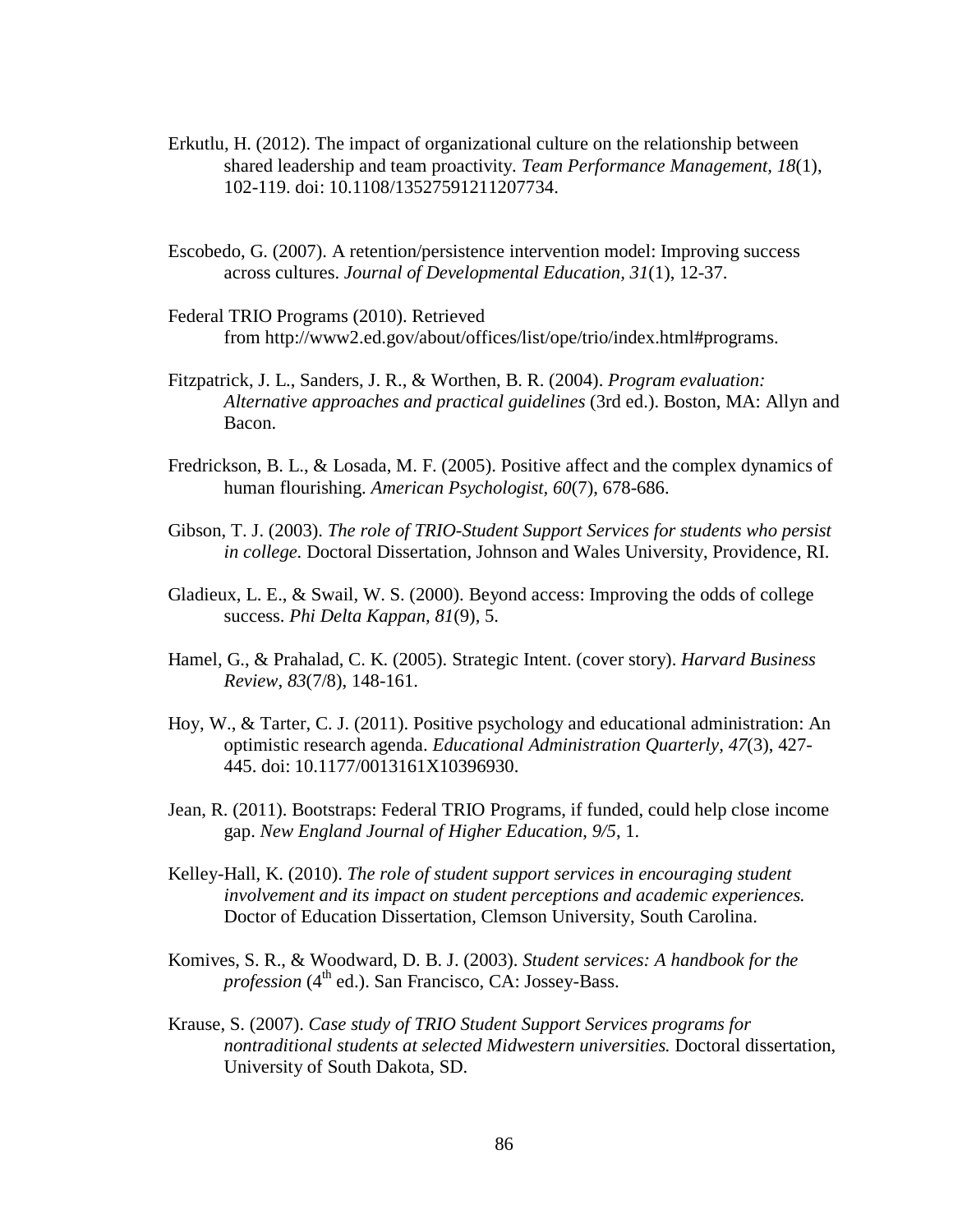- Lutgen-Sandvik, P., Riforgiate, S., & Fletcher, C. (2011). Work as a source of positive emotional experiences and the discourses Informing positive assessment. *Western Journal of Communication, 75*(1), 2-27. doi: 10.1080/10570314.2010.536963.
- Luthans, F., Luthans, K. W., Hodgetts, R. M., & Luthans, B. C. (2001). Positive approach to leadership (PAL): Implications for today's organizations. *Journal of Leadership & Organizational Studies, 8*(2), 3-20. doi: 10.1177/107179190100800201.
- Luthans, F., Youssef, C. M., & Avolio, B. J. (2007). *Psychological capital: Developing the human competitive edge*. New York, NY: Oxford University Press.
- Luthans, F., & Youssef, C. M. (2007). Emerging positive organizational behavior. *Journal of Management, 33*, 321-348.
- Mather, Peter C. (2010). Positive psychology and student affairs practice: A framework of possibility. *Journal of Student Affairs Research and Practice. 47*(2), 157-173. doi: 10.2202/1949-6605.6019.
- Merriam, S. B. (1998). *Qualitative research and case study applications in education* (2nd ed.). San Francisco, CA: Jossey-Bass.
- Peterson, C. (2006). *A primer in positive psychology*. New York, NY: Oxford University Press.
- Rayle, A. D., & Chung, K. (2007). Revisiting first-year college students' mattering: Social support, academic stress, and the mattering experience. *J. College Student Retention, 9*(1), 21-37.
- Sanchez, M. C. (2010). *Effectiveness of Student Support Services programs at California community colleges.* Doctor of Education Dissertation, California State University, Fresno, CA.
- Seligman, M. E. P. (2011). *Flourish: A visionary understanding of happiness and wellbeing*. New York, NY: Simon and Schuster.
- Shults, C. (2008). Making the case for a positive approach to improving organizational performance in higher education institutions. *Community College Review, 36*, 133-159.
- Shults, C. (2009). *The impact of presidential behaviors on institutional movement towards greater abundance in community colleges: An exploratory study.* Ph.D. dissertation, University of Michigan, MI.
- Stake, R. E. (1995). *The art of case study research*. Thousand Oaks, CA: Sage.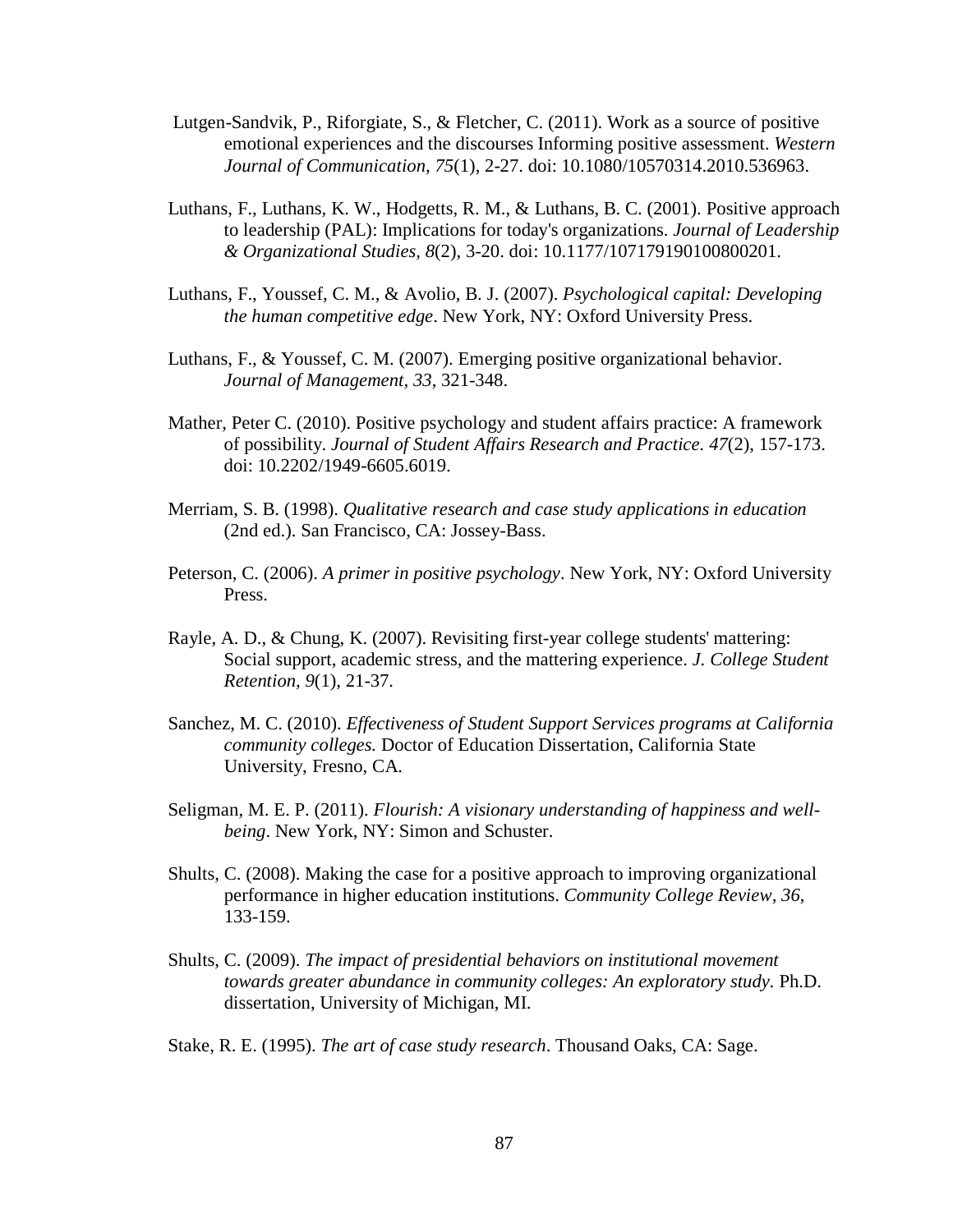Student support services program (2010). Retrieved from *[http://www2.ed.gov/programs/triostudsupp/index.html.](http://www2.ed.gov/programs/triostudsupp/index.html)*

Student support services (2012). 34 e-C.F.R. pt. 646.

- Thomas, E. P., Farrow, E. V., & Martinez, J. (1998). A TRIO program's impact on participant graduation rates: The Rutgers University Student Support Services Program and its network of services. *The Journal of Negro Education, 67*(4), 15.
- Tovar, E., & Simon, M. A. (2006). Academic probation as a dangerous opportunity: Factors influencing diverse college students' success. *Community College Journal of Research & Practice, 30*(7), 547-564.
- TRIO and other educational opportunity programs (2010). Retrieved August 5, 2012, from [http://www.cas.edu/index.php/standards/.](http://www.cas.edu/index.php/standards/)
- TRIO home page (2010). Retrieved from [http://www2.ed.gov/about/offices/list/ope/trio/index.html#programs.](http://www2.ed.gov/about/offices/list/ope/trio/index.html%23programs)
- Wallace, D., Ropers-Huilman, B., & Abel, R. (2004). Working in the margins: A study of university professionals serving marginalized student populations. *NASPA Journal, 41*(3), 18.
- Walsh, J. (2000). *Unique and effective practices for TRIO Student Support Services programs.* Kankakee, IL: Kankakee Community College.
- Weick, K. E. (2003). Positive organizing and organizational tragedy. In K. S. Cameron, J. E. Dutton & R. E. Quinn (Eds.), *Positive organizational scholarship: Foundations of a new discipline* (pp. 66-80). San Francisco, CA: Berrett-Koehler.
- Yang, S.-B., & Choi, S. O. (2009). Employee empowerment and team performance: Autonomy, responsibility, information, and creativity. *Team Performance Management, 15*(5), 289-301. doi: 10.1108/13527590910983549.
- Yin, R. K. (2009). *Case study research: Design and methods* (4th ed.). Los Angeles, CA.: Sage.
- Yin, R. K. (2011). *Qualitative research from start to finish*. New York, NY: Guilford Press.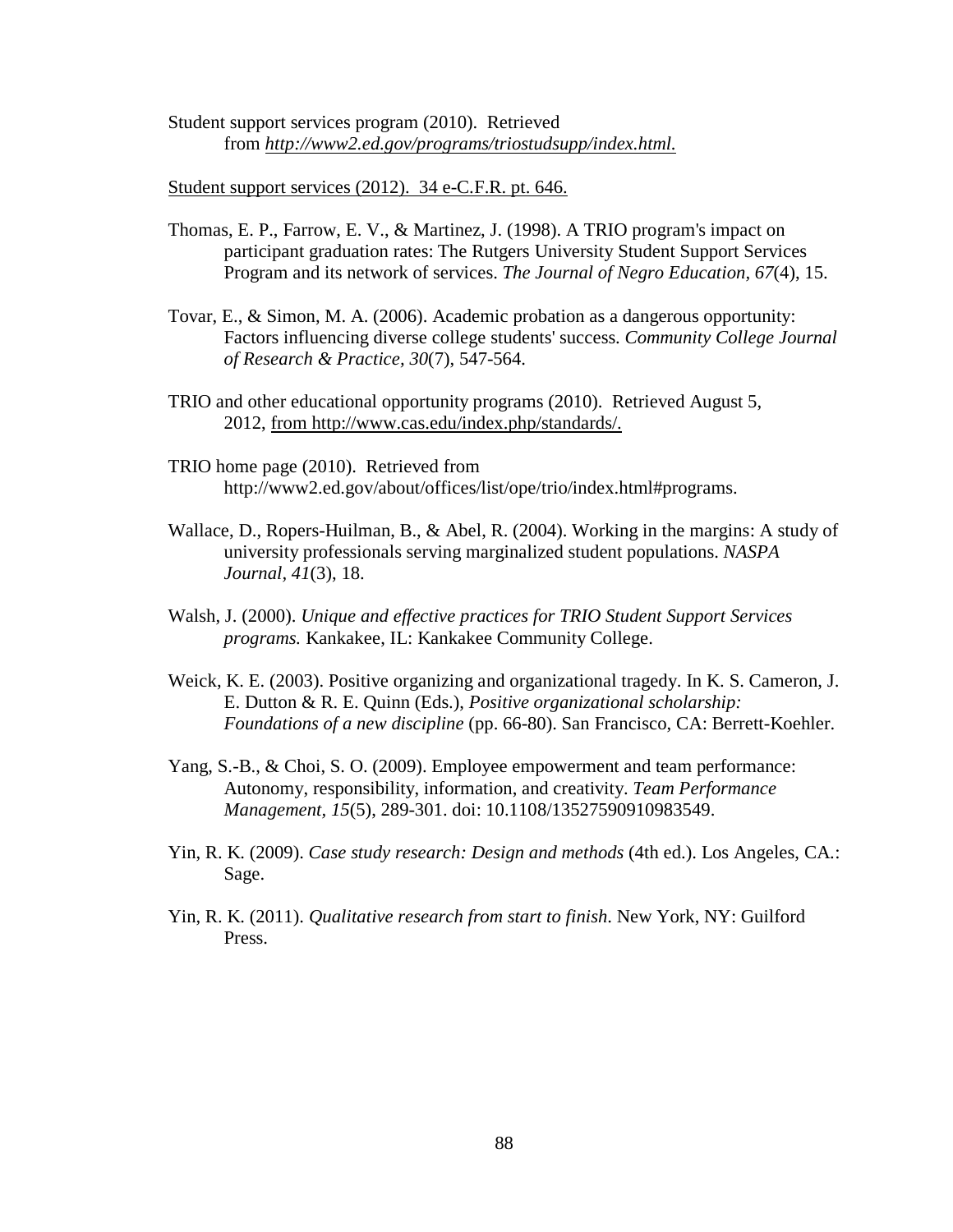#### **Chapter 4**

# **Enhancing Positive Team Dynamics in a Community College Virtual Coaching Network**

The mission of the coaching network is to reach the seemingly conflicting goals of enrolling thousands of community college students while addressing the educational and employability needs of "one student, one job at a time" as described in the 2010-2016 KCTCS Business Plan"(2011). I argue that in order to fulfill this mission, this network's culture must put people first, leverage intangible resources, and provide its members with autonomy and support from their leadership. In addition, following protocols that enhance their ability to work virtually, it is possible that the members of this network can perform above and beyond expectations.

The benefit of putting people first and treating people as people was demonstrated in research of high performing community colleges (Alfred et al., 2009) and is applicable to this coaching network. While the influence on student success cannot always be traced directly to advising and support services, an organization with a people-focused culture will appreciate the value of all its members, including those who do not directly generate revenue. The coaches need time and appropriate tools to nurture and develop relationships with students and employees who provide service to students as well. Supported by retention research (Tinto, 2008), the relationships that coaches develop with students and each other (Berry, 2013) can help fulfill the mission of the community colleges and the national mandate to prepare citizens through education and employment to contribute to a recovering economy.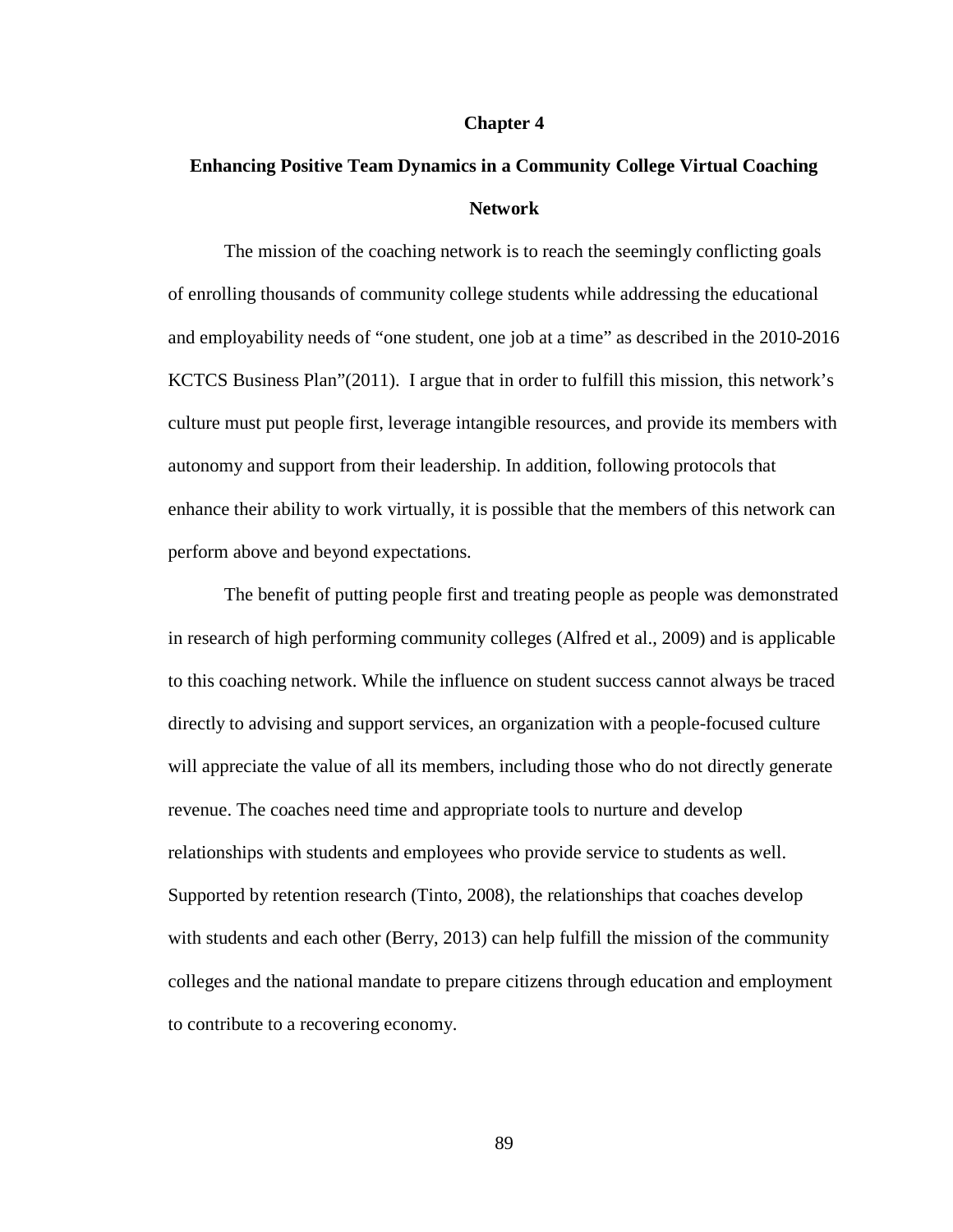Leaders in a high functioning unit are defined as those who have control over resources and are empowered to leverage those resources. These leaders also understand that there are more resources available to them in addition to the tangible resources often identified as budget dollars and technology. While these additional intangible resources cannot be easily quantified, if implemented wisely they can move this coaching network toward greater success. Relationships, leadership qualities, and support for personnel are examples of such intangible resources that are at a leader's disposal.

Lastly, because leveraging resources is such an important part of achieving successful outcomes, anyone empowered to make decisions about the use or allocation of resources is defined as a leader. Therefore, the more leaders leverage and even multiply resources, the greater their chances of achieving exceptional results (Alfred et al., 2009).

A possible solution to this dilemma is based on two cultural components, valuing people as people while using technology and information management to help serve a large number of people attempting to reach educational goals. Recent research conducted by the dissertation team of Berry, Burke, Stapleton, and Young (2013) shows that the practices recommended in this paper can enhance high performance at the unit level of community college functioning. The development of this coaching network and application of these practices serves as a contextual bridge between the benefit of serving one student at a time and the need to educate thousands. Doing this successfully requires leaders who understand the process, prioritize the value of people, and leverage appropriate tangible and intangible resources.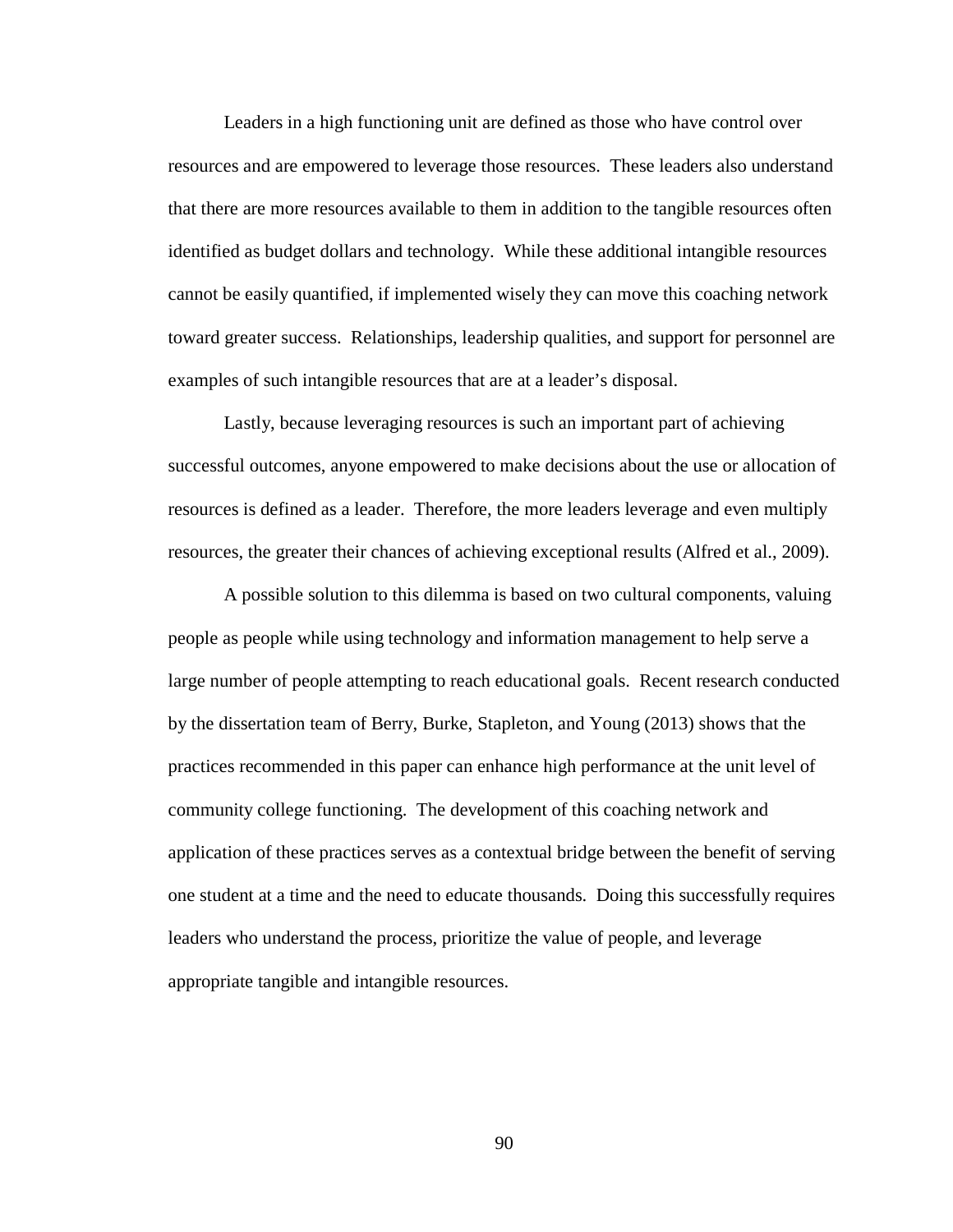#### **Background of Learn on Demand**

Learn on Demand was developed in 2009 under the premise that it would be selfsupporting and as such, removed from the risk of shrinking budgets. This delivery model is an all online program initiated by the Kentucky Community and Technical College System (KCTCS). It distinguishes itself by delivering online credit courses, divided into smaller pieces called modules that a student can begin at any time, attempt to receive credit for prior knowledge, and proceed at his or her own pace toward a specified course end date. Based on a mastery learning approach, students cannot progress to the next module without successfully completing the one before it. Driven by technology, Learn on Demand can enroll thousands of students and start them in college courses very quickly. With this business model, course sections cannot be cancelled for lack of enrollment nor is enrollment restricted because a course or module has reached its student capacity or because a facilitator is unavailable which are situations that can occur often in a more traditional delivery model.

The business model for Learn on Demand pays instructors, called facilitators, per student per module as soon as the each student course becomes available for the student to work on. This is based on the student-selected start date. The original model expected students to pay as they go, taking one module or course at a time based on the condition that payment is what allows the student access to the module or course.

The first three years of Learn on Demand showed that the program can be effective and that self-paced works very well for many students, especially those who need independence and flexibility or who would otherwise delay higher education enrollment. Despite its appeal, Learn on Demand enrollment did not meet enrollment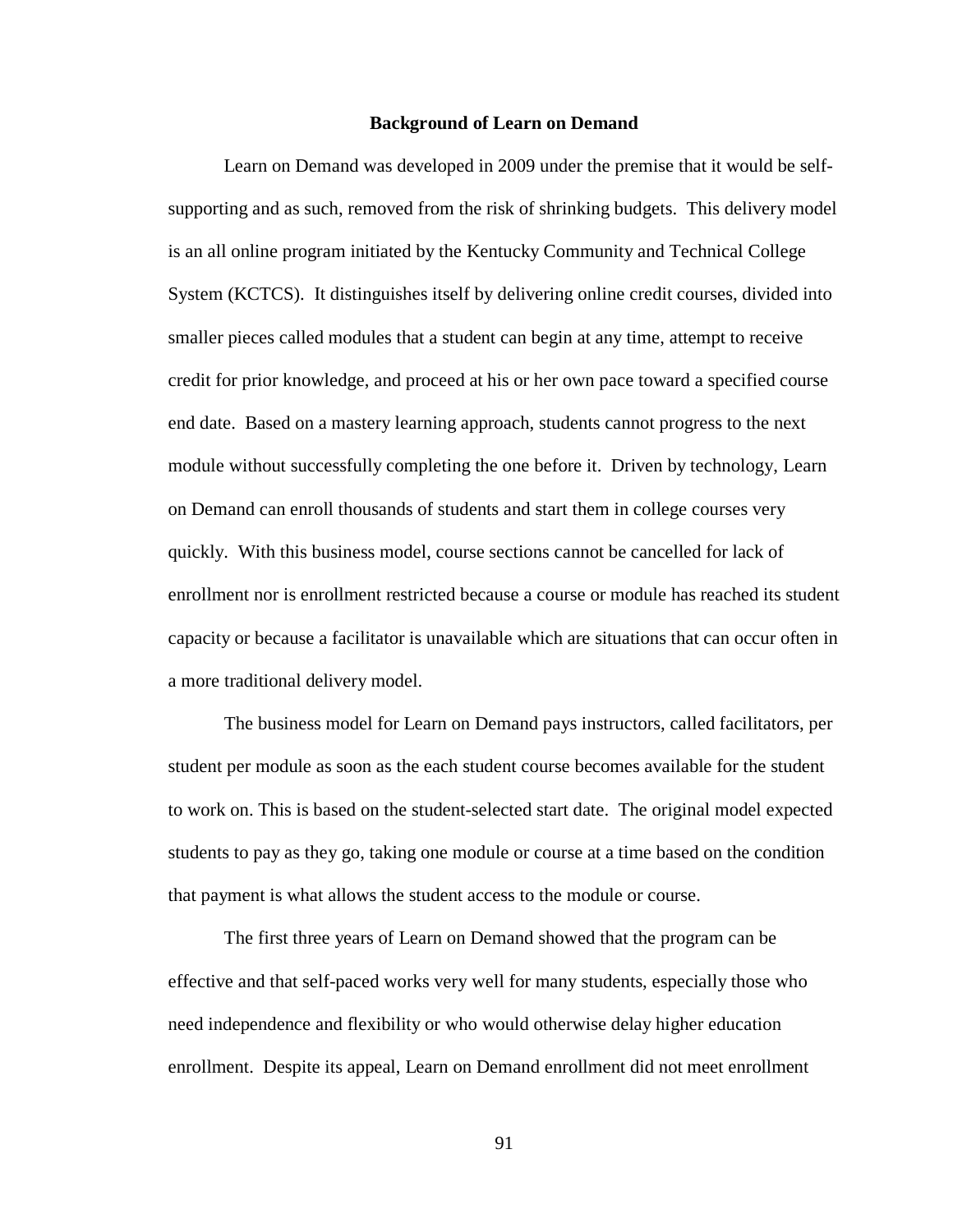expectations because citizens were unwilling and unable to pay for modules up front without using federal financial aid. Consequently, the rise in unemployment and diminished personal assets for college tuition reduced the number of students both interested and able to enroll in Learn on Demand. However, two important findings resulted from the first three-year delivery of courses.

First, the success rate for Learn on Demand students in terms of grade point averages appeared to be higher using the same evaluation methods used for students in more traditional programs. Several things that differentiated Learn on Demand could account for these findings. One difference is that the mastery learning model does not allow students to move forward until they have mastered the current material and secondly students paying for their own courses, sets a higher cost for failure. Also, when financial aid assistance did become available for Learn on Demand students, they risked losing their aid more easily than traditional students because guidelines for withdrawals and failures were more stringent. These strict requirements, served to filter out students who would not or could not meet the standards. While research has not been conducted to determine possible causes for the success, the result was used as a talking point when promoting the program to educators.

In the second important finding, administrators discovered that innovative practices such as a 24/7 outsourced call center and new types of software could be easily piloted using the small population of Learn on Demand students before scaling up to the entire student populations of all sixteen colleges. For example, the 24/7 outsourced helpdesk was established when the Learn on Demand program was rolled out. Helpdesk personnel and website materials continue to answer 90% of student and prospect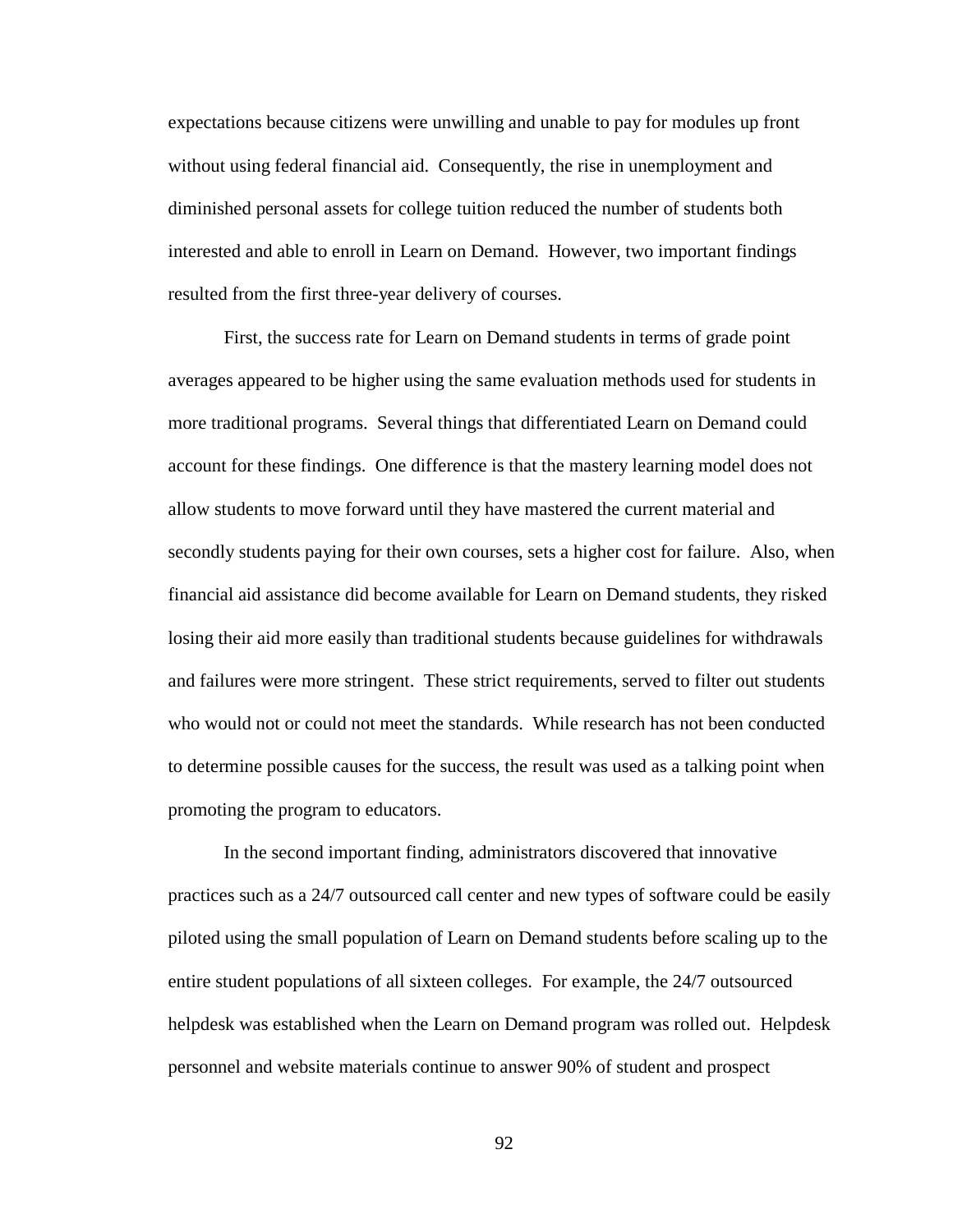questions about Learn on Demand through calls, chats, and emails. In addition, data collected from helpdesk calls indicate that the majority of questions asked concerned other student service issues unrelated to Learn on Demand. At the onset, 10% of unanswered questions were forwarded to two college employees called Tier 2, who represented Learn on Demand for all sixteen colleges in the system. The use of helpdesk personnel saved money and offered quick responses with quantifiable results that appeared to take care of the majority of student problems.

Tier 2 personnel worked as liaisons between the outsourced helpdesk and all the colleges. In addition, they worked directly with students and gathered weekly enrollment data for administrative reporting. While Learn on Demand program offerings and enrollment grew based in part on the efforts of these two service personnel, Tier 2 did not receive the additional assistance promised making it difficult to provide adequate services for the students needing more than helpdesk general enrollment assistance. However, their responsibilities became the model for those who are now coaches. Unmet needs included continuous support and academic advising necessary to move students toward the completion of certificates, diplomas, and degrees. Increased enrollment for Learn on Demand was realized when federal financial aid could be used to cover the cost of Learn on Demand courses. But the lack of adequate advising and continuous support remained a problem in addition to the quandary of applying rigid federal financial aid guidelines to a flexible registration process.

The original solution to Learn on Demand advising needs was the solicitation of at least two academic advisors from each of the sixteen KCTCS colleges. This process floundered because while volunteer advisors were familiar with the programs, they had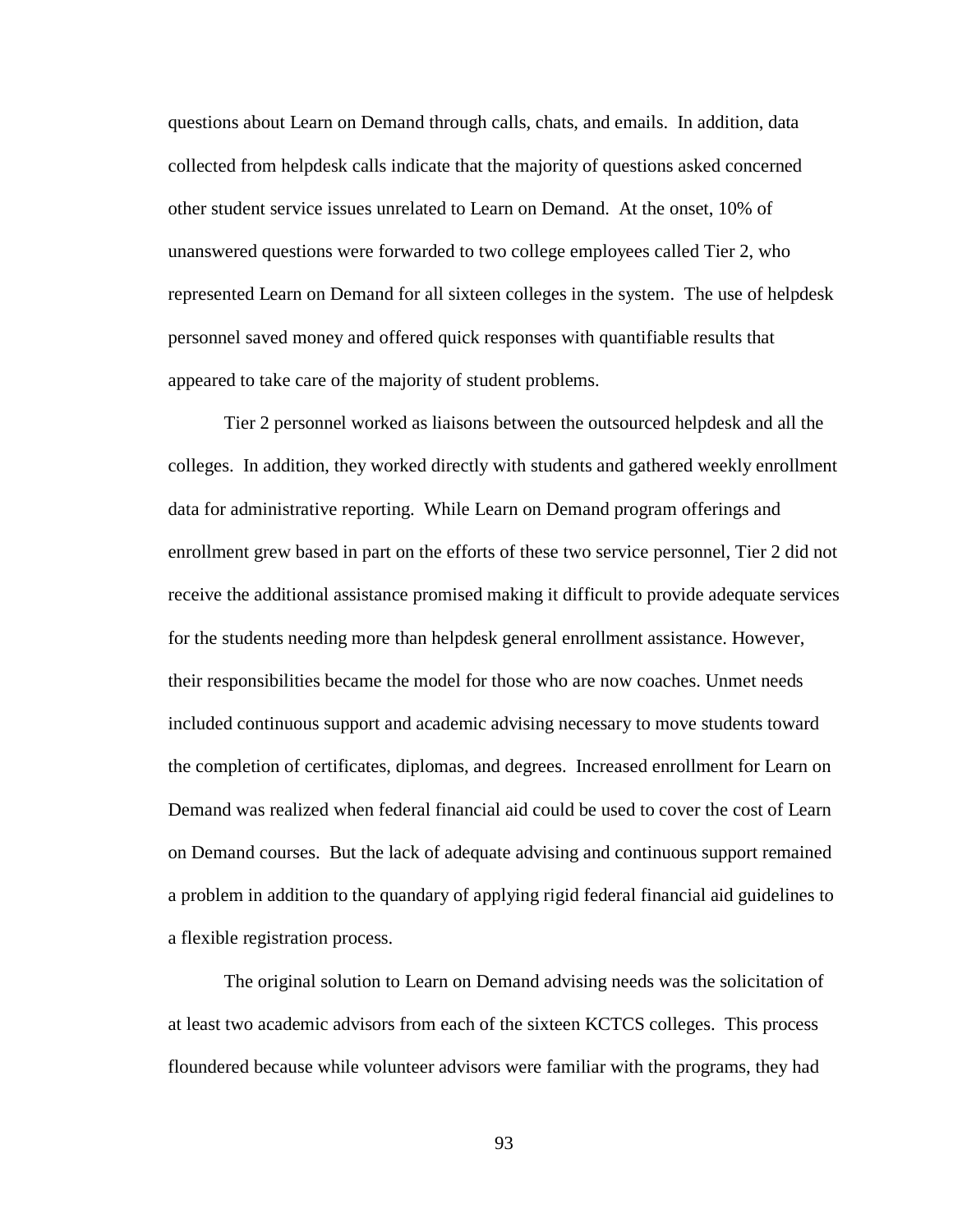neither the time nor incentive to take on this additional role. The conflicting mission of high enrollments and individual student service became obvious as the two Tier 2 personnel began to take on the role of academic advisors while never officially recognized as such. The question arose: how do we facilitate student success for the thousands of students enrolled in this program and include the KCTCS goal of one student, one job at a time?

# **Developing an Advising Model**

A Complete College America Grant awarded to the Commonwealth of Kentucky in 2011 (Fulton, 2011) seemed to provide a solution to the dilemma of serving and advising students one-at-a-time. The solution would revolve around the purchase and implementation of software and technology to be rolled out on a grand scale. Its purpose was to assist the mass of students anticipated to benefit from newly developed Learn on Demand college readiness courses and testing processes. College readiness helps students who are not prepared to succeed at college courses but it differs from more traditional developmental programs because of its design to move students more quickly toward their educational goals. College readiness is based on the Learn on Demand modular mastery concept. The software budgeted through this grant, would also benefit current Learn on Demand students and those who are college ready.

Purchased with an eye toward the future and seen as a wise investment, the technology and software designed for the college readiness process would eventually be distributed to the entire system's teaching and advising population. In addition to technology, a nationally recognized advising consultant was contracted to prepare newly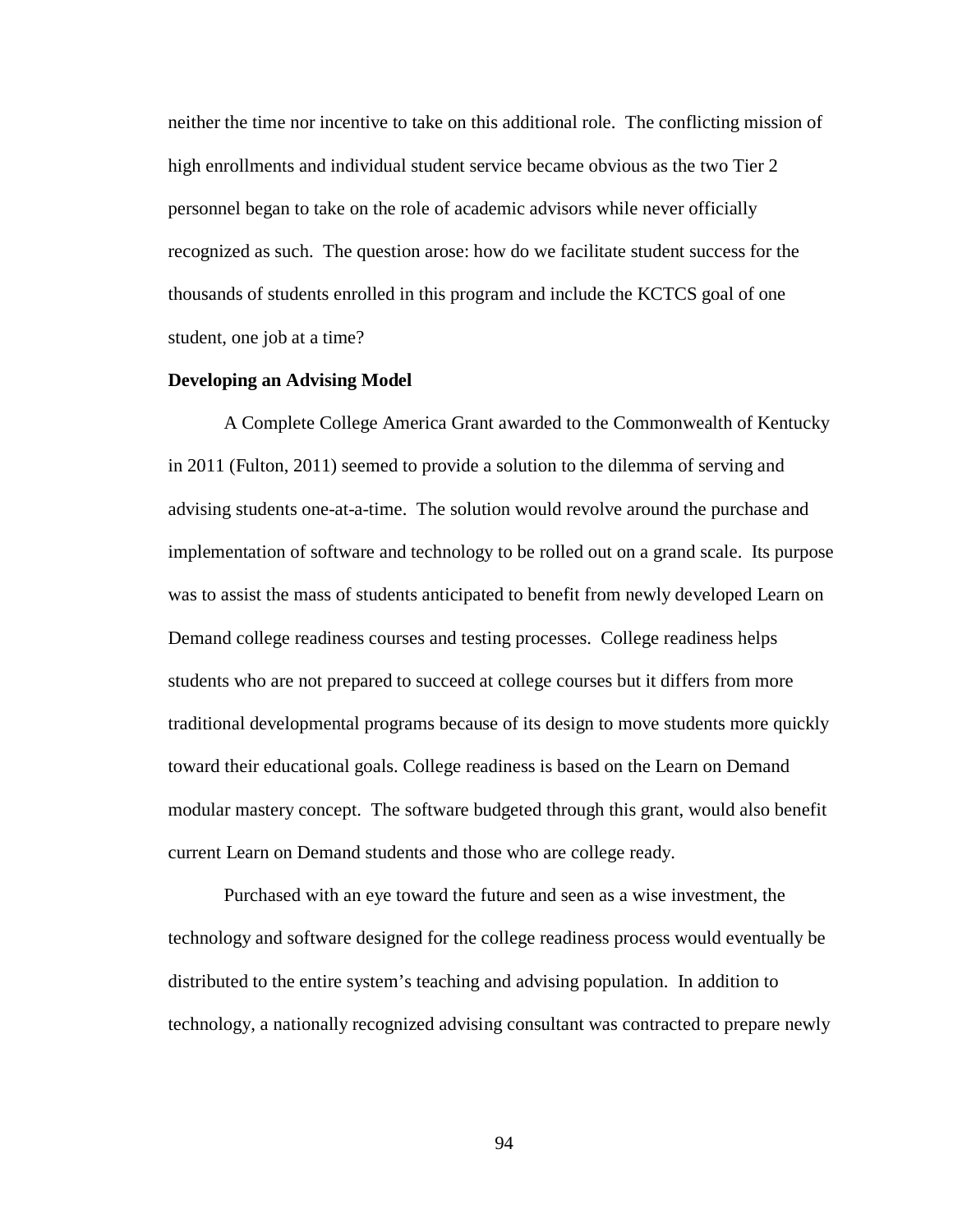selected volunteers now termed college readiness advisors to guide students toward completion.

This additional funding and prior challenges with Learn on Demand student advising prompted the selection of a group of college readiness advisors already holding fulltime positions to be used as a pilot for advising the new group of Learn on Demand students who are not college ready. These advisors were expected to assist developmental students not previously targeted for Learn on Demand with the new college readiness program. As with previously selected academic subject matter volunteer advisors, it became obvious that college readiness advisors could not fulfill either the grant or the KCTCS mission because of competing demands.

Decision makers then broadened their focus from using enterprise software as the sole solution to advising challenges to hiring employees dedicated to carrying out the Learn on Demand mission of enrollment, retention, and completion. Thus the virtual advising network came into existence to provide advising services to all Learn on Demand students anywhere at any time. The improved software could enroll thousands of students while the coaches focus on "one student, one job at a time." .

Like the academic delivery model of Learn on Demand implemented in 2009, this virtual coaching network model offers many challenges and good ideas; some of them are new while others are being revisited. The refocus on dedicated people to comprise the network is among the practices found to contribute to performance above and beyond expectations (Alfred et al., 2009; Berry et al., 2013; Berry, 2013; Shults, 2009). Administrators realized that support personnel have a strong influence on student success even if they do not provide direct revenue. Having only part time advisors had limited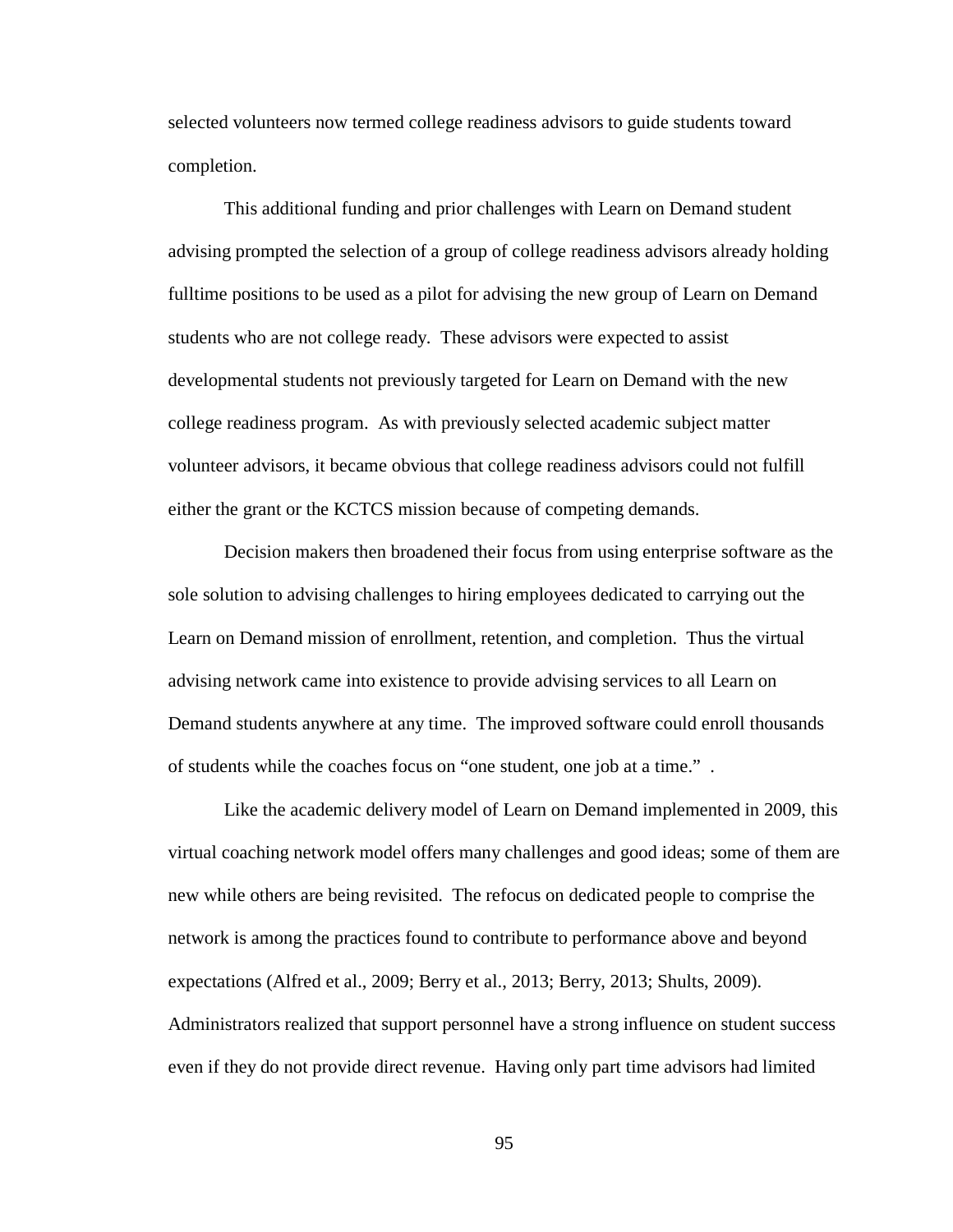the program's possibilities to exceed expectations for success (Alfred et al., 2009; Berry, Burke, Stapleton, & Young, 2013). Tripling the number of dedicated personnel from two Tier 2 personnel to six coaches seemed a solution to the enrollment goal and student success.

# **Virtual Coaching Network Implementation**

The model consists of six success coaches hired specifically to use up-to-date technology that monitors the course progress of Learn on Demand students. This support is expected to perpetuate and increase enrollment while students proceed toward completion of diplomas, degrees, and then transfer to four-year colleges. Administrators promised to hire additional coaches as enrollment increases through additional marketing efforts. A lesson well-learned would be to keep that promise because a trusting relationship between administrators and personnel is crucial to the success of this or any network (Berry et al., 2013, Alfred et al., 2009).

Without a specific limit on workload, impossible expectations can perpetuate burn-out. In the grant funded high-performing service unit described in Chapter Three, the unit members began each year with a fixed number of participants and the option of adding unofficial students if the unit was capable of serving them. In this example, the service providers are the ones who determine if they are able to increase the capacity for service. With this type of role related autonomy, the level of service rarely falls below peak performance. In fact, service personnel have shown to perform with greater success when they have input into their work responsibilities as described in Chapter 2 and studies related to this dissertation.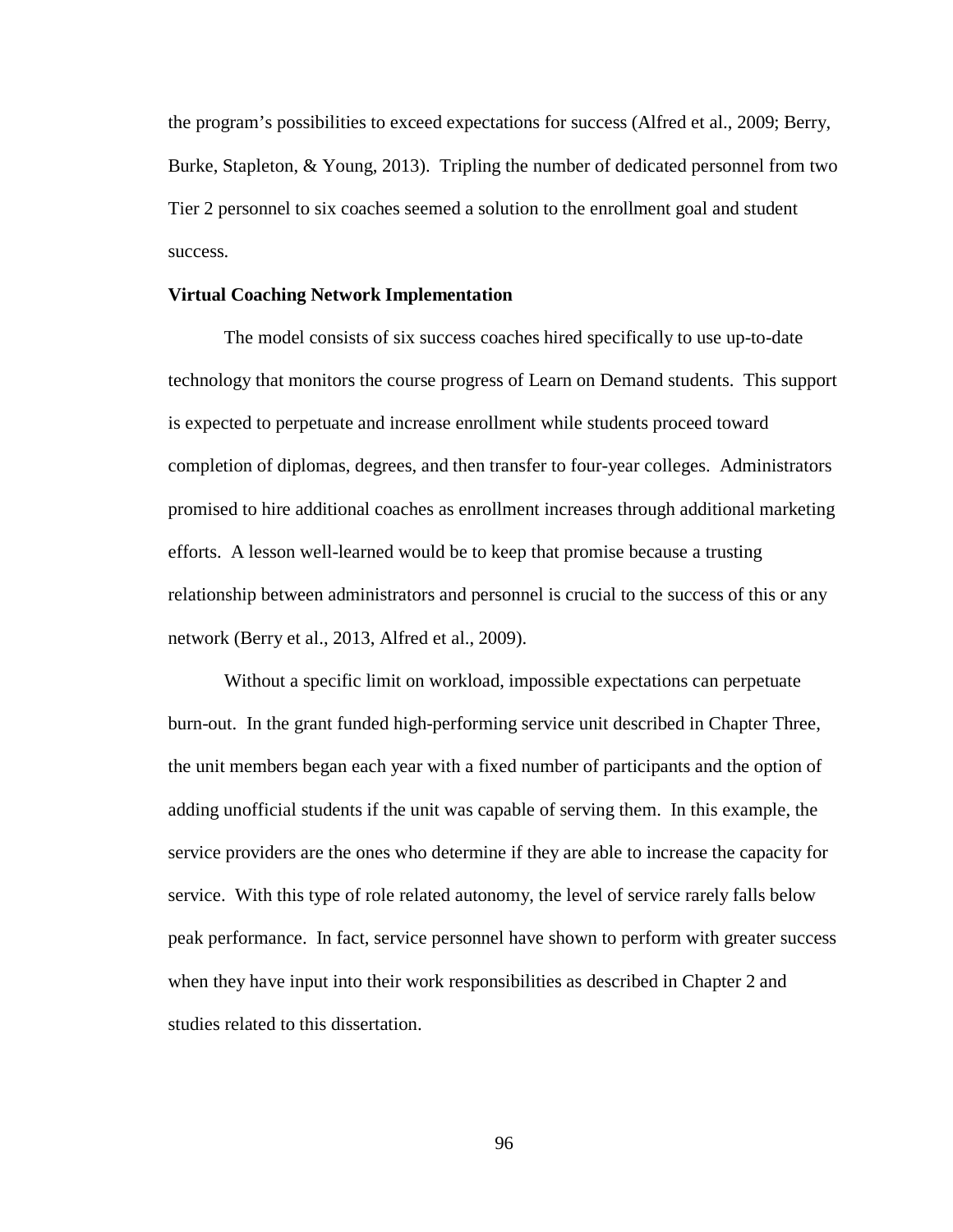However, if parameters are set by administrators and then changed without input from the coaches, these actions can drastically affect morale. To prevent this, weekly reporting numbers for Learn on Demand can be monitored not just for growth rates but also for the size of each coaching workload. Coaches can request assistance when the number of coaches needs to be increased due to a rise in student population. As research indicates, having that autonomy can improve coach effectiveness and job satisfaction (Berry, 2013).

One focus for the coaches is assisting those students who are underprepared for college level work, a population historically difficult to retain and advance through the education pipeline. These students will be part of the college readiness model designed to target student subject-matter weaknesses and decrease the time needed to advance to college level courses. If this model is successful, its design and the premier software used for its implementation will become available to all online community college students not just those choosing Learn on Demand. If administrators have a peoplecentered focus, this retention model will also include Success Coaches, like the ones used for Learn on Demand.

The virtual coaching network is designed around an advising concept that is holistic, comprehensive, longitudinal, and part of the quick response helpdesk model that offers an entire range of student services. Such a design can apply Schlossberg's theory of mattering which simply put, says that it is important for students to feel as if they matter to college personnel and even to fellow students (Santiago, 2007 ). Currently, many coaching responsibilities are similar to those handled by traditional on-campus student affairs professionals such as providing admissions, registration and financial aid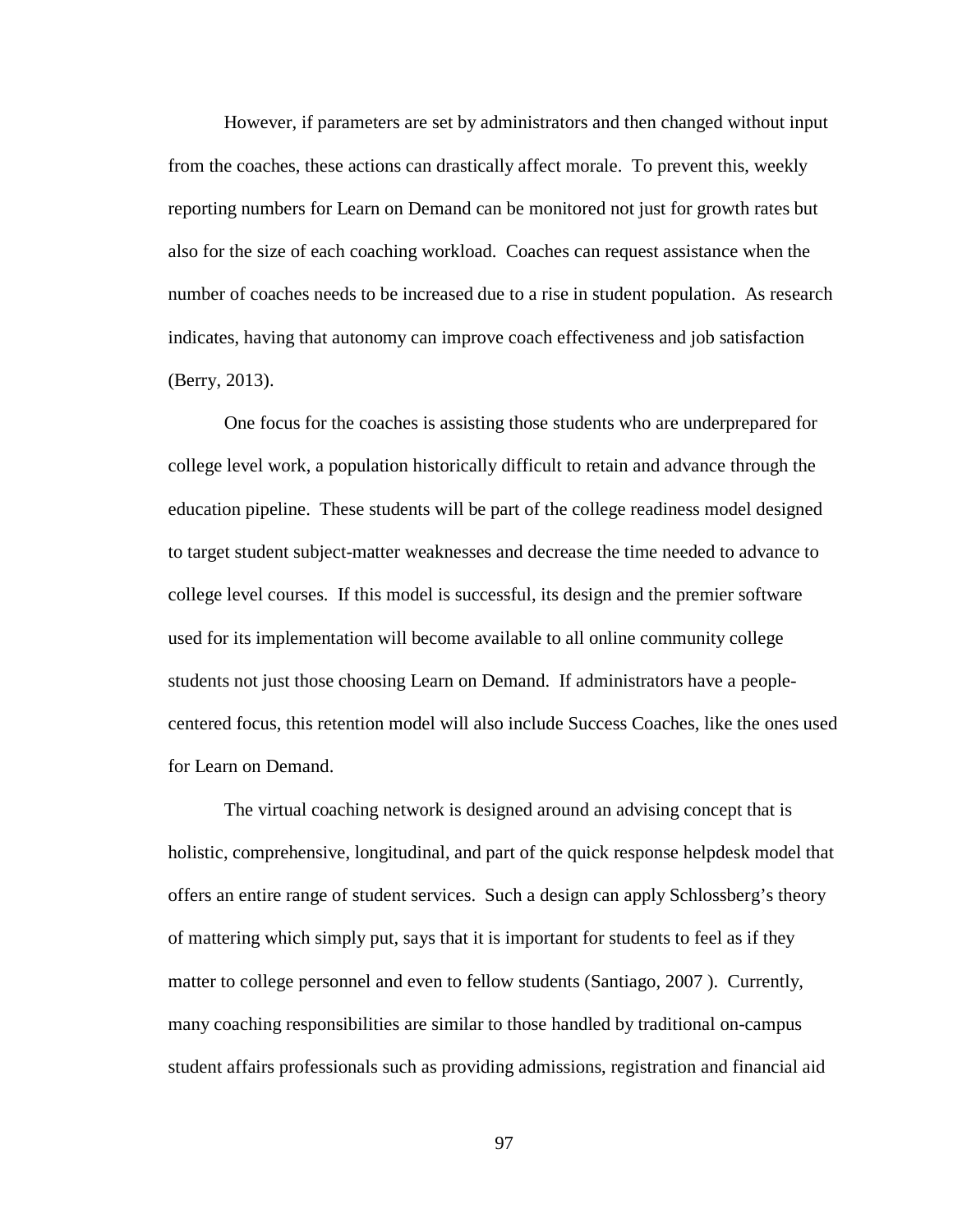assistance. But coaches have the opportunity to provide the benefits of continuous service from first student contact to beyond graduation (Blimling, Whitt & Associates, 1999). However, for Learn on Demand these services must be accessible in a 24/7 and 365 format which means that success for the coaching networking requires greater availability and collaboration between academic and student affairs professionals (Dale & Drake, 2005; Grace, 2002; Kezar, 2001; Schroeder, 1999) from all sixteen KCTCS colleges.

Measurable goals and benchmarks, indicators of the coaching network's success, are defined as total student enrollment and credit hour enrollment per student reported weekly. A cap of 200 students for each coach was raised to 300 after a few months along with additional unforeseen enrollment responsibilities. If this increase from originally defined job parameters remains permanent, it can erode the trust that exists between the coaches and administration. Because the course delivery model is self-supporting, reaching these goals and benchmarks is crucial to program sustainability including coaches' salaries. This need for sustainability can place additional pressure on coaches to meet enrollment demands and also affect the quality of individual interactions. Innovative strategies such as the application of positive psychology principles can help administrators meet enrollment goals and help counteract this distraction by focusing on the original purpose of hiring the coaches to improve student retention and completion rather than increase enrollment. Having a people focused attitude by employing the strategies suggested in this paper can reap benefits far greater than increasing enrollment numbers.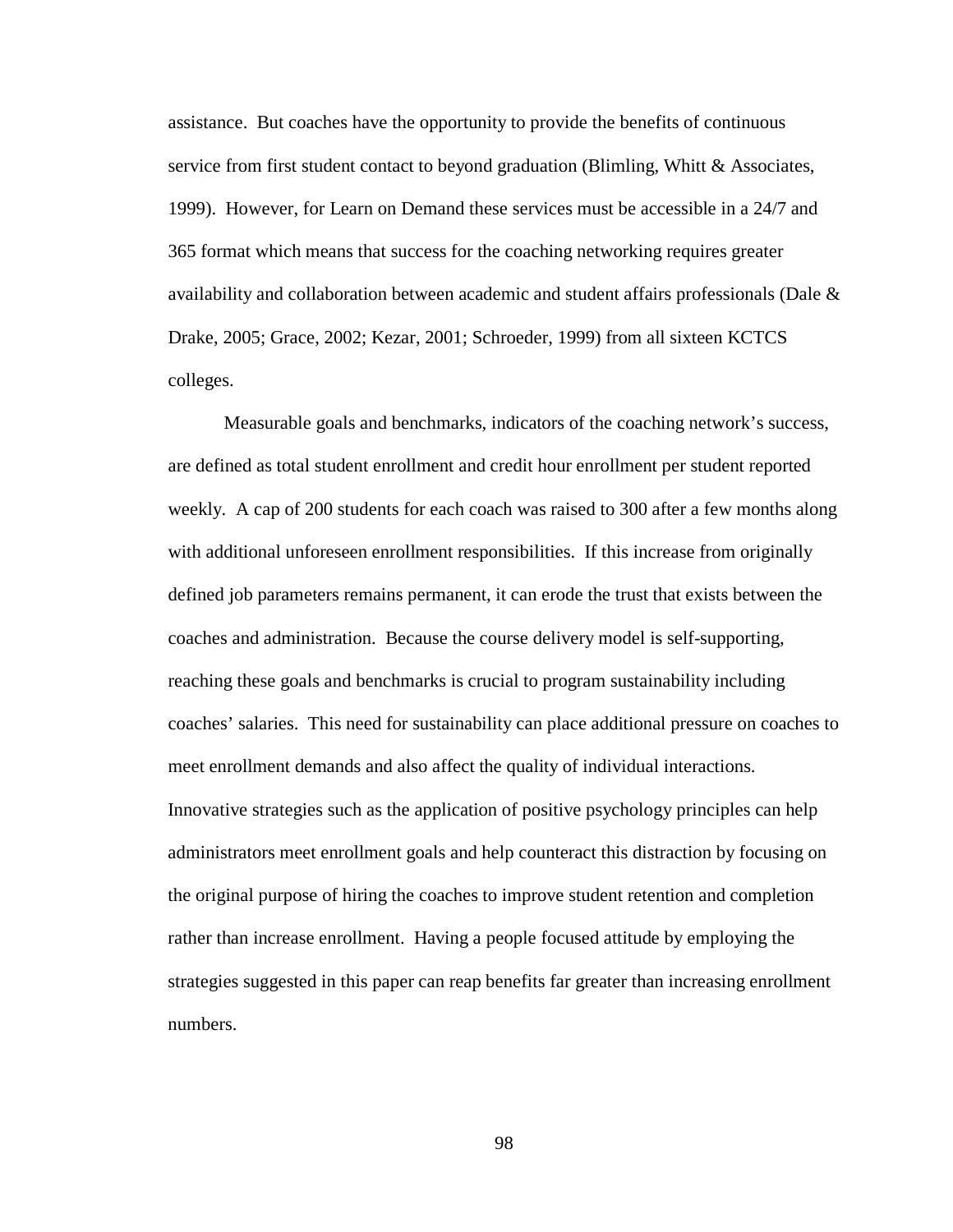Coaches' primary service as described at hiring interviews is to deliver academic and transfer advising along with personal counseling and problem solving. To do this in a holistic manner, they must also be informed on financial aid and other types of student processes. These activities are part of consistent positive support throughout and beyond the student's college career. The coaches take their place within a system often described as a funnel, created to attract and enroll as many students as possible through a massive online enrollment campaign. The original design placed coaches as a reference contact for enrollment specialists, who initiate contact with a student or potential student. Other referrals come from the toll-free helpdesk personnel who field inquiries into the program.

Coaches are meant to function as a contact that will provide direct and continuous service for individual students using a group/individual case management style, one student at a time (Sander, 2008). A priority for hiring a coach is that he/she has a master's degree and the desire to help students be successful. A higher purpose or vision such as student success aside from immediate enrollment goals acts as a powerful motivator, crucial to establishing a successful coaching network (Berry, 2013).

Upon employment, coaches receive laptop computers, dual computer monitors, traveling cases, office supplies, headphones, and an iPhone. In addition, new coaches attend live and virtual training on a minimum of five types of enterprise software. Professional development opportunities include access to and attention from a professional advising consultant and attendance at state, regional, and national advising conferences. The type and length of training is determined by the individual hiring timeframe. The advising consultant indicated in his national blog that his biggest concern for the network was managing the various technological challenges the coaches must face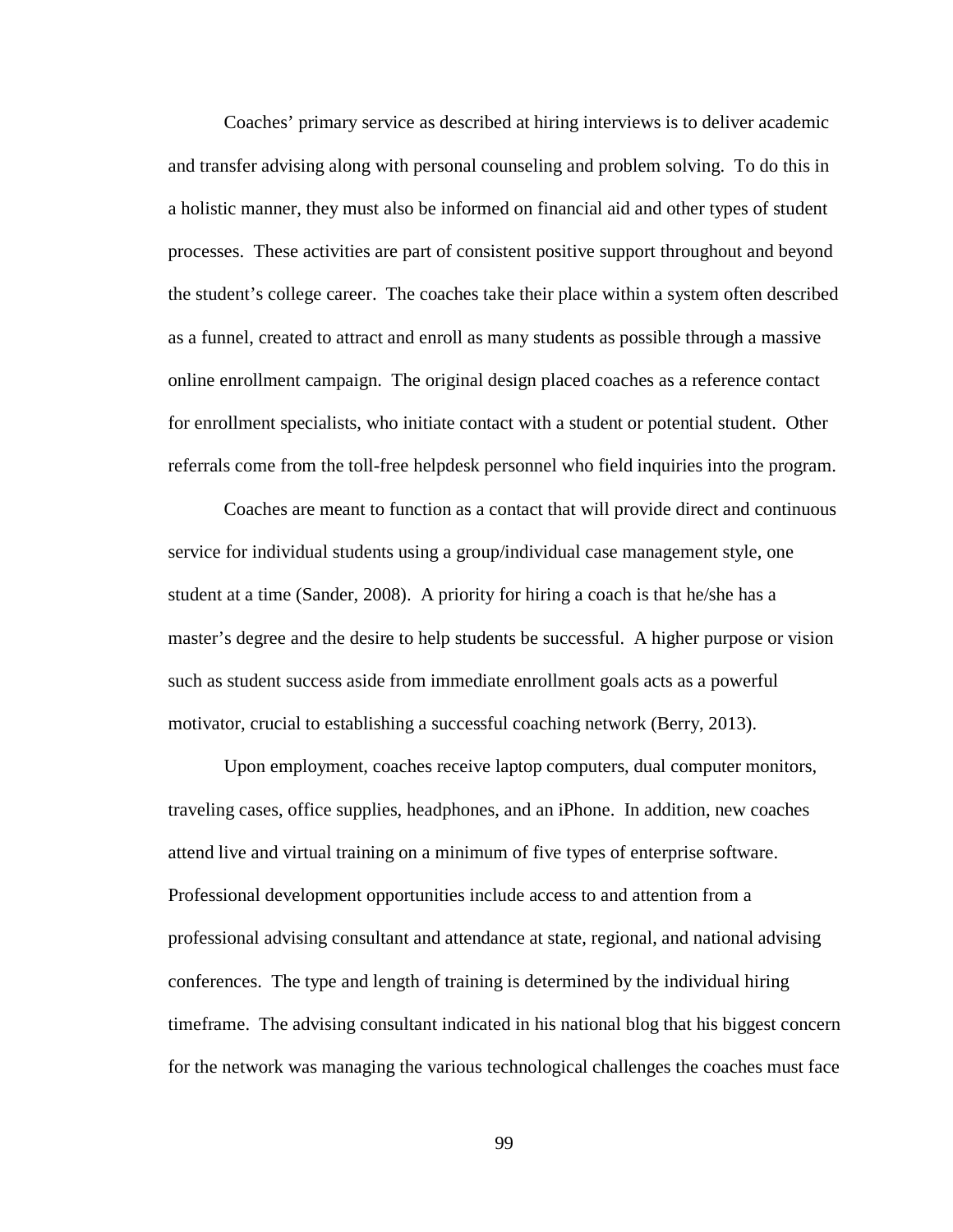(Stoller, 2012). Research on virtual team functioning suggests that this is not the most important challenge a virtual team faces because continued training to develop appropriate technological skills can be provided. (Kirkman, Rosen, Gibson et al., 2002). However, in the case of this network, technology can hinder a coach's ability to provide efficient service and reporting because software programs are not integrated and do not promote end-user efficiency. Instead, they become time-consuming challenges to work around incompatibilities between assigned tasks and software capabilities.

#### **Coaching Challenges**

Virtual coaches face several challenges that cannot be met through the exclusive application of tangible resources. Challenges include (a) overcoming isolation from colleagues, (b) balancing personal responsibilities and on-call hours, (c) successfully maneuvering through higher education bureaucracy, (d) managing software fragmentation, (e) compiling and reporting data, and (f) adjusting to unpredictable changes inherent in the development of any new model. Five challenges identified by virtual team research (Kirkman et al., 2002) expand and overlap those identified for this network. These challenges are: (a) building trust, (b) cohesion, (c) team identity, (d) isolation, and (e) assessment and recognition of team performance. I have combined this series of challenges into four areas that research conducted for this dissertation found crucial to high performance. Areas crucial to all four unit case studies are: (a) building trust; (b) team identity and cohesion; (c) building relationships; and (4) leveraging intangibles.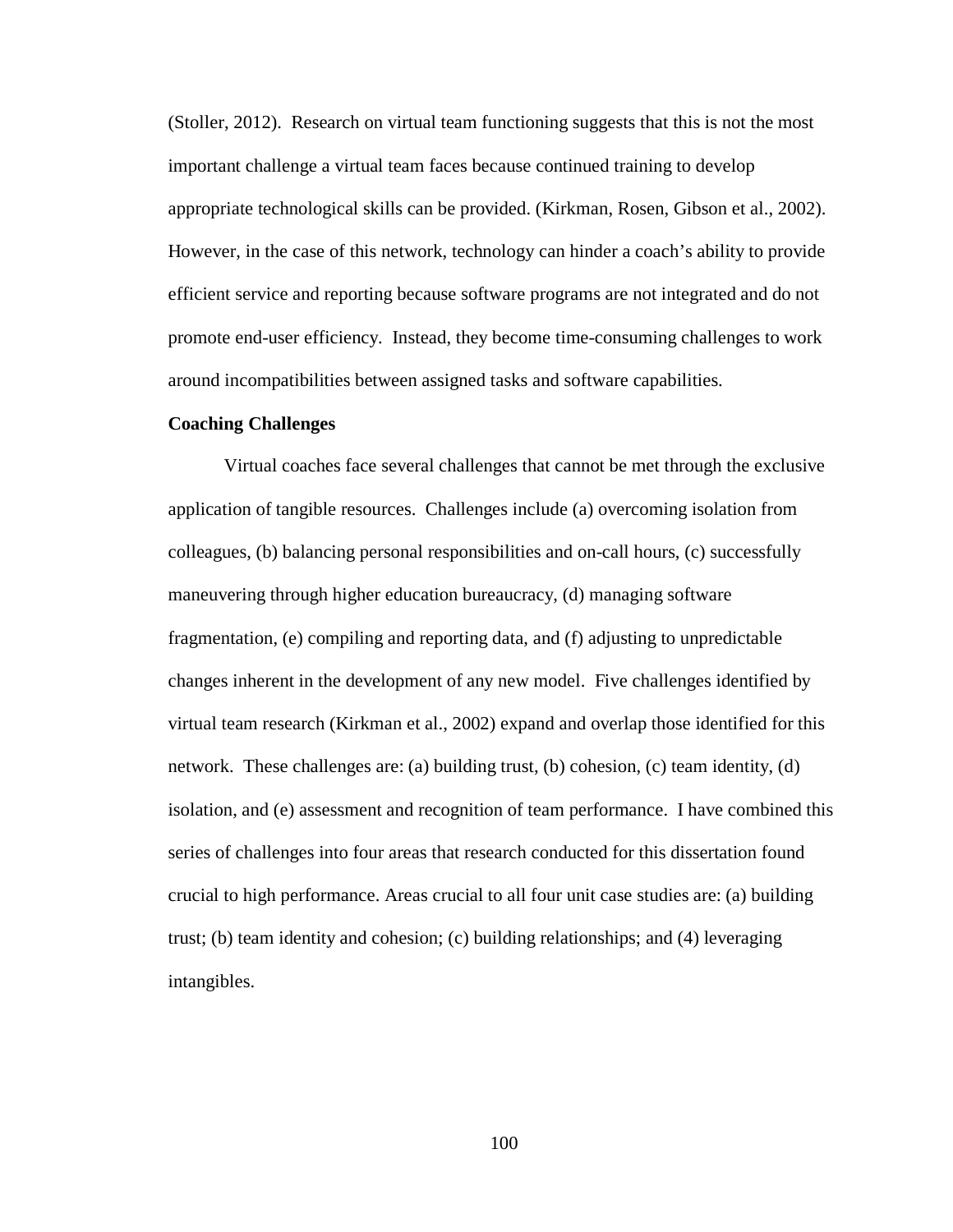## **Meeting the Challenge**

While obstacles can seem rather daunting, the results of the research identifying positive influences on high performing units can help the coaches apply their strengths and leverage available resources to meet and overcome these challenges. These challenges provide specific starting points for applying positive strategies (Gittell, 2003).

Practices found to enhance performance of a service unit include but are not limited to creating a culture that provides autonomy and support, developing relationships inside and outside the unit, and strengthening positive human characteristics such as leadership qualities and psychological capital. The application of these organizational practices can enhance unit functioning plus improve individual job performance and satisfaction (Berry, 2013) while meeting the KCTCS transformation goal of "one student, one job at a time" ("2010-2016 Business Plan", 2011).

When applied, these practices center on the value of people as people in an organization such as the coaches in the network and the students they serve, while leveraging the resources available to them, including the use of technology. This approach appreciates the value of people as an intangible resource that promotes student success where a more common approach assumes a straight line or cause and effect explanation for student success even when student success literature (Dale & Drake, 2005; Grace, 2002; Kezar, 2001; Santiago, 2004; Tinto, 2006) contradicts this line of thinking.

However, Alfred et al. (2009) have shown us that organizations that value people above everything else tend to engage in what is known as capacity building. This means that by leveraging their resources including people, their traits, relationships, strengths,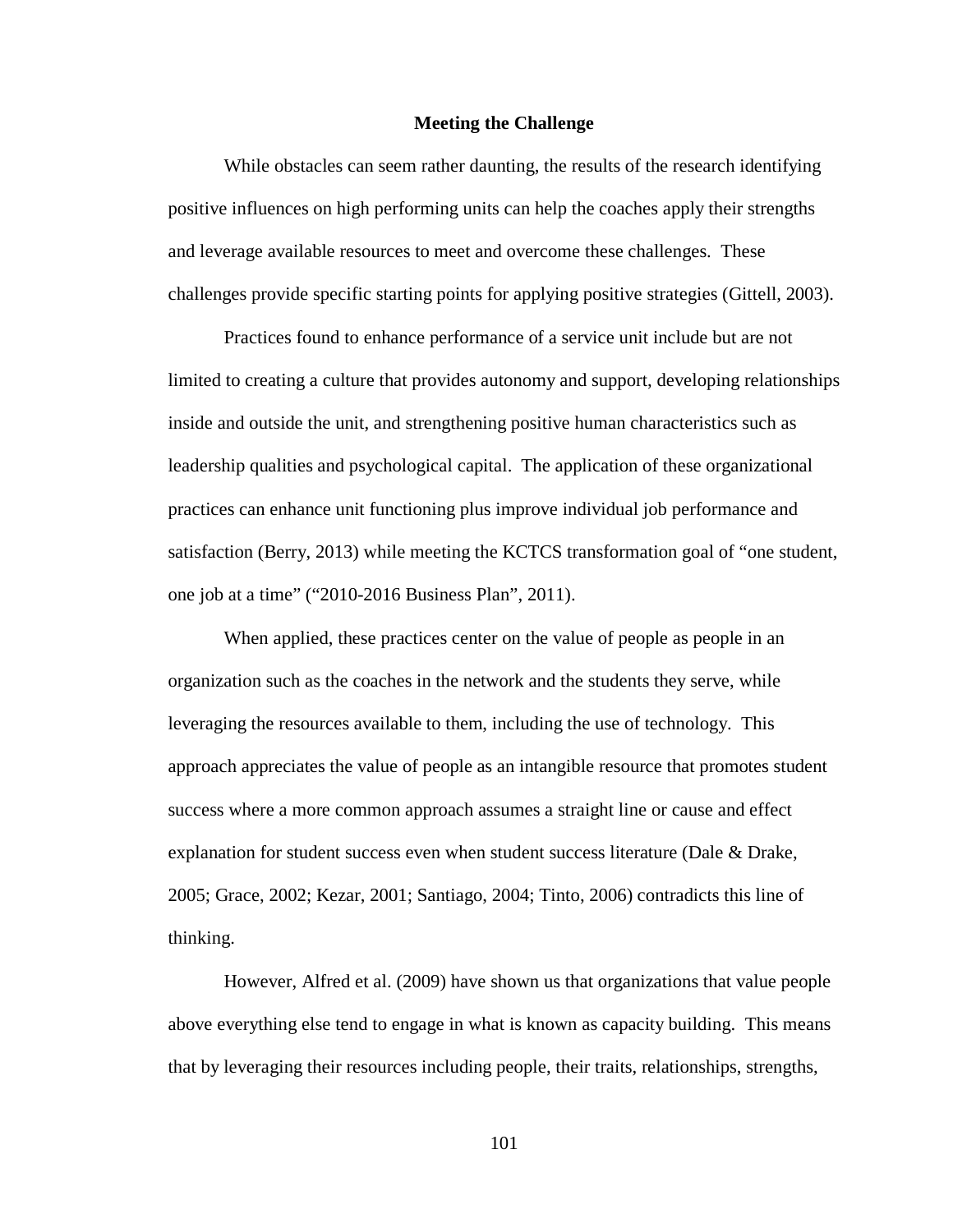and tacit knowledge, organizations can enhance performance and achieve results above and beyond standard expectations. Applying the findings of positive unit research (Berry, 2013; Berry, Burke, Stapleton, and Young, 2013) based on this premise will add a positive dimension to the coaching network's functioning. The result will be an influence on student and coach performance even if tangible resources are diminished (Alfred et al., 2009) or workload grows with increased enrollment. While the resources tapped in this model are freely available, the use of these resources to resolve the conflict between size and service is part of an often unrecognized innovation.

## **Building Trust**

Trust begins with the philosophy of customer service espoused by the organization. If the principle and promise of putting students first remains consistent, then the coaches will have the freedom to utilize their resources both external and internal, tangible and intangible to perform in a way that puts student needs first regardless of enrollment goals or the expense of hiring more coaches.

Berry et al. confirms the importance of leaders developing a culture that engenders trust among the coaches and organizational administrators. Leaders need to be developed at every level of the coaching network and are defined as those who make decisions about the use of resources. Resources include intangibles such as personal strengths and expertise. This autonomy to make decisions about resources also gives the team an opportunity to develop its own identity (Gillett, 2003), another important aspect of team success. With this individual and group autonomy comes a sense of responsibility both individual and collectively to be successful and help each other as described in Chapter Three regarding a grant-funded service unit.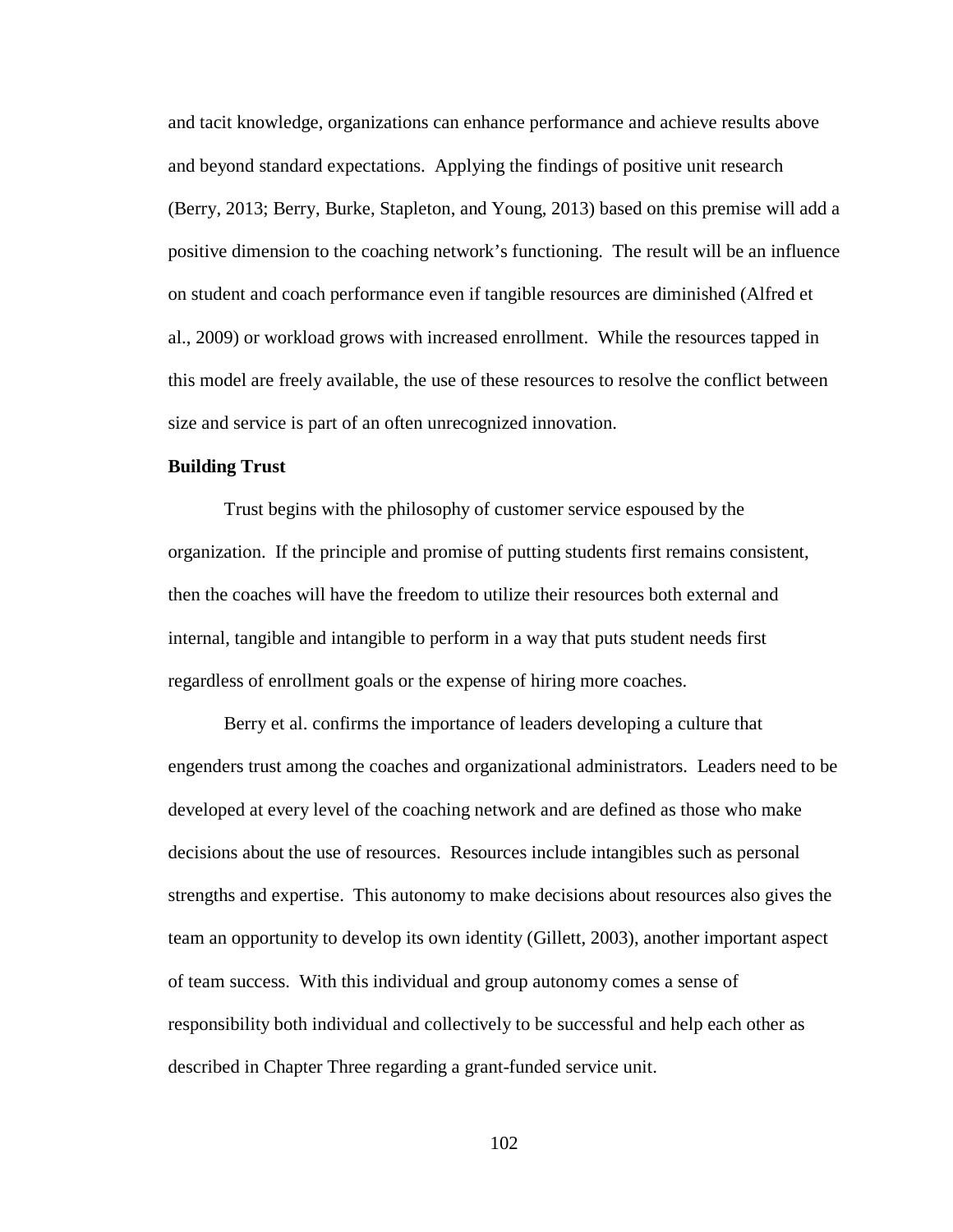Leaders build trust by providing opportunities to keep up to date with changes and encourage suggestions that can improve performance and reduce the stress of a continually increasing workload. Coaches are more willing to make informed decisions and improve processes when they feel supported in risk taking and even possible errors.

## **Team Identity and Cohesion**

Working together, coaches determine how they will be most effective as a team and how to adjust to the frequently changing responsibilities and bureaucratic guidelines. Since how they conduct their work is different from most college organizations, they need to decide how to support each other, leverage various strengths, and adjust schedules to cover on-call responsibilities. A team identity, autonomy, trust, and respect as professionals will develop a cohesion that provides autonomy for coaches. This autonomy allows them to define how they perform their duties and leverage intangible resources. Using this combination of actions, coaches build the capacity of their network's performance (Alfred et al., 2009).

A cohesive team identity means that team members share a vision that is crucial to exceeding minimum requirements. High functioning units have been found to use a vision that describes what they see as their purpose over and above the formal requirements they are asked to report. As with the unit described in Chapter Three and the library unit in Chapter Two (Stapleton, 2013) coaches care about student success and will do whatever it takes to assist them. Another discovery in the study of high performing units is that successful teams develop a motto or informal mission that describes how they plan to fulfill the vision (Stapleton, 2013). In the case of the coaches, this might be "students first" or "whatever it takes" or "if you succeed, we succeed" or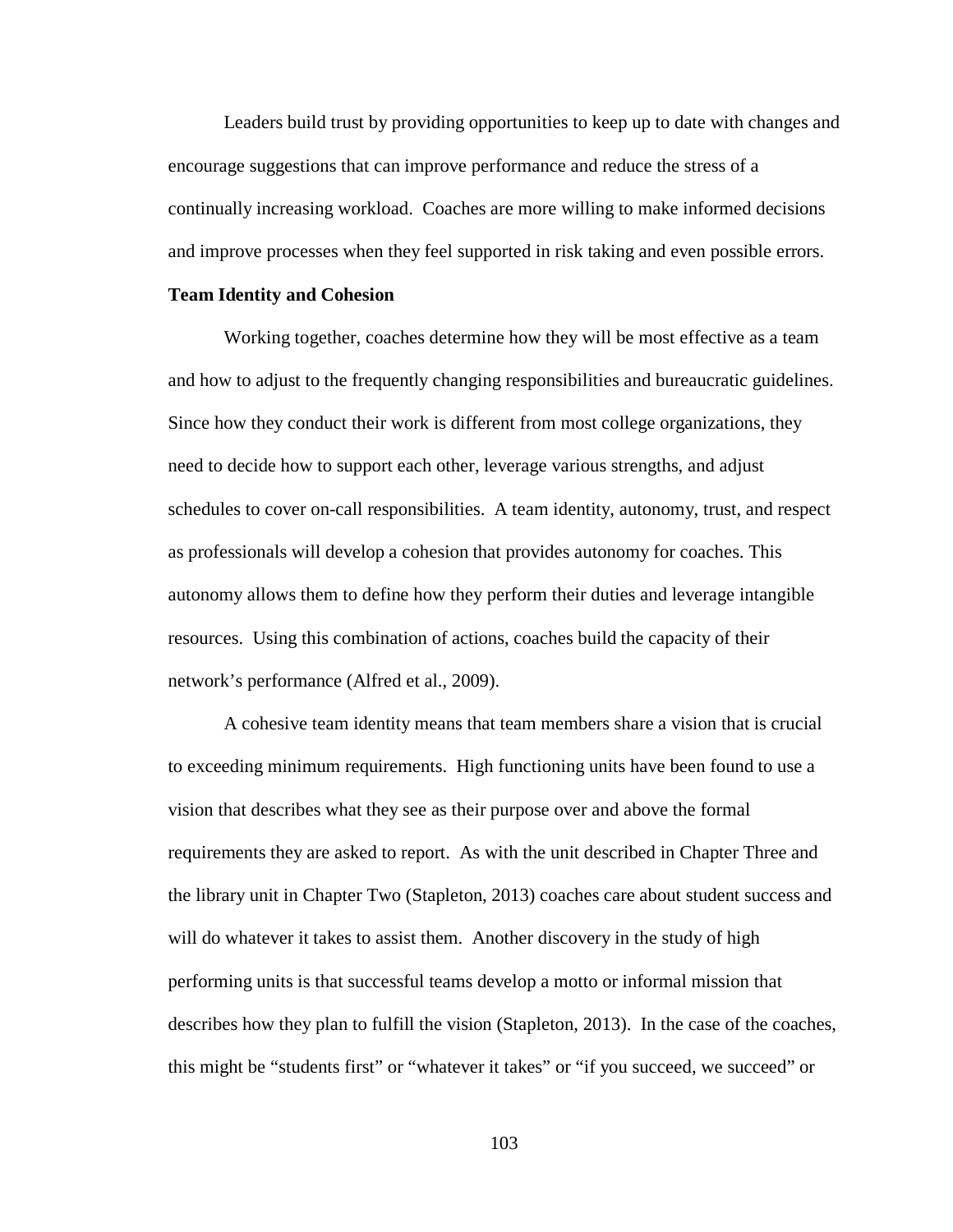overheard recently, "teamwork makes the dream work." This motto is not imposed by administrators but arises from the coaches themselves. A vision of success does more than motivate coaches, it motivates students because they respond to the belief that they can be successful as well (Barefoot, 2006). By choosing to follow that vision, personnel keep their focus and determination to work under less than perfect conditions (Stapleton, 2013) as they guide students toward success.

## **Developing Relationships**

The organization that employs the coaches understands the importance of building relationships both within and outside of the coaching network because the guiding KCTCS customer service principles are the standards used to make decisions and conduct activities as well as keep service commitments and promises (thePoint, 2013). Of the eight such principles and promises, four describe the need for and type of relationships that can help the coaching network be successful with results that exceed expectations. These practices were also found in high performing units described in Chapter Two of this dissertation. They are: (a) put students first; (b) coordinate department contacts and other resources to ensure the customer's needs are met; (c) communicate effectively and efficiently at all times by following-up and following-through and (d) build long-term relationships with internal and external customers (thePoint, 2013).

As their employer indicates, relationships are a key to the high performance of all teams, but coaches must be experts in developing and maintaining relationships with a wide variety of people and at a distance. This includes getting to know other coaches, the several hundred students they coach, and all the people who help them provide professional service. Coaches must bridge many divides between student affairs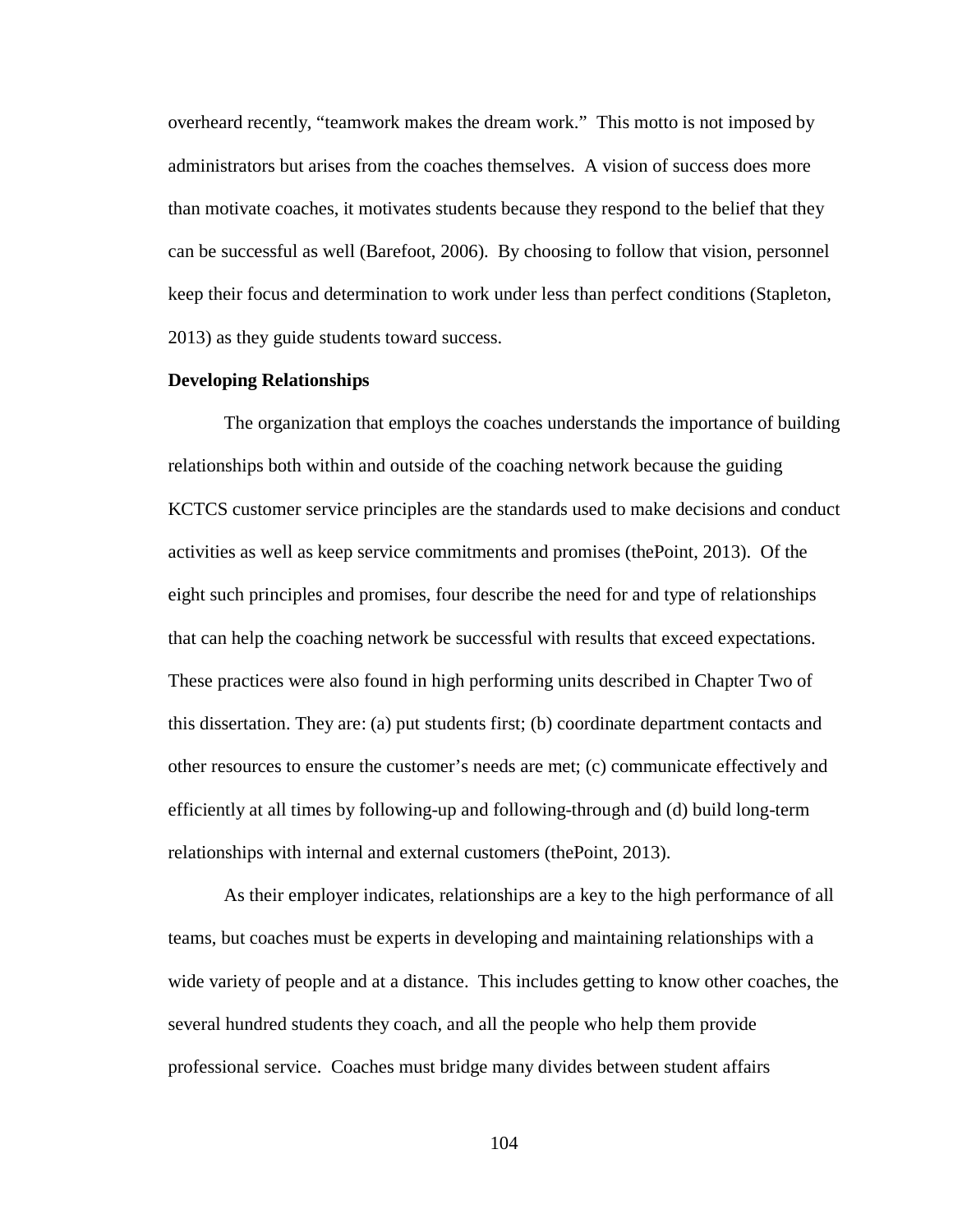personnel, course facilitators, program developers, and administrative personnel for the many programs and courses offered by the 16 different colleges in the system. This is a difficult and important responsibility crucial to student success and thus program success (Schroeder, 1999).

Gittell (2003) describes a theory of relational coordination arguing that the coordination of highly interdependent work is most effectively carried out through highquality communication and relationships, particularly through relationships of shared goals, shared knowledge, and mutual respect (2003). These relationships are especially important when coaches are working with a variety of service personnel in different departments at sixteen different colleges. An example of this type of coordination is the successful timing of student enrollment in Learn on Demand courses and the application of financial aid benefits to assure that students will be able to start their courses and receive their aid in a timely manner. This process takes cooperation between a coach doing the enrollment and any one of 16 financial aid departments who do aid packaging. This theory reinforces what we already know, that one person performing interdependent work depends on another to perform their work to coordinate an important outcome. In most higher education processes, there are several steps and many people involved in enabling student success.

Another example of such relational coordination is evident in the case of a student who moved to a military base in another state with her new partner and her teenage son. Her online education continued seamlessly until she experienced a breakup in her relationship. She lost her home and internet access as she was just preparing to begin a new job. She called her coach in desperation. The student was falling behind in her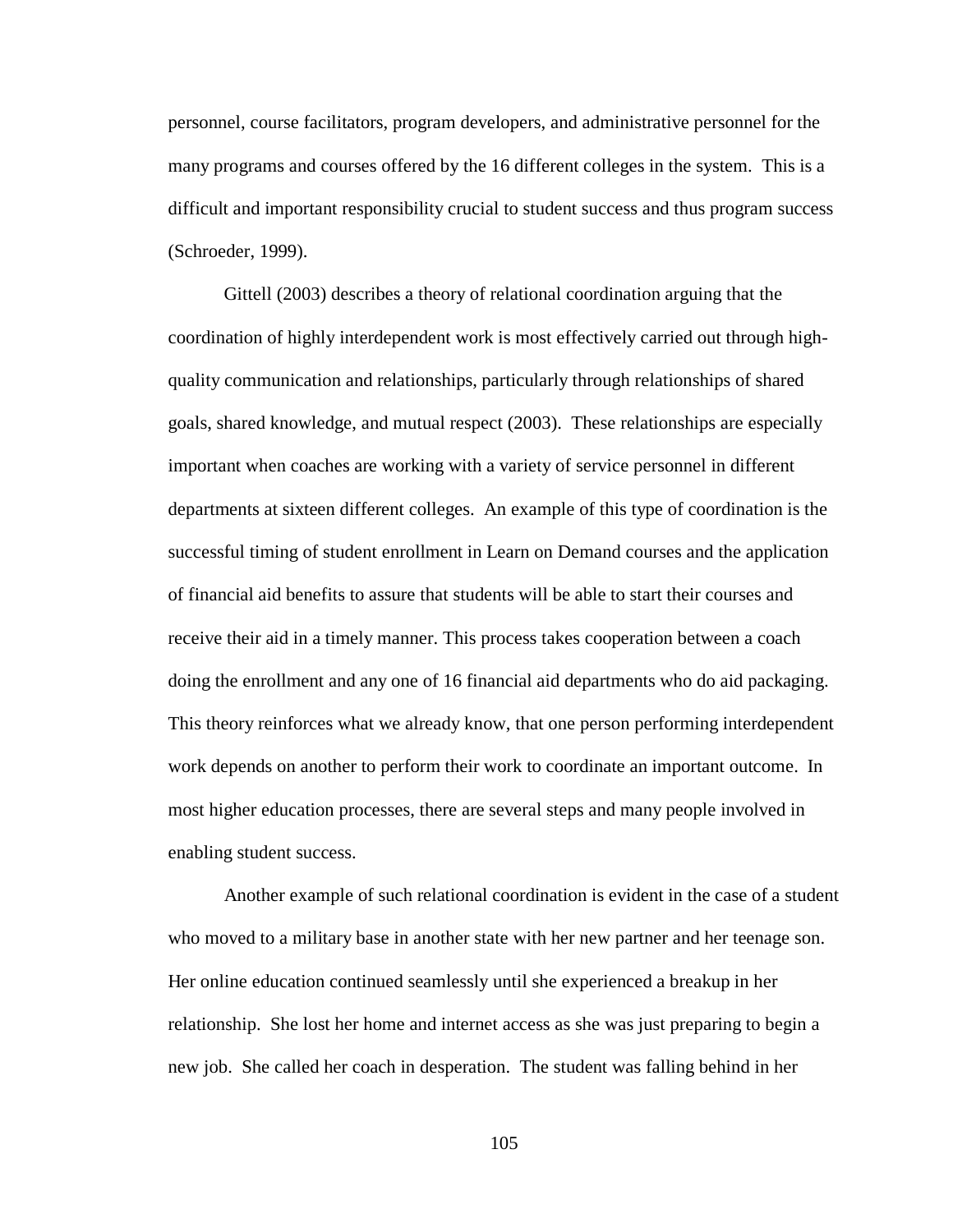coursework and ready to quit school and return to her home state and family immediately. The coach clarified the situation by asking questions. She suggested that the student complete her courses and continue to receive her financial aid as it was providing the student and her son with some financial stability. The coach encouraged the student by telling her not to quit and suggested she use restaurants, coffee shops, and libraries to work on her classes. This plan would provide stability for her son who had acclimated to his new school and was happy in their new location. In the meantime, the coach would help make arrangements with the student's two course facilitators for deadline extensions. Everyone in the Learn on Demand program cooperated to help the student stay in school. She contacted the coach several more times to update her about internet access, course progress, and general life circumstances.

Upon successful course completion, the student once again contacted the coach to help her enroll in courses for the next semester. She shared that she liked her new job, her son liked his school, and she was ready to complete her prerequisites and transfer to a local occupational therapy program in the state where she currently resides. She said that a turning point came when she was feeling very down and received a certificate in the mail congratulating her for making the Dean's List for the semester. "Imagine," she said, "just a little piece of paper, meant that much to me."

The players behind the scenes in this scenario exemplify excellent relational coordination starting with the student and coach, student and facilitators, coach and facilitators, office staff managing the transaction of extensions, financial aid officials, and ending with college academic and service personnel who determined her status and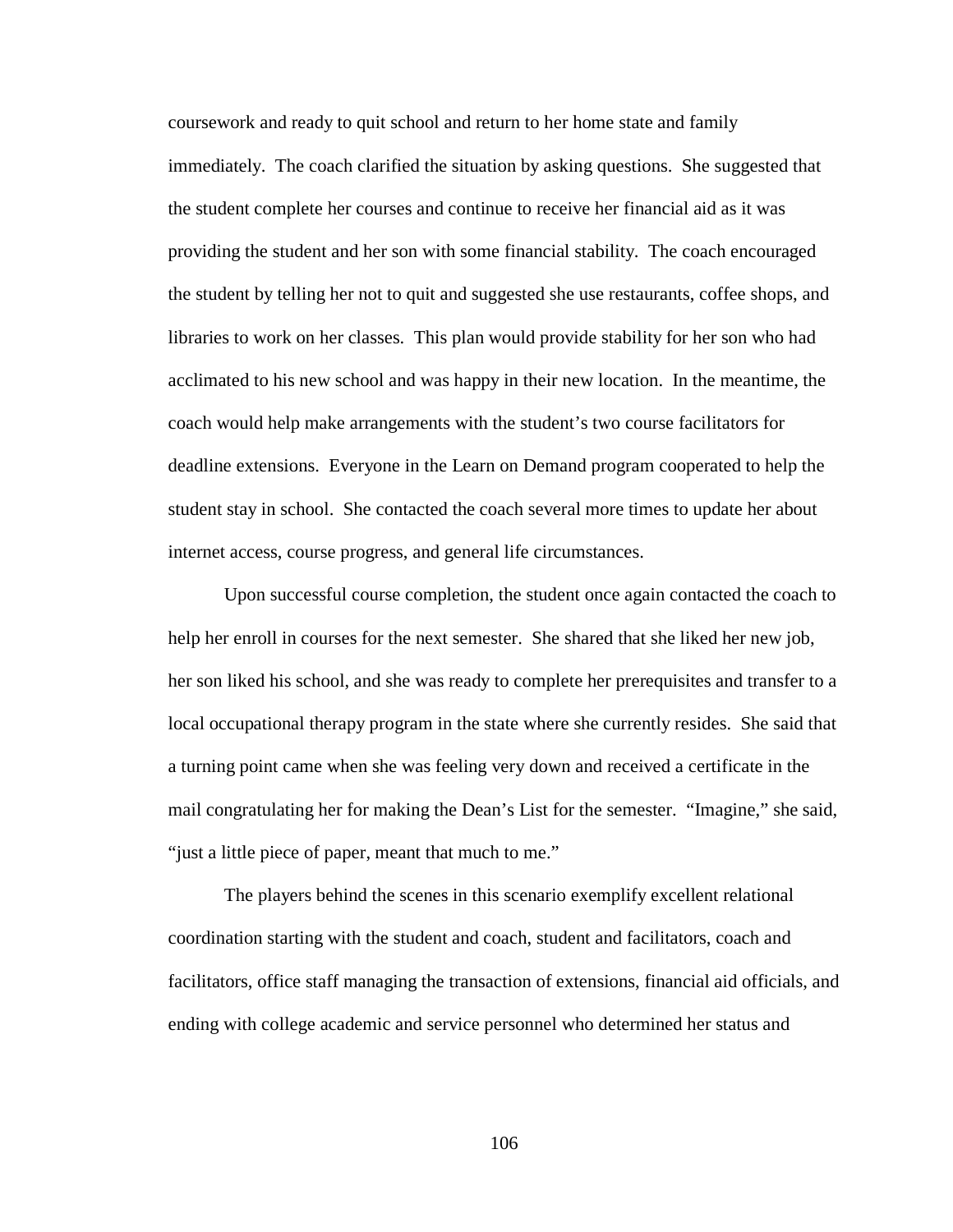mailed her the award of Dean's List. The importance of relationships and collaboration can never be over emphasized.

Not only do relations determine the efficiency of work but also, whether a coach feels isolated. Kirkman et al. discovered that conventional wisdom had assumed isolation and trust-building would be an issue in a virtual team but that was not well-founded. Researchers found virtual employees who reported, "I think trusting someone in a virtual team is linked directly to their work ethic. It is task first. Then trust has been built through the task-based relationship that has evolved" (Kirman et al., 2002 p. 69). This same type of trust can be built with students during virtual transactions if coaches respond quickly, do what they promise in a timely manner and let the student know that they matter.

Virtual workers also reported:

If you are working with people you never see, you can develop trust, but you must respond to that person. Follow through. If you tell them you are going to get back to a customer, get back to them. (Kirman et al., 2002 p. 69)

## **Resource Leveraging**

All leaders spend time making decisions about resources. Initial focus is on tangible resources such as budget dollars, number of employee positions, and procuring necessary equipment including technology. The largest expenditure in service organizations is generally on personnel and the benefits they receive. But there are resources available to every leader that remain unrecognized because they are intangible and therefore underutilized. Among useful intangible resources are employee strengths, relationships, collaboration, student engagement, positive leaders, psychological capital, professional development, the use of technology, and data collection (Alfred et al., 2009).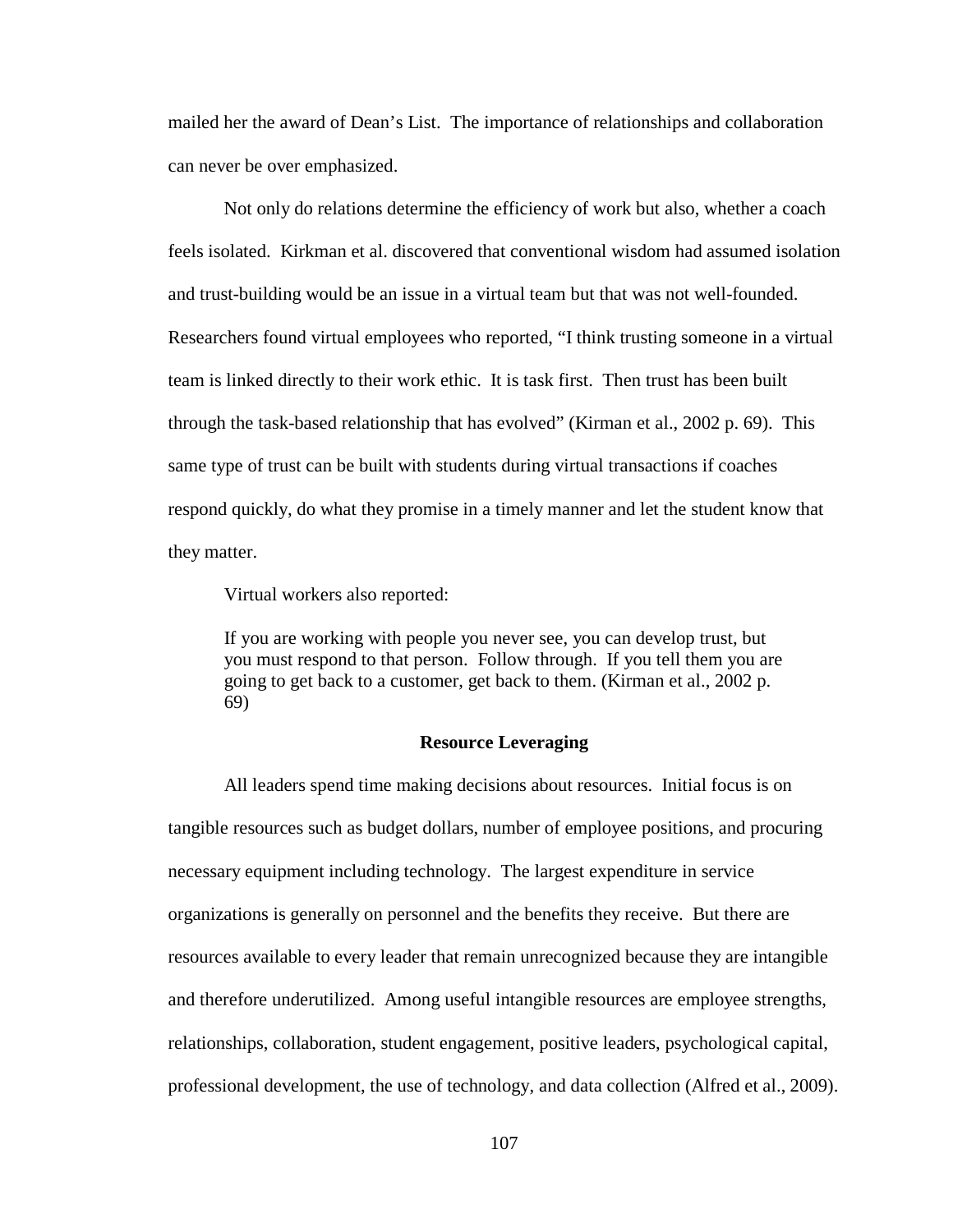Intangible resources become more evident when leaders and unit members are made aware of what they are and what they can do for promoting unit success.

## **Personal strengths**

Psychological capital is the combination of four state-like traits that can be enhanced and leveraged to improve work performance and thus contribute to organizational capacity building (Luthans, Youssef, & Avolio, 2007). The combination of the four components of psychological capital, hope, efficacy, resilience, and optimism when utilized together in an individual produces an increased effectiveness far greater than if the characteristics occur separately. These capacities influence the effectiveness of organizations and individuals as well. If they develop and apply psychological capital, both coaches and students will enhance successful performance. For example, coaches will follow through in complicated tasks and persist in making necessary contacts when common contacts are not available or responsive and students will also persist when they see how coaches are willing to persist on their behalf confident that they can be successful. As student confidence increases, they will become more proactive about taking responsibility for their education. They will be able to take over their own registration and enrollment while relying on their coaches for continued support. They can track their degree requirements and interact with their facilitators as they move toward graduation, knowing that at any point, their coach is available. This development of self-sufficiency with support, enables coaches to handle a greater number of students as they move current students toward independence.

The trait of hope is defined as perseverance toward goals and when necessary, redirecting paths to goals in order to succeed. This dual process is sometimes referred to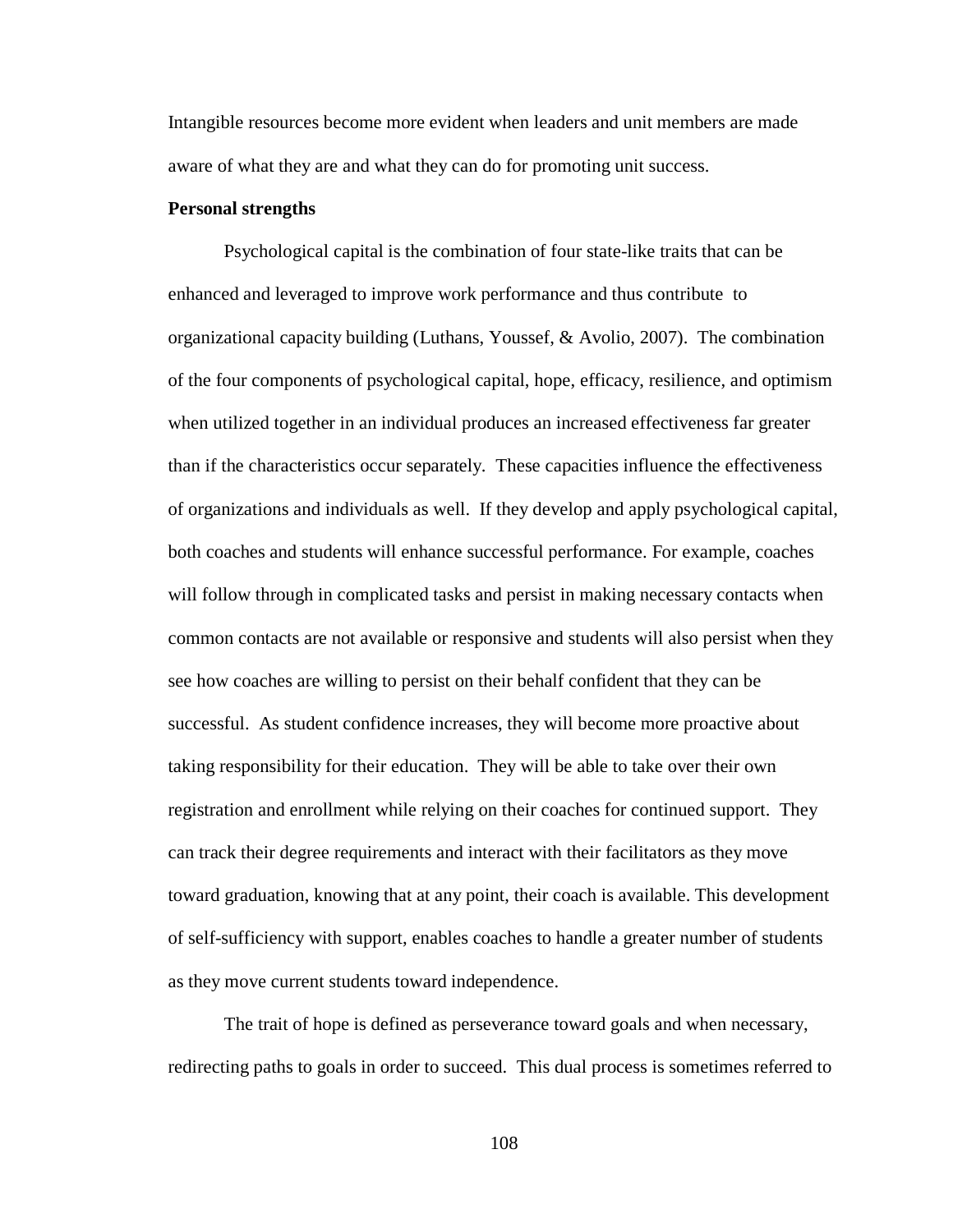as having the will and finding a way. Any service person working in higher education can be more effective when demonstrating hope and the second attribute of self-efficacy which entails having the confidence to take on and apply the necessary effort to succeed at challenging tasks. Success in the continually changing landscape of higher education requires resilience described as the perseverance to keep trying and bounce back if things do not go well as in the case of the stranded student and her son. Resilience is a necessary component of student success (Tinto, 2006). The fourth component, optimism means making a positive attribution about succeeding now and in the future, viewing current setbacks as transient (Luthans et al., 2007).

We can see in the prior example of student success that with the help of her coach, the student was willing and able to complete her courses and continue on a personal path to independence and self-support. But as we see in most cases, it does "take a village."

#### **Technology**

While access to technology and its equipment are considered tangible resources, the use of technology is an important intangible resource that can be leveraged to improve performance above and beyond expectations. The use of technology can give people the time and opportunity to be more human and humane, while repetitive and time-consuming tasks are performed for them.

With a team identity, service philosophy of students first, and the autonomy to define how they will carry out their responsibilities, coaches will be asked for input about the technology and how they use it. Software programs that do not always make the user's job easier or more efficient will be modified or replaced to give coaches more time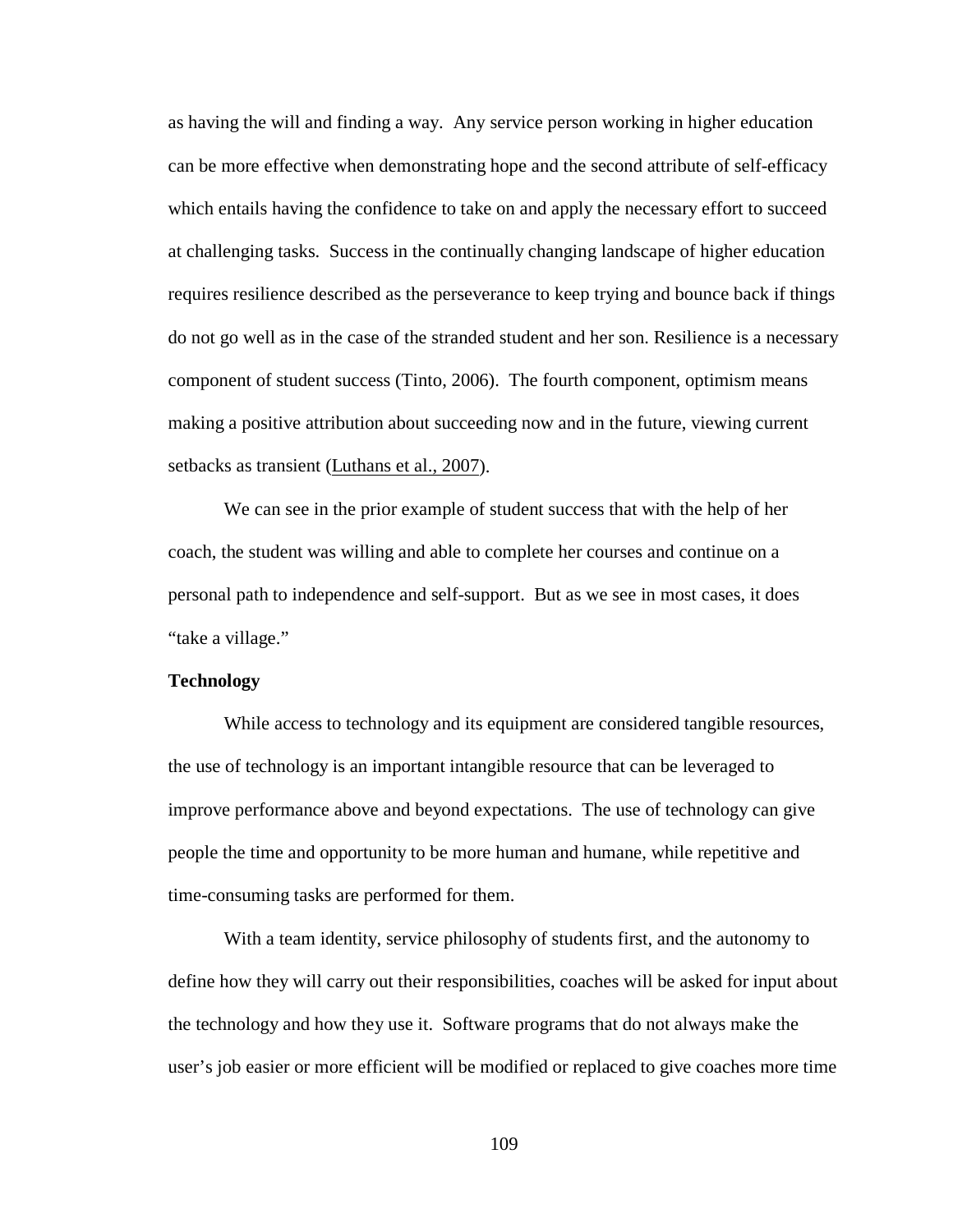to put "students first." Programs that are purchased for administrative purposes but create inefficiency and frustration for the coaches will be modified or utilized by other personnel. The result will be less transaction time and more time to interact with students.

An organization that continually creates situations that interfere with its promise to hold true to its service principles does not appear to value its people. This weakens the valuable bond of trust. Trust can be maintained or even restored if answers are found in software designed to collect the data required to report productivity measures for administrators and at the same time meet the challenge of valuing the intangible interactions between coaches and students.

It is not enough to copy over current processes into an online environment; for to do that will only duplicate service that could be improved. Innovation requires using technology and knowledge management as creative tools for improvement that can help eliminate the frustration of a steep learning curve and complicated processes (Serban & Jing, 2002). Intelligent use of technology and knowledge management can provide time for coaches to focus on the students they serve. Swift access to information is crucial to achieving the goal of excellent and engaging coaching services for students. It is important to remember that this is not about technology or online learning; it is about students and how colleges can best meet their needs and thus accomplish institutional and individual goals. The technology should support rather than lead, which is the expectation of the Net Generation; not what it does, but the activity it enables (Wager, 2005).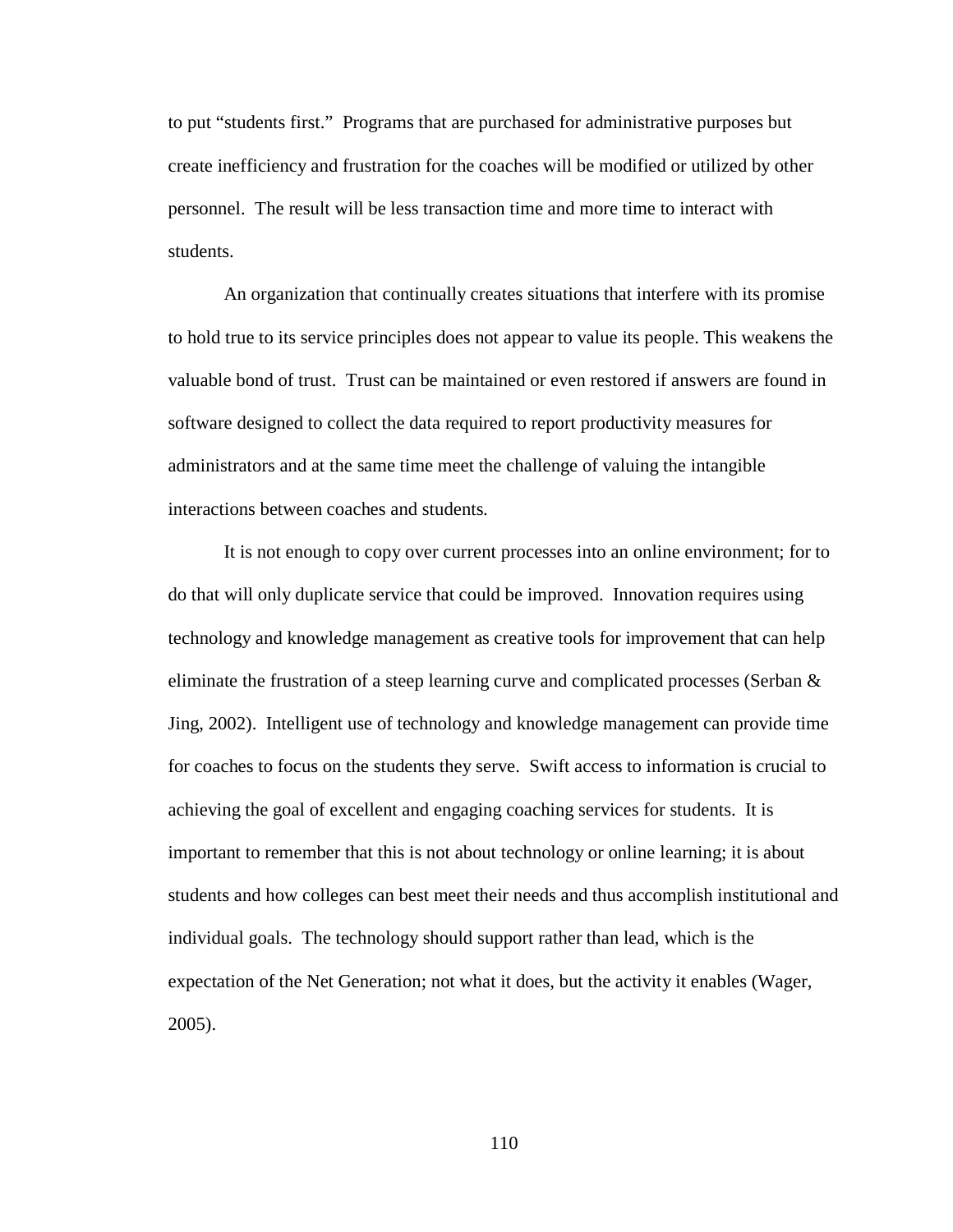Personnel attitude, availability, problem resolution time, response time, and caring are some characteristics and perspectives already described as important in current research (Shea & Armitage, 2003). Leveraging these intangible resources, enhances their value by enhancing other resources. For instance, the caring attitude of the coaches is enhanced by the time saved through leveraging the use of technology and in addition helping coaches avoid burn-out.

Professional development and in-service training, as well as input into the design, will help gain the support of those who will be utilizing this transformed system (Floyd, Winter 2004). The training must focus on more than manipulating software or quick problem resolution. It must include information about and practice in building positive relationships between the program and its students, all the while helping students stay focused on their long-term goals. All types of communication between the college and its students can be viewed as vehicles for developing positive relationships. Types of communications can be website information, letters in the mail, email, phone calls, live chats online, or video-conferencing. Admission services and college promotional media play a critical role in setting the stage for student expectations. The holistic advising and coaching model described gives us the roadmap to get it right both in person and at a distance regardless of the medium. Social presence (Aragon, 2003), engagement (Tinto, 2008), and mattering (Schlossberg, Lassalle, & Golec, 1990) need to be a part of the student experience from the first contact a student has with a college until graduation and beyond. Coaches can become familiar with these theoretical concepts through scenariobased guidance and study.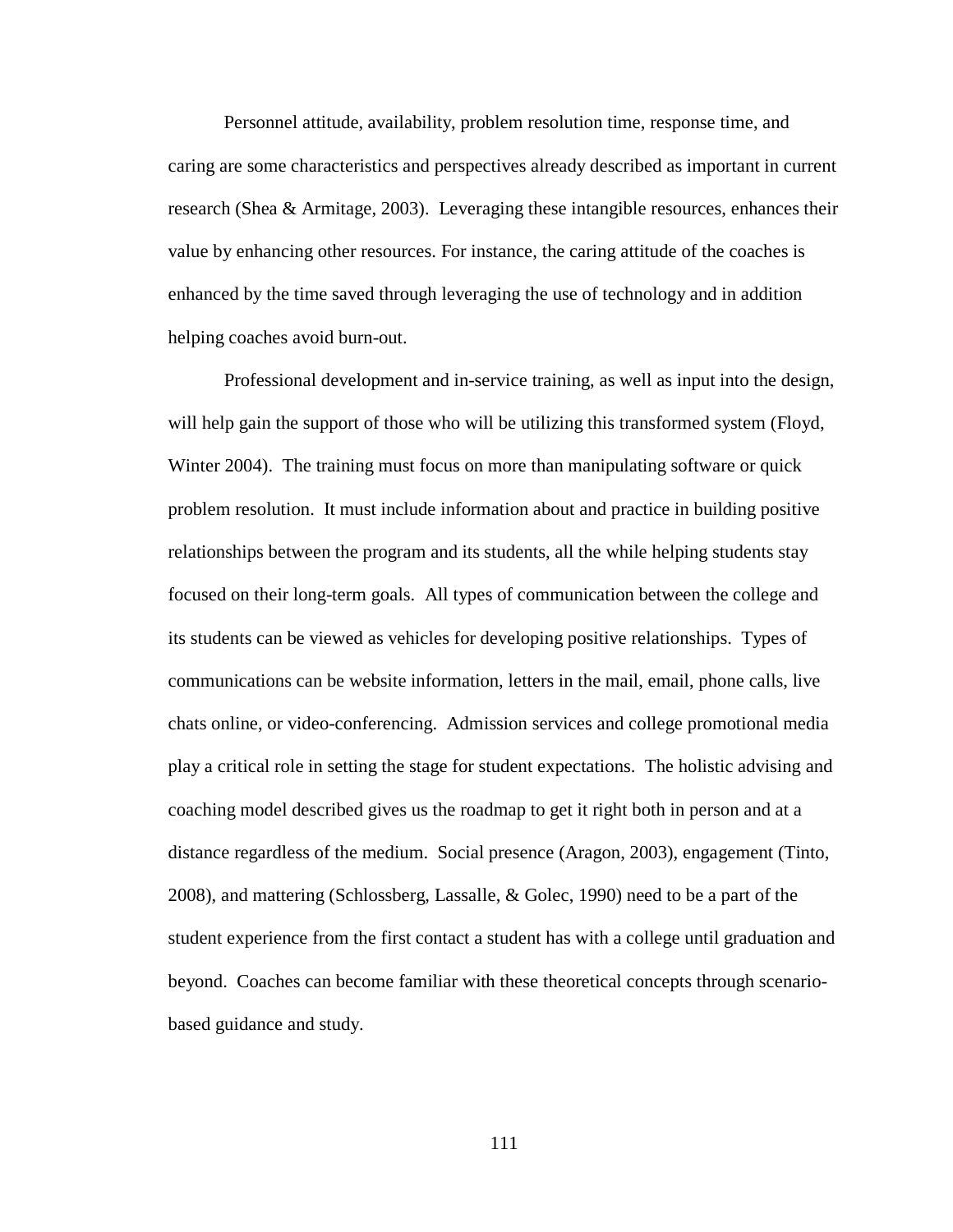In addition to providing more alternatives, digital interactions can also provide a record of what occurred between a student and their coach, thus effectively supporting the continuity of service and relationships that are so important to student engagement (Abbott, 2004) and providing the means to assess and recognize coaching performance. However, if performance goals are a moving target, technology can only report outcomes, not level of performance.

Technology is a tool that can perform some tasks more efficiently than if performed manually; it can free up coaches to personally interact when a student is in need and still fulfill the data collection mandate of the virtual coaching model. For instance, student tracking systems, sometimes called Learner Relationship Management (Serban & Jing, 2002), make it easier to reach out to students who are struggling academically or socially by having an advisor or student services professional contact them (Salas & Alexander, 2008). However, if those systems are not integrated with student data, coaches need the autonomy to report such issues and make suggestions for better management from a coaching perspective. If the use of technology is not leveraged, such a student may otherwise fall through the cracks if they do not feel comfortable asking for help.

Hundreds of students can be monitored by knowledge management software which is a task that would be impossible for a single individual. But it is important that software programs installed to streamline tasks do not consume valuable time instead. Social networking tools such as Facebook can create a sense of social presence and also be used to relate to students based on their individuality (Heiberger & Harper, 2008; Petouhoff, 2009) but if using those additional tools consumes time better spent advising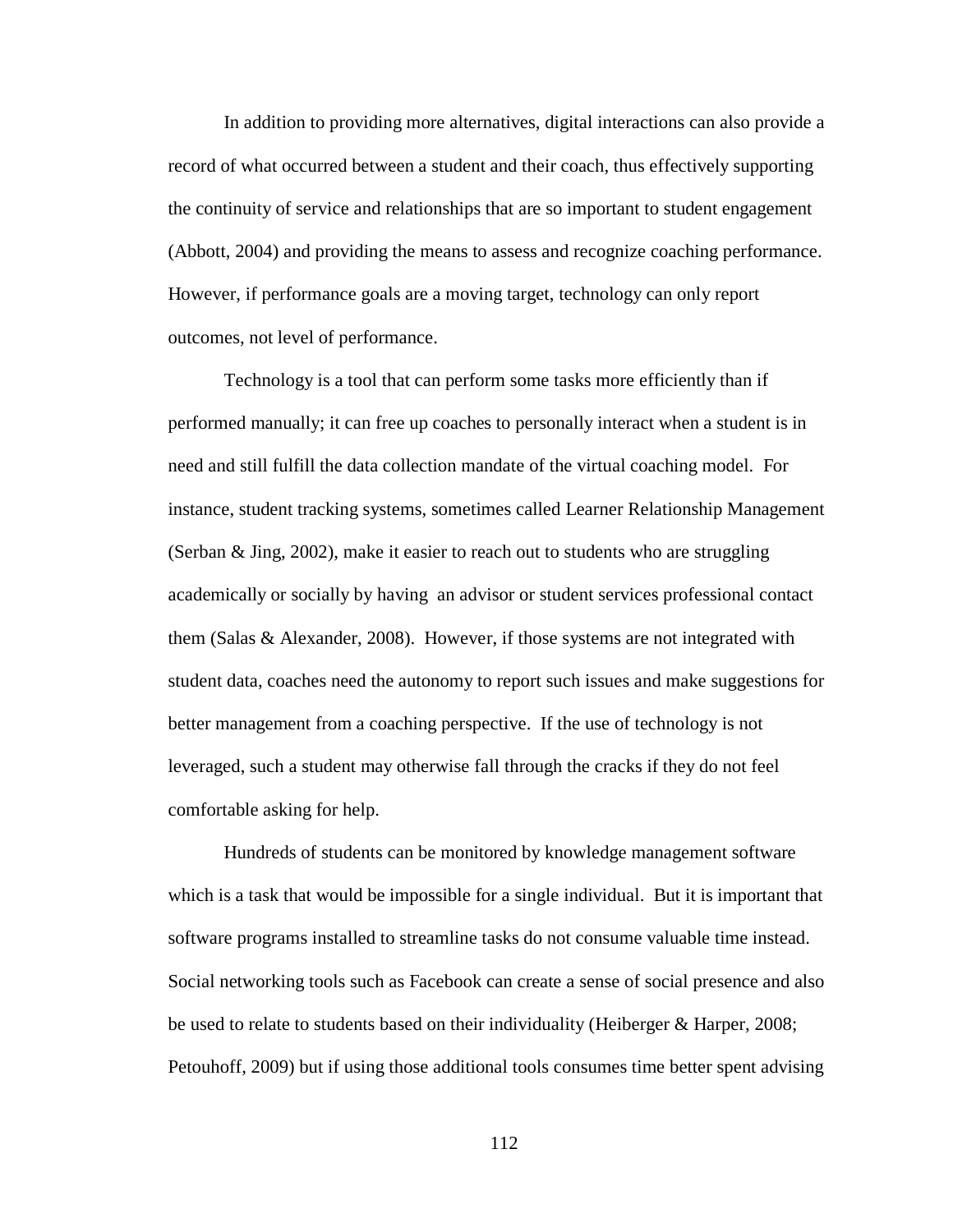and counseling then coaches need to be part of evaluating their worth. Additionally, technology can be used to improve motivation and retention through the use of personalized motivational email messages (Huett, Kalinowski, Moller, & Huett, 2008) and should be utilized if coaches, as professionals, use informed decision-making that determines them to be useful.

All of these possibilities exist and are used daily in education environments. But it is the comprehensive planning and utilization of these tools in a carefully crafted model, coupled with continuous and professionally trained coaches giving feedback that can make the difference between minimal performance outcomes and results above and beyond expectations.

## **Coaching Challenges from a Positive Perspective**

Looking at what works in an organization can use a positive outlook to identify and leverage resources. The six challenges faced by members of the coaching unit can be viewed as opportunities to improve team performance and energize its members. Using this positive perspective to address isolation, on-call hours, higher education bureaucracy, newly acquired software, progress reporting, and unpredictable changes can reinterpret reality so that change can take place.

All six coaches are located at different colleges physically separated by as many as 200 miles. This separation could reduce the effectiveness of team performance by reducing collaboration (Gratton & Erickson, 2007). But coaches have access to a variety of communication tools including instant messaging with two types of chat software, office telephone, cell phone and two virtual meeting methods. Coaches can give and get answers quickly, even if they are talking with a student in person or on the phone.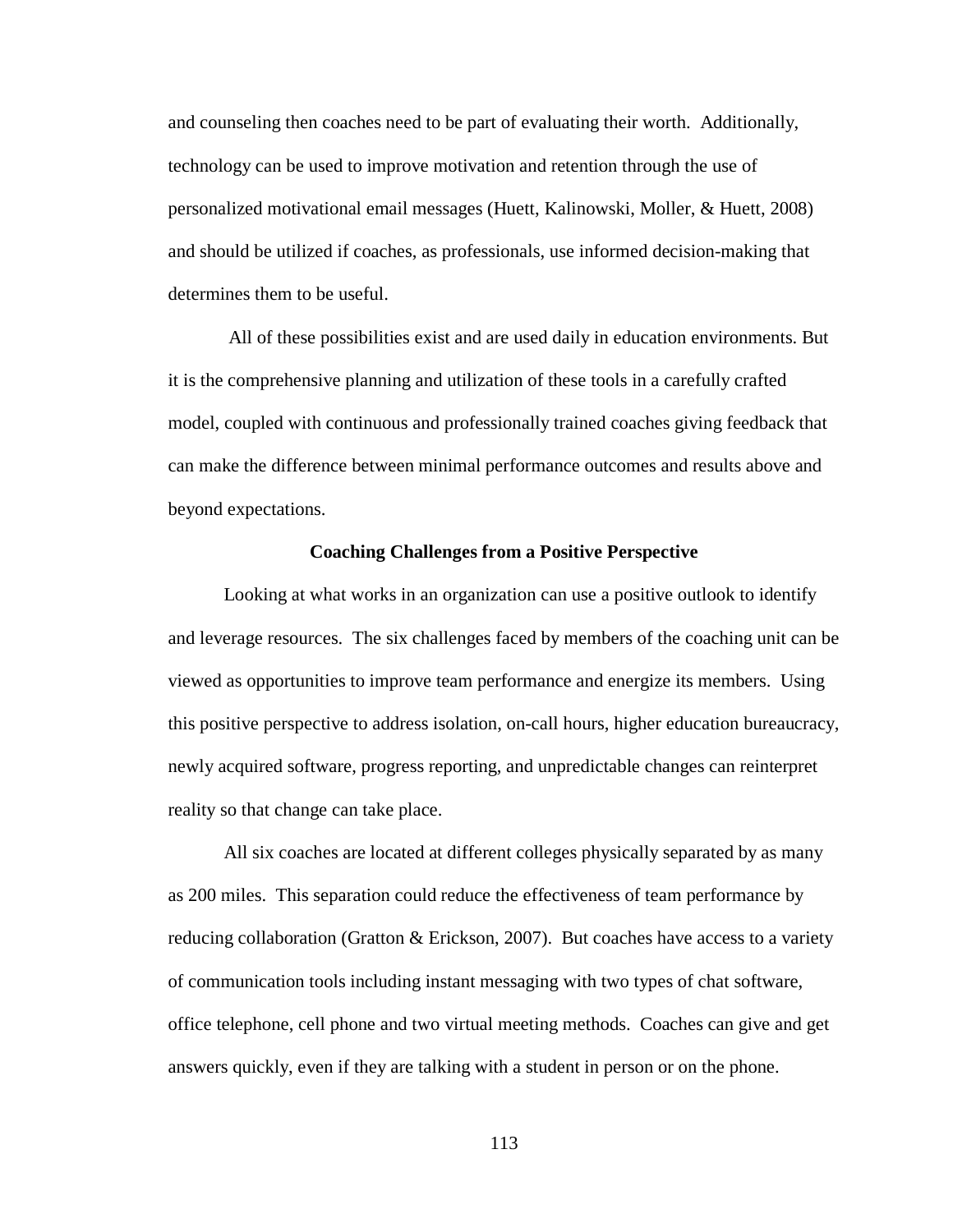Already cohesive as a team, coaches give priority to requests from other coaches, sharing information at a moment's notice. As research supports (Gittell, 2009) responsiveness and follow-through on promises are important to developing constructive online relationships. Coaches face the same challenges with the outsourced helpdesk personnel and local college call center personnel but can keep in touch even from a distance via separate chat software. Using technology can continue to assist in developing relationships through emails between coaches and service personnel at all sixteen colleges.

The key to those electronic relationships is quick response and follow-up (Gittell, 2009). Focusing on integrating human traits such as humor and personality into the written word helps the coach develop authenticity and positive relationships while having a record of interactions. With continued practice and feedback from one another, each coach can develop their own online persona that students and other contacts identify even if they never meet the coach in person.

Sometimes coaches are required to give bad news to students, such as a delay of financial aid, an unexpected failing grade, and most often that some bureaucratic change is interfering with the student's original plan. Changes could be in academic requirements or tightened federal financial aid guidelines. Delivering this news and helping the student devise a new plan requires tact and patience on the part of the coach driven by the motivation to help the student complete his or her education. Coaches know that an incomplete college education, regardless of cost, is worth very little by comparison.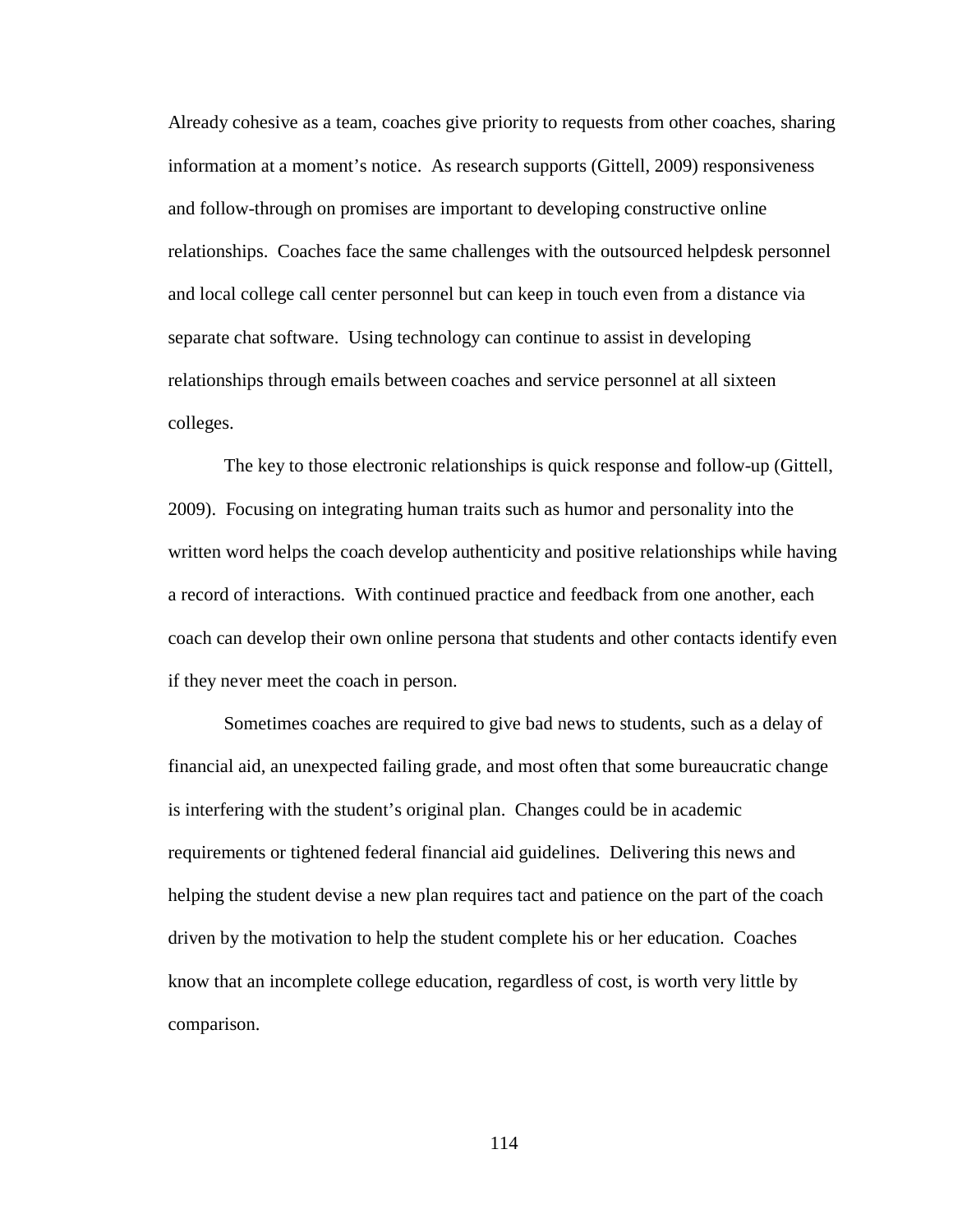Coaches are on call every sixth Saturday, one evening per week, and during institutional closings. This availability calls for technology that enables working from home evenings, weekends, and holidays. Coaches can develop a schedule that works with their private lives and helps each other with unexpected schedule changes. They work from home two days a week and one of those is often used as compensation for oncall time. Autonomy with the schedule and coordinated scheduling with other team members can enhance this benefit.

Higher education processes are complicated and when they are applied to a nontraditional program there are unexpected and often stressful results. Regular processes for student enrollment and financial aid disbursement cannot be used. There is a steep and constant learning curve for understanding how higher education processes work for a program that functions outside of standard semesters and offers federal financial aid on a diverse schedule. Resolving these conflicts takes patience and skill on the part of the coaches as well as the ability to appease student frustrations and concerns. Layers of authority and diverse processes among the different colleges and departments can hold up student registration or financial aid. Learn on Demand processes continue to be redesigned to avoid some of these bureaucratic slowdowns, giving coaches the authority to speed up transactions that help students move forward.

Learning software programs that are new to the institution can create stress for end users. Sometimes bonds between student and coach can strengthen as they work together to find solutions. Administration can build greater trust by acknowledging the time-consuming technical and bureaucratic problem-solving that coaches perform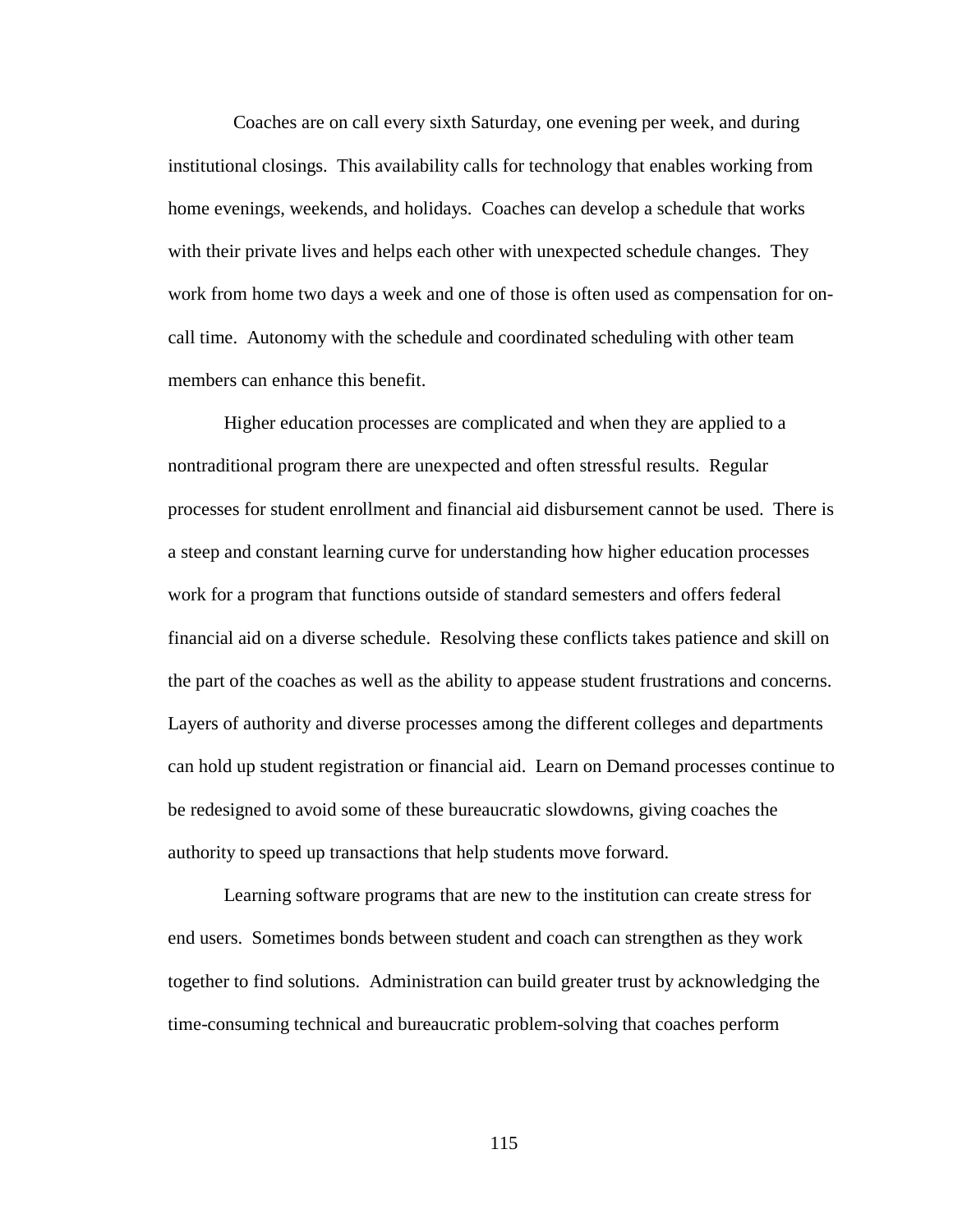without detracting from the relationship building needed to help students move toward their goals.

New software can be a challenge whether for an individual user or a system that serves 100,000 users. An experienced technology user will be familiar with the delays and unexpected issues. Coaches benefit from this experience by helping students overcome the frustrations of technology glitches, whether with their personal equipment or college networks. Handling students well during these times can be a real test for a coaches' ability to effectively provide counsel and a learning experience that can make a difference in whether students stay or quit (Abbott, 2005). In addition, coaches learn to utilize the benefits of such software not only to improve the processes for which they are responsible, but to help administrators manage the software for its greatest productivity.

Constant monitoring for progress toward goals can be stressful when data collection requirements change often and depend on manual processes. Progress reporting and unpredictable changes are both part of innovation and accountability. Grant reporting to stakeholders and changes in direction are part of the price for having the opportunity to develop new ways of doing things. An important characteristic that develops from such situations is the organizational characteristic of "being prepared." This was a valuable asset found by Berry et al. (2013) in their investigation of four high performing community college units. Coaches can "be ready" with information that they gather themselves through their own database so they can use it as well in a format that works in different situations. For instance if reporting from system-wide software malfunctions, personal data can act as a backup and assist reporting requirements.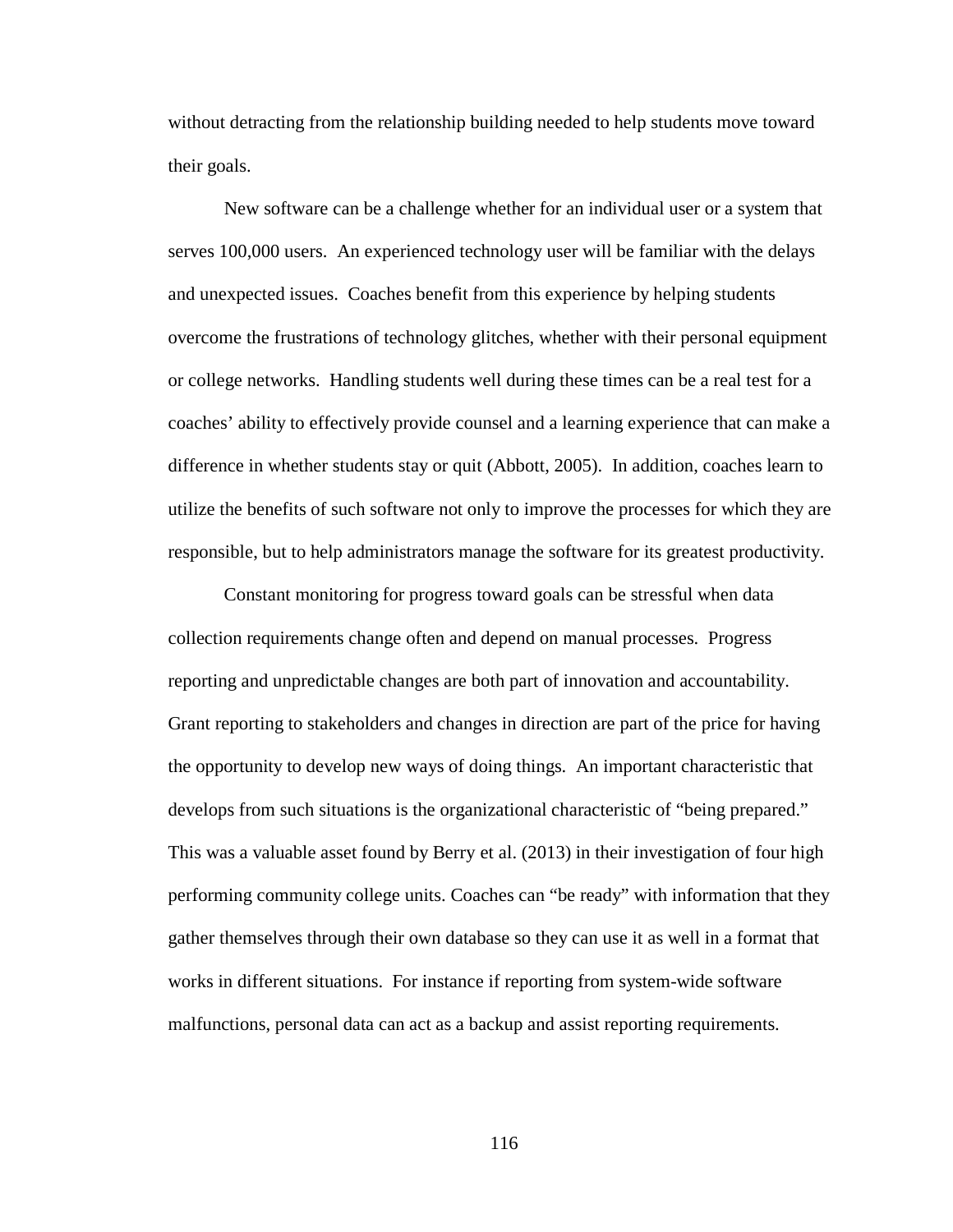The risk of stress and possible coach burnout calls for specific supports for the coaching team of this new advising network. Supported by retention research (Tinto, 2008), the relationships that coaches develop with students and each other ( Berry, 2013) can help fulfill the mission of the community colleges and the national mandate to prepare citizens through education and employment in order to contribute to a recovering economy.

The outcomes associated with leveraging intangible resources such as leadership and psychological capital can enhance the performance of the virtual coaching network described in this paper. In addition the application of recommendations can result in an increasing level of effectiveness. As network personnel perform exceptionally well, their behavior acts as a positive example for students to model. When students model the positive behaviors demonstrated by coaches, the result is improved student performance, success, and independence. When students become more and more responsible for themselves, the coaches have time to develop relationships with new students until they too reach a higher level of independence and competence. Such success promotes greater satisfaction among coaching personnel, improving their performance as they remain successful in their position. The presence of certain characteristics or behaviors modeled for students increases the positive outcomes which then improve the overall performance which in turn, generates more positive behavior. This resource leveraging produces acontinual performance improvement which then results in greater effectiveness increasing the organizational capacity for high performance to an unknown level. This is not a linear process but better described as a contextual bridge that can close the gaps between high altitude global goals and individualized student outcomes.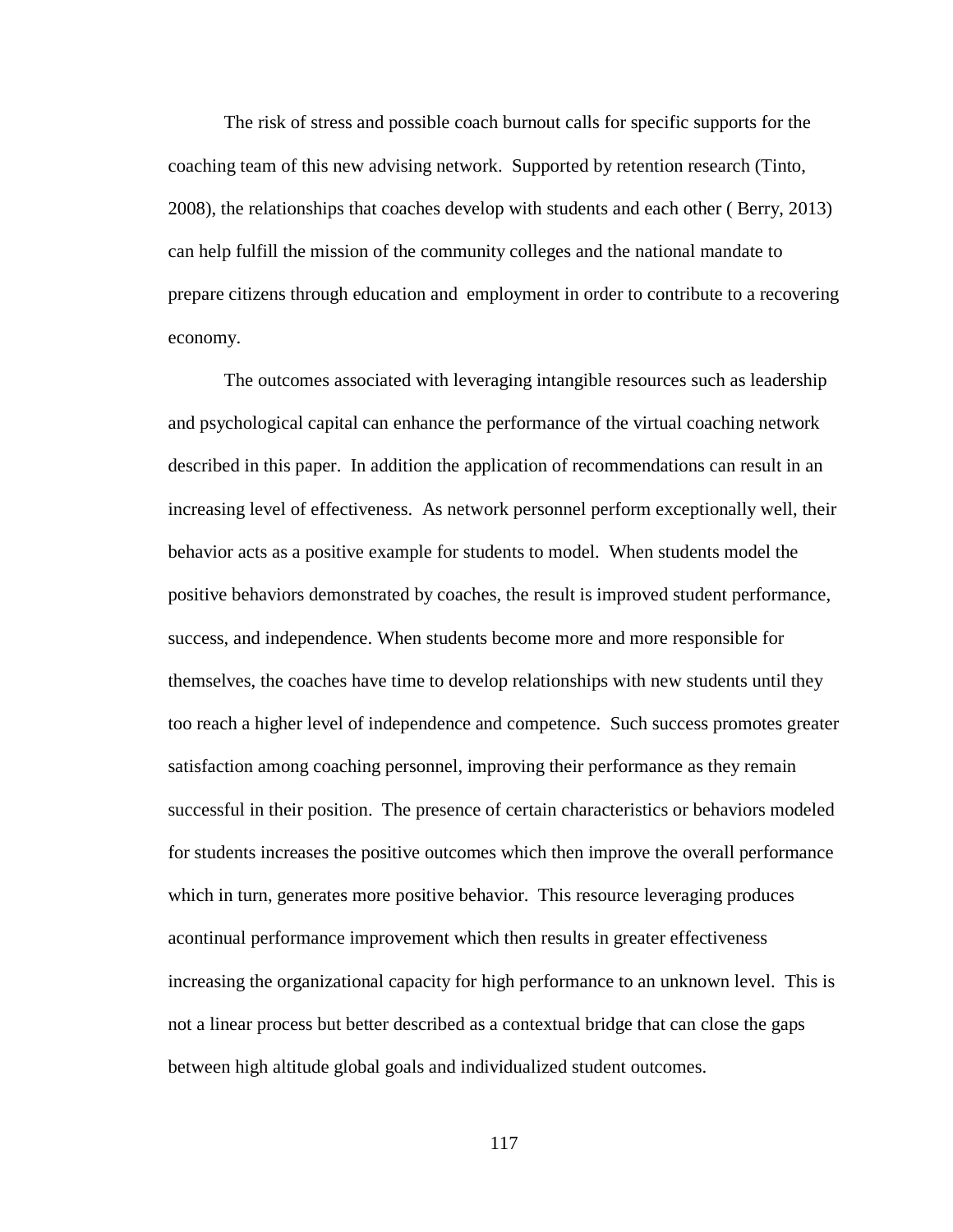This application of recommendations from positive unit research is based on the premise that putting people first, providing autonomy and support for all members of the team, and learning to recognize and leverage intangible resources can assist the performance of the new coaching network. These improvements can address student needs, move students toward graduation while meeting administrative enrollment goals along with student success goals.

Until now, little priority has been given to organizational functioning of those people who actually deliver service in higher education. A great deal of attention is paid to having adequate tangible resources for the purchase and roll-out of new technology and delivering training to manage that software and inform the delivery personnel. Large projects enlist expert project managers, while conversations surrounding customer service say little about developing or identifying the positive attributes of psychological capital or the autonomy of shared leadership. These characteristics influence a culture that provides effective implementation and delivery that surpasses expectations based upon available resources. Regardless of all the other components identified in this positive model design, if the attributes that promote exceptional performance are ignored, we will build just another giant container, housing a good idea that does not succeed at making the dramatic changes its design had promised.

It is most important that the people who implement, the people who deliver, and the people who receive the services so critical to meeting the outcomes of student success be thought of as people, not quotas and that all along the way from design to implementation to evaluation that identifying people-as-people, one person at a time, is never left out of the formula for success.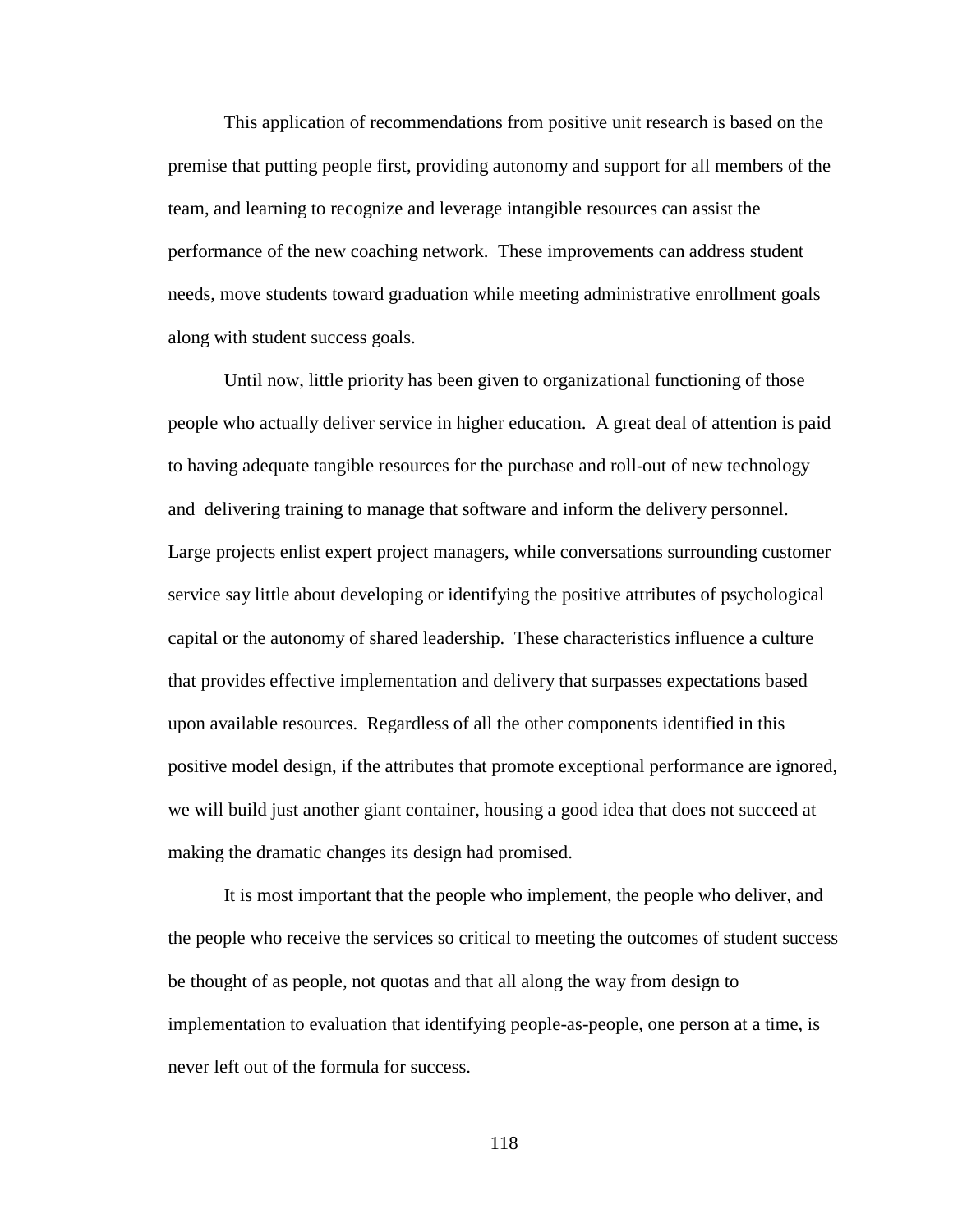#### **Recommendations for the Coaching Network**

The recommendations for enhancing the performance of the Virtual Coaching Network are not a list of items that can be chosen at random and implemented in isolation. Attaining results above and beyond expectations requires an integrated collection of actions that work together as illustrated by the spiral in Figure 4.1. As with the spiral, the necessary contributions for success will not occur all at once but evolve as one action promotes understanding that promotes the next action. However, successful outcomes from prior organizational studies (Berry et al., 2013; Alfred et al., 2009; Shults, 2010) were all influenced by similar conditions: (a) formal leaders and administrators develop a culture that values people as people, (b) leaders develop trust by providing autonomy and support for each other and those they serve, (c) organizational members focus on a vision or purpose and move toward that vision using informal language that describes how that will be accomplished, (d) organizational members identify and leverage their strengths, connecting those strengths to achieving their purpose, (e) priority is given to developing relationships and collaboration, and (f) an awareness of the value of leveraging intangible resources such as tacit knowledge, character and performance strengths, and relationships becomes paramount.

Organizational administrators develop trust by creating a culture of autonomy and support for coaches. Coaches share leadership through their ability to make decisions and manage resources, such as software management, and daily processes. Coaches create their own saying describing the process of serving "one student, one job at a time." As a cohesive team, coaches identify team and individual strengths while connecting those strengths to the vision of student success. Connections between stress and team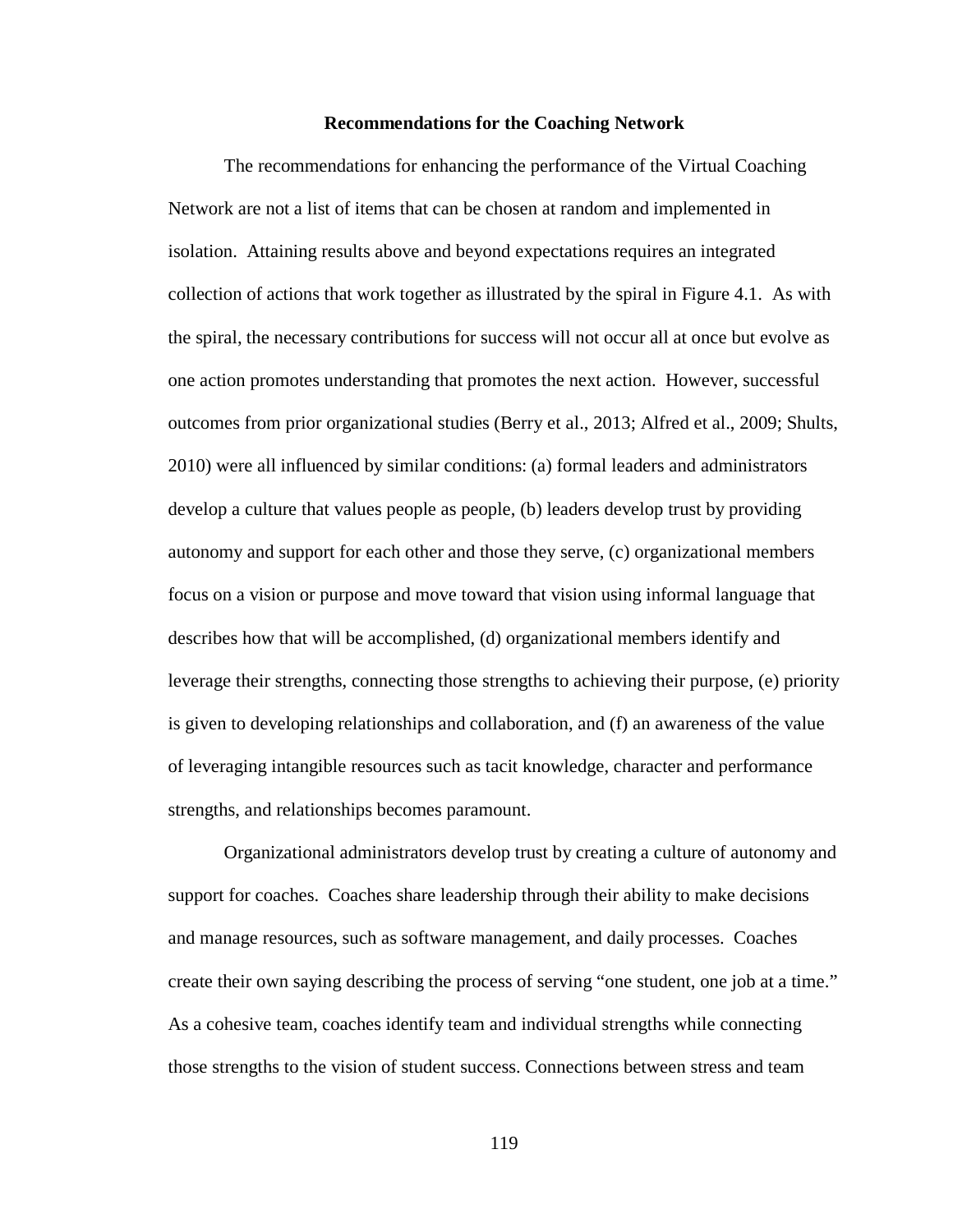vision create processes that leverage those strengths. Coaches develop relationships with students that promote student independence and self-efficacy while embracing the idea that students and coaches depend on each other for their joint success. Together, coaches use brainstorming to identify, develop, and leverage freely available intangible resources such as: coach and student psychological capital, internal and external relationships, collaboration among varying entities, positive leadership attributes, and the use of technology.

Copyright © Susan T. Berry 2013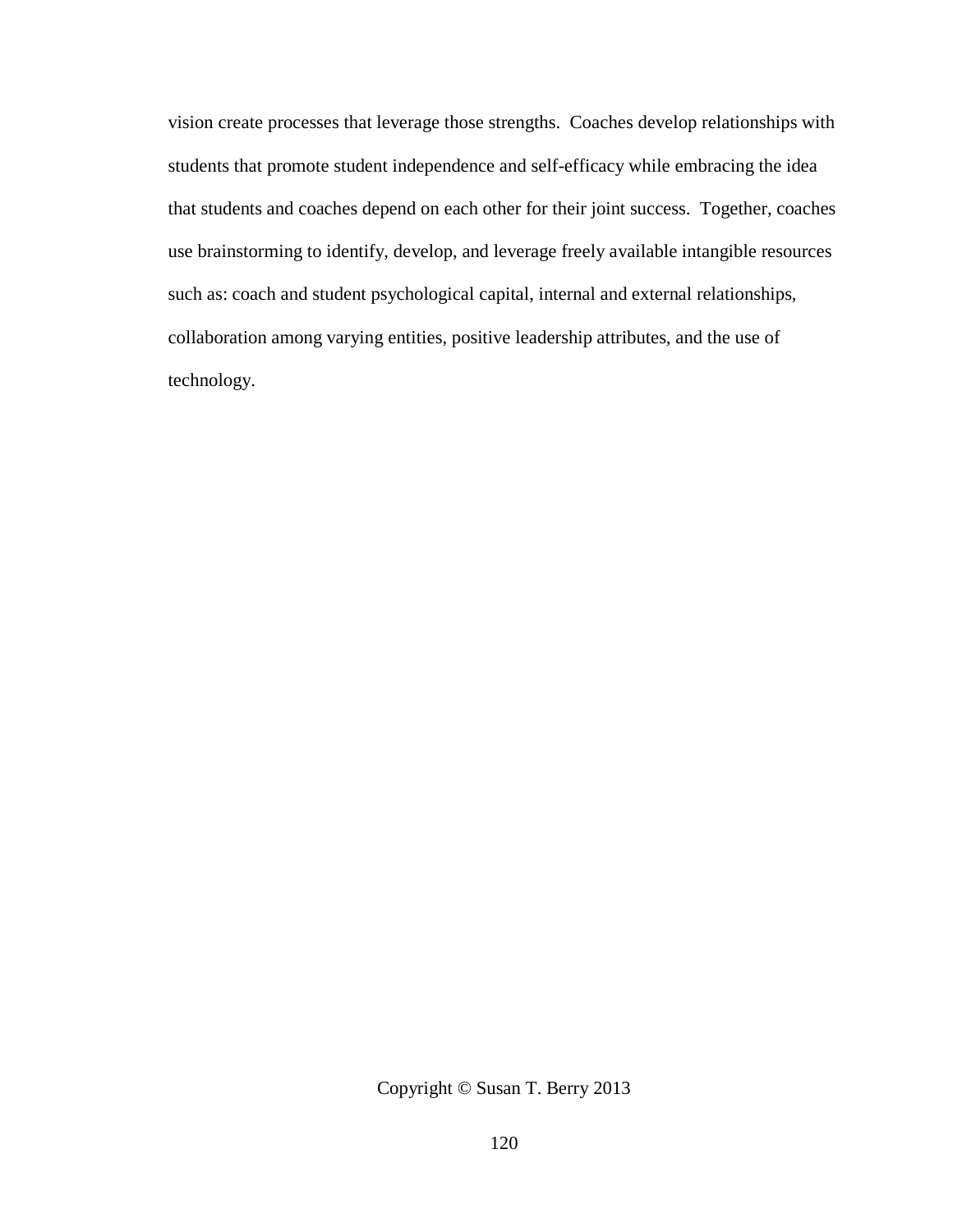#### **References**

- Abbott, B. G. (2004). *The impact of community college student support services: An effective parsimonious model for enhancing student persistence and academic achievement.* Unpublished Doctoral dissertation, New Mexico State University, Las Cruces, NM.
- Alfred, R., Shults, C., Jaquette, O., & Strickland, S. (2009). *Community colleges on the horizon: Challenge, choice or abundance*. New York, NY: American Council on Education.
- Aragon, S. R. (2003). Creating social presence in online environments. New Directions for Adult & Continuing Education, 57-68.
- Berry, S. (2013) *If students succeed, we succeed: Positive workplace dynamics in an extraordinary student support services unit.* Unpublished dissertation. University of Kentucky, Lexington, KY.
- Berry, Susan T., Burke, Lewis H., Stapleton , R. Michael, & Young, Alissa. (2013). *The Dynamics of Abundance: Exceptional Performance in Four Community College Units.*Unpublished Dissertation Paper, University of Kentucky.
- Blimling, G. S., Whitt, E. J., & Associates. (1999). *Good practice in student affairs: Principles to foster student learning* (1st ed.). San Francisco: Jossey-Bass Publishers.
- Brewer, E., & Clippard, L. (2002). Burnout and job satisfaction among Student Support Services personnel. *Human Resource Development Quarterly, 13*(2), 16.
- Burke, L. (2013) *Partnering for excellence: Positive leadership approaches in a national model for adult education.* Unpublished dissertation. University of Kentucky, Lexington, KY.
- Burnett, D., Oblinger, D., & Planning, S. f. C. a. U. (2002). Innovation in student services: Planning for models blending high touch/high tech. Ann Arbor, MI: Society for College and University Planning.
- Dale, P. A., & Drake, T. M. (2005). Connecting academic and student affairs to enhance student learning and success. *New Directions for Community Colleges, 2005*, 51- 64.
- Floyd, D. L. (Winter 2004). New roles for student support services in distance learning. *New Directions for Community Colleges* (128), 55-64.
- Fulton, Mary (Sept. 2011) Ten states receive complete college America challenge grants. Retrieved from [http://www.boostingcollegecompletion.org.](http://www.boostingcollegecompletion.org/)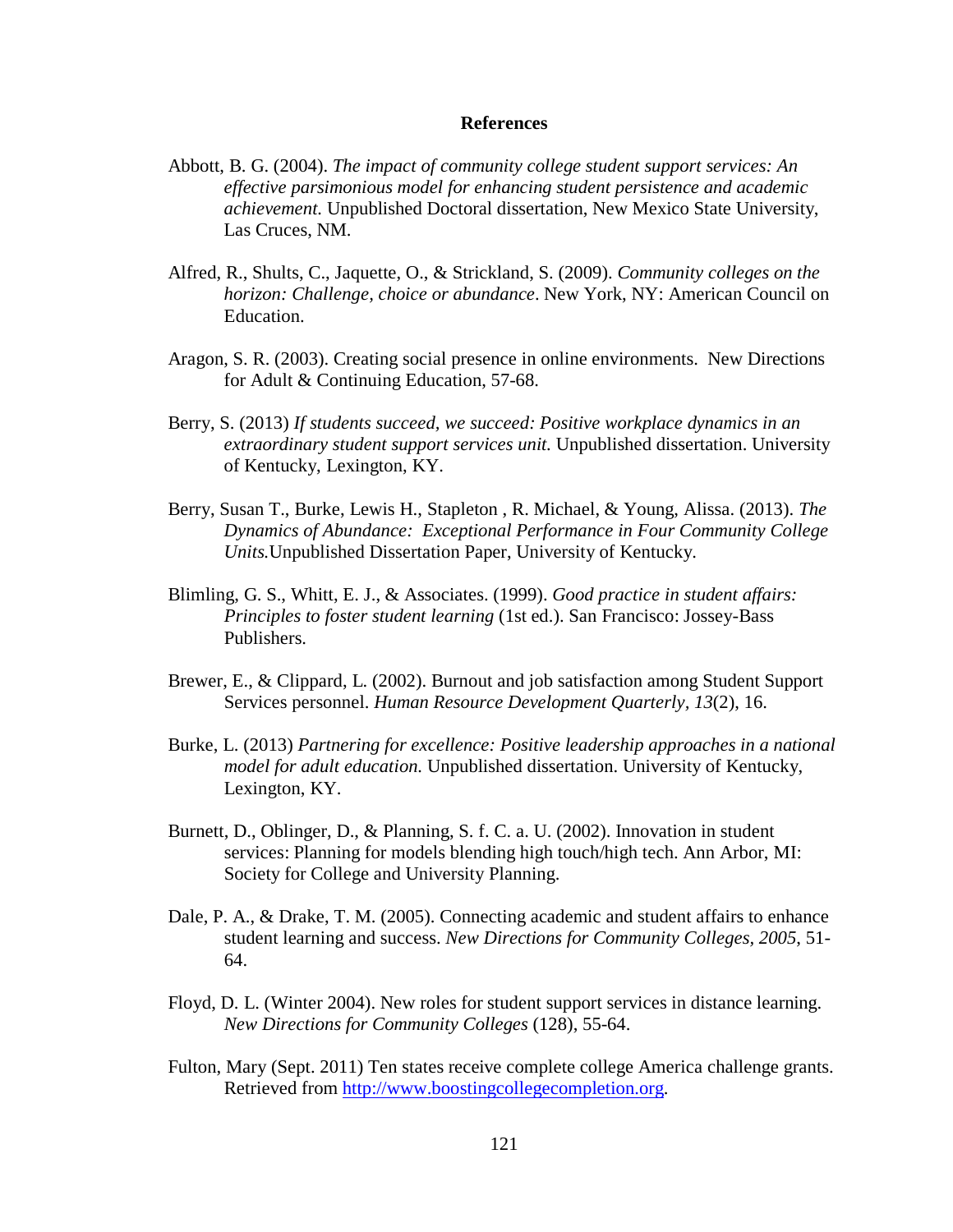- Gittell, J.H. (2003). A theory of relational coordination. In K. S. Cameron, J. E. Dutton & R. E. Quinn (Eds.), *Positive organizational scholarship* (pp. 48-65). San Francisco, CA: Berrett-Koehler.
- Grace, G. G. (2002). Student affairs collaborations and partnerships. *New Directions for Student Services* (100), 3-11.
- Gratton, L., & Erickson, T. J. (2007). Eight ways to build collaborative teams. *Harvard Business Review* (November), 10.
- Heiberger, G., & Harper, R. (2008). Have you face booked Astin lately? Using technology to increase student involvement. *New Directions for Student Services,* 19-35.
- Huett, J. B., Kalinowski, K. E., Moller, L., & Huett, K. C. (2008). Improving the Motivation and Retention of Online Students Through the Use of ARCS-Based E-Mails. American Journal of Distance Education, 22, 159-176.
- Kezar, A. (2001). Organizational models and facilitators of change: Providing a framework for student and academic affairs collaboration. *New Directions for Community Colleges, 116*(Winter), 63-74.
- Kirkman, B.L., Rosen, B., Gibson, C.B., Tesluk, P.E., & McPherson, S.O. (2002). Five challenges to virtual team success: Lessons from Sabre, Inc. *Academy of Management Executive. 18*(3).
- Luthans, F., Youssef, C. M., & Avolio, B. J. (2007). *Psychological capital: Developing the human competitive edge*. New York: Oxford University Press.
- Mather, Peter C. (2010). Positive psychology and student affairs practice: A framework of possibility. *Journal of Student Affairs Research and Practice. 47*(2), 157-173. doi: 10.2202/1949-6605.6019Petouhoff, N. (2009). The impact of social media on customer service and the customer experience Retrieved Oct. 1, 2009, from [http://www.parature.com/press\\_release.aspx?ID=09-0048.](http://www.parature.com/press_release.aspx?ID=09-0048)
- Rayle, A. D., & Chung, K. (2007). Revisiting first-year college students' mattering: Social support, academic stress, and the mattering experience. J. College Student Retention, 9(1), 21-37.
- Salas, G., & Alexander, J. S. (2008). Technology for institutional enrollment, communication, and student success. New Directions for Student Services, 103- 116.
- Sander, L. (2008). At Community Colleges, a Call to Meet New Students at the Front Door. Chronicle of Higher Education, 54(29), A25.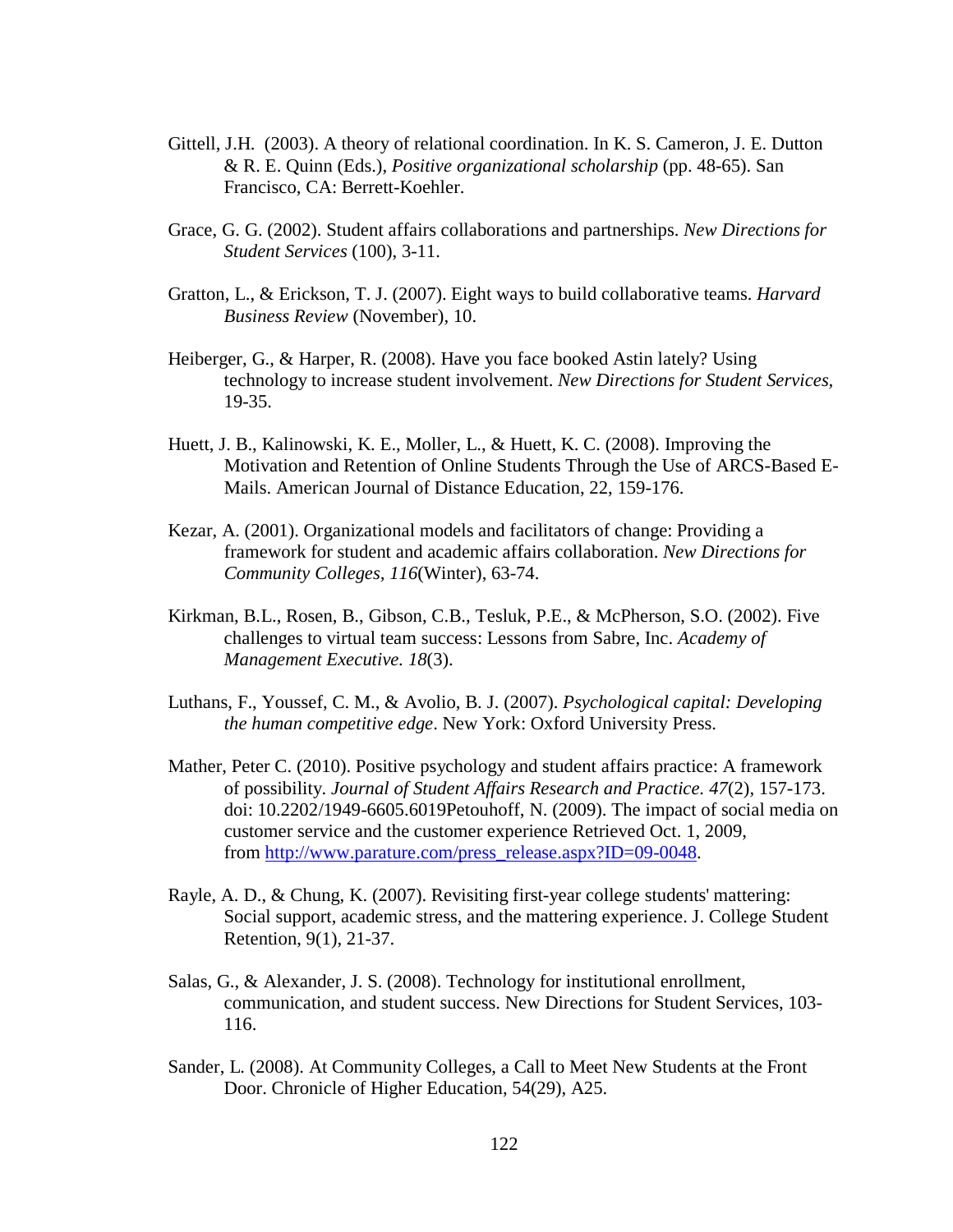- Santiago, C. (2004). *An Overview of Nancy K. Schlossberg's Transition Theory*. Class Paper CSA 552.
- Schlossberg, N. K., Lassalle, A. D., & Golec, R. R. (1990). The mattering scales for adult students in postsecondary education. Washington D.C.: American Council on Education.
- Schroeder, C. C. (1999). Forging educational partnerships that advance student learning. In G. S. Blimling & E. J. Whitt (Eds.), *Good practice in student affairs* (pp. 133- 155). San Francisco: Jossey-Bass.
- Serban, A. M., & Jing, L. (2002). Overview of Knowledge Management. New Directions for Institutional Research, 2002(113), 5.
- Shea, P., & Armitage, S. (2003). Guidelines for creating student services online: WCET LAAP Project.
- Shults, C. (2008). Making the case for a positive approach to improving organizational performance in higher education institutions. *Community College Review, 36*, 133-159.
- Shults, C. (2009). The impact of presidential behaviors on institutional movement towards greater abundance in community colleges: An exploratory study. Ph.D. dissertation, University of Michigan, United States -- Michigan Retrieved April 11, 2010, from [http://hdl.handle.net/2027.42/62390.](http://hdl.handle.net/2027.42/62390)
- Stapleton, R. (2013) *Beyond constraint: Service Excellence and positive workplace dynamics in a community college library.* Unpublished Ed.D. doctoral dissertation. University of Kentucky, Lexington, KY.
- Stoller, E. (2012). High-Tech, High-Touch Academic Advising. Retrieved from<http://www.insidehighered.com/blogs/student-affairs-and-technology> .
- Tinto, V. (2006). Research and practice of student retention: What next? *Journal of College Student Retention: Research, Theory and Practice, 8*(1), 1-19.
- Tinto, V. (2008). Access without support is not opportunity. Inside Higher Education, (June 9). Retrieved from<http://www.insidehighered.com/views/2008/06/09/tinto> .
- Wager, J. J. (2005). Support services for the net generation. In D. G. O. a. J. L. Oblinger (Ed.), Educating the net generation (pp. 10.11- 10.18): Educause.
- Young, A. (2013) Delivering reaffirmation: *Positive leadership, resources, and excellence in a community college accreditation team.* Unpublished Ed.D. doctoral dissertation. University of Kentucky, Lexington, KY.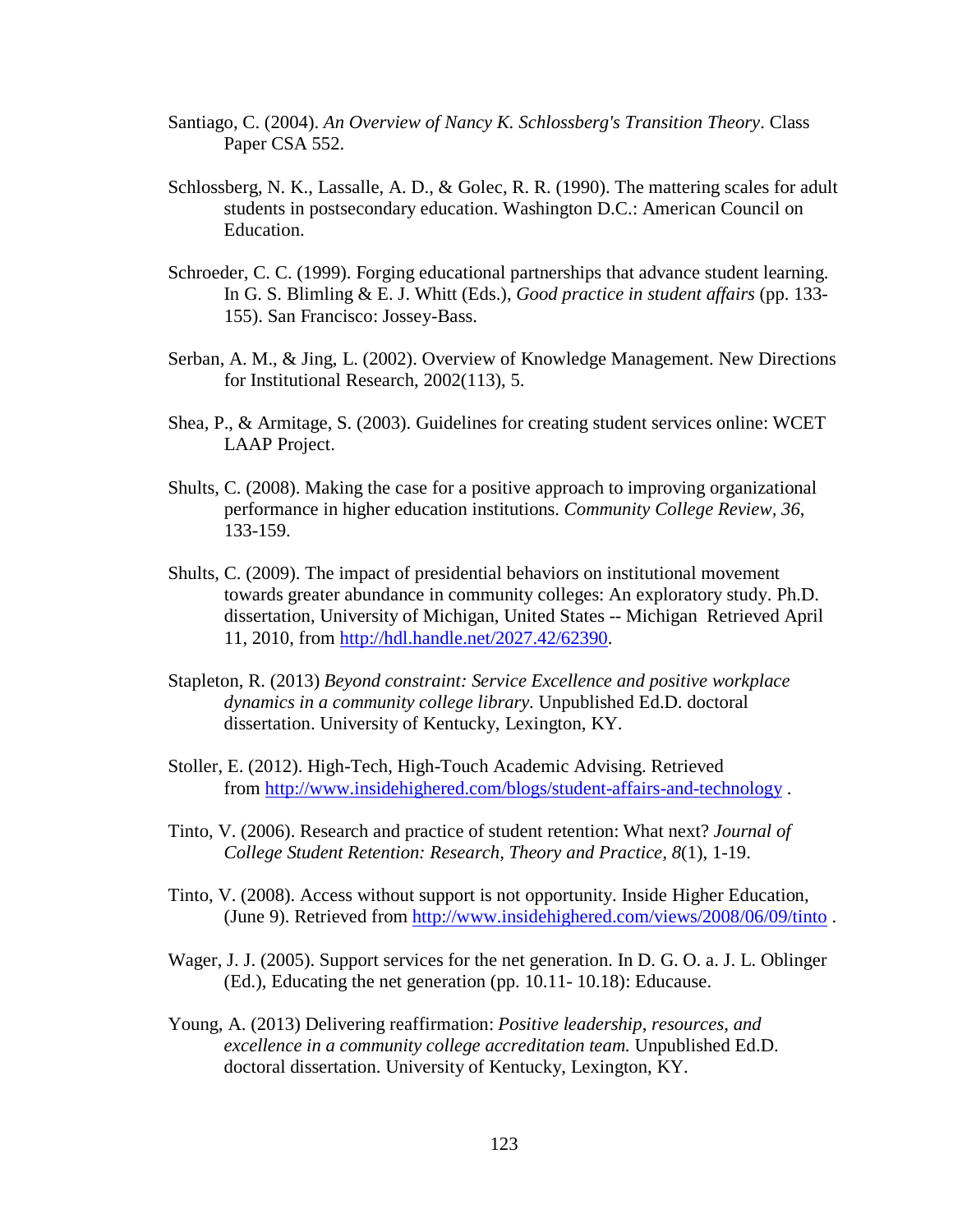#### **Chapter 5**

## **Conclusion**

I am a very strong proponent of cooperation and collaboration. However, I have never been required to complete as comprehensive a project as an applied doctorate in a team format. The academic process and learning have always interested me which may account for the several graduate degrees I have earned, culminating in this applied doctorate in education.

I am an introvert, very used to doing things on my own and having complete flexibility in my choice of study. I chose to apply to this program because it was convenient, flexible, and supported by my employer. Just like the thousands of community college students I have worked with one on one, I too must balance the demands of work, college, and family. I did not like the idea of working with a team and so I hesitated to commit myself unlike most of my colleagues who prepared by choosing a topic and team members early on in their studies. When the final team assignments were determined, there were four of us left who had not really committed ourselves to the final process.

Our team was labeled the outliers, the Pollyanna group, and team abundance, truly an anomaly from the beginning. We came together with little in common, very few common interests academic or otherwise and representing diverse segments of the community college organization. We chose a topic unfamiliar to most of our colleagues and members of our doctoral committee. We identified our strengths and found that we had few in common and when the team commitment was made, I was described as being the glue that would hold the team together. Little did I know at the time that this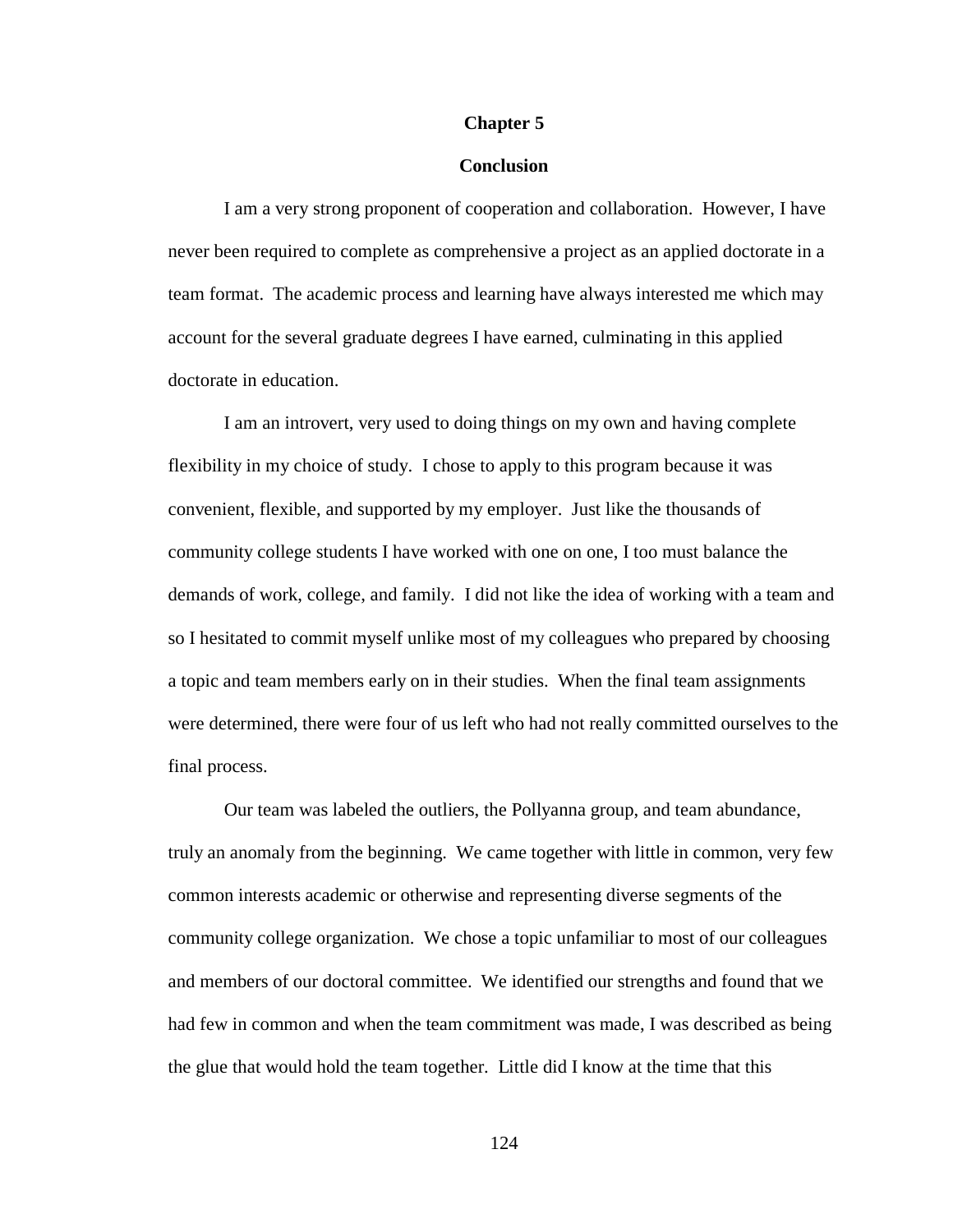experience would teach me the one lesson I needed to learn the most in spite of all my

academic credentials.

I learned that like the four behaviors and traits of psychological capital — hope, efficacy, resilience, and optimism — the contribution that can be made by a team is greater than the sum of its individual contributions. And so, we the outliers began to study high performing community college units and what about them makes them high performing. At the same time we were applying to our own team the principles we were discovering through the literature and research. To me, this is about as applied as any research can be. We kept each other going by being positive when things did not always go so well, and focusing on the contributions we all had to make toward the research. Not only were we driven by the importance of our sharing our research with our colleagues and colleges but it was the findings of the research that helped push us to the finish line. Both the team experience itself and the knowledge we gained and applied to our own practice made earning this doctorate more valuable than I could have ever imagined.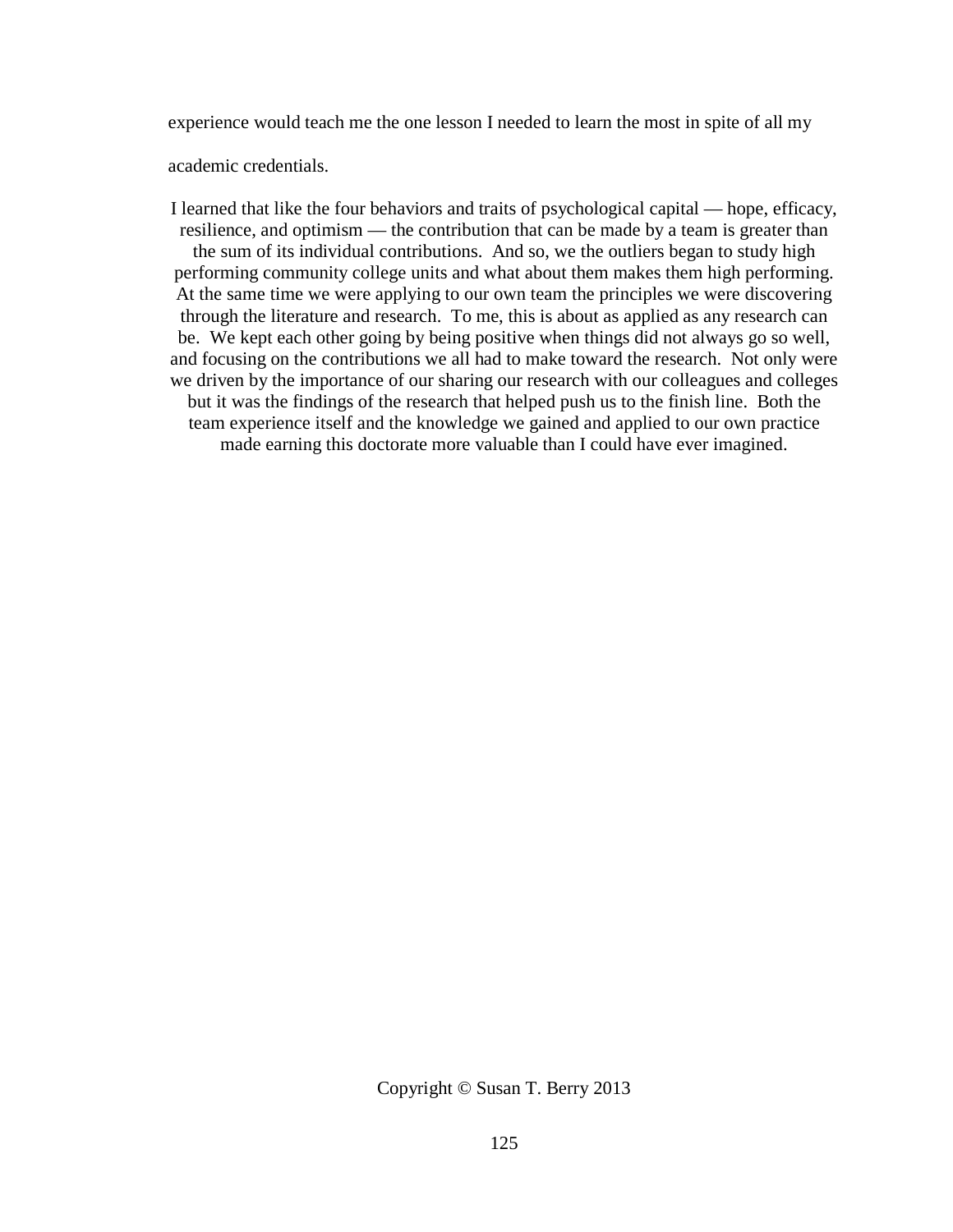## **Appendices**

## **Appendix A**

## **Questionnaire for Leadership and Resources Perceptions**

- 1. What are your position responsibilities in this program unit?
- 2. What is the relationship between your work and this program's overall performance?
- 3. In your program unit, what opportunities do staff members have to learn and grow?
- 4. In what ways are you empowered to carry out your position responsibilities?
- 5. What qualities of the formal leaders of your unit make them effective? What qualities of the informal leaders of your unit make them effective?
- 6. Describe techniques used by leadership to make everyone feel like an integral part of the unit?
- 7. Give an example of how unit members build upon strengths?
- 8. Give an example of how unit members value personal assets?
- 9. How does your unit deliver exceptional value to students?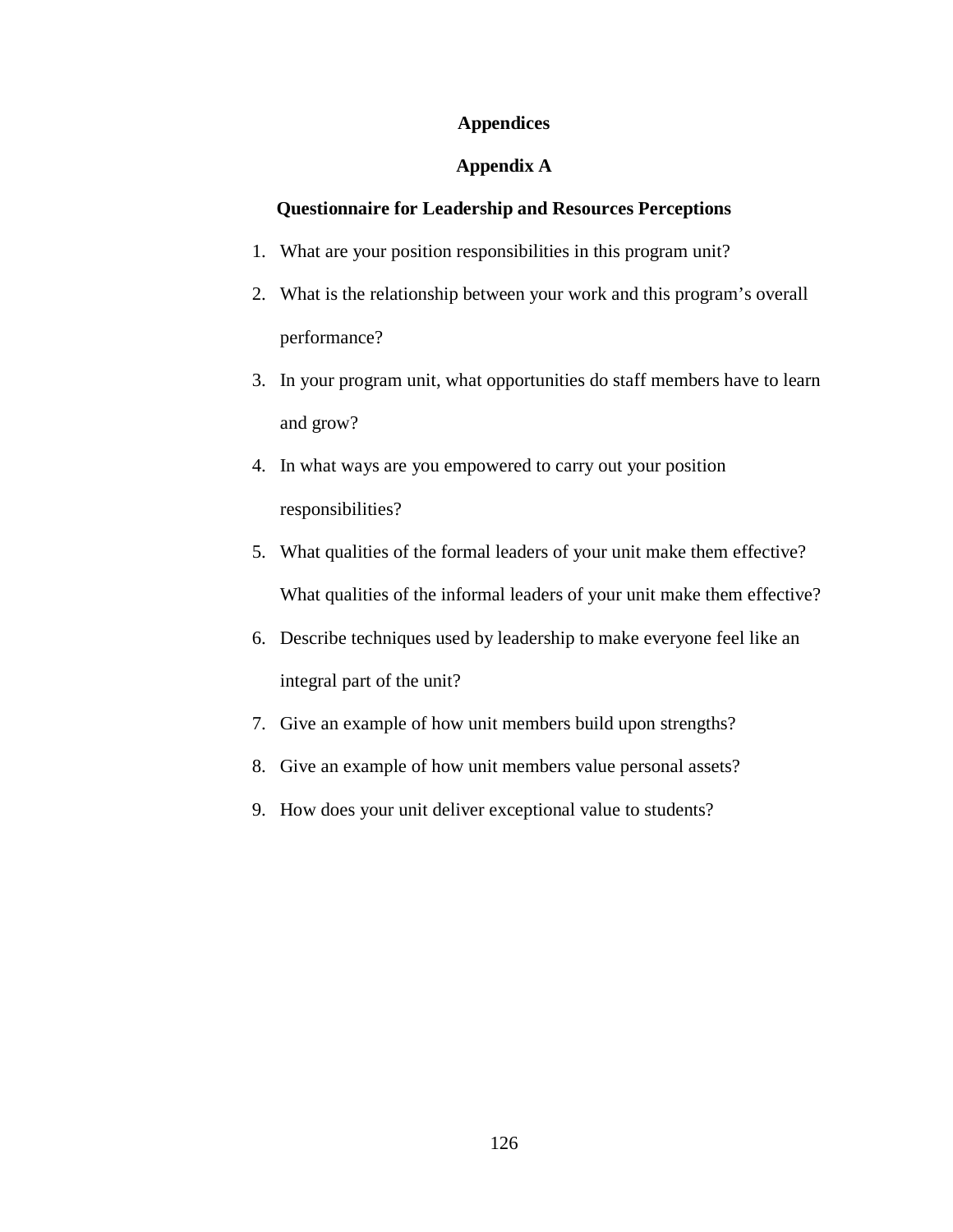## **Appendix B**

## **Consent to Participate in a Research Study**

#### **Viewing a TRIO Program through a Positive Organizational Lens**

## **WHY ARE YOU BEING INVITED TO TAKE PART IN THIS RESEARCH?**

You are being invited to take part in a research study about the positive organizational functioning of a TRIO Student Support Services (SSS) program. You are being invited to take part in this research study because you are or have been connected to this SSS program as an employee, student participant, or administrator. If you volunteer to take part in this study, you will be one of about 10 people to do so.

#### **WHO IS DOING THE STUDY?**

The person in charge of this study is Susan Berry, a doctoral student at the University of Kentucky Department of Education Policy Studies and Evaluation. She is being guided in this research by Neal Hutchens and Tricia Brown-Ferrigno*.* There may be other people on the research team assisting at different times during the study. They are Alissa Young, Lewis Burke Jr., and Michael Stapleton who are also students in the same doctoral program.

## **WHAT IS THE PURPOSE OF THIS STUDY?**

The proposed study seeks to explore the reasons for exceptional performance of some community college units. By doing this study, we hope to learn about how the exceptional functioning of this TRIO program is influenced by positive characteristics of the organization's staff and their functioning as an organization.

**ARE THERE REASONS WHY YOU SHOULD NOT TAKE PART IN THIS STUDY?**

Any person may decline participation without harm.

## **WHERE IS THE STUDY GOING TO TAKE PLACE AND HOW LONG WILL IT LAST?**

The research procedures will be conducted at Elizabethtown Community and Technical College. You will need to come to Rooms 102b in the Academic Technical Building at least once for a 45 minute interview, If you are a staff member, you may be interviewed two times during the study. Each of those visits will take about 45 minutes. The total amount of time you will be asked to volunteer for this study is 45 minutes if you are a student participant, former director, or college administrator. These interviews will take place during the months of July or August 2011*.* If you are a staff member you will also be asked to complete an electronic questionnaire with open ended questions taking about 45 minutes to complete and a paper questionnaire, taking about 15 minutes to complete. The total amount of time a program staff member will be asked to volunteer is 2.5 hours in July or August 2011.

## **WHAT WILL YOU BE ASKED TO DO?**

You will be asked to respond to questions and share your thoughts regarding leadership,

the use of resources, and the performance of SSS program staff as individuals and the

functioning of the program as a whole. All participants will be asked to participate in the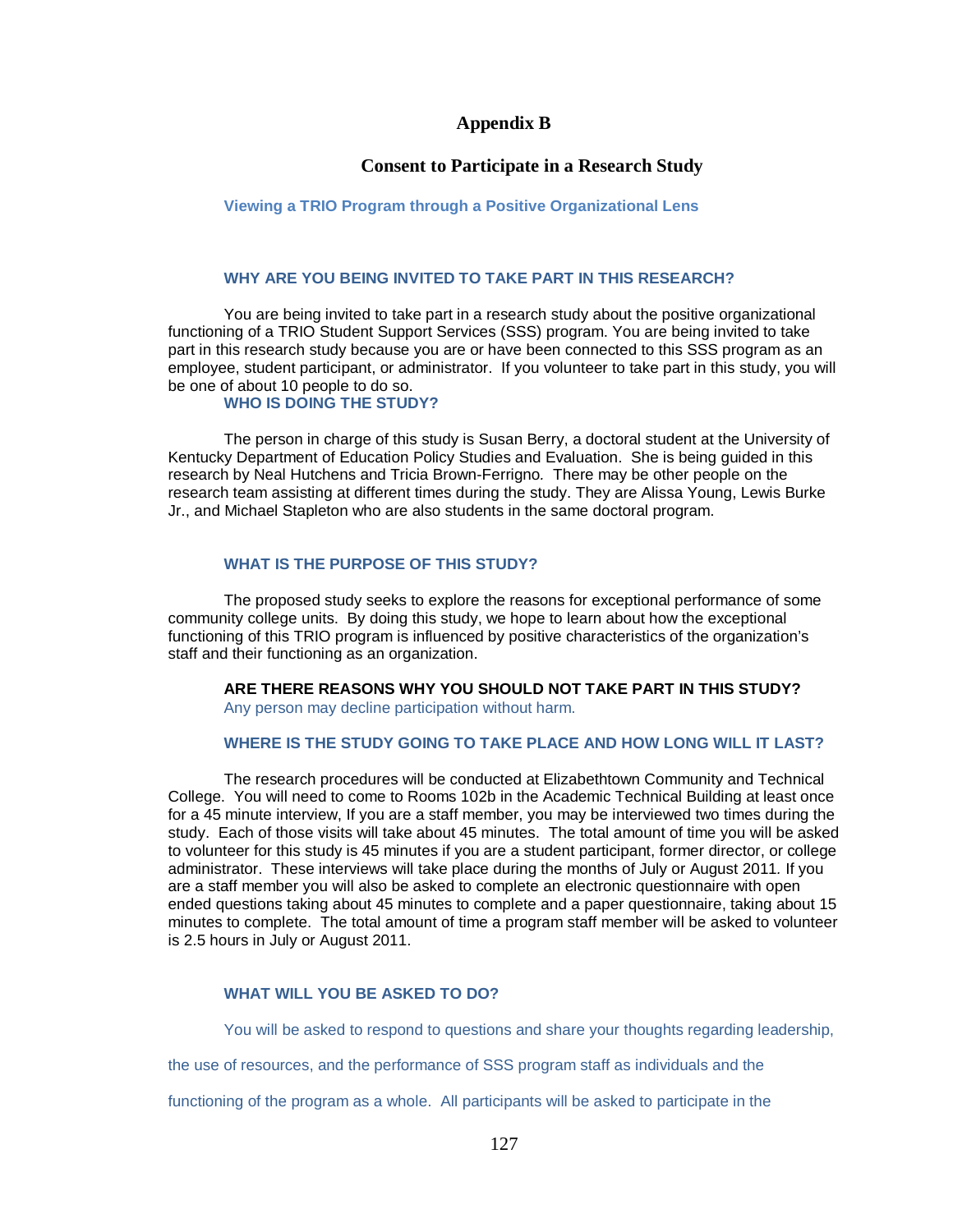interviews with the researcher who will ask you to reflect on your perceptions about leadership,

#### resources, and unit functioning. The interviews will be recorded and transcribed.

Once the interviews have been transcribed, you will be asked to review the transcripts to confirm that they reflect your intentions when the interviews were conducted. The researchers will discuss and compile the major themes that emerge from your responses.

#### **WHAT ARE THE POSSIBLE RISKS AND DISCOMFORTS?**

To the best of our knowledge, the things you will be doing have no more risk of harm than you would experience in everyday life.

## **WILL YOU BENEFIT FROM TAKING PART IN THIS STUDY?**

You will not get any personal benefit from taking part in this study. Your willingness to take part, however, may, in the future, help community college units understand the positive factors that are present in organizations that function in an exceptional manner.

#### **DO YOU HAVE TO TAKE PART IN THE STUDY?**

If you decide to take part in the study, it should be because you really want to volunteer. You will not lose any benefits or rights you would normally have if you choose not to volunteer. You can stop at any time during the study and still keep the benefits and rights you had before volunteering.

#### **IF YOU DON'T WANT TO TAKE PART IN THE STUDY, ARE THERE OTHER CHOICES?**

If you do not want to be in the study, there are no other choices except not to take part in the study.

#### **WHAT WILL IT COST YOU TO PARTICIPATE?**

There are no costs associated with taking part in the study.

**WILL YOU RECEIVE ANY REWARDS FOR TAKING PART IN THIS STUDY?**

You will not receive any rewards or payment for taking part in the study.

#### **WHO WILL SEE THE INFORMATION THAT YOU GIVE?**

We will make every effort to keep private all research records that identify you to the extent allowed by law.

Your information will be combined with information from other people taking part in the study. When we write about the study to share it with other researchers, we will write about the combined information we have gathered. You will not be personally identified in these written materials. We may publish the results of this study; however, we will keep your name and other identifying information private.

We will make every effort to prevent anyone who is not on the research team from knowing that you gave us information, or what that information is. All data will remain in the possession of the researchers or be kept in a locked cabinet or password protected system at the researchers' office.

We will keep private all research records that identify you to the extent allowed by law. However, there are some circumstances in which we may have to show your information to other people. We may be required to show information which identifies you to people who need to be sure we have done the research correctly; these would be people from such organizations as the University of Kentucky.

#### **CAN YOUR TAKING PART IN THE STUDY END EARLY?**

If you decide to take part in the study you still have the right to decide at any time that you no longer want to continue. You will not be treated differently if you decide to stop taking part in the study.

The individuals conducting the study may need to withdraw you from the study. This may occur if you are not able to follow the directions they give you, or if they find that your being in the study is more risk than benefit to you.

## **WHAT IF YOU HAVE QUESTIONS, SUGGESTIONS, CONCERNS, OR COMPLAINTS?**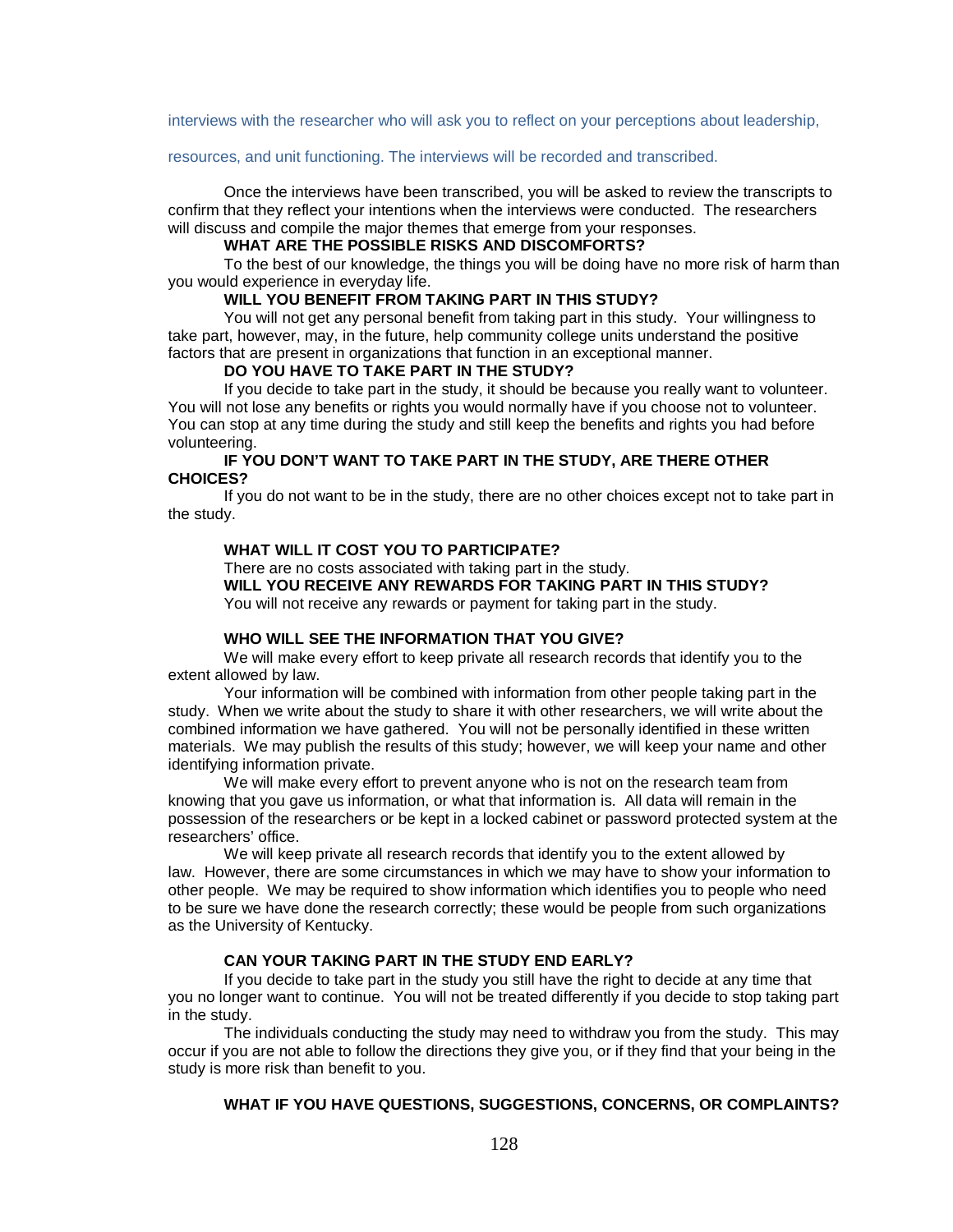Before you decide whether to accept this invitation to take part in the study, please ask any questions that might come to mind now. Later, if you have questions, suggestions, concerns, or complaints about the study, you can contact the investigator, Susan Berry at [susan.berry@kctcs.edu](mailto:susan.berry@kctcs.edu) or 270-706-8436. If you have any questions about your rights as a volunteer in this research, contact the staff in the Office of Research Integrity at the University of Kentucky at 859-257-9428 or toll free at 1-866-400-9428. We will give you a signed copy of this consent form to take with you.

| Signature of person agreeing to take part in the study    | Date |
|-----------------------------------------------------------|------|
| Printed name of person agreeing to take part in the study |      |
| Name of [authorized] person obtaining informed consent    | Date |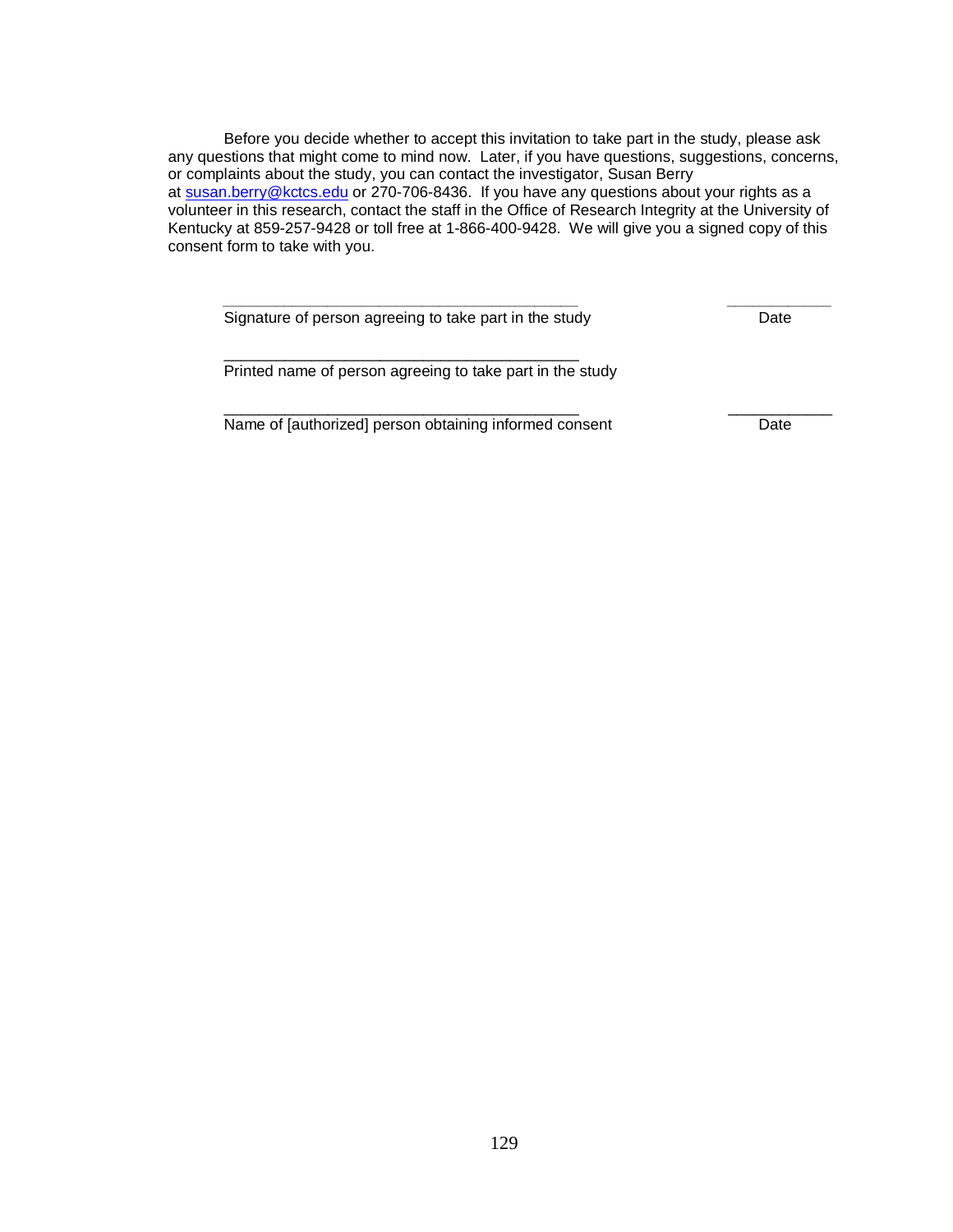## **Appendix C**

# **Questionnaire for Leadership and Resources Perceptions**

Viewing a TRIO Student Support Services Unit through a Positive Lens

This study is focusing on the things that help make organizations successful and why they work. This questionnaire is interested in your views and opinions about what works and why concerning the functioning of your SSS program unit.

Your participation in this study is completely voluntary and you may withdraw your participation at any time without consequence.

Please respond to the questions as honestly and in as much detail as possible. This survey should take approximately 30 minutes to complete.

1. What are your position responsibilities in this SSS program unit?

2. What is the relationship between your work and this SSS program's overall

performance?

3. In your SSS program unit, what opportunities do staff members have to learn

and grow?

4. In what ways are you empowered to carry out your position responsibilities?

5. What qualities of the formal leaders of your unit make them effective?

6. What qualities of the informal leaders of your unit make them effective?

7. Describe techniques used by leadership to make everyone feel like an integral

part of the unit?

8. Give an example of how unit members build upon strengths?

9. Give an example of how unit members value personal assets?

10. How does your unit deliver exceptional value to students?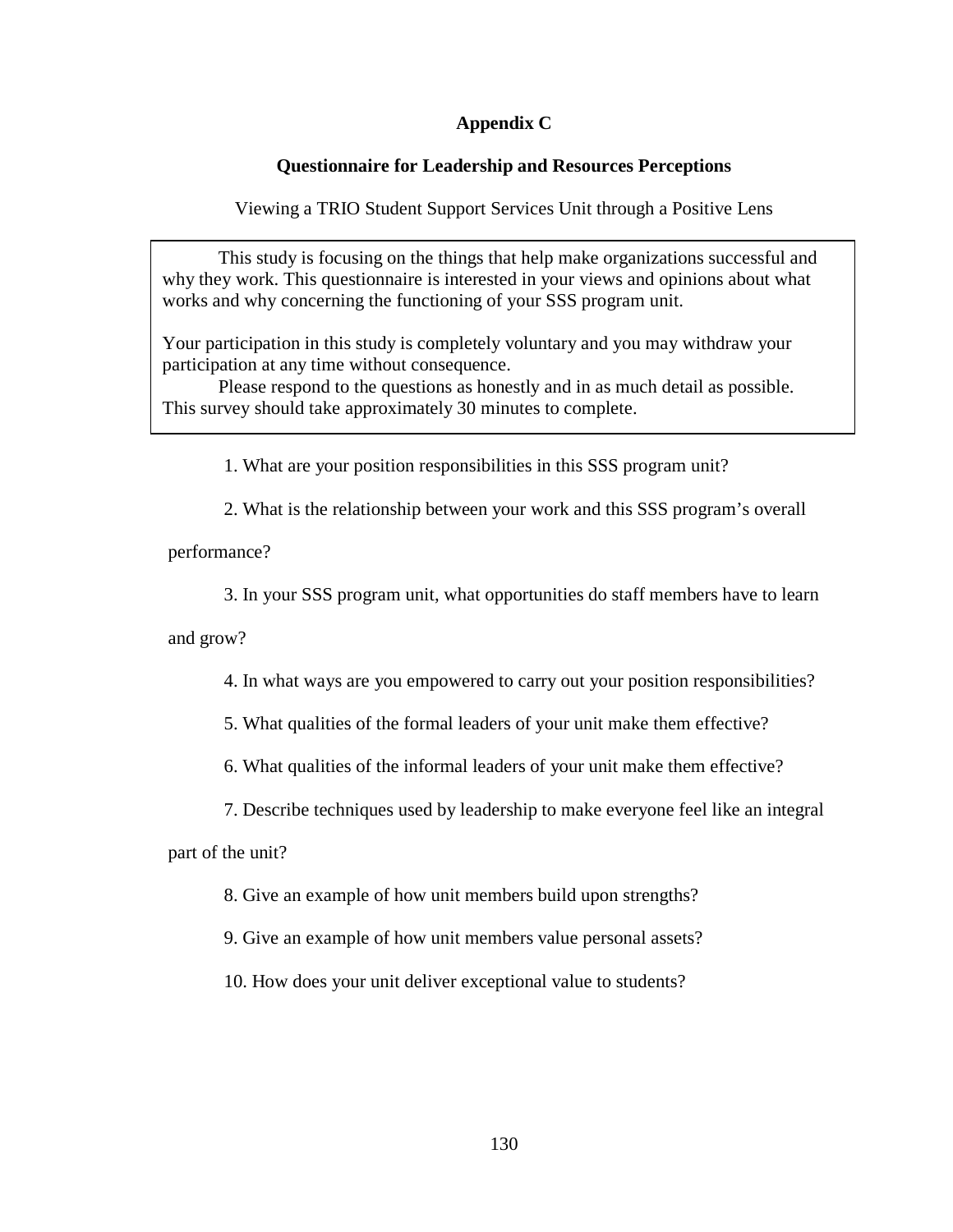# **Appendix D**

# Definitions of Facets and Associated Code Words

| Abundance                       | reaching unexpected levels of organizational             |
|---------------------------------|----------------------------------------------------------|
|                                 | functioning and performance                              |
| People as People                | treating people as intangible rather than tangible       |
|                                 | resources and represents the idea that individuals are   |
|                                 | unique and dynamic rather than just the job line they    |
|                                 | fill or abstract budgetary personnel account strings     |
| <b>Upward Spiral</b>            | the abundant result of leveraging intangible             |
|                                 | resources, which then produces more resources and        |
|                                 | that continues in an upward spiral creating              |
|                                 | abundance                                                |
| <b>Exceptional Value</b>        | benefitting well beyond what is expected                 |
| <b>Intangible Resources</b>     | nonmaterial assets that cannot be quantified such as     |
|                                 | informal, subjective, emotive, process-oriented          |
|                                 | elements                                                 |
| Change                          | the functioning of the unit and the benefits received    |
|                                 | during and after a change has taken place                |
| Collaboration                   | working within and outside the group with other          |
|                                 | individuals and organizations to support a goal          |
| Diversity                       | appreciation and inclusion of difference as well as      |
|                                 | the purposeful exposure to those who are different       |
| Empowerment                     | increasing the spiritual, political, social, or economic |
|                                 | strength of individuals and communities                  |
| Networking                      | connecting with other people, professionals, and         |
|                                 | organizations                                            |
| Relationships                   | benefits from liking and appreciating others             |
|                                 |                                                          |
| <b>Tacit Knowledge</b>          | knowledge gained from experience and expertise of        |
|                                 | unit members                                             |
| Leverage                        | getting the most from what is available                  |
| <b>Tangible Resources</b>       | material assets: positions, finances, facilities,        |
|                                 | equipment, technology                                    |
| <b>Institutional Commitment</b> | Committed facilities, equipment, supplies,               |
|                                 | personnel, and other resources to supplement the         |
|                                 | grant and enhance project services                       |
| Leadership                      | behaviors that support abundance and leveraging of       |
|                                 | intangible resources                                     |
| Cohesiveness                    | supporting and developing an atmosphere of               |
|                                 | working together as a unit                               |
| Vision                          | characteristic of Abundance, all members have the        |
|                                 | same vision as the leader                                |
|                                 |                                                          |
| Autonomy                        | supporting the autonomy of each person in the unit;      |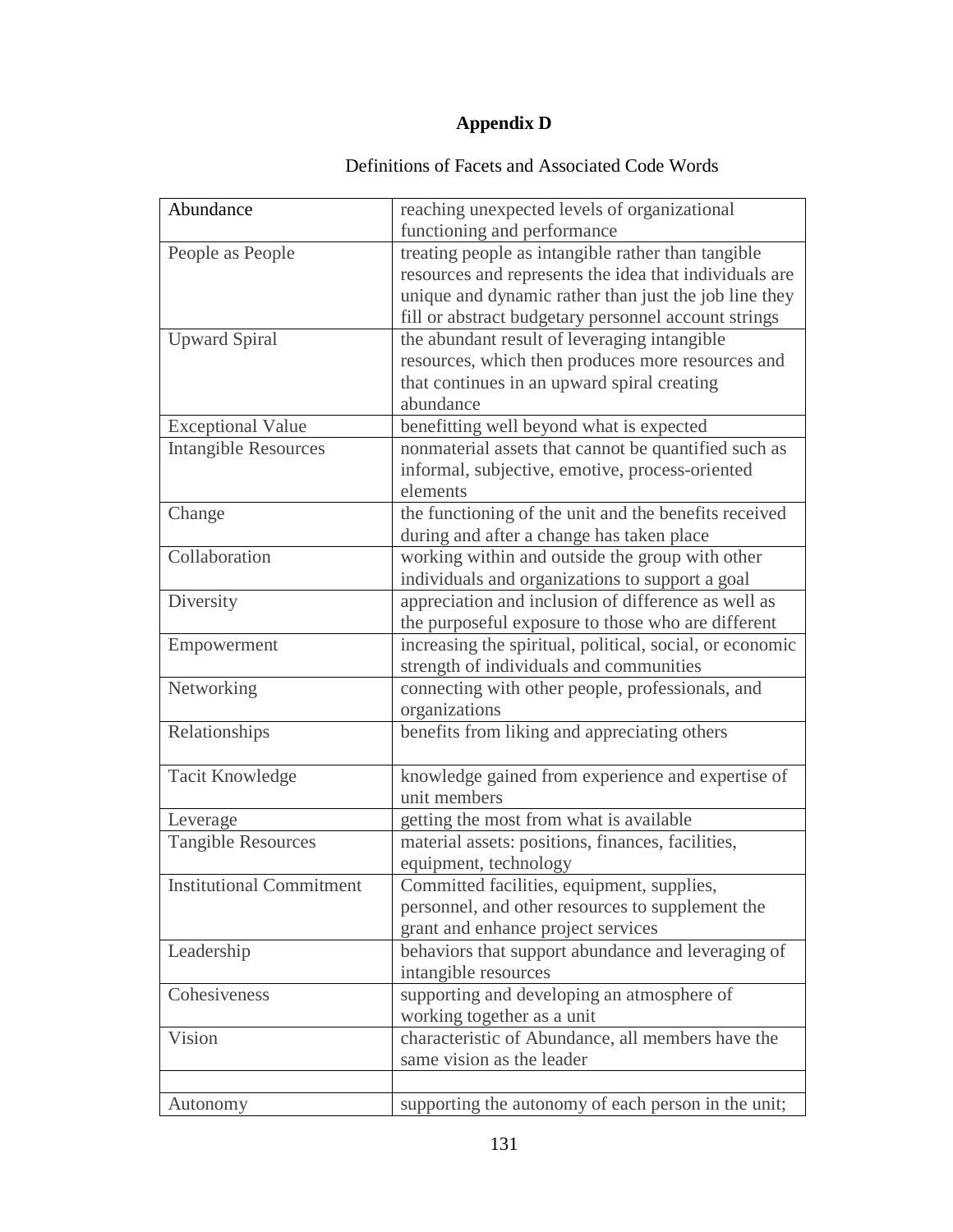|                                  | to make decisions about their responsibilities and to    |
|----------------------------------|----------------------------------------------------------|
|                                  | carry out their responsibilities in an excellent         |
|                                  | manner                                                   |
| <b>Stretch Goals</b>             | audacious goals, ambitious goals                         |
| <b>Professional Development</b>  | leaders provide opportunities for members to             |
|                                  | participate in professional development                  |
|                                  | opportunities                                            |
| <b>Strengths/Personal Assets</b> | utilization and appreciation for individual abilities    |
|                                  | and expertise                                            |
| Other                            | topics outside of the Lens Facet                         |
| Mattering                        | Schlossberg's Theory of Mattering                        |
| Program Model                    | use this model of student service on a larger scale      |
| Developing PsyCap                | the process of leaders or other role models              |
|                                  | encouraging and modeling the application of              |
|                                  | PsyCap, to the point there is a demonstrated             |
|                                  | difference in another.                                   |
| Positive Attributes of           | Realistic optimism, Emotional Intelligence,              |
| Leadership                       | Confidence to Succeed, Hope                              |
| Realistic Optimism               | feeling positive about an outcome and finding a way      |
|                                  | to achieve it                                            |
| <b>Emotional Intelligence</b>    | comprised of self-awareness, self-management,            |
|                                  | social awareness, and social skill.                      |
| Confidence to Succeed            | trusts in the capabilities and possibilities of the unit |
|                                  | to achieve whatever goals they have to reach             |
| Hope                             | persevering toward goals and, when necessary             |
|                                  | redirecting paths to goals in order to succeed           |
| <b>Psychological Capital</b>     | Four elements of POB which can be improved               |
|                                  | through training: hope, efficacy, resilience, and        |
|                                  | optimism                                                 |
| Resilience                       | perseverance to keep trying and bounce back if           |
|                                  | things don't go well                                     |
|                                  | making a positive attribution about succeeding now       |
| Optimism                         | and in the future                                        |
| Efficacy                         | having confidence (self-efficacy) to take on and put     |
|                                  | in the necessary effort to succeed at challenging        |
|                                  | tasks                                                    |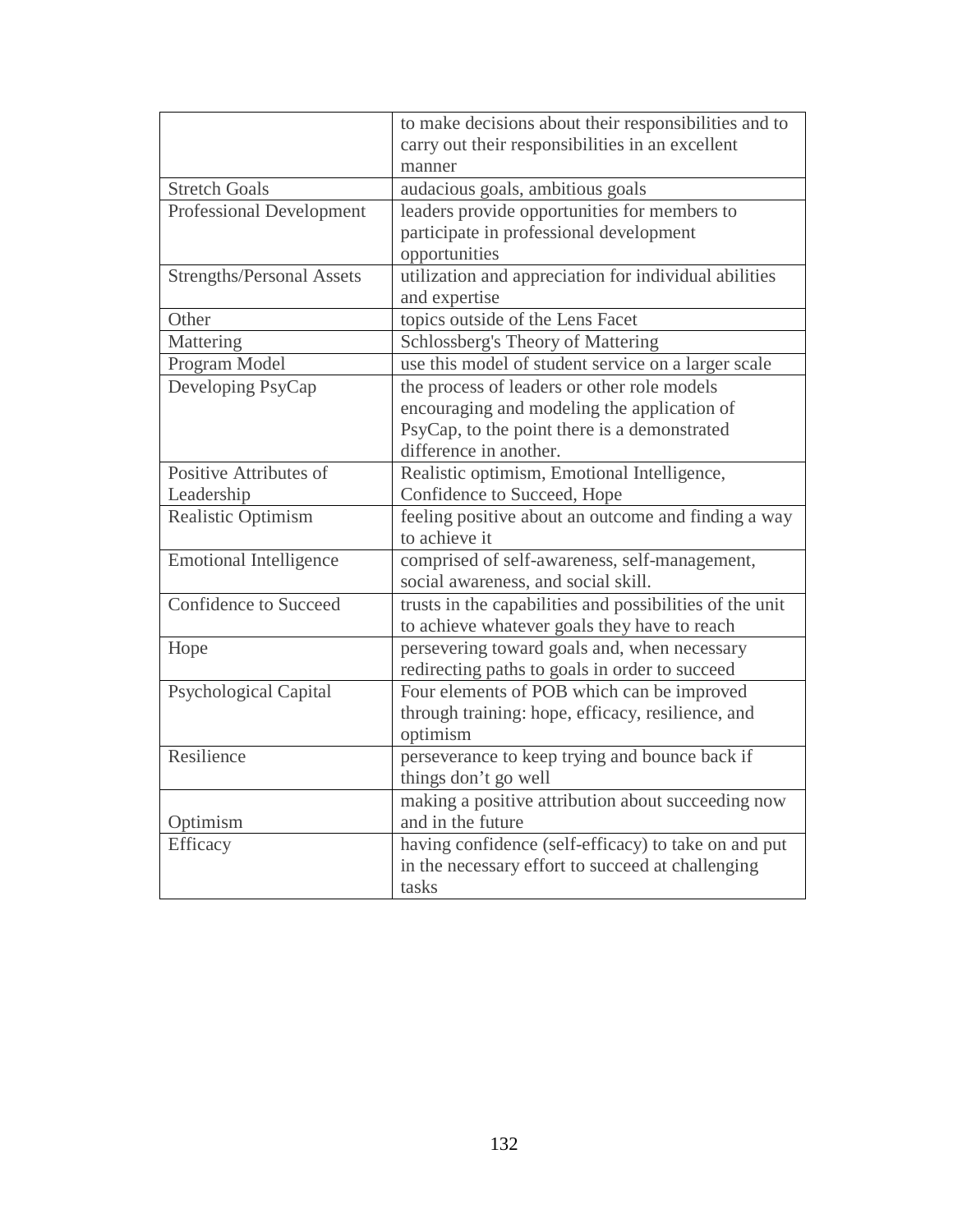#### **Bibliography**

- Abbott, B. G. (2004). *The impact of community college student support services: An effective parsimonious model for enhancing student persistence and academic achievement.* Doctor of Education dissertation, New Mexico State University, Las Cruces.
- Alfred, R., Shults, C., Jaquette, O., & Strickland, S. (2009). *Community colleges on the horizon: Challenge, choice or abundance*. New York, NY: American Council on Education.
- Algera, P. M., & Lips-Wiersma, M. (2011). Radical authentic leadership: Co-creating the conditions under which all members of the organization can be authentic. *The Leadership Quarterly, 23*, 118-131. doi: 10.1016/j.leaqua.2011.11.010
- Aragon, S. R. (2003). Creating social presence in online environments. New Directions for Adult & Continuing Education, 57-68.
- Avey, J. B., Clapp-Smith, R., & Vogelgesang, G. R. (2009). Authentic leadership and positive psychological capital*. Journal of Leadership & Organizational Studies, 15*(3), 227-240.
- Avey, J. B., Luthans, F., & Youssef, C. M. (2010). The additive value of positive psychological capital in predicting work attitudes and behaviors. *Journal of Management, 36*(2), 430-452.
- Avolio, B. J., Gardner, W. L., Walumbwa, F. O., Luthans, F., & May, D. R. (2004). Unlocking the mask: A look at the process by which authentic leaders impact follower attitudes and behaviors. *The Leadership Quarterly, 15*(6), 801-823.
- Berry, Susan T. (2013). *If students succeed, we succeed: Positive workplace dynamics in an extraordinary student support services unit* (Unpublished doctoral dissertation). University of Kentucky, Lexington, KY.
- Berry, Susan T., Burke, Lewis H., Stapleton , R. Michael, & Young, Alissa. (2013). *The Dynamics of Abundance: Exceptional Performance in Four Community College Units.*Unpublished Dissertation Paper, University of Kentucky.
- Blimling, G. S., Whitt, E. J., & Associates. (1999). *Good practice in student affairs: Principles to foster student learning* (1st ed.). San Francisco: Jossey-Bass Publishers.
- Brewer, E., & Clippard, L. (2002). Burnout and job satisfaction among Student Support Services personnel. *Human Resource Development Quarterly, 13*(2), 16.
- Burke, Lewis H., Jr. (2013). *Partnering for excellence: Positive leadership approaches in a national model for adult education.* (Unpublished doctoral dissertation). University of Kentucky, Lexington, KY.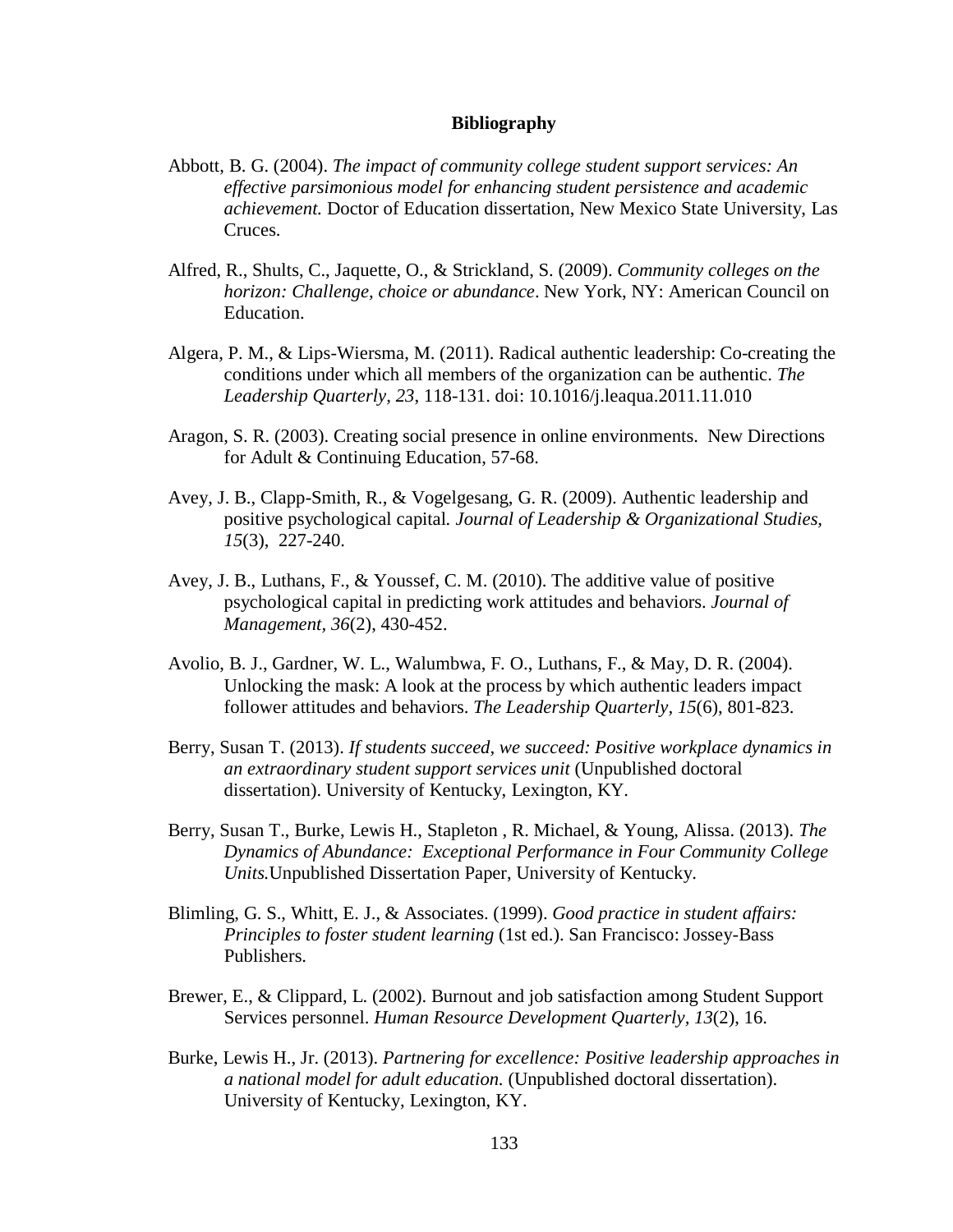- Burnett, D., Oblinger, D., & Planning, S. f. C. a. U. (2002). Innovation in student services: Planning for models blending high touch/high tech. Ann Arbor, MI: Society for College and University Planning.
- Byrne-Jimenez, M., & Orr, M. (2012). Thinking in three dimensions: Leadership for capacity building, sustainability, and succession*. Journal of Cases in Educational Leadership, 15*(33). doi: 10.1177/1555458912447842.
- Cameron, K. S. (2003). Organizational virtuousness and performance. In K. S. Cameron, J. E. Dutton & R. E. Quinn (Eds.), *Positive organizational scholarship* (pp. 48- 65). San Francisco, CA: Berrett-Koehler.
- Cameron, K.S., Dutton, J., & Quinn, R. E. (Eds.). (2003). *Positive organizational scholarship*. San Francisco, CA: Berrett-Koehler.
- Dale, P. A., & Drake, T. M. (2005). Connecting academic and student affairs to enhance student learning and success. *New Directions for Community Colleges, 2005*, 51- 64.
- Dervarics, C. (2005). Senate rejects president's call to cut early college awareness programs. *Diverse: Issues in Higher Education, 22*(5), 6-8.
- Dervarics, C. (2011). Budget deal brings winners, losers in education*. Diverse: Issues in Higher Education*, 28(7), 8-11.
- Erkutlu, H. (2012). The impact of organizational culture on the relationship between shared leadership and team proactivity. *Team Performance Management, 18*(1), 102-119. doi: 10.1108/13527591211207734.
- Escobedo, G. (2007). A retention/persistence intervention model: Improving success across cultures. *Journal of Developmental Education, 31*(1), 12-37.
- Federal TRIO Programs (2010). Retrieved from [http://www2.ed.gov/about/offices/list/ope/trio/index.html#programs.](http://www2.ed.gov/about/offices/list/ope/trio/index.html%23programs)
- Fitzpatrick, J. L., Sanders, J. R., & Worthen, B. R. (2004). *Program evaluation: Alternative approaches and practical guidelines* (3rd ed.). Boston, MA: Allyn and Bacon.
- Floyd, D. L. (Winter 2004). New roles for student support services in distance learning. *New Directions for Community Colleges* (128), 55-64.
- Fredrickson, B. L., & Losada, M. F. (2005). Positive affect and the complex dynamics of human flourishing. *American Psychologist, 60*(7), 678-686.
- Fulton, Mary (Sept. 2011) Ten states receive complete college America challenge grants. Retrieved from [http://www.boostingcollegecompletion.org.](http://www.boostingcollegecompletion.org/)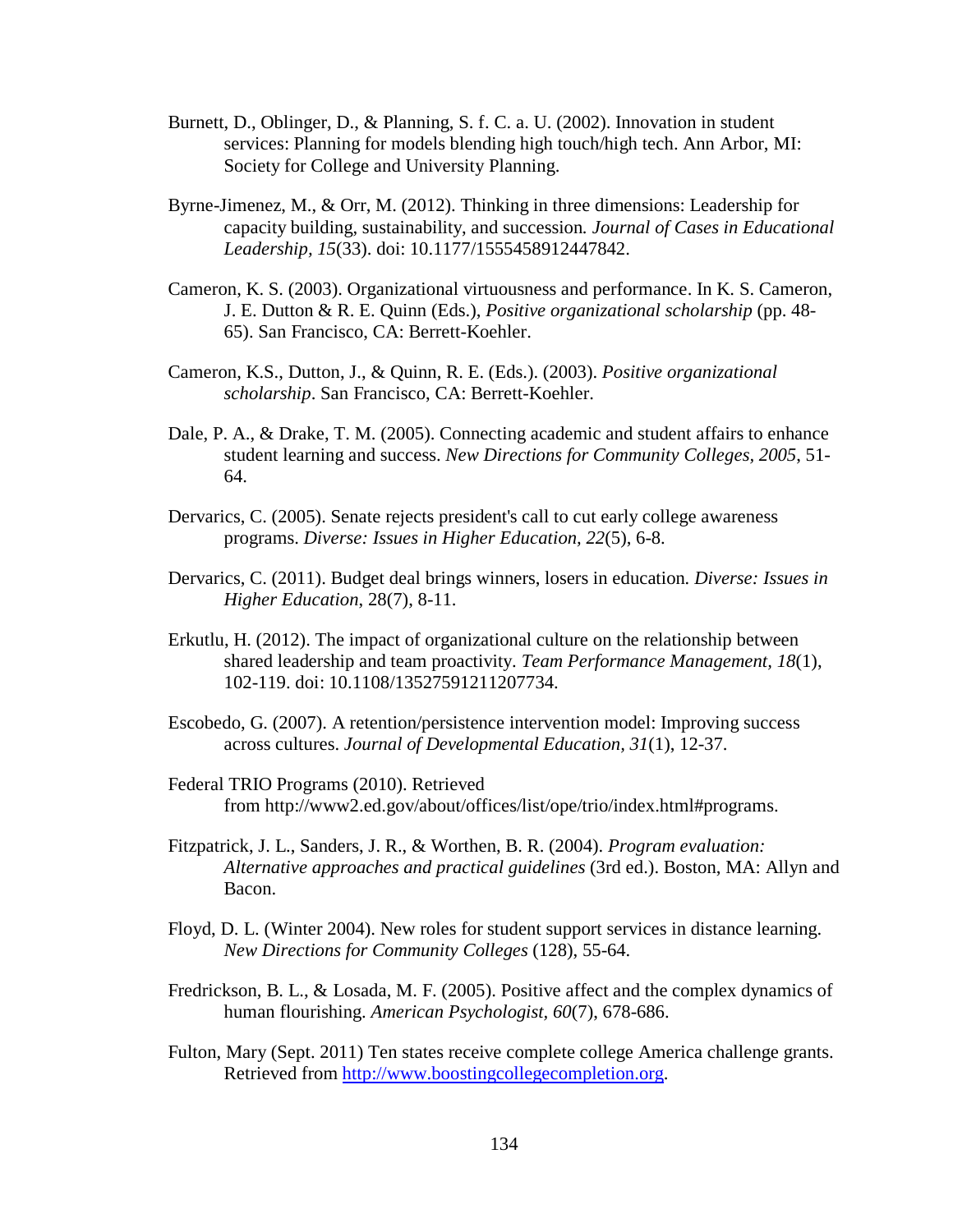- Gibson, T. J. (2003). *The role of TRIO-Student Support Services for students who persist in college.* Doctoral Dissertation, Johnson and Wales University, Providence, RI.
- Gittell, J.H. (2003). A theory of relational coordination. In K. S. Cameron, J. E. Dutton & R. E. Quinn (Eds.), *Positive organizational scholarship* (pp. 48-65). San Francisco, CA: Berrett-Koehler.
- Gladieux, L. E., & Swail, W. S. (2000). Beyond access: Improving the odds of college success. *Phi Delta Kappan, 81*(9), 5.
- Grace, G. G. (2002). Student affairs collaborations and partnerships. *New Directions for Student Services* (100), 3-11.
- Gratton, L., & Erickson, T. J. (2007). Eight ways to build collaborative teams. *Harvard Business Review* (November), 10.
- Hamel, G., & Prahalad, C. K. (2005). Strategic Intent. (cover story). *Harvard Business Review*, *83*(7/8), 148-161.
- Heiberger, G., & Harper, R. (2008). Have you face booked Astin lately? Using technology to increase student involvement. *New Directions for Student Services,* 19-35.
- Hoy, W., & Tarter, C. J. (2011). Positive psychology and educational administration: An optimistic research agenda. *Educational Administration Quarterly, 47*(3), 427- 445. doi: 10.1177/0013161X10396930.
- Huett, J. B., Kalinowski, K. E., Moller, L., & Huett, K. C. (2008). Improving the Motivation and Retention of Online Students Through the Use of ARCS-Based E-Mails. American Journal of Distance Education, 22, 159-176.
- Jean, R. (2011). Bootstraps: Federal TRIO Programs, if funded, could help close income gap. *New England Journal of Higher Education*, *9/5*, 1.
- Kelley-Hall, K. (2010). *The role of student support services in encouraging student involvement and its impact on student perceptions and academic experiences.* Doctor of Education Dissertation, Clemson University, South Carolina.
- Kezar, A. (2001). Organizational models and facilitators of change: Providing a framework for student and academic affairs collaboration. *New Directions for Community Colleges, 116*(Winter), 63-74.
- Kirkman, B.L., Rosen, B., Gibson, C.B., Tesluk, P.E., & McPherson, S.O. (2002). Five challenges to virtual team success: Lessons from Sabre, Inc. *Academy of Management Executive. 18*(3).
- Komives, S. R., & Woodward, D. B. J. (2003). *Student services: A handbook for the profession* (4<sup>th</sup> ed.). San Francisco, CA: Jossey-Bass.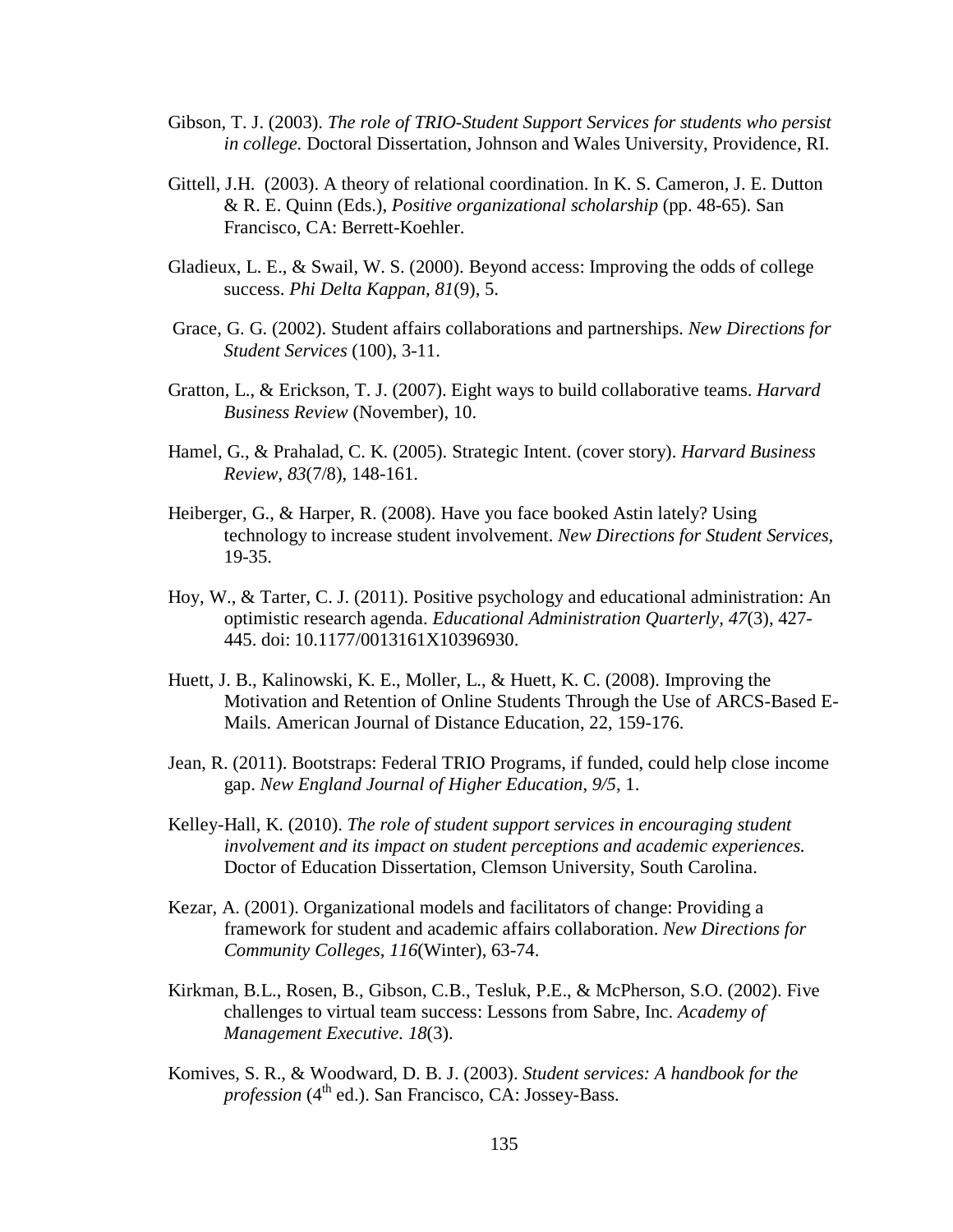- Krause, S. (2007). *Case study of TRIO Student Support Services programs for nontraditional students at selected Midwestern universities.* Doctoral dissertation, University of South Dakota, SD.
- Lutgen-Sandvik, P., Riforgiate, S., & Fletcher, C. (2011). Work as a source of positive emotional experiences and the discourses Informing positive assessment. *Western Journal of Communication, 75*(1), 2-27. doi: 10.1080/10570314.2010.536963.
- Luthans, F., & Youssef, C. M. (2007). Emerging positive organizational behavior. *Journal of Management, 33*, 321-348.
- Luthans, F., Luthans, K. W., Hodgetts, R. M., & Luthans, B. C. (2001). Positive approach to leadership (PAL): Implications for today's organizations. *Journal of Leadership & Organizational Studies, 8*(2), 3-20. doi: 10.1177/107179190100800201.
- Luthans, F., Youssef, C. M., & Avolio, B. J. (2007). *Psychological capital: Developing the human competitive edge*. New York, NY: Oxford University Press.
- Luthans, F., Youssef, C. M., & Avolio, B. J. (2007). *Psychological capital: Developing the human competitive edge*. New York: Oxford University Press.
- Mather, Peter C. (2010). Positive psychology and student affairs practice: A framework of possibility. *Journal of Student Affairs Research and Practice. 47*(2), 157-173. doi: 10.2202/1949-6605.6019.
- Mather, Peter C. (2010). Positive psychology and student affairs practice: A framework of possibility. *Journal of Student Affairs Research and Practice. 47*(2), 157-173. doi: 10.2202/1949-6605.6019Petouhoff, N. (2009).
- Merriam, S. B. (1998). *Qualitative research and case study applications in education* (2nd ed.). San Francisco, CA: Jossey-Bass.
- Peterson, C. (2006). *A primer in positive psychology*. New York, NY: Oxford University Press.
- Rayle, A. D., & Chung, K. (2007). Revisiting first-year college students' mattering: Social support, academic stress, and the mattering experience. J. College Student Retention, 9(1), 21-37.
- Salas, G., & Alexander, J. S. (2008). Technology for institutional enrollment, communication, and student success. New Directions for Student Services, 103- 116.
- Sanchez, M. C. (2010). *Effectiveness of Student Support Services programs at California community colleges.* Doctor of Education Dissertation, California State University, Fresno, CA.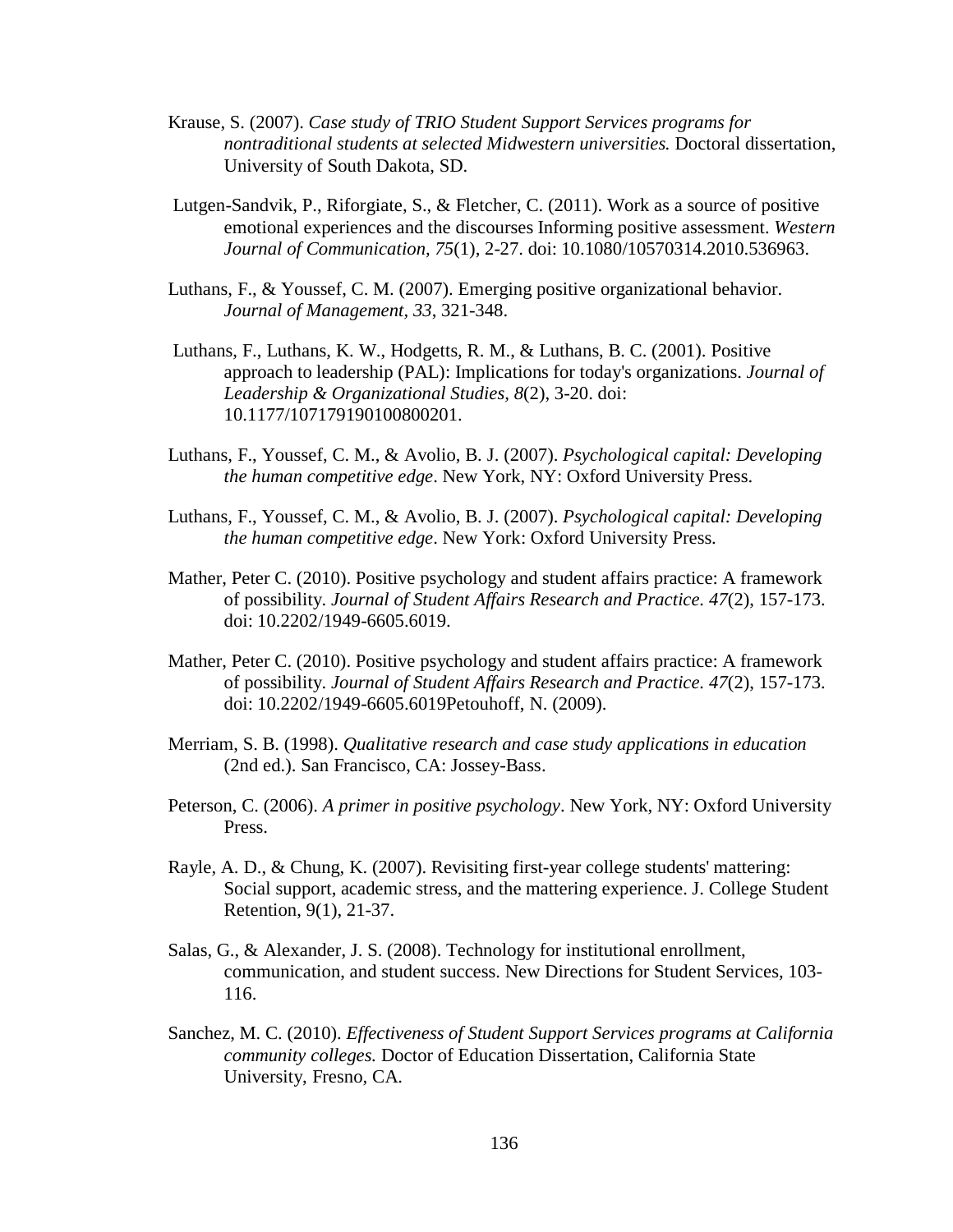- Sander, L. (2008). At Community Colleges, a Call to Meet New Students at the Front Door. Chronicle of Higher Education, 54(29), A25.
- Santiago, C. (2004). *An Overview of Nancy K. Schlossberg's Transition Theory*. Class Paper CSA 552.
- Schlossberg, N. K., Lassalle, A. D., & Golec, R. R. (1990). The mattering scales for adult students in postsecondary education. Washington D.C.: American Council on Education.
- Schroeder, C. C. (1999). Forging educational partnerships that advance student learning. In G. S. Blimling & E. J. Whitt (Eds.), *Good practice in student affairs* (pp. 133- 155). San Francisco: Jossey-Bass.
- Seligman, M. E. P. (2011). *Flourish: A visionary understanding of happiness and wellbeing*. New York, NY: Simon and Schuster.
- Serban, A. M., & Jing, L. (2002). Overview of Knowledge Management. New Directions for Institutional Research, 2002(113), 5.
- Shea, P., & Armitage, S. (2003). Guidelines for creating student services online: WCET LAAP Project.
- Shults, C. (2008). Making the case for a positive approach to improving organizational performance in higher education institutions. *Community College Review, 36*, 133-159.
- Shults, C. (2009). *The impact of presidential behaviors on institutional movement towards greater abundance in community colleges: An exploratory study.* Ph.D. dissertation, University of Michigan, MI.
- Shults, C. (2009). The impact of presidential behaviors on institutional movement towards greater abundance in community colleges: An exploratory study. Ph.D. dissertation, University of Michigan, United States -- Michigan Retrieved April 11, 2010, from [http://hdl.handle.net/2027.42/62390.](http://hdl.handle.net/2027.42/62390)
- Stake, R. E. (1995). *The art of case study research*. Thousand Oaks, CA: Sage.
- Stapleton, R. (2013) *Beyond constraint: Service Excellence and positive workplace dynamics in a community college library.* Unpublished Ed.D. doctoral dissertation. University of Kentucky, Lexington, KY.
- Stoller, E. (2012). High-Tech, High-Touch Academic Advising. Retrieved from<http://www.insidehighered.com/blogs/student-affairs-and-technology> .

Student support services (2012). 34 e-C.F.R. pt. 646.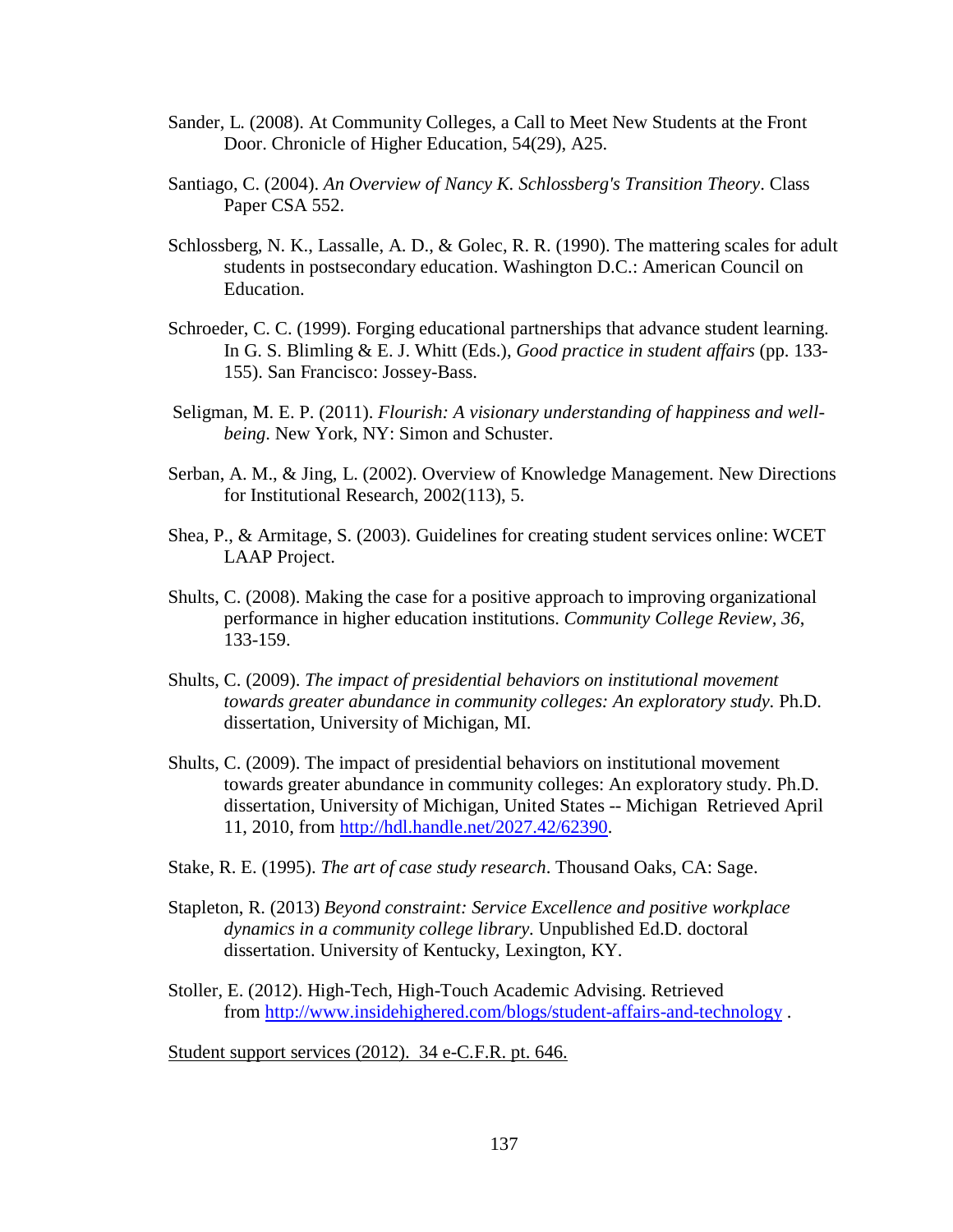- Student support services program (2010). Retrieved from *[http://www2.ed.gov/programs/triostudsupp/index.html.](http://www2.ed.gov/programs/triostudsupp/index.html)*
- The impact of social media on customer service and the customer experience Retrieved Oct. 1, 2009, from [http://www.parature.com/press\\_release.aspx?ID=09-0048.](http://www.parature.com/press_release.aspx?ID=09-0048)
- Thomas, E. P., Farrow, E. V., & Martinez, J. (1998). A TRIO program's impact on participant graduation rates: The Rutgers University Student Support Services Program and its network of services. *The Journal of Negro Education, 67*(4), 15.
- Tinto, V. (2006). Research and practice of student retention: What next? *Journal of College Student Retention: Research, Theory and Practice, 8*(1), 1-19.
- Tinto, V. (2008). Access without support is not opportunity. Inside Higher Education, (June 9). Retrieved from<http://www.insidehighered.com/views/2008/06/09/tinto> .
- Tovar, E., & Simon, M. A. (2006). Academic probation as a dangerous opportunity: Factors influencing diverse college students' success. *Community College Journal of Research & Practice, 30*(7), 547-564.
- TRIO and other educational opportunity programs (2010). Retrieved August 5, 2012, from [http://www.cas.edu/index.php/standards/.](http://www.cas.edu/index.php/standards/)
- TRIO home page (2010). Retrieved from [http://www2.ed.gov/about/offices/list/ope/trio/index.html#programs.](http://www2.ed.gov/about/offices/list/ope/trio/index.html%23programs)
- Wager, J. J. (2005). Support services for the net generation. In D. G. O. a. J. L. Oblinger (Ed.), Educating the net generation (pp. 10.11- 10.18): Educause.
- Wallace, D., Ropers-Huilman, B., & Abel, R. (2004). Working in the margins: A study of university professionals serving marginalized student populations. *NASPA Journal, 41*(3), 18.
- Walsh, J. (2000). *Unique and effective practices for TRIO Student Support Services programs.* Kankakee, IL: Kankakee Community College.
- Weick, K. E. (2003). Positive organizing and organizational tragedy. In K. S. Cameron, J. E. Dutton & R. E. Quinn (Eds.), *Positive organizational scholarship: Foundations of a new discipline* (pp. 66-80). San Francisco, CA: Berrett-Koehler.
- Yang, S.-B., & Choi, S. O. (2009). Employee empowerment and team performance: Autonomy, responsibility, information, and creativity. *Team Performance Management, 15*(5), 289-301. doi: 10.1108/13527590910983549.
- Yin, R. K. (2009). *Case study research: Design and methods* (4th ed.). Los Angeles, CA.: Sage.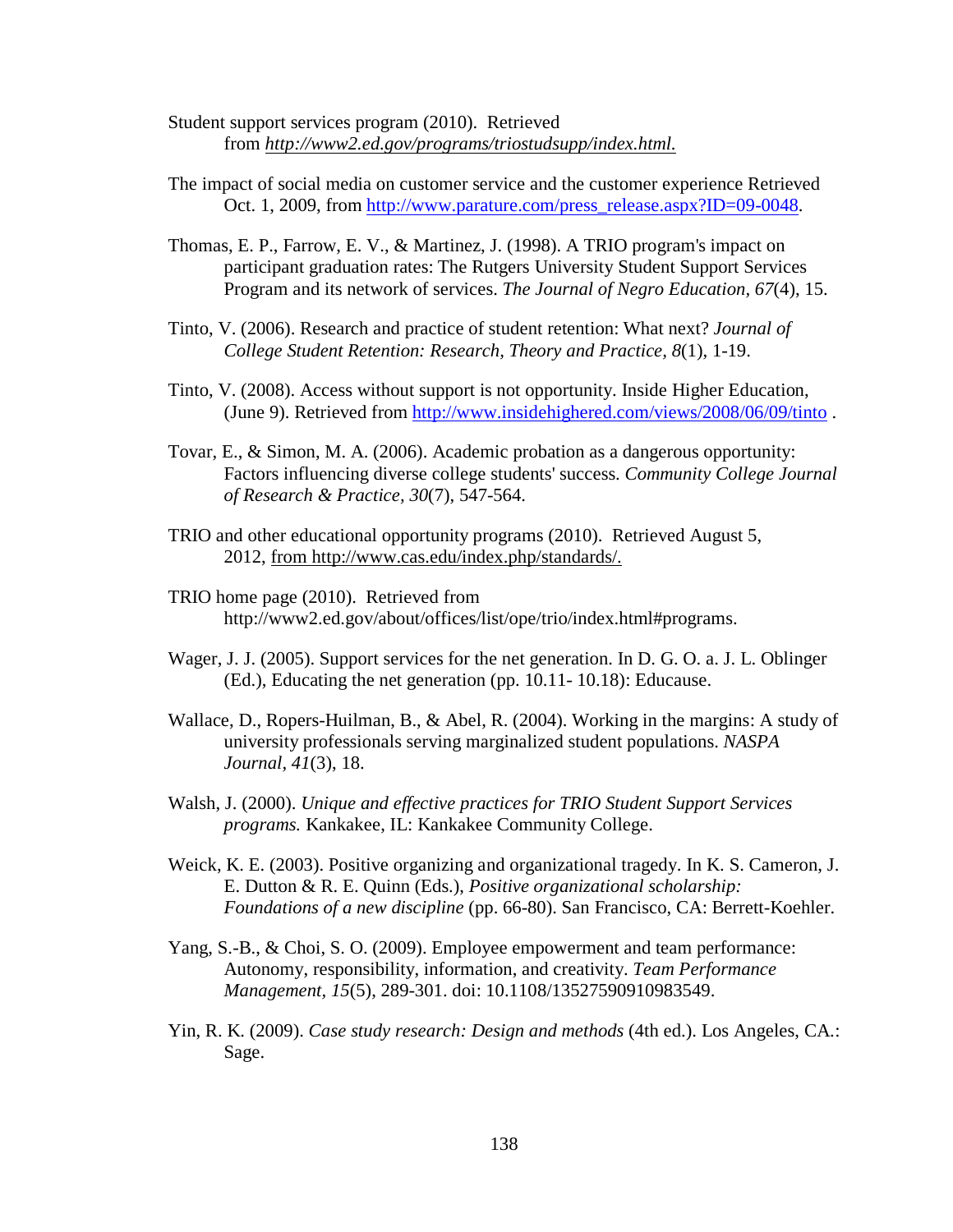- Yin, R. K. (2011). *Qualitative research from start to finish*. New York, NY: Guilford Press.
- Young, Alissa L. (2013). *Delivering reaffirmation: Positive leadership, resources, and excellence in a community college accreditation team.* (Unpublished doctoral dissertation). University of Kentucky, Lexington, KY.